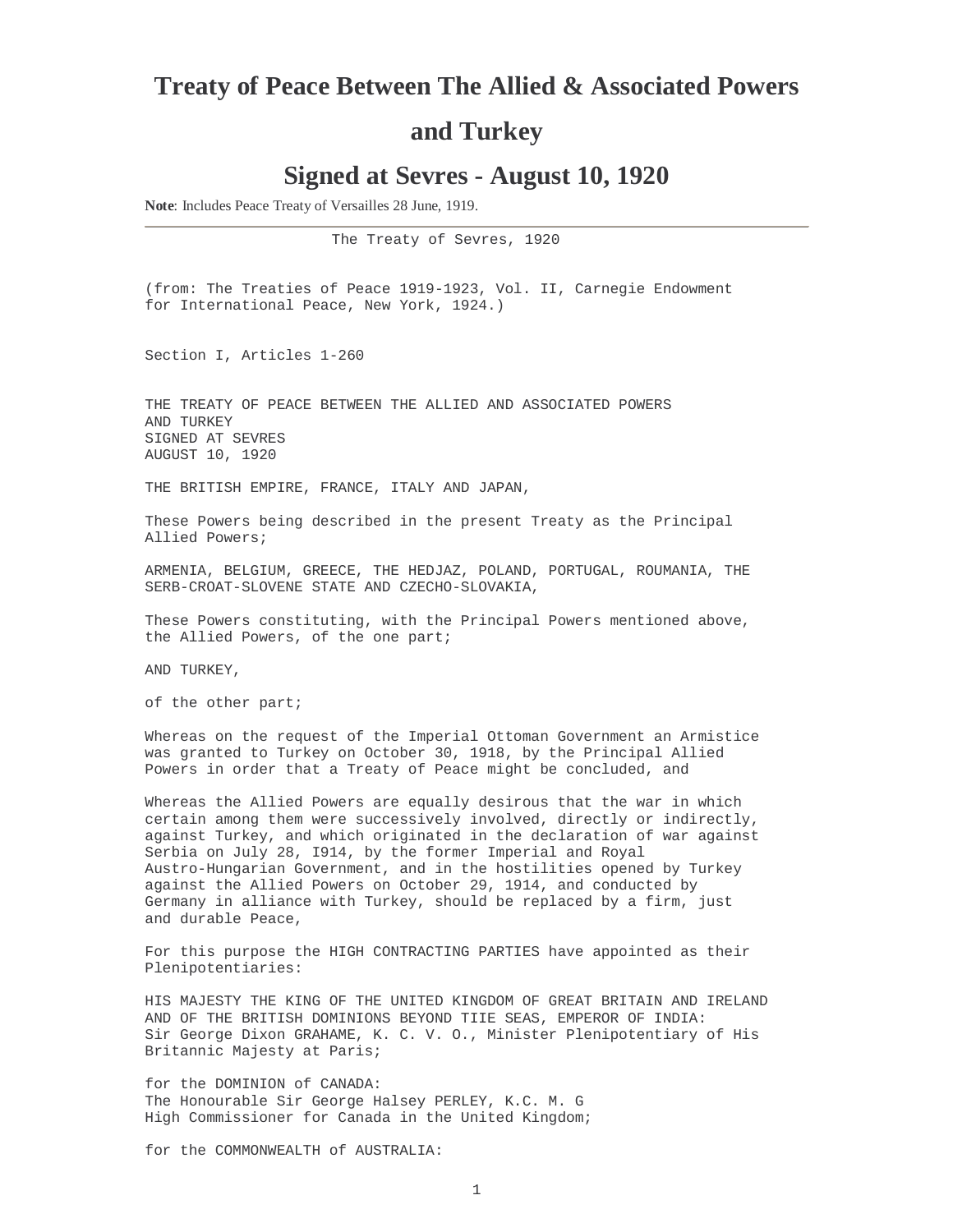The Right Honourable Andrew FISHER, High Commissioner for Australia in the United Kingdom; for the DOMINION of NEW ZEALAND: Sir George Dixon GRAHAME, K. C. V. O., Minister Plenipotentiary of His Britannic Majesty at Paris; for the UNION of SOUTH AFRICA: Mr. Reginald Andrew BLANKENBERG, O. B. E., Acting High Commissioner for the Union of South Africa in the United Kingdom; for INDIA: Sir Arthur HIRTZEL, K. C. B., Assistant Under Secretary of State for India; THE PRESIDENT OF THE FRENCH REPUBLIC: Mr. Alexandre MILLERAND, President of the Council, Minister for Foreign Affairs Mr. Frederic FRANCOIS-MARSAL, Minister of Finance Mr. Auguste Paul-Louis ISAAC, Minister of Commerce and Industry; Mr. Jules CAMBON, Ambassador of France Mr. Georges Maurice PALEOLOGUE, Ambassador of France, Secretary-General of the Ministry of Foreign Affairs; Hls MAJESTY THE KING OF ITALY: Count LELIO BONIN LONGARE, Senator of the Kingdom Ambassador Extraordinary and Plenipotentiary of H. M. the King of Italy at Paris General Giovanni MARIETTI, Italian Military Representative on the Supreme War Council; Hls MAJESTY THE EMPEROR OF JAPAN: Viscount CHINDA, Ambassador Extraordinary and Plenipotentiary of H. M. the Emperor of Japan at London; Mr. K. MATSUI, Ambassador Extraordinary and Plenipotentiary of H. M. the Emperor of Japan at Paris; ARMENIA: Mr. Avetis AHARONIAN, President of the Delegation of the Armenian Republic; HIS MAJESTY THE KING OF THE BELGIANS: Mr. Jules VAN DEN HEUVEL, Envoy Extraordinary and Minister Plenipotentiary, Minister of State; Mr. ROLIN JAEQUEMYNS, Member of the Institute of Private International Law, Secretary-General of the Belgian Delegation; HIS MAJESTY THE KING OF THE HELLENES: Mr. Eleftherios K. VENIZELOS, President of the Council of Ministers; Mr. Athos ROMANOS, Envoy Extraordinary and Minister Plenipotentiary of H. M. the King of the Hellenes at Paris; HIS MAJESTY THE KING OF THE HEDJAZ: THE PRESIDENT OF THE POLISH REPUBLIC: Count Maurice ZAMOYSKI, Envoy Extraordinary and Minister Plenipotentiary of the Polish Republic at Paris; Mr. Erasme PILTZ; THE PRESIDENT OF THE PORTUGUESE REPUBLIC: Dr. Affonso da COSTA, formerly President of the Council of Ministers; His MAJESTY THE KING OF ROUMANIA: Mr. Nicolae TITULESCU, Minister of Finance; Prince DIMITRIE GHIKA, Envoy Extraordinary and Minister Plenipotentiary of H. M. the King of Roumania at Paris;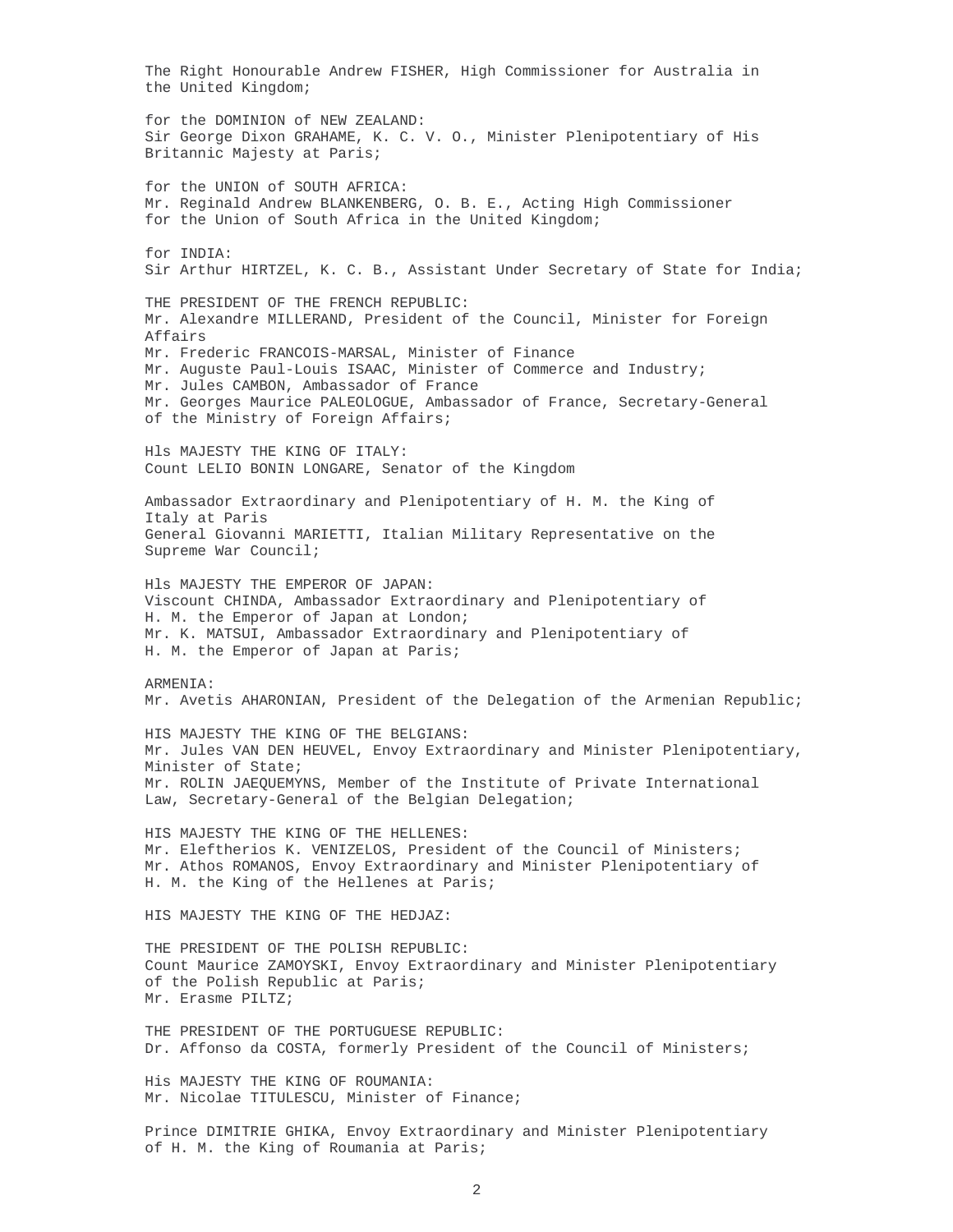Hls MAJESTY THE KING OF THE SERBS, THE CROATS AND THE SLOVENES:

Mr. Nicolas P. PACHITCH, formerly President of the Council of Ministers; Mr. Ante TRUMBIC, Minister for Foreign Affairs;

THE PRESIDENT OF THE CZECHO-SLOVAK REPUBLIC: Mr. Edward BENES, Minister for Foreign Affairs; Mr. Stephen OSUSKY, Envoy Extraordinary and Minister Plenipotentiary of the Czecho-Slovak Republic at London;

TURKEY: General HAADI Pasha, Senator; RIZA TEVFIK Bey, Senator; RECHAD HALISS Bey, Envoy Extraordinary and Minister Plenipotentiary of Turkey at Berne; WHO, having communicated their full powers, found in good and due form, have AGREED AS FOLLOWS:

From the coming into force of the present Treaty the state of war will terminate.

From that moment and subject to the provisions of the present Treaty, officiai relations will exist between the Allied Powers and Turkey.

PART I. THE COVENANT OF THE LEAGUE OF NATIONS. ARTICLES 1 TO 26 AND ANNEX See Part I, Treaty of Versailles, Pages 10-23.

> [ Groong Note: We include this reference to the Versailles Treaty in the Sevres Treaty here, in indented form, as it is an integral and legally binding part of the treaty. ]

Peace Treaty of Versailles 28 June, 1919

Articles 1 - 26 and Annex The Covenant of the League of Nations

-----------------------------------------------------------------------

THE COVENANT OF THE LEAGUE OF NATIONS.

 THE HIGH CONTRACTING PARTIES, In order to promote international co operation and to achieve international peace and security by the acceptance of obligations not to resort to war by the prescription of open, just and honourable relations between nations by the firm establishment of the understandings of international law as the actual rule of conduct among Governments, and by the maintenance of justice and a scrupulous respect for all treaty obligations in the dealings of organised peoples with one another Agree to this Covenant of the League of Nations.

# ARTICLE 1.

-

 The original Members of the League of Nations shall be those of the Signatories which are named in the Annex to this Covenant and also such of those other States named in the Annex as shall accede without reservation to this Covenant. Such accession shall be effected by a Declaration deposited with the Secretariat within two months of the coming into force of the Covenant Notice thereof shall be sent to all other Members of the League. Any fully self- governing State, Dominion, or Colony not named in the Annex may become a Member of the League if its admission is agreed to by two- thirds of the Assembly provided that it shall give effective guarantees of its sincere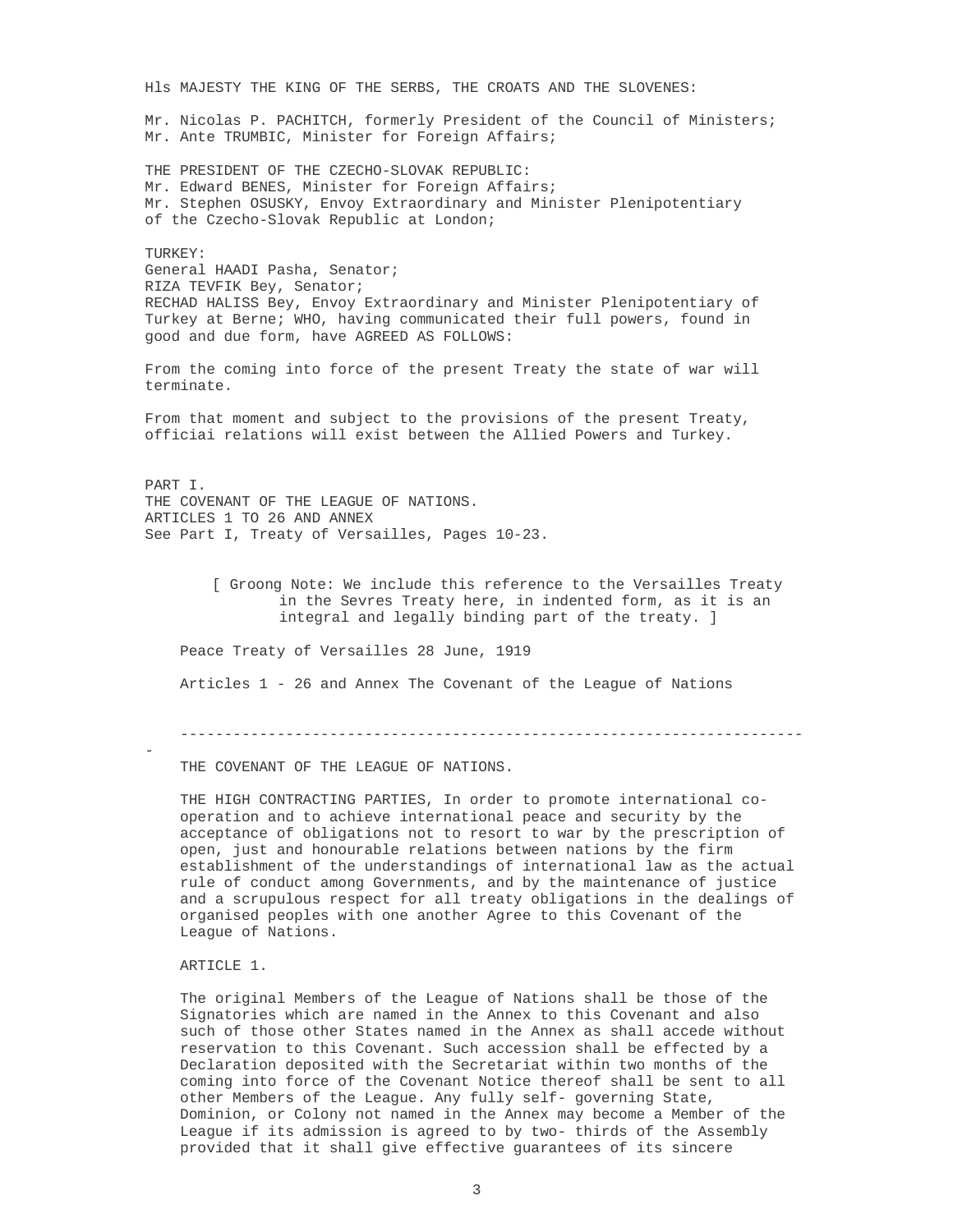intention to observe its international obligations, and shall accept such regulations as may be prescribed by the League in regard to its military, naval, and air forces and armaments. Any Member of the League may, after two years' notice of its intention so to do, withdraw from the League, provided that all its international obligations and all its obligations under this Covenant shall have been fulfilled at the time of its withdrawal.

#### ARTICLE 2.

 The action of the League under this Covenant shall be effected through the instrumentality of an Assembly and of a Council, with a permanent Secretariat.

#### ARTICLE 3.

 The Assembly shall consist of Representatives of the Members of the League. The Assembly shall meet at stated intervals and from time to time as occasion may require at the Seat of the League or at such other place as may be decided upon. The Assembly may deal at its meetings with any matter within the sphere of action of the League or affecting the peace of the world. At meetings of the Assembly each Member of the League shall have one vote, and may not have more than three Representatives.

# ARTICLE 4.

 The Council shall consist of Representatives of the Principal Allied and Associated Powers, together with Representatives of four other Members of the League. These four Members of the League shall be selected by the Assembly from time to time in its discretion. Until the appointment of the Representatives of the four Members of the League first selected by the Assembly, Representatives of Belgium, Brazil, Spain, and Greece shall be members of the Council. With the approval of the majority of the Assembly, the Council may name additional Members of the League whose Representatives shall always be members of the Council; the Council with like approval may increase the number of Members of the League to be selected by the Assembly for representation on the Council. The Council shall meet from time to time as occasion may require, and at least once a year, at the Seat of the League, or at such other place as may be decided upon. The Council may deal at its meetings with any matter within the sphere of action of the League or affecting the peace of the world. Any Member of the League not represented on the Council shall be invited to send a Representative to sit as a member at any meeting of the Council during the consideration of matters specially affecting the interests of that Member of the League. At meetings of the Council, each Member of the League represented on the Council shall have one vote, and may have not more than one Representative.

# ARTICLE 5.

 Except where otherwise expressly provided in this Covenant or by the terms of the present Treaty, decisions at any meeting of the Assembly or of the Council shall require the agreement of all the Members of the League represented at the meeting. All matters of procedure at meetings of the Assembly or of the Council, including the appointment of Committees to investigate particular matters, shall be regulated by the Assembly or by the Council and may be decided by a majority of the Members of the League represented at the meeting. The first meeting of the Assembly and the first meeting of the Council shall be summoned by the President of the United States of America.

#### ARTICLE 6.

The permanent Secretariat shall be established at the Seat of the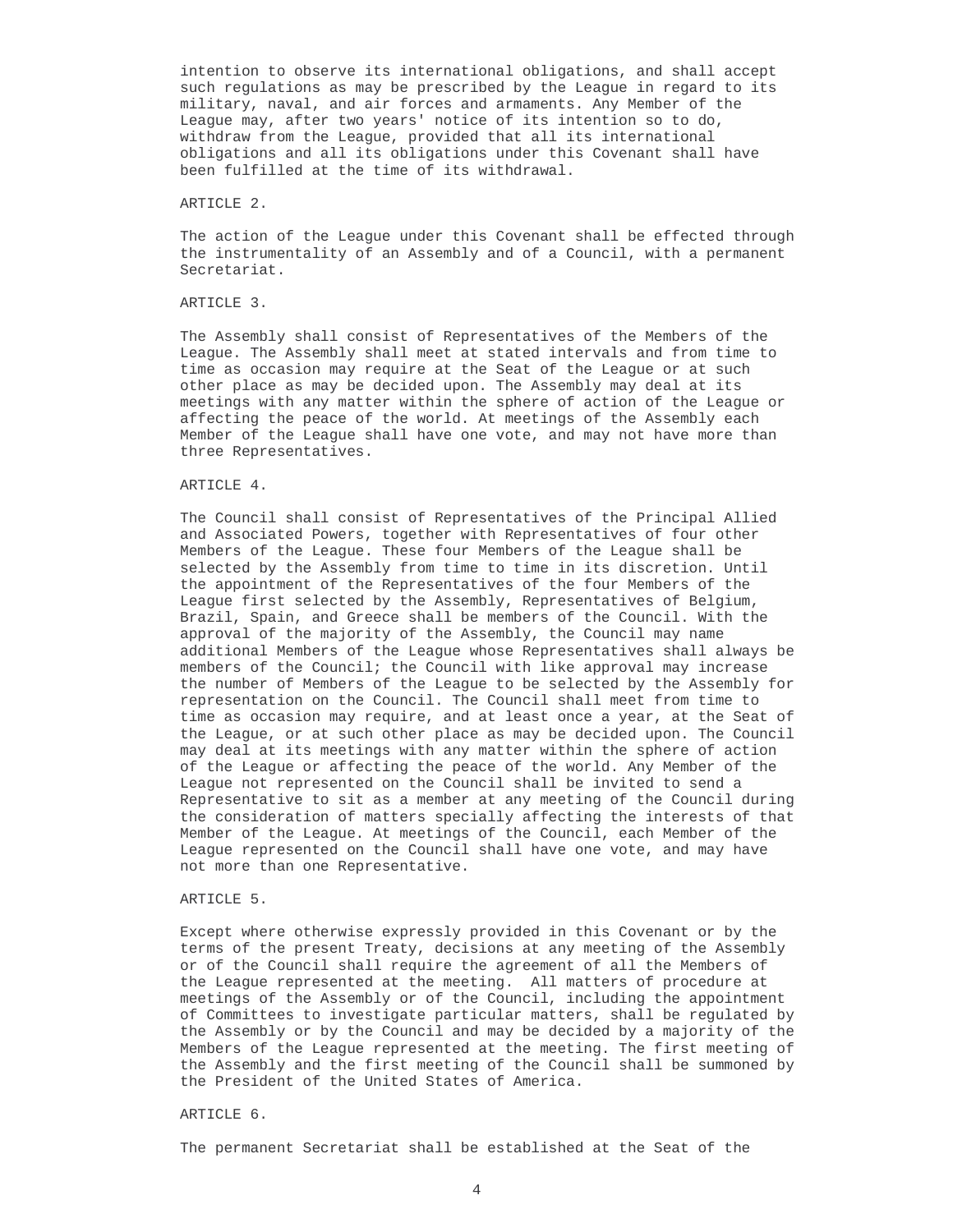League. The Secretariat shall comprise a Secretary General and such secretaries and staff as may be required. The first Secretary General shall be the person named in the Annex; thereafter the Secretary General shall be appointed by the Council with the approval of the majority of the Assembly. The secretaries and staff of the Secretariat shall be appointed by the Secretary General with the approval of the Council. The Secretary General shall act in that capacity at all meetings of the Assembly and of the Council. The expenses of the Secretariat shall be borne by the Members of the League in accordance with the apportionment of the expenses of the International Bureau of the Universal Postal Union.

#### ARTICLE 7.

 The Seat of the League is established at Geneva. The Council may at any time decide that the Seat of the League shall be established elsewhere. All positions under or in connection with the League, including he Secretariat, shall be open equally to men and women. Representatives of the Members of the League and officials of he League when engaged on the business of the League shall enjoy diplomatic privileges and immunities. The buildings and other property occupied by the League or its officials or by Representatives attending its meetings shall be inviolable.

# ARTICLE 8.

 The Members of the League recognise that the maintenance of peace requires the reduction of national armaments to the lowest point consistent with national safety and the enforcement by common action of international obligations. The Council, taking account of the geographical situation and circumstances of each State, shall formulate plans for such reduction for the consideration and action of the several Governments. Such plans shall be subject to reconsideration and revision at least every ten years. After these plans shall have been adopted by the several Governments, the limits of armaments therein fixed shall not be exceeded without the concurrence of the Council. The Members of the League agree that the manufacture by private enterprise of munitions and implements of war is open to grave objections. The Council shall advise how the evil effects attendant upon such manufacture can be prevented, due regard being had to the necessities of those Members of the League which are not able to manufacture the munitions and implements of war necessary for their safety. The Members of the League undertake to interchange full and frank information as to the scale of their armaments, their military, naval, and air programmes and the condition of such of their industries as are adaptable to war-like purposes.

#### ARTICLE 9.

 A permanent Commission shall be constituted to advise the Council on the execution of the provisions of Articles 1 and 8 and on military, naval, and air questions generally.

# ARTICLE 10.

 The Members of the League undertake to respect and preserve as against external aggression the territorial integrity and existing political independence of all Members of the League. In case of any such aggression or in case of any threat or danger of such aggression the Council shall advise upon the means by which this obligation shall be fulfilled.

#### ARTICLE 11.

 Any war or threat of war, whether immediately affecting any of the Members of the League or not, is hereby declared a matter of concern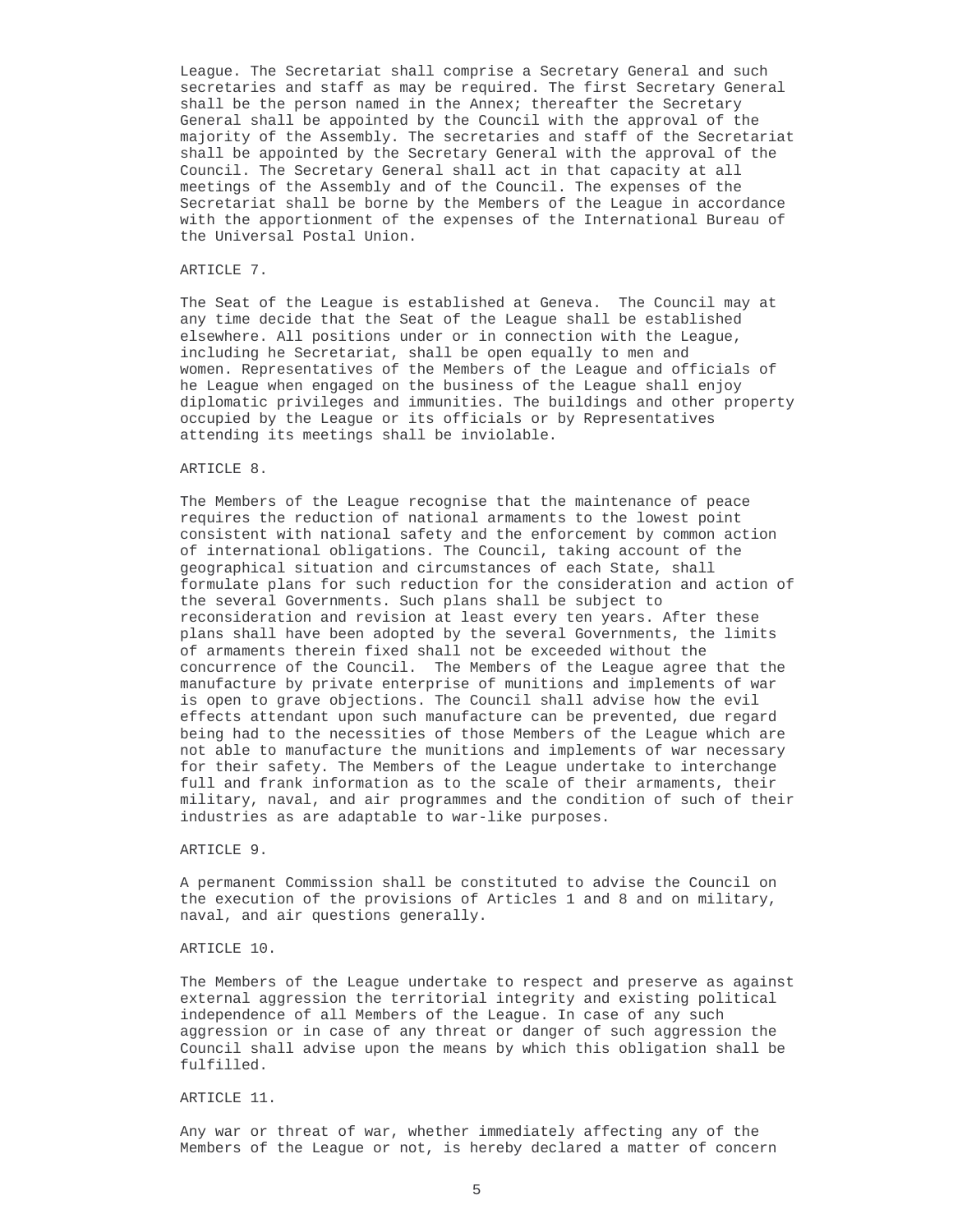to the whole League, and the League shall take any action that may be deemed wise and effectual to safeguard the peace of nations. In case any such emergency should arise the Secretary General shall on the request of any Member of the League forthwith summon a meeting of the Council. It is also declared to be the friendly right of each Member of the League to bring to the attention of the Assembly or of the Council any circumstance whatever affecting international relations which threatens to disturb international peace or the good understanding between nations upon which peace depends.

# ARTICLE 12.

 The Members of the League agree that if there should arise between them any dispute likely to lead to a rupture, they will submit the matter either to arbitration or to inquiry by the Council, and they agree in no case to resort to war until three months after the award by the arbitrators or the report by the Council. In any case under this Article the award of the arbitrators shall be made within a reasonable time, and the report of the Council shall be made within six months after the submission of the dispute.

# ARTICLE 13.

 The Members of the League agree that whenever any dispute shall arise between them which they recognise to be suitable for submission to arbitration and which cannot be satisfactorily settled by diplomacy, they will submit the whole subject-matter to arbitration. Disputes as to the interpretation of a treaty, as to any question of international law, as to the existence of any fact which if established would constitute a breach of any international obligation, or as to the extent and nature of the reparation to be made or any such breach, are declared to be among those which are generally suitable for submission to arbitration. For the consideration of any such dispute the court of arbitration to which the case is referred shall be the Court agreed on by the parties to the dispute or stipulated in any convention existing between them. The Members of the League agree that they will carry out in full good faith any award that may be rendered, and that they will not resort to war against a Member of the League which complies therewith. In the event of any failure to carry out such an award, the Council shall propose what steps should be taken to give effect thereto.

ARTICLE 14.

 The Council shall formulate and submit to the Members of the League for adoption plans for the establishment of a Permanent Court of International Justice. The Court shall be competent to hear and determine any dispute of an international character which the parties thereto submit to it. The Court may also give an advisory opinion upon any dispute or question referred to it by the Council or by the Assembly.

# ARTICLE 15.

 If there should arise between Members of the League any dispute likely to lead to a rupture, which is not submitted to arbitration in accordance with Article 13, the Members of the League agree that they will submit the matter to the Council. Any party to the dispute may effect such submission by giving notice of the existence of the dispute to the Secretary General, who will make all necessary arrangements for a full investigation and consideration thereof. For this purpose the parties to the dispute will communicate to the Secretary General, as promptly as possible, statements of their case with all the relevant facts and papers, and the Council may forthwith direct the publication thereof. The Council shall endeavour to effect a settlement of the dispute, and if such efforts are successful, a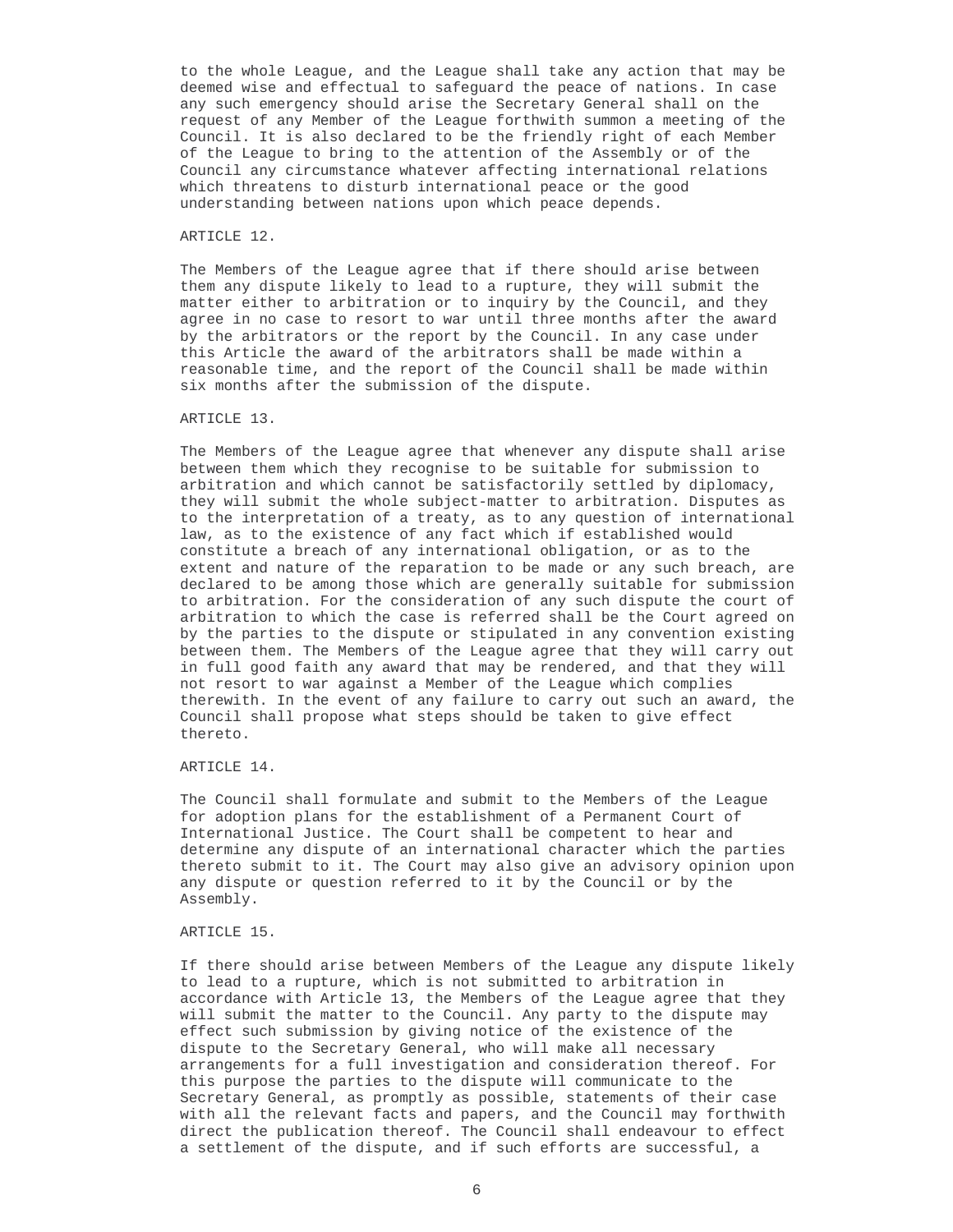statement shall be made public giving such facts and explanations regarding the dispute and the terms of settlement thereof as the Council may deem appropriate. If the dispute is not thus settled, the Council either unanimously or by a majority vote shall make and publish a report containing a statement of the facts of the dispute and the recommendations which are deemed just and proper in regard thereto Any Member of the League represented on the Council may make public a statement of the facts of the dispute and of its conclusions regarding the same. If a report by the Council is unanimously agreed to by the members thereof other than the Representatives of one or more of the parties to the dispute, the Members of the League agree that they will not go to war with any party to the dispute which complies with the recommendations of the report. If the Council fails to reach a report which is unanimously agreed to by the members thereof, other than the Representatives of one or more of the parties to the dispute, the Members of the League reserve to themselves the right to take such action as they shall consider necessary for the maintenance of right and justice. If the dispute between the parties is claimed by one of them, and is found by the Council, to arise out of a matter which by international law is solely within the domestic jurisdiction of that party, the Council shall so report, and shall make no recommendation as to its settlement. The Council may in any case under this Article refer the dispute to the Assembly. The dispute shall be so referred at the request of either party to the dispute, provided that such request be made within fourteen days after the submission of the dispute to the Council. In any case referred to the Assembly, all the provisions of this Article and of Article 12 relating to the action and powers of the Council shall apply to the action and powers of the Assembly, provided that a report made by the Assembly, if concurred in by the Representatives of those Members of the League represented on the Council and of a majority of the other Members of the League, exclusive in each case of the Representatives of the parties to the dispute shall have the same force as a report by the Council concurred in by all the members thereof other than the Representatives of one or more of the parties to the dispute.

# ARTICLE 16.

 Should any Member of the League resort to war in disregard of its covenants under Articles 12, 13, or 15, it shall ipso facto be deemed to have committed an act of war against all other Members of the League, which hereby undertake immediately to subject it to the severance of all trade or financial relations, the prohibition of all intercourse between their nations and the nationals of the covenant-breaking State, and the prevention of all financial, commercial, or personal intercourse between the nationals of the covenant-breaking State and the nationals of any other State, whether a Member of the League or not. It shall be the duty of the Council in such case to recommend to the several Governments concerned what effective military, naval, or air force the Members of the League shall severally contribute to the armed forces to be used to protect the covenants of the League. The Members of the League agree, further, that they will mutually support one another in the financial and economic measures which are taken under this Article, in order to minimise the loss and inconvenience resulting from the above measures, and that they will mutually support one another in resisting any special measures aimed at one of their number by the covenant breaking State, and that they will take the necessary steps to afford passage through their territory to the forces of any of the Members of the League which are co-operating to protect the covenants of the League. Any Member of the League which has violated any covenant of the League may be declared to be no longer a Member of the League by a vote of the Council concurred in by the Representatives of all the other Members of the League represented thereon.

ARTICLE 17.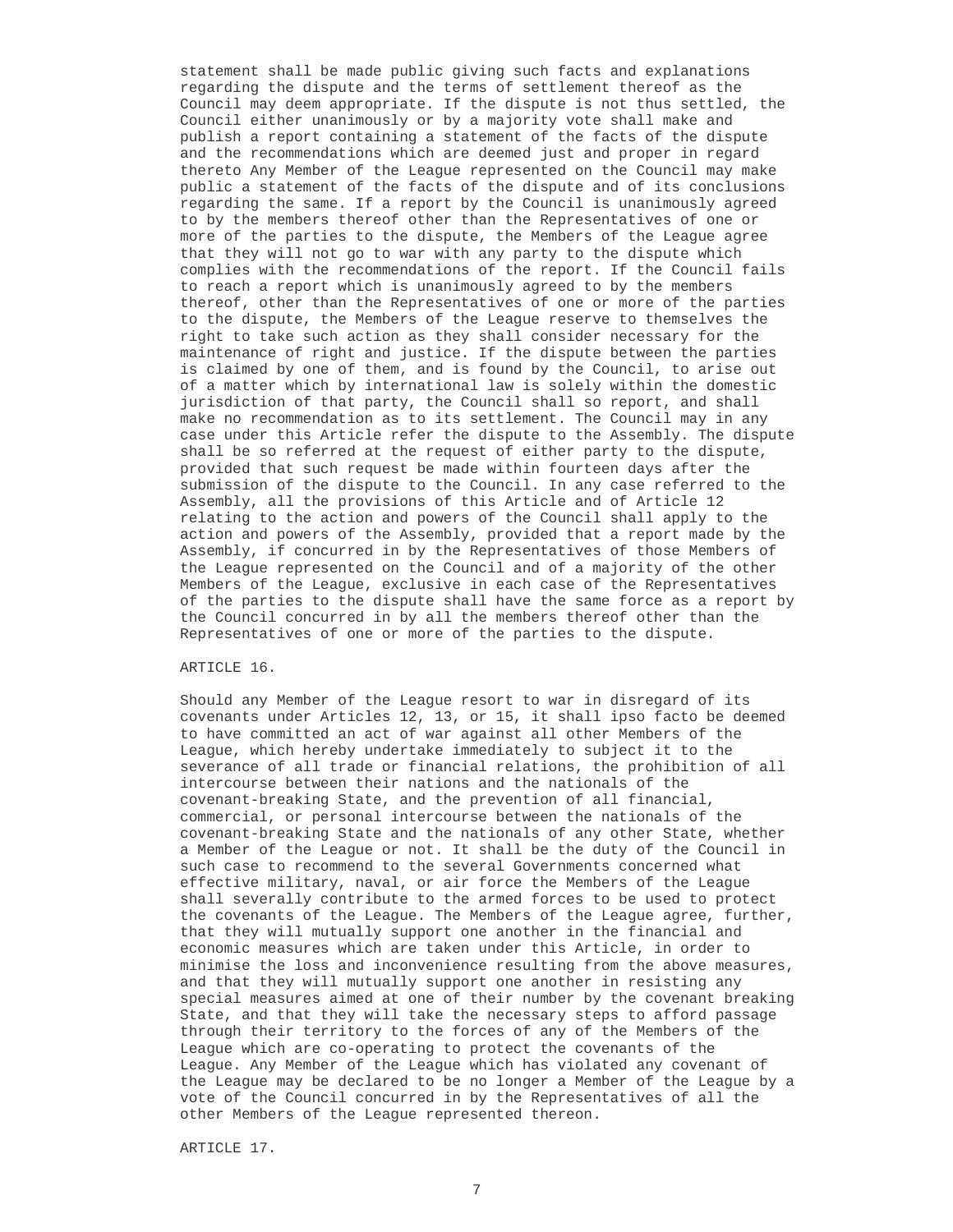In the event of a dispute between a Member of the League and a State which is not a Member of the League, or between States not Members of the League, the State or States, not Members of the League shall be invited to accept the obligations of membership in the League for the purposes of such dispute, upon such conditions as the Council may deem just. If such invitation is accepted, the provisions of Articles 12 to 16 inclusive shall be applied with such modifications as may be deemed necessary by the Council. Upon such invitation being given the Council shall immediately institute an inquiry into the circumstances of the dispute and recommend such action as may seem best and most effectual in the circumstances. If a State so invited shall refuse to accept the obligations of membership in the League for the purposes of such dispute, and shall resort to war against a Member of the League, the provisions of Article 16 shall be applicable as against the State taking such action. If both parties to the dispute when so invited refuse to accept the obligations of membership in the League for the purpose of such dispute, the Council may take such measures and make such recommendations as will prevent hostilities and will result in the settlement of the dispute.

#### ARTICLE 18.

 Every treaty or international engagement entered into hereafter by any Member of the League shall be forthwith registered with the Secretariat and shall as soon as possible be published by it. No such treaty or international engagement shall be binding until so registered.

# ARTICLE 19.

 The Assembly may from time to time advise the reconsideration by Members of the League of treaties which have become inapplicable and the consideration of international conditions whose continuance might endanger the peace of the world.

#### ARTICLE 20.

 The Members of the League severally agree that this Covenant is accepted as abrogating all obligations or understandings inter se which are inconsistent with the terms thereof, and solemnly undertake that they will not hereafter enter into any engagements inconsistent with the terms thereof. In case any Member of the League shall, before becoming a Member of the League, have undertaken any obligations inconsistent with the terms of this Covenant, it shall be the duty of such Member to take immediate steps to procure its release from such obligations.

# ARTICLE 21.

 Nothing in this Covenant shall be deemed to affect the validity of international engagements, such as treaties of arbitration or regional understandings like the Monroe doctrine, for securing the maintenance of peace.

# ARTICLE 22.

 To those colonies and territories which as a consequence of the late war have ceased to be under the sovereignty of the States which formerly governed them and which are inhabited by peoples not yet able to stand by themselves under the strenuous conditions of the modern world, there should be applied the principle that the well-being and development of such peoples form a sacred trust of civilisation and that securities for the performance of this trust should be embodied in this Covenant. The best method of giving practical effect to this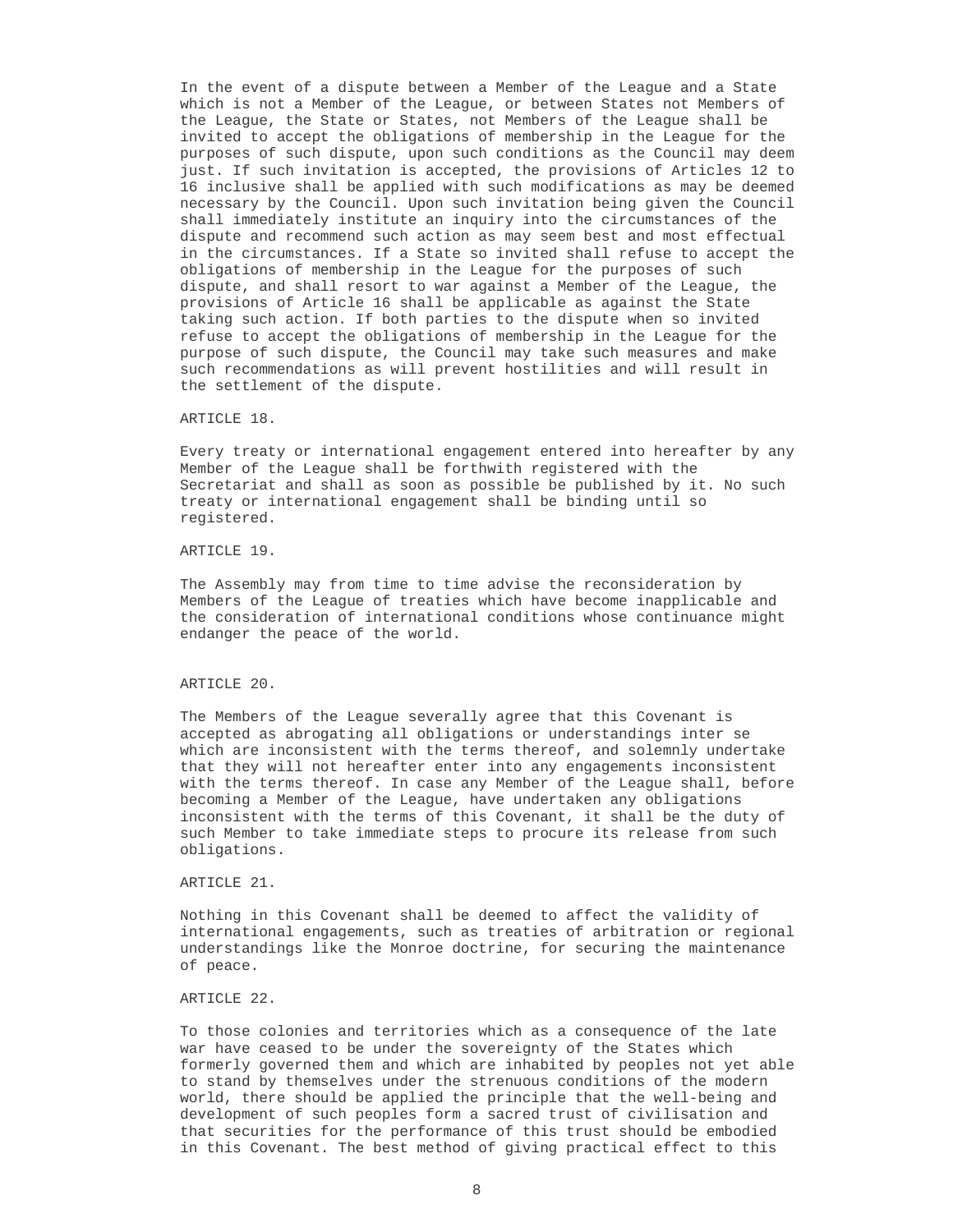principle is that the tutelage of such peoples should be entrusted to advanced nations who by reason of their resources, their experience or their geographical position can best undertake this responsibility, and who are willing to accept it, and that this tutelage should be exercised by them as Mandatories on behalf of the League. The character of the mandate must differ according to the stage of the development of the people, the geographical situation of the territory, its economic conditions, and other similar circumstances. Certain communities formerly belonging to the Turkish Empire have reached a stage of development where their existence as independent nations can be provisionally recognised subject to the rendering of administrative advice and assistance by a Mandatory until such time as they are able to stand alone. The wishes of these communities must be a principal consideration in the selection of the Mandatory. Other peoples, especially those of Central Africa, are at such a stage that the Mandatory must be responsible for the administration of the territory under conditions which will guarantee freedom of conscience and religion, subject only to the maintenance of public order and morals, the prohibition of abuses such as the slave trade, the arms traffic, and the liquor traffic, and the prevention of the establishment of fortifications or military and naval bases and of military training of the natives for other than police purposes and the defence of territory, and will also secure equal opportunities for the trade and commerce of other Members of the League. There are territories, such as South-West Africa and certain of the South Pacific Islands, which, owing to the sparseness of their population, or their small size, or their remoteness from the centres of civilisation, or their geographical contiguity to the territory of the Mandatory, and other circumstances, can be best administered under the laws of the Mandatory as integral portions of its territory, subject to the safeguards above mentioned in the interests of the indigenous population. In every case of mandate, the Mandatory shall render to the Council an annual report in reference to the territory committed to its charge. The degree of authority, control, or administration to be exercised by the Mandatory shall, if not previously agreed upon by the Members of the League, be explicitly defined in each case by the Council. A permanent Commission shall be constituted to receive and examine the annual reports of the Mandatories and to advise the Council on all matters relating to the observance of the mandates.

ARTICLE 23.

 Subject to and in accordance with the provisions of international conventions existing or hereafter to be agreed upon, the Members of the League: (a) will endeavour to secure and maintain fair and humane conditions of labour for men, women, and children, both in their own countries and in all countries to which their commercial and industrial relations extend, and for that purpose will establish and maintain the necessary international organisations; (b) undertake to secure just treatment of the native inhabitants of territories under their control; =A9 will entrust the League with the general supervision over the execution of agreements with regard to the traffic in women and children, and the traffic in opium and other dangerous drugs; (d) will entrust the League with the general supervision of the trade in arms and ammunition with the countries in which the control of this traffic is necessary in the common interest; (e) will make provision to secure and maintain freedom of communications and of transit and equitable treatment for the commerce of all Members of the League. In this connection, the special necessities of the regions devastated during the war of 1914-1918 shall be borne in mind; (f) will endeavour to take steps in matters of international concern for the prevention and control of disease.

# ARTICLE 24.

There shall be placed under the direction of the League all

9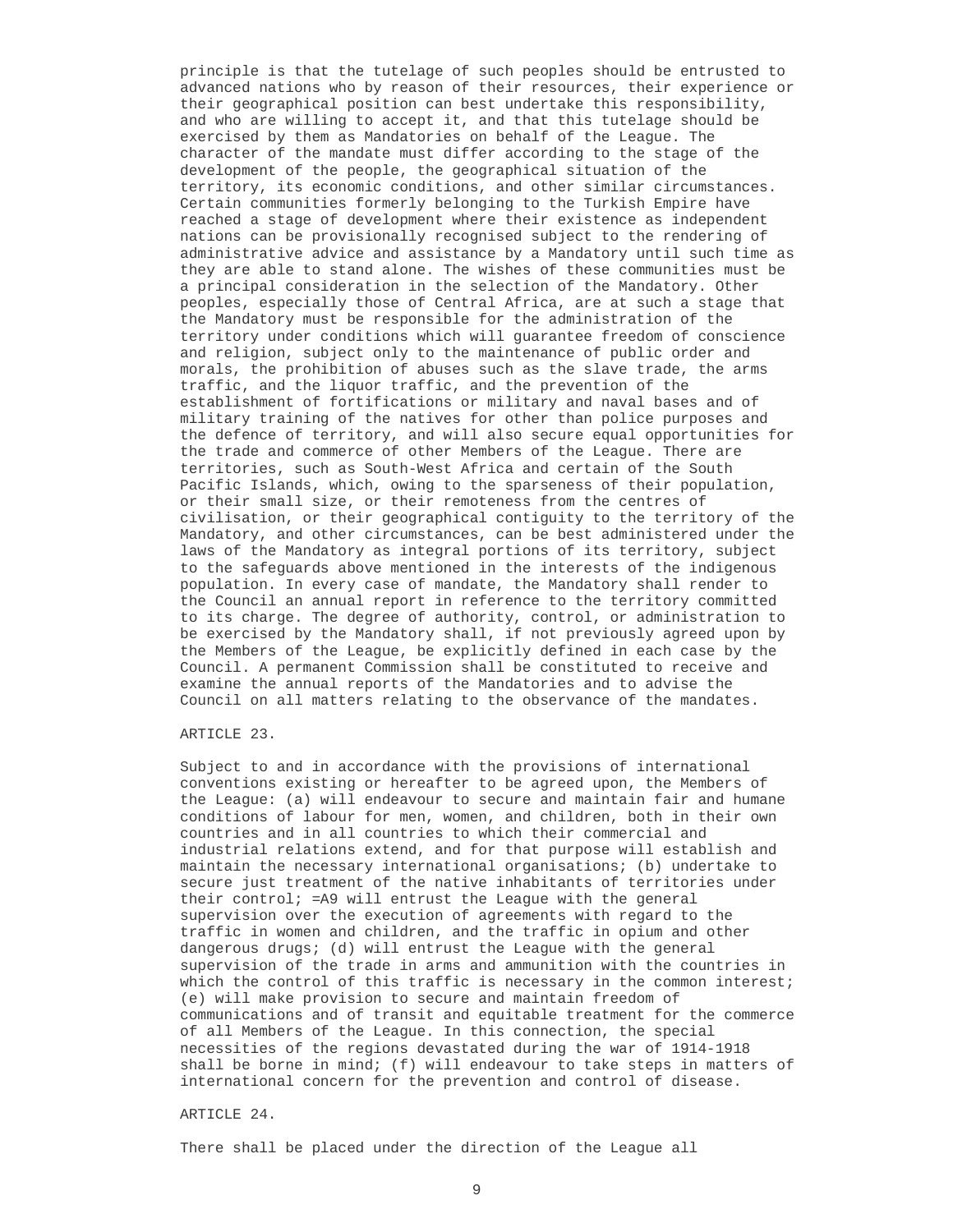international bureaux already established by general treaties if the parties to such treaties consent. All such international bureaux and all commissions for the regulation of matters of international interest hereafter constituted shall be placed under the direction of the League. In all matters of international interest which are regulated by general conventions but which are not placed under the control of international bureaux or commissions, the Secretariat of the League shall, subject to the consent of the Council and if desired by the parties, collect and distribute all relevant information and shall render any other assistance which may be necessary or desirable. The Council may include as part of the expenses of the Secretariat the expenses of any bureau or commission which is placed under the direction of the League.

ARTICLE 25.

 The Members of the League agree to encourage and promote the establishment and co-operation of duly authorised voluntary national Red Cross organisations having as purposes the improvement of health, the prevention of disease, and the mitigation of suffering throughout the world.

ARTICLE 26.

 Amendments to this Covenant will take effect when ratified by the Members of the League whose representatives compose the Council and by a majority of the Members of the League whose Representatives compose the Assembly. No such amendment shall bind any Member of the League which signifies its dissent therefrom, but in that case it shall cease to be a Member of the League.

ANNEX.

 I. ORIGINAL MEMBERS OF THE LEAGUE OF NATIONS SIGNATORIES OF THE TREATY OF PEACE.

 UNITED STATES OF AMERICA, BELGIUM, BOLIVIA, BRAZIL, BRITISH EMPIRE, CANADA, AUSTRALIA, SOUTH AFRICA, NEW ZEALAND, INDIA, CHINA, CUBA, ECUADOR, FRANCE, GREECE, GUATEMALA, HAITI, HEDJAZ, HONDURAS, ITALY, JAPAN, LIBERIA, NICARAGUA, PANAMA, PERU, POLAND, PORTUGAL, ROUMANIA, SERB-CROAT-SLOVENE STATE, SIAM, CZECHO-SLOVAKIA, URUGUAY

STATES INVITED TO ACCEDE TO THE COVENANT.

 ARGENTINE REPUBLIC, CHILE, COLOMBIA, DENMARK, NETHERLANDS, NORWAY, PARAGUAY, PERSIA, SALVADOR, SPAIN, SWEDEN, SWITZERLAND, VENEZUELA.

II. FIRST SECRETARY GENERAL OF THE LEAGUE OF NATIONS.

The Honourable Sir James Eric Drummond, K.C.M.G., C.B.

------------------------------------------------------------------------

PART II. FRONTIERS OF TURKEY. ARTICLE 27.

I. In Europe, the frontiers of Turkey will be laid down as follows: 1. The Black Sea: from the entrance of the Bosphorus to the point described below.

2. With Greece: From a point to be chosen on the Black Sea near the mouth of the Biyuk Dere, situated about 7 kilometres north-west of Podima, south-westwards to the most north-westerly point of the limit of the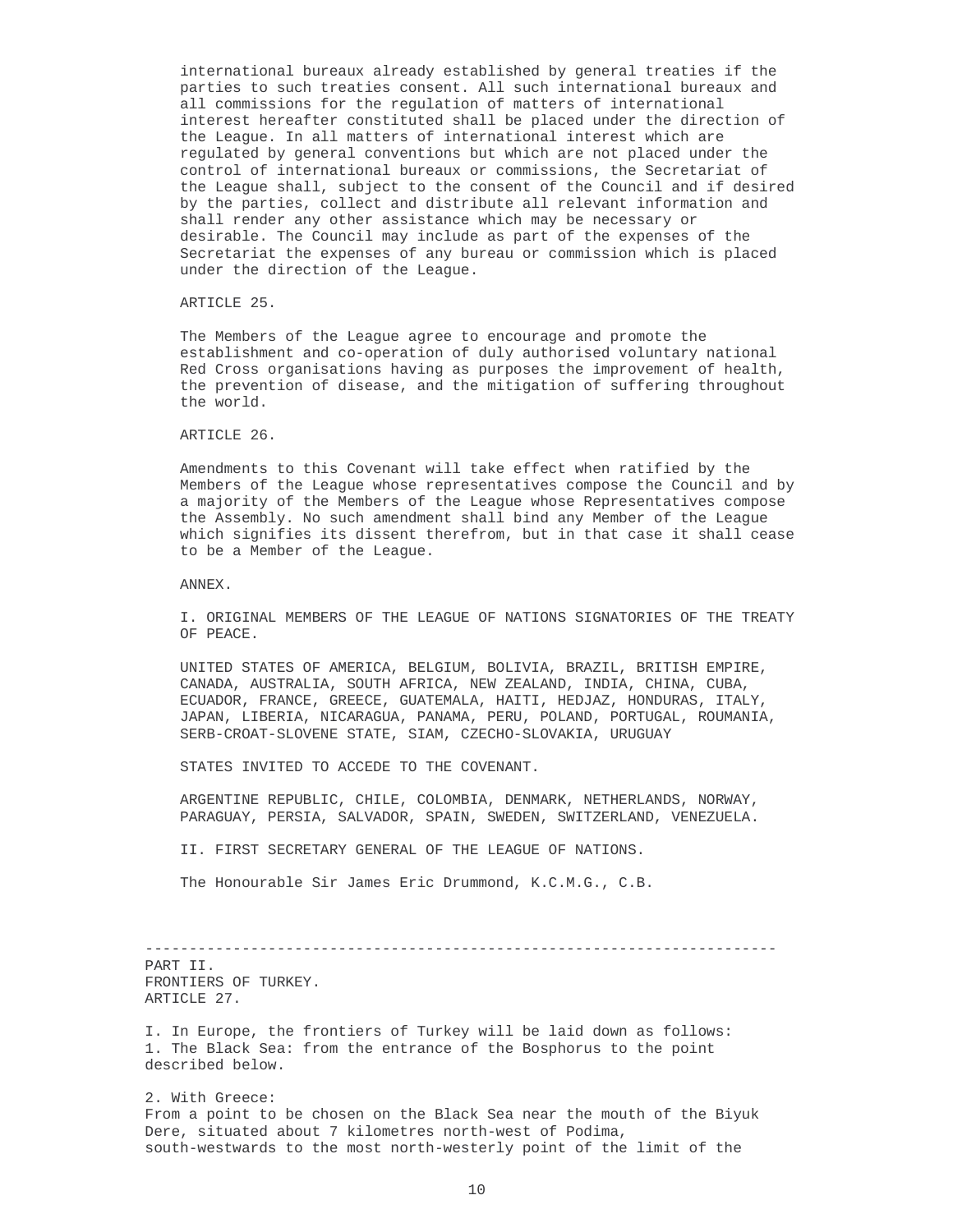basin of the Istranja Dere (about 8 kilometres northwest of Istranja), a line to be fixed on the ground passing through Kapilja Dagh and Uchbunar Tepe; thence south-south-eastwards to a point to be chosen on the railway from Chorlu to Chatalja about 1 kilometre west of the railway station of Sinekli, a line following as far as possible the western limit of the basin of the Istranja Dere; thence south-eastwards to a point to be chosen between Fener and Kurfali on the watershed between the basins of those rivers which flow into Biyuk Chekmeje Geul, on the north-east, and the basin of those rivers which flow direct into the Sea of Marmora on the south-west, a line to be fixed on the ground passing south of Sinekli; thence south-eastwards to a point to be chosen on the Sea of Marmora about 1 kilometre south-west of Kalikratia, a line following as far as possible this watershed.

3. The Sea of Marmora: from the point defined above to the entrance of the Bosphorus.

II. In Asia, the frontiers of Turkey will be laid down as follows: 1. On the West and South:

From the entrance of the Bosphorus into the Sea of Marmora to a point described below, situated in the eastern Mediterranean Sea in the neighbourhood of the Gulf of Alexandretta near Karatash Burun the Sea of Marmora, the Dardanelles, and the Eastern Mediterranean Sea; the islands of the Sea of Marmora, and those which are situated within a distance of 3 miles from the coast, remaining Turkish, subject to the provisions of Section IV and Articles 84 and 122, Part III (Political Clauses).

2. With Syria:

From a point to be chosen on the eastern bank of the outlet of the Hassan Dede, about 3 kilometres north-west of Karatash Bu- run, north-eastwards to a point to be chosen on the Djaihun Irmak about 1 kilometre north of Babeli, a line to be fixed on the ground passing north of Karatash; thence to Kesik Kale, the course of the Djaihun Irmak upstream; thence north-eastwards to a point to be chosen on the Djaihun Irmak about 15 kilometres east-southeast of Karsbazar, a line to be fixed on the ground passing north of Kara Tepe; thence to the bend in the Djaihun Irmak situated west of Duldul Dagh, the course of the Djaihun Irmak upstream; thence in a general south-easterly direction to a point to be chosen on Emir Musi Dagh about 15 kilometres south-south-west of Giaour Geul a line to be fixed on the ground at a distance of about 18 kilometres from the railway, and leaving Duldul Dagh to Syria; thence eastwards to a point to be chosen about 5 kilometres north of Urfa a generally straight line from west to east to be hxed on the ground passing north of the roads connecting the towns of Bagh- che, Aintab, Biridjik, and Urfa and leaving the last three named towns to Syria; thence eastwards to the south-western extremity of the bend in the Tigris about 6 kilometres north of Azekh (27 kilometres west of Djezire-ibn-Omar), a generally straight line from west to east to be fixed on the ground leaving the town of Mardin to Syria; thence to a point to be chosen on the Tigris between the point of confluence of the Khabur Su with the Tigris and the bend in the Tigris situated about 10 kilometres north of this point, the course of the Tigris downstream, leaving the island on which is situated the town of Djezire-ibn-Omar to Syria.

3. With Mesopotamia:

Thence in a general easterly direction to a point to be chosen on the northern boundary of the vilayet of Mosul, a line to be fixed on the ground;

thence eastwards to the point where it meets the frontier between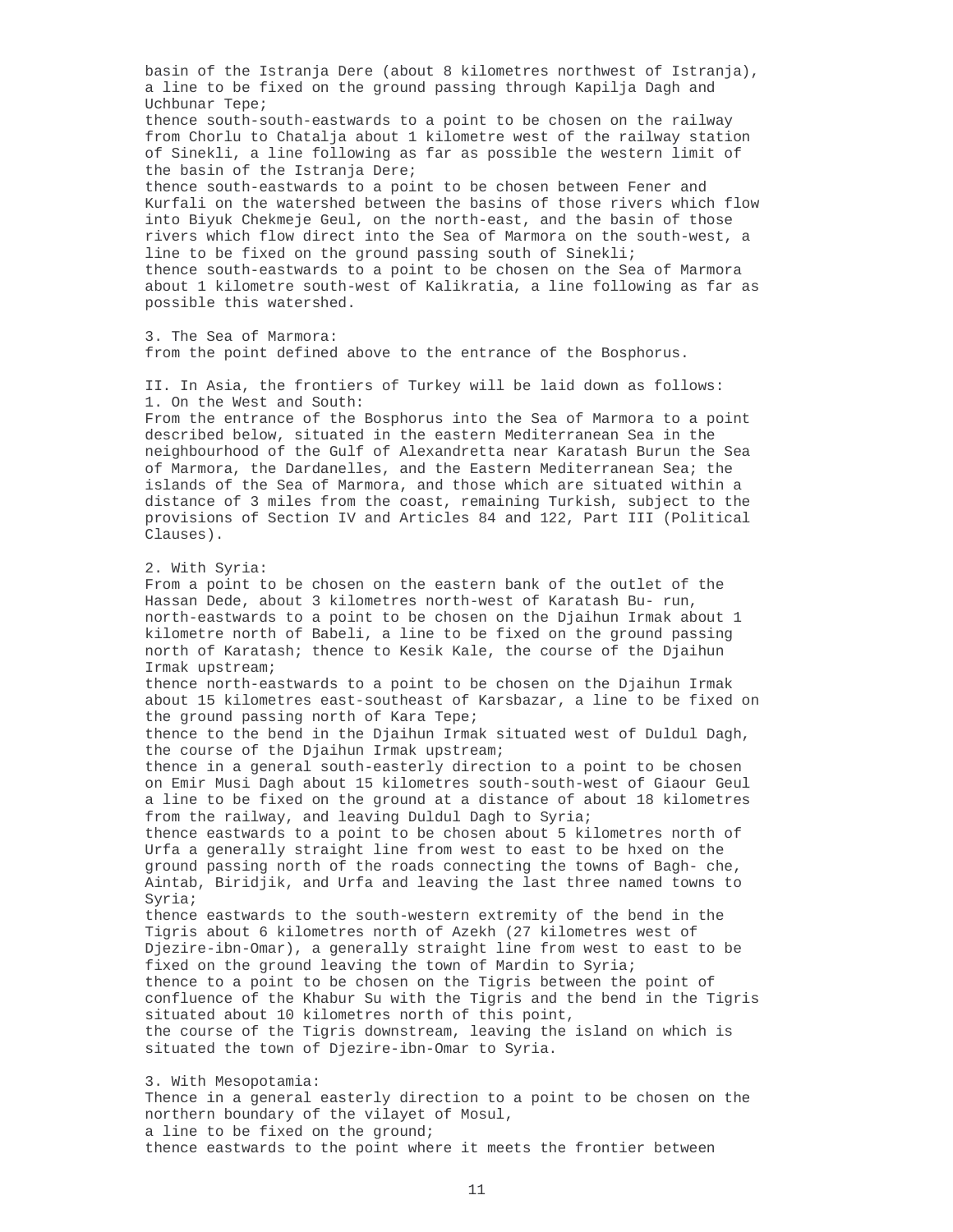Turkey and Persia, the northern boundary of the vilayet of Mosul, modified, however, so as to pass south of Amadia.

4. On the East and the North East: From the point above defined to the Black Sea, the existing frontier between Turkey and Persia, then the former frontier between Turkey and Russia, subject to the provisions of Article 89.

5. The Black Sea. ARTICLE 28.

The frontiers described by the present Treaty are traced on the one in a million maps attached to the present Treaty. In case of differences between the text and the map, the text will prevail. [See Introduction.]

ARTICLE 29.

Boundary Commissions, whose composition is or will be fixed in the present Treaty or in Treaties supplementary thereto, will have to trace these frontiers on the ground.

They shall have the power, not only of fixing those portions which are defined as "a line to be fixed on the ground," but also, if the Commission considers it necessary, of revising in matters of detail portions defined by administrative boundaries or otherwise. They shall endeavour in all cases to follow as nearly as possible the descriptions given in the Treaties, taking into account, as far as possible, administrative boundaries and local economic interests.

The decisions of the Commissions will be taken by a majority, and shall be binding on the parties concerned.

The expenses of the Boundary Commissions will be borne in equal shares by the parties concerned.

ARTICLE 30.

In so far as frontiers defined by a waterway are concerned, the phrases "course" or "channel" used in the descriptions of the present Treaty signify, as regards non-navigable rivers, the median line of the waterway or of its principal branch, and, as regards navigable rivers, the median line of the principal channel of navigation. It will rest with the Boundary Commissions provided for by the present Treaty to specify whether the frontier line shall follow any changes of the course or channel which may take place, or whether it shall be definitely fixed by the position of the course or channel at the time when the present Treaty comes into force.

In the absence of provisions to the contrary in the present Treaty, islands and islets Iying within three miles of the coast are included within the frontier of the coastal State.

ARTICLE 31.

The various States concerned undertake to furnish to the Commissions all documents necessary for their tasks, especially authentic copies of agreements fixing existing or old frontiers, all large scale maps in existence, geodetic data, surveys completed but unpublished, and information concerning the changes of frontier watercourses. The maps, geodetic data, and surveys, even if unpublished, which are in the possession of the Turkish authorities must be delivered at Constantinople, within thirty days from the coming into force of the present Treaty, to such representative of the Commissions concerned as may be appointed by the principal Allied Powers.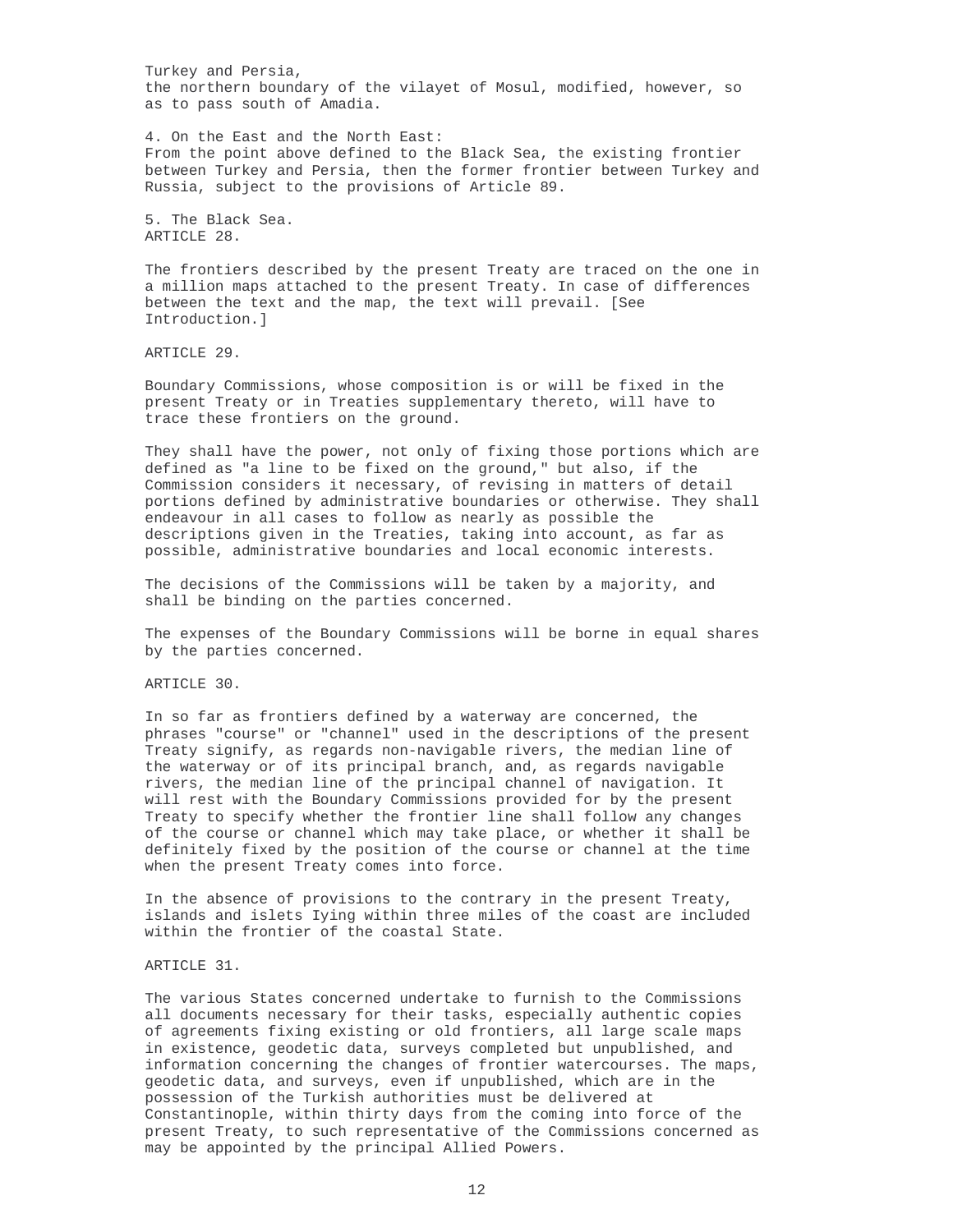The States concerned also undertake to instruct the local authorities to communicate to the Commissions all documents, especially plans, cadastral and land books, and to furnish on demand all details regarding property, existing economic conditions, and other necessary information.

ARTICLE 32.

The various States interested undertake to give every assistance to the Boundary Commissions, whether directly or through local authorities, in everything that concerns transport, accommodation, labour, materials (sign-posts, boundary pillars) necessary for the accomplishment of their mission.

In particular the Turkish Government undertakes to furnish to the Principal Allied Powers such technical personnel as they may consider necessary to assist the Boundary Commissions in the accomplishment of their mission.

ARTICLE 33.

The various States interested undertake to safeguard the trigonometrical points, signals, posts or frontier marks erected by the Commissions.

# ARTICLE 34

The pillars will be placed so as to be intervisible; they will be numbered, and their position and their number will be noted on a cartographic document.

ARTICLE 35.

The protocols defining the boundary and the maps and documents attached thereto will be made out in triplicate, of which two copies will be forwarded to the Governments of the limitrophe States, and the third to the Government of the French Republic, which will deliver authentic copies to the Powers who sign the present Treaty.

PART III.

POLITICAL CLAUSES. SECTION I. CONSTANTINOPLE. ARTICLE 36.

Subject to the provisions of the present Treaty, the High Contracting Parties agree that the rights and title of the Turkish Government over Constantinople shall not be affected, and that the said Government and His Majesty the Sultan shall be entitled to reside there and to maintain there the capital of the Turkish State.

Nevertheless, in the event of Turkey failing to observe faithfully the provisions of the present Treaty, or of any treaties or conventions supplementary thereto, particularly as regards the protection of the rights of racial, religious or linguistic minorities, the Allied Powers expressly reserve the right to modify the above provisions, and Turkey hereby agrees to accept any dispositions which may be taken in this connection.

SECTION I I .

STRAITS.

ARTICLE 37.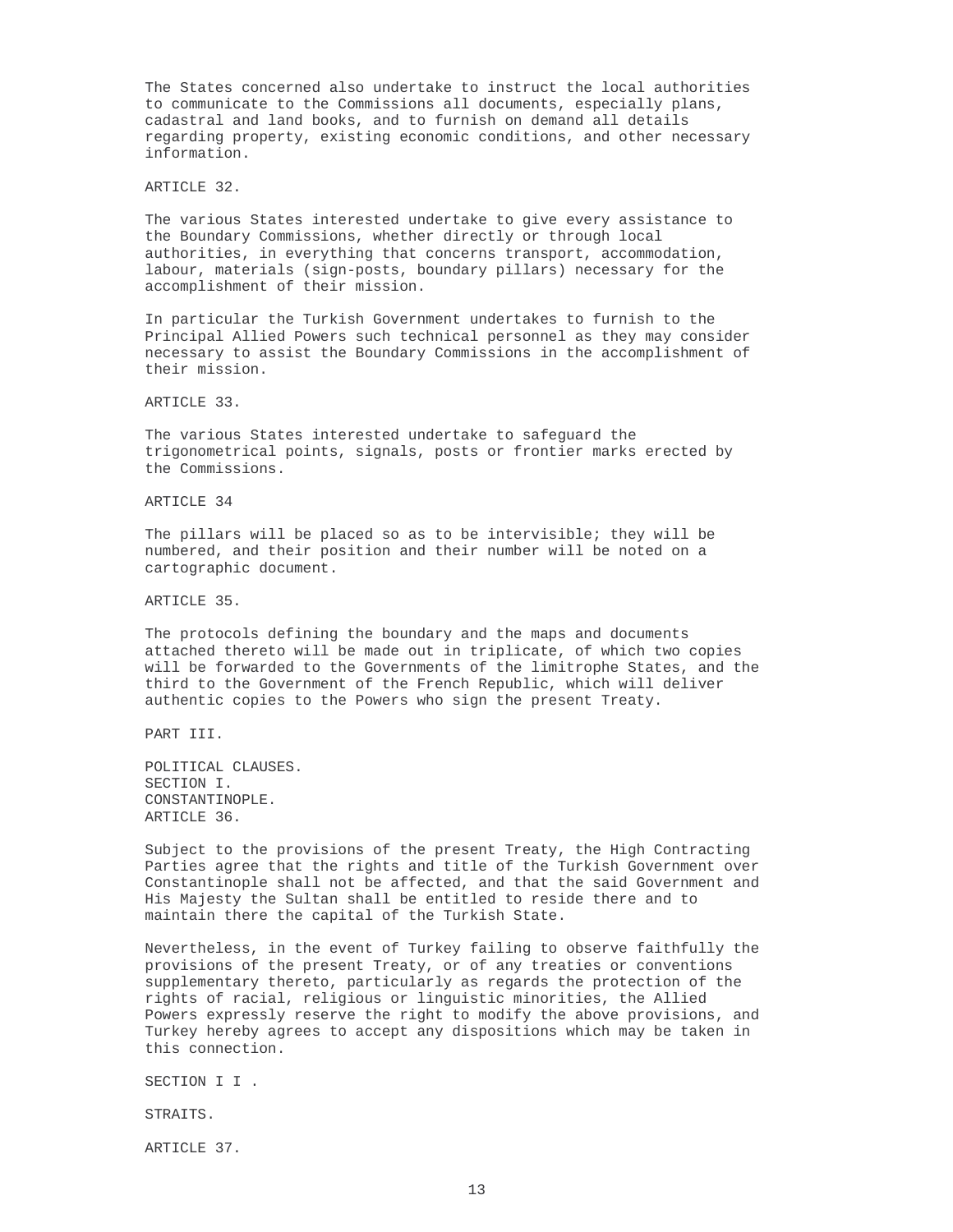The navigation of the Straits, including the Dardanelles, the Sea of Marmora and the Bosphorus, shall in future be open, both in peace and war, to every vessel of commerce or of war and to military and commercial aircraft, without distinction of flag.

These waters shall not be subject to blockade, nor shall any belligerent right be exercised nor any act of hostility be committed within them, unless in pursuance of a decision of the Council of the League of Nations.

#### ARTICLE 33.

The Turkish Government recognises that it is necessary to take further measures to ensure the freedom of navigation provided for in Article 37, and accordingly delegates, so far as it is concerned, to a Commission to be called the "Commission of the Straits," and hereinafter referred to as 'the Commission," the control of the waters specified in Article 39.

The Greek Government, so far as it is concerned, delegates to the Commission the same powers and undertakes to give it in all respects the same facilities.

Such control shall be exercised in the name of the Turkish and Greek Governments respectively, and in the manner provided in this Section.

ARTICLE 39.

The authority of the Commission will extend to all the waters between the Mediterranean mouth of the Dardanelles and the Black Sea mouth of the Bosphorus, and to the waters within three miles of each of these mouths.

This authority may be exercised on shore to such extent as may be necessary for the execution of the provisions of this Section.

ARTICLE 40.

The Commission shall be composed of representatives appointed respectively by the United States of America (if and when that Government is willing to participate), the British Empire, France, Italy, Japan, Russia (if and when Russia becomes a member of the League of Nations), Greece, Roumania, and Bulgaria and Turkey (if and when the two latter States become members of the League of Nations). Each Power shall appoint one representative. The representatives of the United States of America, the British Empire, France, Italy, Japan and Russia shall each have two votes. The representatives of Greece, Roumania, and Bulgaria and Turkey shall each have one vote. Each Commissioner shall be removable only by the Government which appointed him.

ARTICLE 41.

The Commissioners shall enjoy, within the limits specified in Article 39, diplomatic privileges and immunities.

ARTICLE 42.

The Commission will exercise the powers conferred on it by the present Treaty in complete independence of the local author ity. It will have its own flag, its own budget and its separate organisation.

ARTICLE 43.

Within the limits of its jurisdiction as laid down in Article 39 the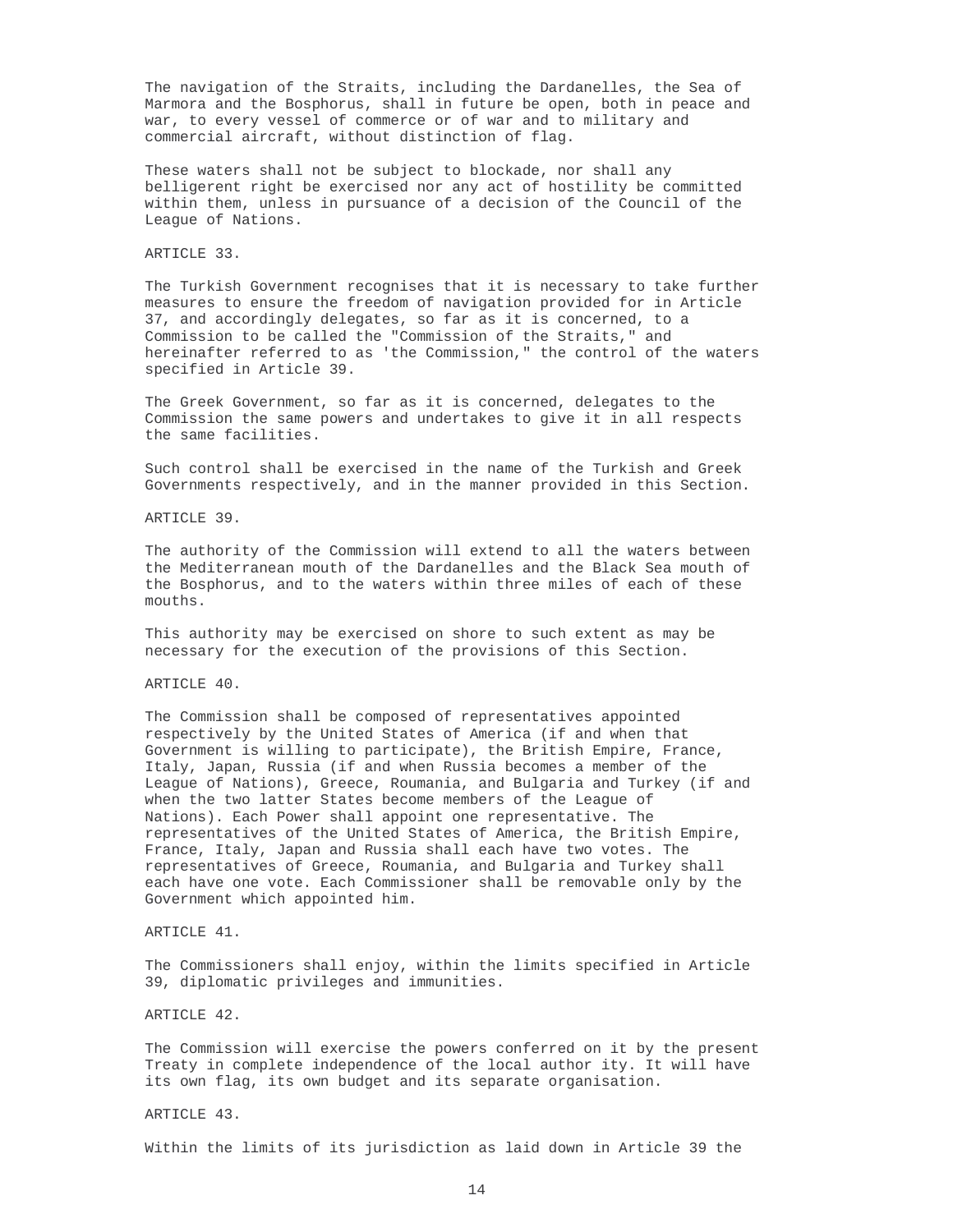Commission will be charged with the following duties:

(a) the execution of any works considered necessary for the improvement of the channels or the approaches to harbours; (b) the lighting and buoying of the channels; (c) the control of pilotage and towage; (d) the control of anchorages; (e) the control necessary to assure the application in the ports of Constantinople and Haidar Pasha of the regime prescribed in Articles 335 to 344, Part XI (Ports, Waterways and Railways) of the present Treaty; (f) the control of all matters relating to wrecks and salvage; (g) the control of lighterage;

#### ARTICLE 44.

In the event of the Commission finding that the liberty of passage is being interfered with, it will inform the representatives at Constantinople of the Allied Powers providing the occupying forces provided for in Article 178. These representatives will thereupon concert with the naval and military commanders of the said forces such measures as may be deemed necessary to preserve the freedom of the Straits. Similar action shall be taken by the said representatives in the event of any external action threatening the liberty of passage of the Straits.

#### ARTICLE 45.

For the purpose of the acquisition of any property or the execution of any permanent works which may be required, the Commission shall be entitled to raise such loans as it may consider necessary. These loans will be secured, so far as possible, on the dues to be levied on the shipping using the Straits, as provided in Article 53.

# ARTICLE 46.

The functions previously exercised by the Constantinople Superior Council of Health and the Turkish Sanitary Administration which was directed by the said Council, and the functions exercised by the National Life-boat Service of the Bosphorus will within the limits specified in Article 39 be discharged under the control of the Commission and in such manner as it may direct.

The Commission will co-operate in the execution of any common policy adopted by the League of Nations for preventing and combating disease.

#### ARTICLE 47.

Subject to the general powers of control conferred upon the Commission, the rights of any persons or companies now holding concessions relating to lighthouses, docks, quays or similar matters shall be maintained; but the Commission shall be entitled if it thinks it necessary in the general interest to buy out or modify such rights upon the conditions laid down in Article 311 Part IX (Economic Clauses) of the present Treaty, or itself to take up a new concession.

#### ARTICLE 48.

In order to facilitate the execution of the duties with which it is entrusted by this Section, the Commission shall have power to organise such a force of special police as may be necessary. This force shall be drawn so far as possible from the native population of the zone of the Straits and islands referred to in Article 178, Part V (Military, Naval and Air Clauses), excluding the islands of Lemnos, Imbros, Samothrace, Tenedos and Mitylene. The said force shall be commanded by foreign police officers appointed by the Commission.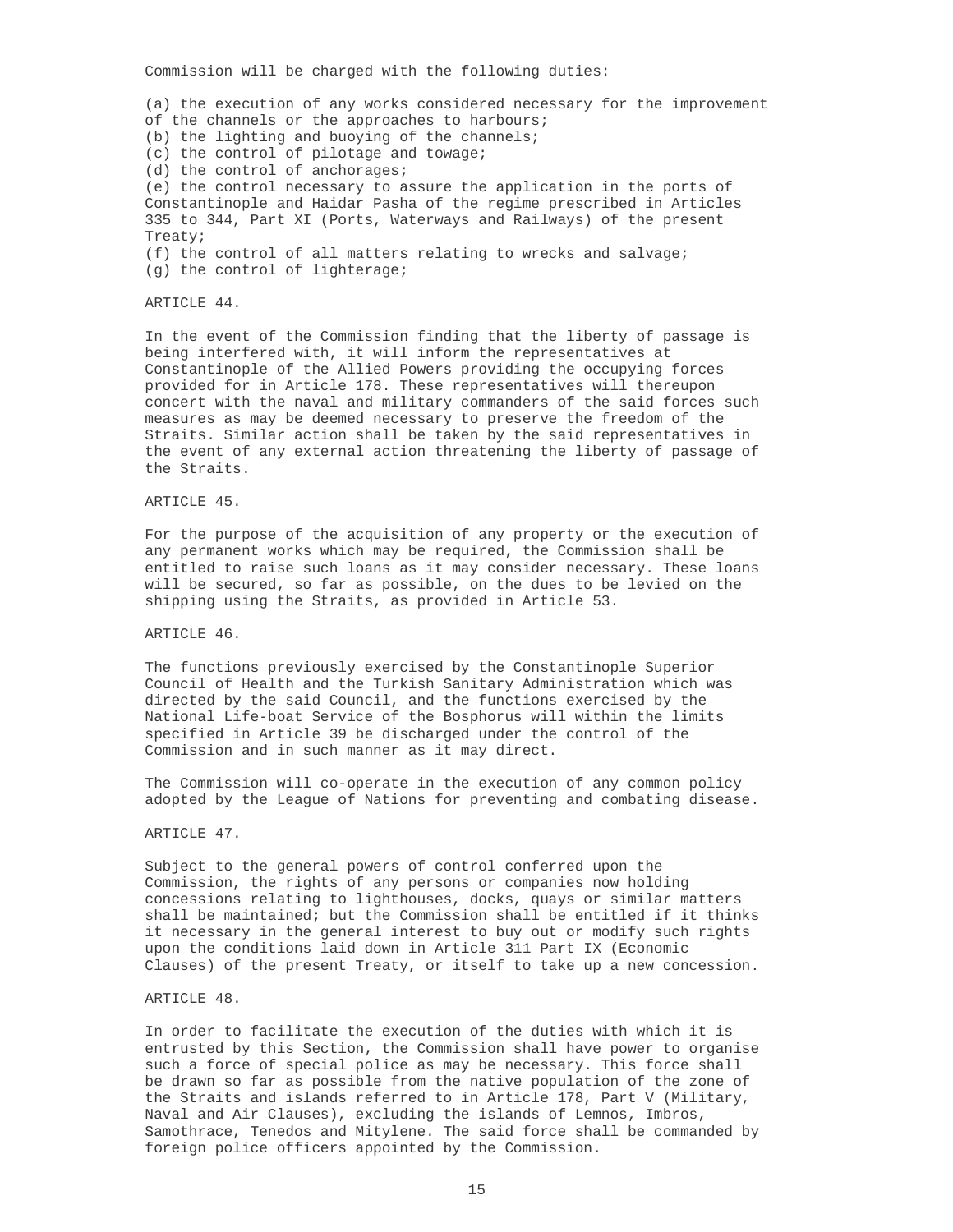# ARTICLE 49.

In the portion of the zone of the Straits, including the islands of the Sea of Marmora, which remains Turkish, and pending the coming into force of the reform of the Turkish judicial system provided for in Article I36, all infringements of the regulations and by-laws made by the Commission, committed by nationals of capitulatory Powers, shall be dealt with by the Consular Courts of the said Powers. The Allied Powers agree to make such infringements justiciable before their Consular Courts or authorities. Infringements committed by Turkish nationals or nationals of non-capitulatory Powers shall be dealt with by the competent Turkish judicial authorities.

In the portion of the said zone placed under Greek sovereignty such infringements will be dealt with by the competent Greek judicial authorities.

ARTICLE 50.

The officers or members of the crew of any merchant vessel vwithin the limits of the jurisdiction of the Commission who may be arrested on shore for any offence committed either ashore or afloat within the limits of the said jurisdiction shall be brought before the competent judicial authority by the Commission's police. If the accused was arrested otherwise than by the Commission's police he shall immediately be handed over to them.

ARTICLE 51 .

The Commission shall appoint such subordinate officers or officials as may be found indispensable to assist it in carrying out the duties with which it is charged.

ARTICLE 52.

In all matters relating to the navigation of the waters within the limits of the jurisdiction of the Commission all the ships referred to in Article 37 shall be treated upon a footing of absolute equality.

ARTICLE 53.

Subject to the provisions of Article 47 the existing rights under which dues and charges can be levied for various purposes, whether direct by the Turkish Government or by international bodies or private companies, on ships or cargoes within the limits of the jurisdiction of the Commission shall be transferred to the Commisssion The Commission shall fix these dues and charges at such amounts only as may be reasonably necessary to cover the cost of the works executed and the services rendered to shipping, including the general costs and expenses of the administration of the Commission, and the salaries and pay provided for in paragraph 3 of the Annex to this Section.

For these purposes only and with the prior consent of the Council of the League of Nations the Commission may also establish dues and charges other than those now existing and fix their amounts.

ARTICLE 54.

All dues and charges imposed by the Commission shall be levied without any discrimination and on a footing of absolute equality between all vessels, whatever their port of origin, destination or departure, their flag or ownership, or the nationality or ownership of their cargoes.

This disposition does not affect the right of the Commission to fix in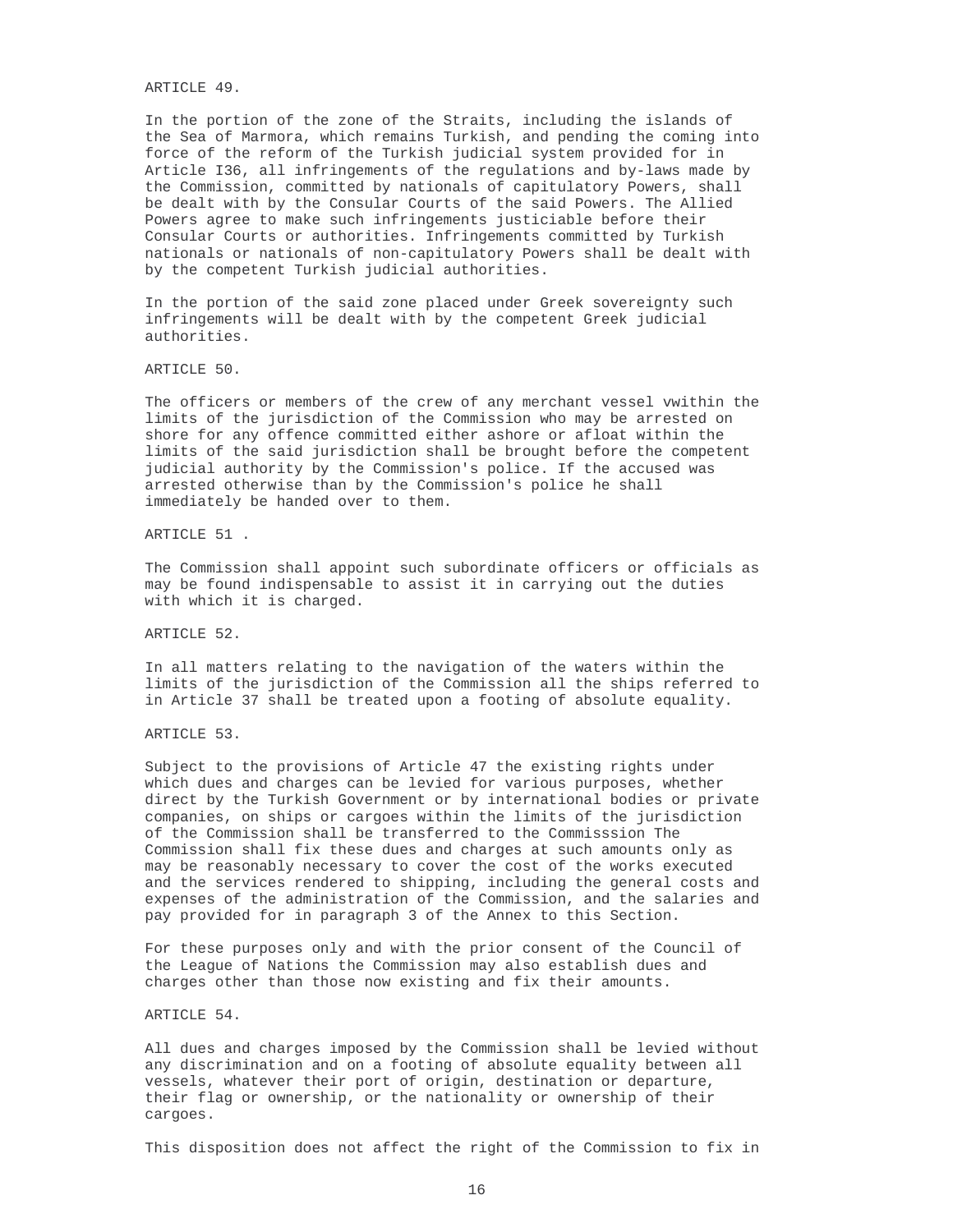accordance with tonnage the dues provided for by this Section.

ARTICLE 55.

The Turkish and Greek Governments respectively undertake to facilitate the acquisition by the Commission of such land and buildings as the Commission shall consider it necessary to acquire in order to carry out effectively the duties with which it is entrusted.

ARTICLE 56.

Ships of war in transit through the waters specified in Article 39 shall conform in all respects to the regulations issued by the Commission for the observance of the ordinary rules of navigation and of sanitary requirements.

ARTICLE 57.

(1) Belligerent warships shall not revictual nor take in stores except so far as may be strictly necessary to enable them to complete the passage of the Straits and to reach the nearest port where they can call, nor shall they replenish or increase their supplies of war material or their armament or complete their crews, within the waters under the control of the Commission. Only such repairs as are absolutely necessary to render them seaworthy shall be carried out, and they shall not add in any manner whatever to their fighting force. The Commission shall decide what repairs are necessary, and these must be carried out with the least possible delay.

(2) The passage of belligerent warships through the waters under the control of the Commission shall be effected with the least possible delay, and without any other interruption than that resulting from the necessities of the service.

(3) The stay of such warships at ports within the jurisdiction of the Commission shall not exceed twenty-four hours except in case of distress. In such case they shall be bound to leave as soon as possible. An interval of at least twenty-four hours shall always elapse between the sailing of a belligerent ship from the waters under the control of the Commission and the departure of a ship belonging to an opposing belligerent.

(4) Any further regulations affecting in time of war the waters under the control of the Commission, and relating in particular to the passage of war material and contraband destined for the enemies of Turkey, or revictualling, taking in stores or carrying out repairs in the said waters, will be laid down by the League of Nations.

ARTICLE 58.

Prizes shall in all respects be subjected to the same conditions as belligerent vessels of war.

ARTICLE 59.

No belligerent shall embark or disembark troops, munitions of war or warlike materials in the waters under the control of the Commission, except in case of accidental hindrance of the passage, and in such cases the passage shall be resumed with all possible despatch.

ARTICLE 60.

Nothing in Articles 57, 58 or 59 shall be deemed to limit the powers of a belligerent or belligerents acting in pursuance of a decision by the Council of the League of Nations.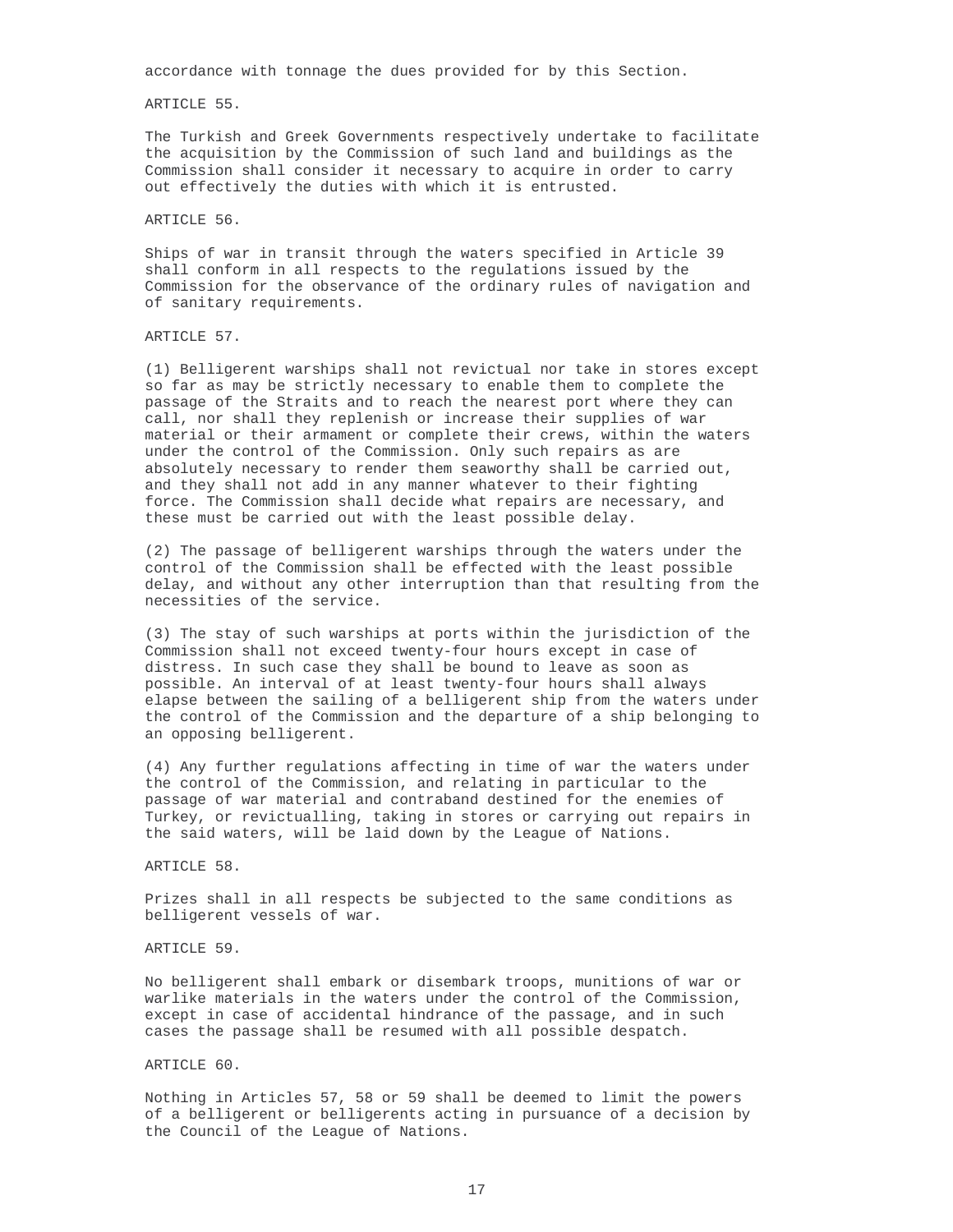#### ARTICLE 61.

Any differences which may arise between the Powers as to the interpretation or execution of the provisions of this Section, and as regards Constantinople and Haidar Pasha of the provisions of Articles 335 to 344, Part Xl (Ports, Waterways, and Railways) shall be referred to the Commission. In the event of the decision of the Commission not being accepted by any Power, the question shall, on the demand of any Power concerned, be settled as provided by the League of Nations, pending whose decision the ruling of the Commission will be carried out.

#### ANNEX

#### 1.

The Chairmanship of the Commission of the Straits shall be rotatory for the period of two years among the members of the Commission entitled to two votes.

The Commission shall take decisions by a majority vote and the Chairman shall have a casting vote. Abstention shall be regarded as a vote against the proposal under discussion.

Each of the Commissioners will have the right to designate a deputy Commissioner to replace him in his absence.

#### 2.

The salary of each member of the Commission will be paid by the Government which appointed him; these salaries will be fixed at reasonable amounts agreed upon from time to time between the Governments represented on the Commission.

#### 3.

The salaries of the police officers referred to in Article 48, of such other officials and officers as may be appointed under Article 51, and the pay of the local police referred to in Article 48, shall be paid out of the receipts from the dues and charges levied on shipping.

The Commission shall frame regulations as to the terms and condltions of employment of all officers and officials appointed

# 4.

The Commission shall have at its disposal such vessels as may be necessary to enable it to carry out its functions as laid down in this Section and Annex.

#### 5.

In order to carry out all the duties with which it is charged by the provisions of this Section and Annex and within the limits therein laid down the Commission will have the power to prepare, issue and enforce the necessary regulations; this power will include the right of amending so far as may be necessary or repealing the existing regulations.

# 6.

The Commission shall frame regulations as to the manner in which the accounts of all revenues and expenditure of the funds under its control shall be kept, the auditing of such accounts and the publication every year of a full and accurate report thereof.

SECTION III. KURDISTAN. ARTICLE 62.

A Commission sitting at Constantinople and composed of three members appointed by the British, French and Italian Governments respectively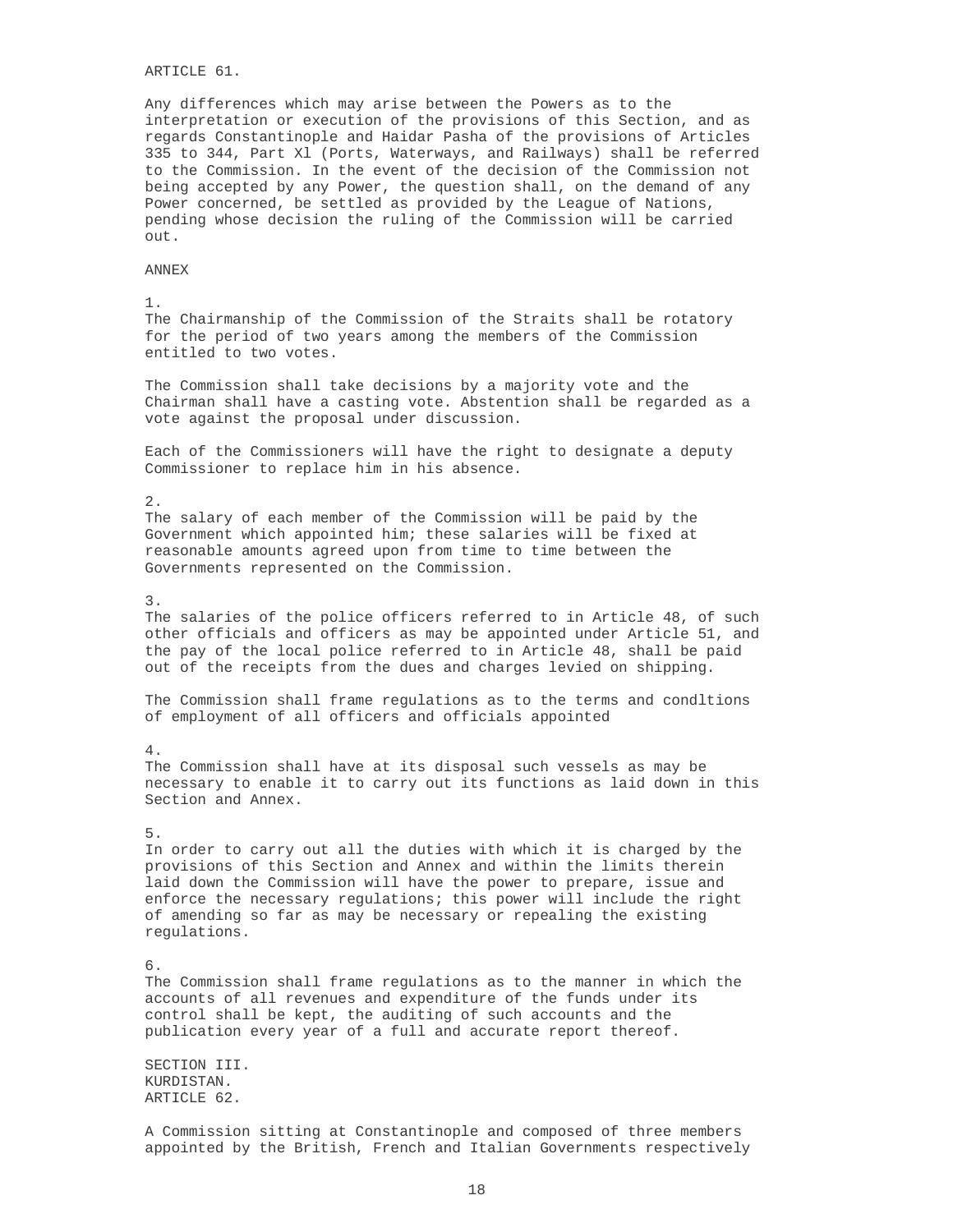shall draft within six months from the coming into force of the present Treaty a scheme of local autonomy for the predominantly Kurdish areas lying east of the Euphrates, south of the southern boundary of Armenia as it may be hereafter determined, and north of the frontier of Turkey with Syria and Mesopotamia, as defined in Article 27, II (2) and (3). If unanimity cannot be secured on any question, it will be referred by the members of the Commission to their respective Governments. The scheme shall contain full safeguards for the protection of the Assyro-Chaldeans and other racial or religious minorities within these areas, and with this object a Commission composed of British, French, Italian, Persian and Kurdish representatives shall visit the spot to examine and decide what rectifications, if any, should be made in the Turkish frontier where, under the provisions of the present Treaty, that frontier coincides with that of Persia.

ARTICLE 63.

The Turkish Government hereby agrees to accept and execute the decisions of both the Commissions mentioned in Article 62 within three months from their communication to the said Government.

# ARTICLE 64.

If within one year from the coming into force of the present Treaty the Kurdish peoples within the areas defined in Article 62 shall address themselves to the Council of the League of Nations in such a manner as to show that a majority of the population of these areas desires independence from Turkey, and if the Council then considers that these peoples are capable of such independence and recommends that it should be granted to them, Turkey hereby agrees to execute such a recommendation, and to renounce all rights and title over these areas.

The detailed provisions for such renunciation will form the subject of a separate agreement between the Principal Allied Powers and Turkey.

If and when such renunciation takes place, no objection will be raised by the Principal Allied Powers to the voluntary adhesion to such an independent Kurdish State of the Kurds inhabiting that part of Kurdistan which has hitherto been included in the Mosul vilayet.

SECTION IV. SMYRNA. ARTICLE 65.

The provisions of this Section will apply to the city of Smyrna and the adjacent territory defined in Article 66, until the determination of their final status in accordance with Article 83.

ARTICLE 66.

The geographical limits of the territory adjacent to the city of Smyrna will be laid down as follows:

From the mouth of the river which flows into the Aegean Sea about 5 kilometres north of Skalanova, eastwards, the course of this river upstream; then south-eastwards, the course of the southern branch of this river; then south-eastwards, to the western point of the crest of the Gumush Dagh; A line to be fixed on the ground passing west of Chinar K, and east of Akche Ova; thence north-eastwards, this crest line; thence northwards to a point to be chosen on the railway from Ayasoluk to Deirmendik about 1 kilometre west of Balachik station,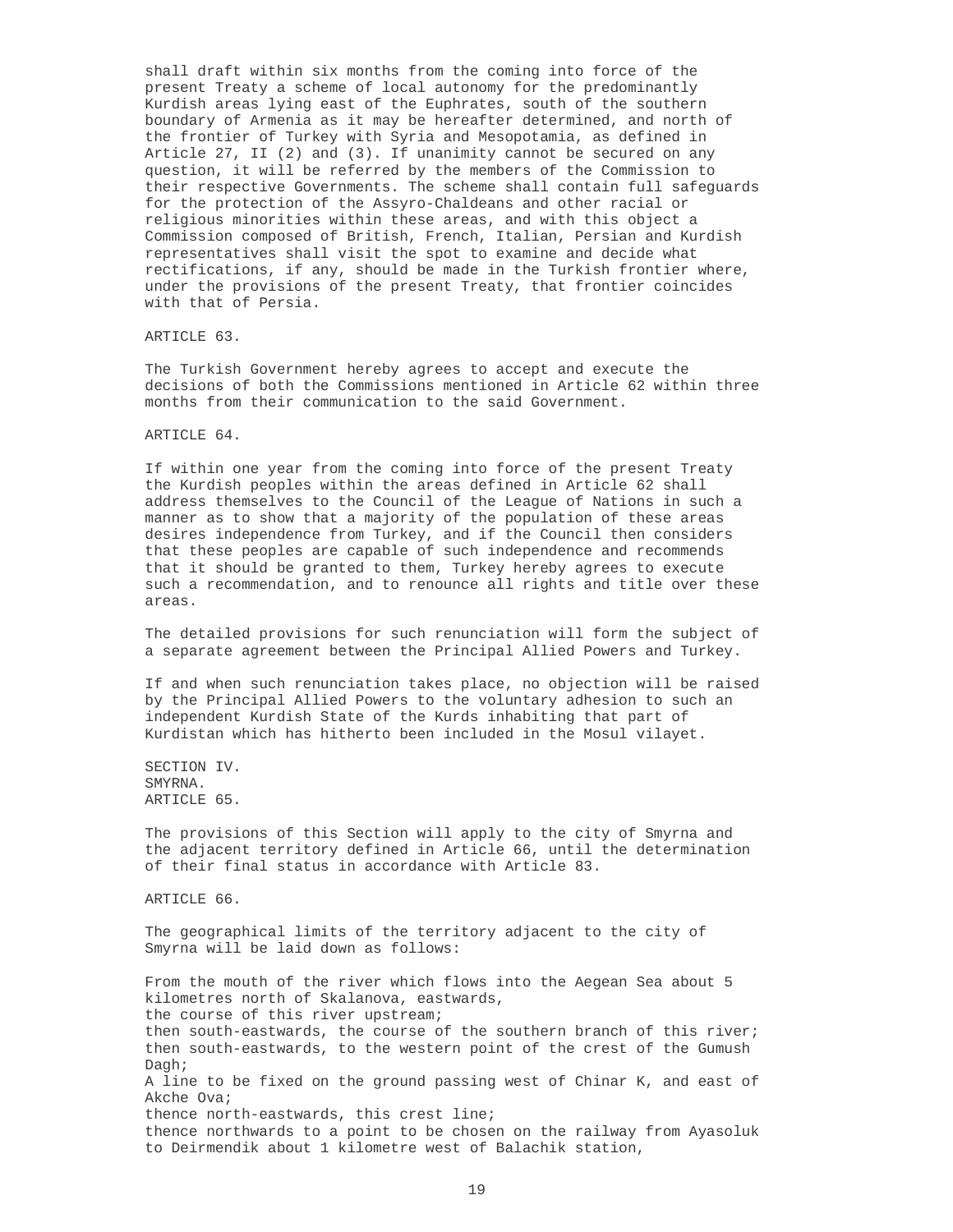a line to be fixed on the ground leaving the road and railway from Sokia to Balachik station entirely in Turkish territory; thence northwards to a point to be chosen on the southern boundary of the Sandjak of Smyrna, a line to be fixed on the ground; thence to a point to be chosen in the neighbourhood of Bos Dagh situated about 15 kilometres north-east of Odemish, the southern and eastern boundary of the Sandjak of Smyrna; thence northwards to a point to be chosen on the railway from Manisa to Alashehr about 6 kilometres west of Salihli, a line to be fixed on the ground; thence northwards to Geurenez Dagh, a line to be fixed on the ground passing east of Mermer Geul west of Kemer, crossing the Kum Chai approximately south of Akshalan, and then following the watershed west of Kavakalan; thence north-westwards to a point to be chosen on the boundary between the Cazas of Kirkagach and Ak Hissar about 18 kilometres east of Kirkagach and 20 kilometres north of Ak Hissar, a line to be fixed on the ground; thence westwards to its junction with the boundary of the Caza of Soma, the southern boundary of the Caza of Kirkagach, thence westwards to its junction with the boundary of the Sandjak of Smyrna, the southern boundary of the Caza of Soma; thence northwards to its junction with the boundary of the vilayet of Smyrna, the north-eastern boundary of the Sandjak of Smyrna; thence westwards to a point to be chosen in the neighbourhood of Charpajik (Tepe). the northern boundary of the vilayet of Smyrna; thence northwards to a point to be chosen on the ground about 4 kilometres southwest of Keuiluje, a line to be fixed on the ground; thence westwards to a point to be selected on the ground between Cape Dahlina and Kemer Iskele, a line to be fixed on the ground passing south of Kemer and Kemer Iskele together with the road joining these places.

# ARTICLE 67.

A Commission shall be constituted within fifteen days from the coming into force of the present Treaty to trace on the spot the boundaries of the territories described in Article 66. This Commission shall be composed of three members nominated by the British, French and Italian Governments respectively, one member nominated by the Greek Government, and one nominated by the Turkish Government.

#### ARTICLE 68.

Subject to the provisions of this Section, the city of Smyrna and the territory defined in Article 66 will be assimilated, in the application of the present Treaty, to territory detached from Turkey.

#### ARTICLE 69

The city of Smyrna and the territory defined in Article 66 remain under Turkish sovereignty. Turkey, however, transfers to the Greek Government the exercise of her rights of sovereignty over the city of Smyrna and the said territory. In witness of such sovereignty the Turkish flag shall remain permanently hoisted over an outer fort in the town of Smyrna. The fort will be designated by the Principal Allied Powers.

#### ARTICLE 70.

The Greek Government will be responsible for the administration of the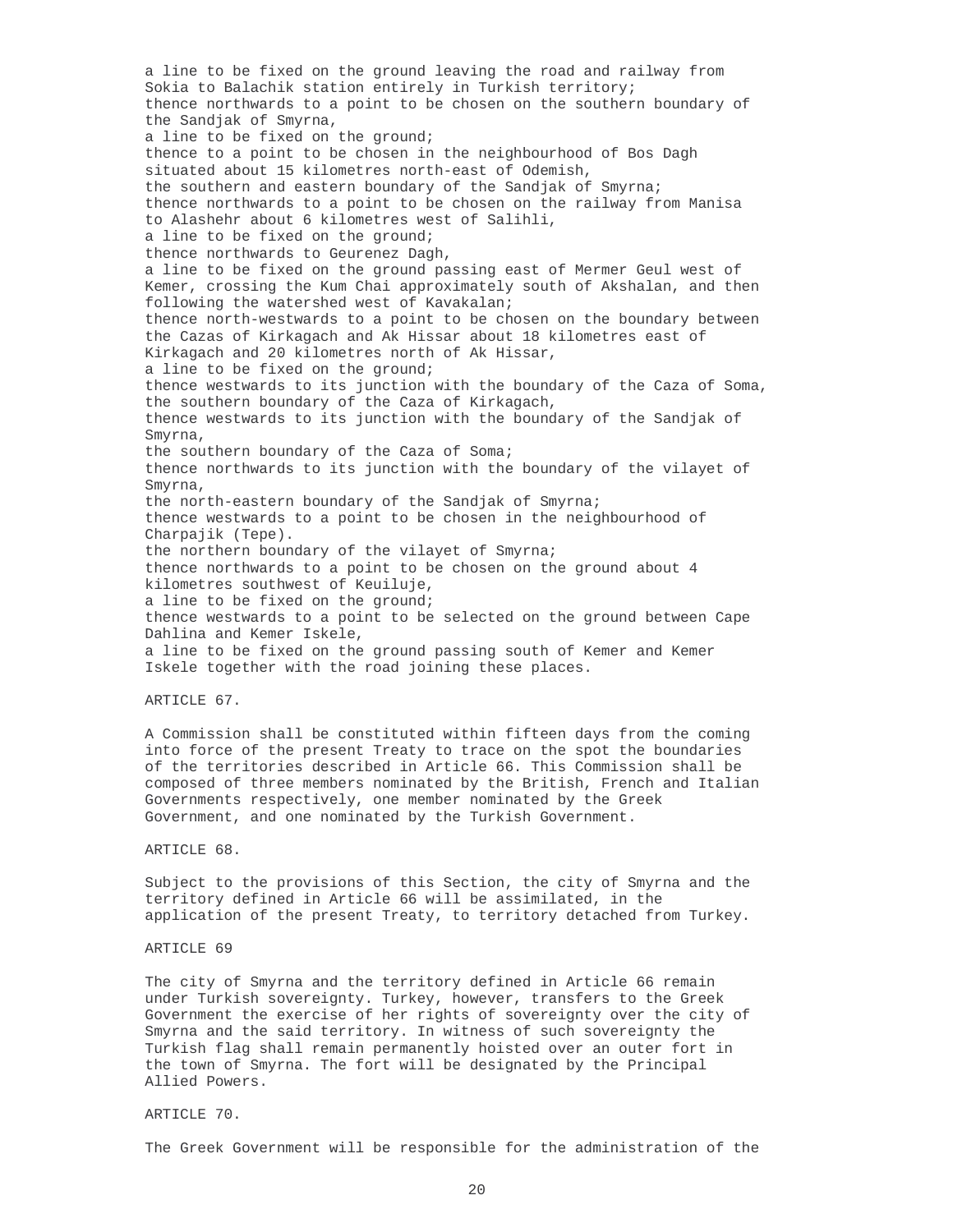city of Smyrna and the territory defined in Article 66, and will effect this administration by means of a body of officials which it will appoint specially for the purpose.

ARTICLE 71.

The Greek Government shall be entitled to maintain in the city of Smyrna and the territory defined in Article 66 the military forces required for the maintenance of order and public security.

ARTICLE 72.

A local parliament shall be set up with an electoral system calculated to ensure proportional representation of all sections of the population, including racial, linguistic and religious minorities. Within six months from the coming into force of the present Treaty the Greek Government shall submit to the Council of the League of Nations a scheme for an electoral system complying with the above requirements; this scheme shall not come into force until approved by a majority of the Council.

The Greek Government shall be entitled to postpone the elections for so long as may be required for the return of the inhabitants who have been banished or deported by the Turkish authorities, but such postponement shall not exceed a period of one year from the coming into force of the present Treaty.

ARTICLE 73.

The relations between the Greek administration and the local parliament shall be determined by the said administration in accordance with the principles of the Greek Constitution.

ARTICLE 74.

Compulsory military service shall not be enforced in the city of Smyrna and the territory defined in Article 66 pending the final determination of their status in accordance with Article 83.

ARTICLE 75.

The provisions of the separate Treaty referred to in Article 86 relating to the protection of racial, linguistic and religious minorities, and to freedom of commerce and transit, shall be applicable to the city of Smyrna and the territory defined in Article 66.

ARTICLE 76.

The Greek Government may establish a Customs boundary along the frontier line defined in Article 66, and may incorporate the city of Smyrna and the territory defined in the said Article in the Greek customs system.

ARTICLE 77.

The Greek Government engages to take no measures which would have the effect of depreciating the existing Turkish currency, which shall retain its character as legal tender pending the determination, in accordance with the provisions of Article 83, of the final status of the territory.

ARTICLE 78.

The provisions of Part XI (Ports, Waterways and Railways) relating to the regime of ports of international interest, free ports and transit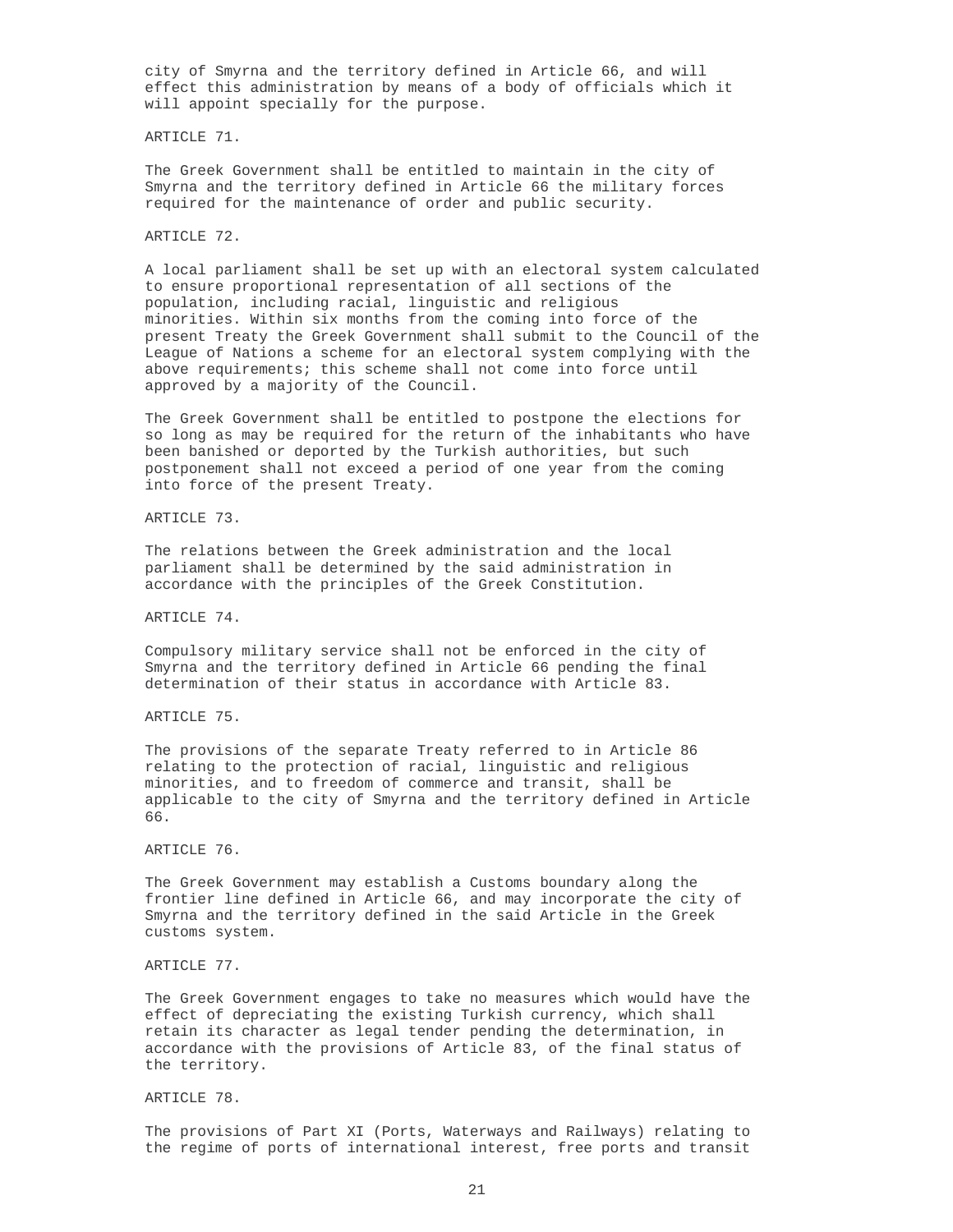shall be applicable to the city of Smyrna and the territory defined in Article 66.

ARTICLE 79.

As regards nationality, such inhabitants of the city of Smyrna and the territory defined in Article 66 as are of Turkish nationality and cannot claim any other nationality under the terms of the present Treaty shall be treated on exactly the same footing as Greek nationals. Greece shall provide for their diplomatic and consular protection abroad.

ARTICLE 80.

The provisions of Article 24I, Part VIII (Financial Clauses) will apply in the case of the city of Smyrna and the territory defined in Article 66.

The provisions of Article 293, Part IX (Economic Clauses) will not be applicable in the case of the said city and territory.

ARTICLE 8I.

Until the determination, in accordance with the provisions of Article 83, of the final status of Smyrna and the territory defined in Article 66, the rights to exploit the salt marshes of Phocea belonging to the Administration of the Ottoman Public Debt, including all plant and machinery and materials for transport by land or sea, shall not be altered or interfered with. No tax or charge shall be imposed during this period on the manufacture, exportation or transport of salt produced from these marshes. The Greek administration will have the right to regulate and tax the consumption of salt at Symrna and within the territory defined in Article 66.

If after the expiration of the period referred to in the preceding paragraph Greece considers it opportuhe to effect changes in the provisions above set forth, the salt marshes of Phocea will be treated as a concession and the guarantees provided by Article 312, Part IX (Economic Clauses) will apply, subject, however, to the provisions of Article 246, Part VIII (Financial Clauses) of the present Treaty.

ARTICLE 82.

Subsequent agreements will decide all questions which are not decided by the present Treaty and which may arise from the execution of the provisions of this Section.

ARTICLE 83.

When a period of five years shall have elapsed after the coming into force of the present Treaty the local parliament referred to in Article 72 may, by a majority of votes, ask the Council of the League of Nations for the definitive incorporation in the King dom of Greece of the city of Smyrna and the territory defined in Article 66. The Council may require, as a preliminary, a plebiscite under conditions which it will lay down.

In the event of such incorporation as a result of the application of the foregoing paragraph, the Turkish sovereignty referred to in Article 69 shall cease. Turkey hereby renounces in that event in favour of Greece all rights and title over the city of Smyrna and the territory defined in Article 66.

SECTION V.

GREECE.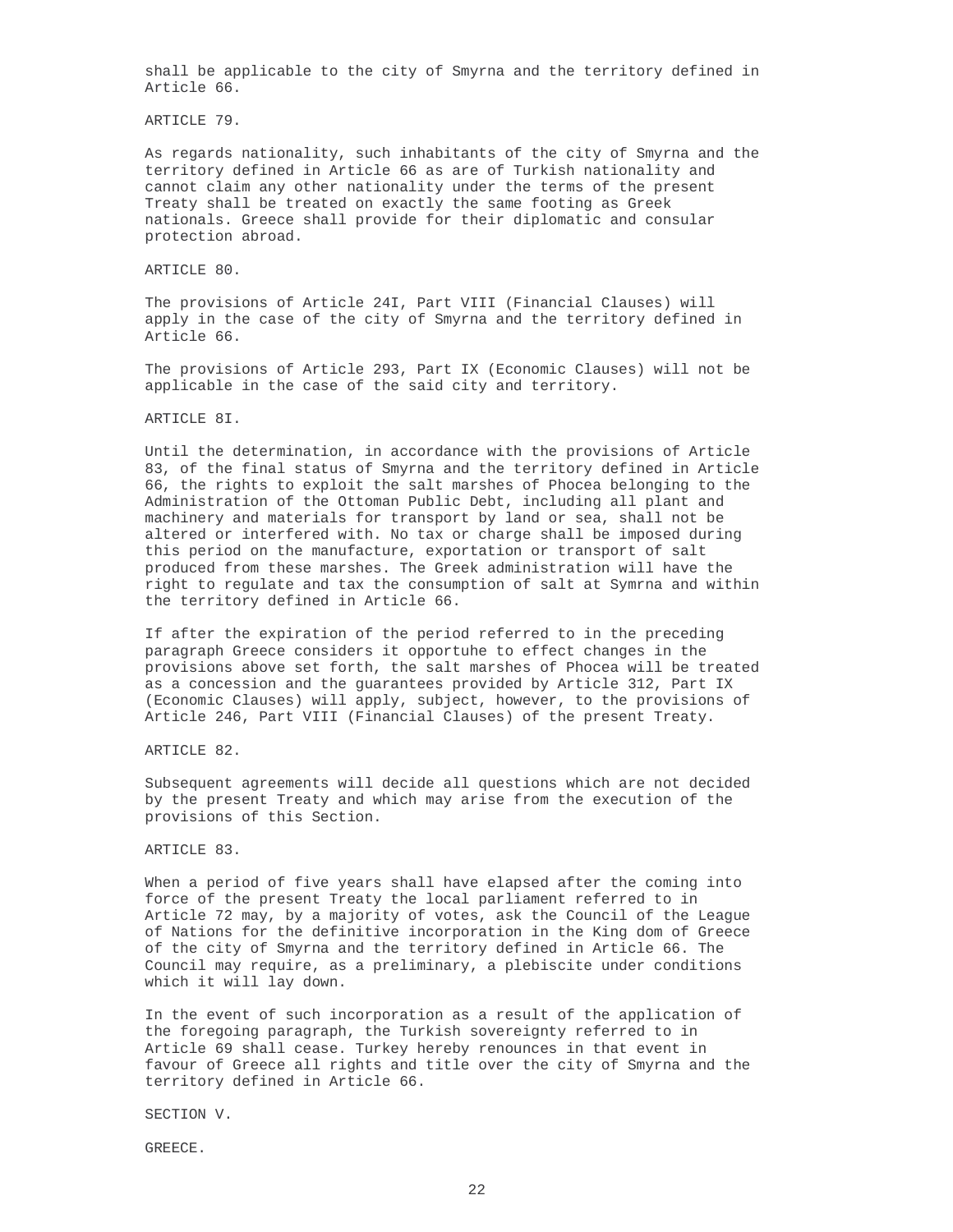ARTICLE 84.

Without prejudice to the frontiers of Bulgaria laid down by the Treaty of Peace signed at Neuilly-sur-Seine on November 27, 1919, Turkey renounces in favour of Greece all rights and title over the territories of the former Turkish Empire in Europe situated outside the frontiers of Turkey as laid down by the present Treaty.

The islands of the Sea of Marmora are not included in the transfer of sovereignty effected by the above paragraph.

Turkey further renounces in favour of Greece all her rights and title over the islands of Imbros and Tenedos. The decision taken by the Conference of Ambassadors at London in execution of Articles 5 of the Treaty of London of May 17-30, 1913, and 15 of the Treaty of Athens of November 1-14, 1913, and notified to the Greek Govermnent on February 13, 1914, relating to the sovereignty of Greece over the other islands of the Eastern Mediterranean, particularly Lemnos, Samothrace, Mytilene, Chios, Samos and Nikaria, is confirmed, without prejudice to the provisions of the present Treaty relating to the islands placed under the sovereignty of Italy and referred to in Article 122, and to the islands lying less than three miles fron the coast of Asia.

Nevertheless, in the portion of the zone of the Straits and the islands, referred to in Article 178, which under the present Treaty are placed under Greek sovereignty, Greece accepts and undertakes to observe, failing any contrary stipulation in the present Treaty, all the obligations which, in order to assure the freedom of the Straits, are imposed by the present Treaty on Turkey in that portion of the said zone, including the islands of the Sea of Marmora, which remains under Turkish sovereignty.

ARTICLE 85.

A Commission shall be constituted within fifteen days from the coming into force of the present Treaty to trace on the spot the frontier line described in Article 27, 1 (2). This Commission shall be composed of four members nominated by the Principal Allied Powers, one member nominated by Greece, and one member nominated by Turkey.

ARTICLE 86.

Greece accepts and agrees to embody in a separate Treaty such provisions as may be deemed necessary, particularly as regards Adrianople, to protect the interests of inhabitants of that State who differ from the majority of the population in race, language or religion.

Greece further accepts and agrees to embody in a separate Treaty such provisions as may be deemed necessary to protect freedom of transit and equitable treatment for the commerce of other nations.

ARTICLE 87.

The proportion and nature of the financial obligations of Turkey which Greece will have to assume on account of the territory placed under her sovereignty will be determined in accordance with Articles 241 to 244, Part VIII (Financial Clauses) of the present Treaty.

Subsequent agreements will decide all questions which are not decided by the present Treaty and which may arise in consequence of the transfer of the said territories.

SECTION VI.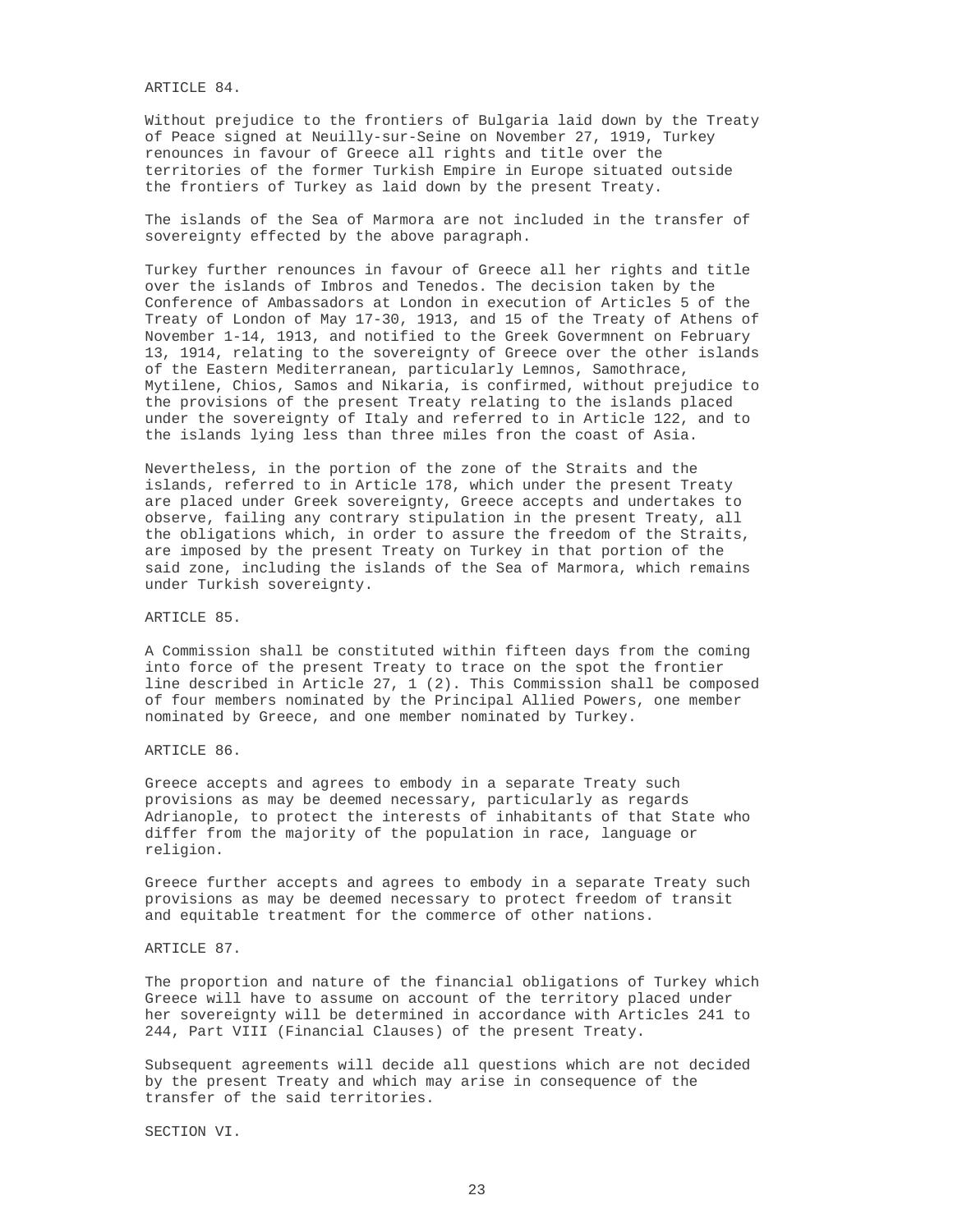ARMENIA. ARTICLE 88.

Turkey, in accordance with the action already taken by the Allied Powers, hereby recognises Armenia as a free and independent State.

ARTICLE 89.

Turkey and Armenia as well as the other High Contracting Parties agree to submit to the arbitration of the President of the United States of America the question of the frontier to be fixed between Turkey and Armenia in the vilayets of Erzerum, Trebizond, Van and Bitlis, and to accept his decision thereupon, as well as any stipulations he may prescribe as to access for Armenia to the sea, and as to the demilitarisation of any portion of Turkish territory adjacent to the said frontier.

ARTICLE 90.

In the event of the determination of the frontier under Article 89 involving the transfer of the whole or any part of the territory of the said Vilayets to Armenia, Turkey hereby renounces as from the date of such decision all rights and title over the territory so transferred. The provisions of the present Treaty applicable to territory detached from Turkey shall thereupon become applicable to the said territory.

The proportion and nature of the financial obligations of Turkey which Armenia will have to assume, or of the rights which will pass to her, on account of the transfer of the said territory will be determined in accordance with Articles 241 to 244, Part VIII (Financial Clauses) of the present Treaty.

Subsequent agreements will, if necessary, decide all questions which are not decided by the present Treaty and which may arise in consequence of the transfer of the said territory.

ARTICLE 91.

In the event of any portion of the territory referred to in Article 89 being transferred to Armenia, a Boundary Commission, whose composition will be determined subsequently, will be constituted within three months from the delivery of the decision referred to in the said Article to trace on the spot the frontier between Armenia and Turkey as established by such decision.

ARTICLE 92.

The frontiers between Armenia and Azerbaijan and Georgia respectively will be determined by direct agreement between the States concerned.

If in either case the States concerned have failed to determine the frontier by agreement at the date of the decision referred to in Article 89, the frontier line in question will be determined by the Pricipal Allied Powers, who will also provide for its being traced on the spot.

ARTICLE 93.

Armenia accepts and agrees to embody in a Treaty with the Principal Allied Powers such provisions as may be deemed necessary by these Powers to protect the interests of inhabitants of that State who differ from the majority of the population in race, language, or religion.

Armenia further accepts and agrees to embody in a Treaty with the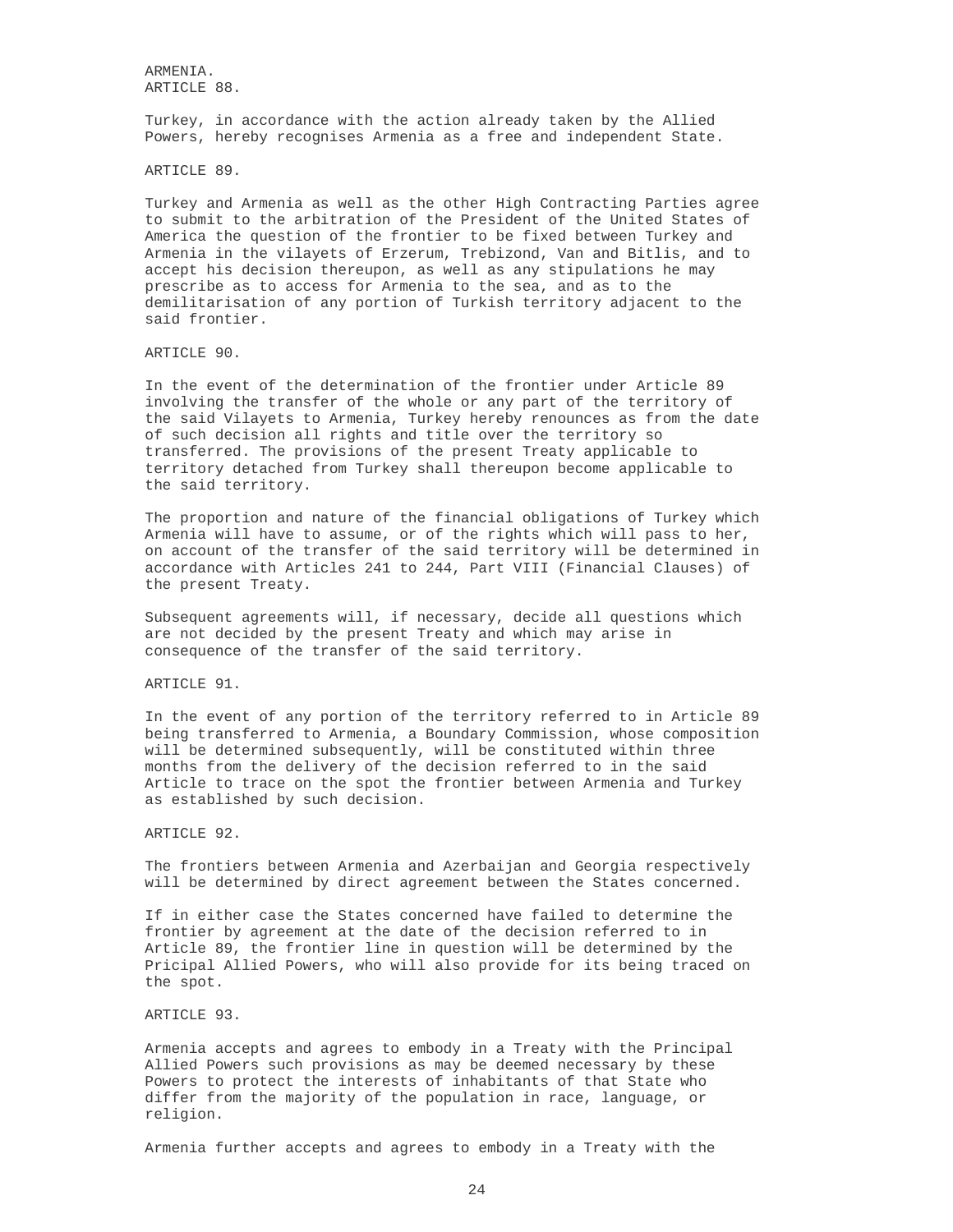Principal Allied Powers such provisions as these Powers may deem necessary to protect freedom of transit and equitable treatment for the commerce of other nations.

SECTION VII. SYRIA, MESOPOTAMIA, PALESTINE. ARTICLE 94.

The High Contracting Parties agree that Syria and Mesopotamia shall, in accordance with the fourth paragraph of Article 22.

Part I (Covenant of the League of Nations), be provisionally recognised as independent States subject to the rendering of administrative advice and assistance by a Mandatory until such time as they are able to stand alone.

A Commission shall be constituted within fifteen days from the coming into force of the present Treaty to trace on the spot the frontier line described in Article 27, II (2) and (3). This Commission will be composed of three members nominated by France, Great Britain and Italy respectively, and one member nominated by Turkey; it will be assisted by a representative of Syria for the Syrian frontier, and by a representative of Mesopotamia for the Mesopotamian frontier.

The determination of the other frontiers of the said States, and the selection of the Mandatories, will be made by the Principal Allied Powers.

ARTICLE 95.

The High Contracting Parties agree to entrust, by application of the provisions of Article 22, the administration of Palestine, within such boundaries as may be determined by the Principal Allied Powers, to a Mandatory to be selected by the said Powers. The Mandatory will be responsible for putting into effect the declaration originally made on November 2, 1917, by the British Government, and adopted by the other Allied Powers, in favour of the establishment in Palestine of a national home for the Jewish people, it being clearly understood that nothing shall be done which may prejudice the civil and religious rights of existing non-Jewish communities in Palestine, or the rights and political status enjoyed by Jews in any other country.

The Mandatory undertakes to appoint as soon as possible a special Commission to study and regulate all questions and claims relating to the different religious communities. In the composition of this Commission the religious interests concerned will be taken into account. The Chairman of the Commission will be appointed by the Council of the League of Nations.

# ARTICLE 96.

The terms of the mandates in respect of the above territories will be formulated by the Principal Allied Powers and submitted to the Council of the League of Nations for approval.

ARTICLE 97.

Turkey hereby undertakes, in accordance with the provisions of Article 132, to accept any decisions which may be taken in relation to the questions dealt with in this Section.

SECTION VIII. HEDJAZ. ARTICLE 98.

Turkey, in accordance with the action already taken by the Allied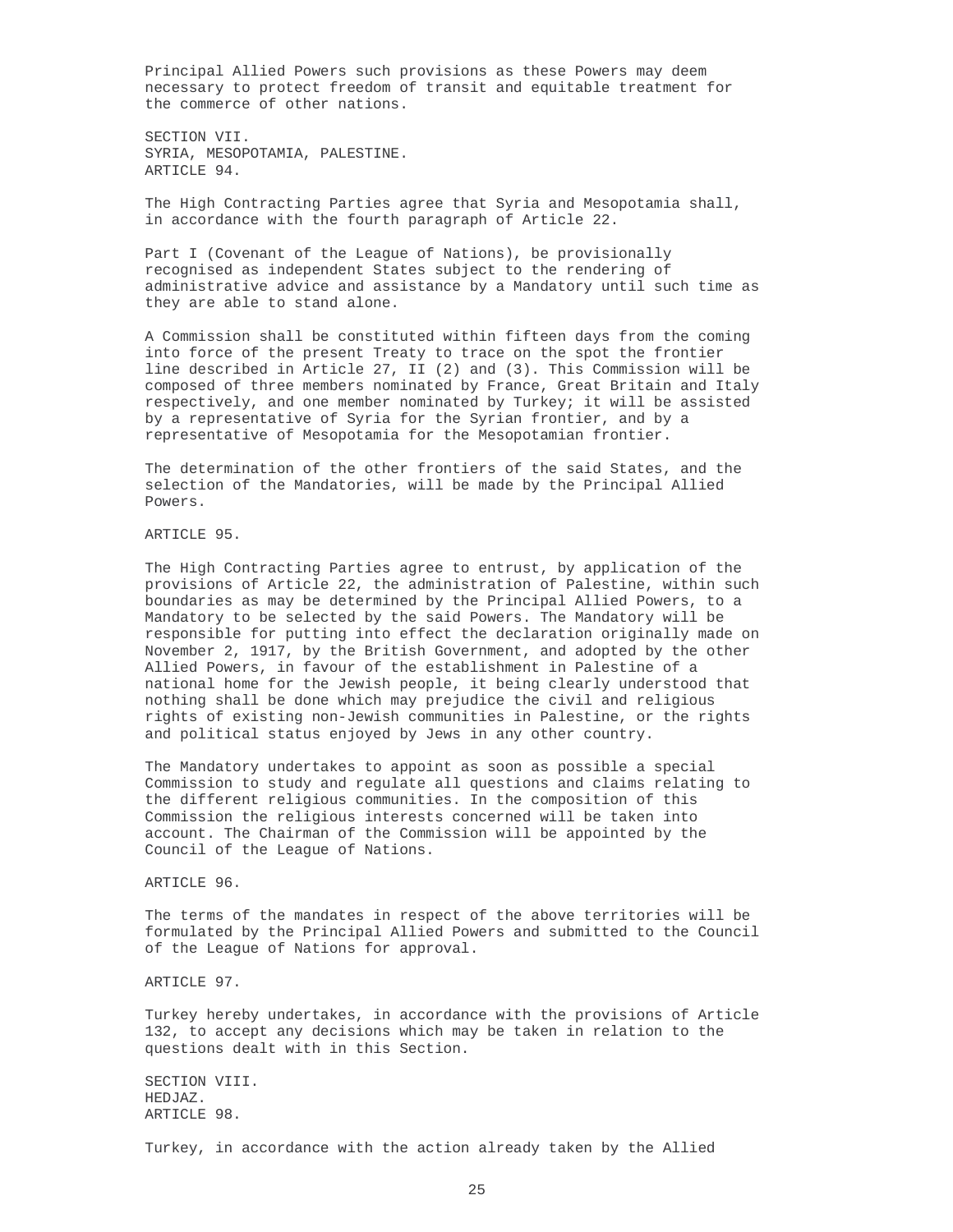Powers, hereby recognises the Hedjaz as a free and indepedent State, and renounces in favour of the Hedjaz all rights and titles over the territories of the former Turkish Empire situated outside the frontiers of Turkey as laid down by the present Treaty, and comprised within the boundaries which may ultimately be fixed.

ARTICLE 99.

In view of the sacred character attributed by Moslems of all countries to the cities and the Holy Places of Mecca and Medina His Majesty the King of the Hedjaz undertakes to assure free and easy access thereto to Moslems of every country who desire to go there on pilgrimage or for any other religious object, and to respect and ensure respect for the pious foundations which are or may be established there by Moslems of any countries in accordance with the precepts of the law of the Koran.

ARTICLE 100.

His Majesty the King of the Hedjaz undertakes that in commercial matters the most complete equality of treatment shall be assured in the territory of the Hedjaz to the persons, ships and goods of nationals of any of the Allied Powers, or of any of the new States set up in the territories of the former Turkish Empire, as well as to the persons, ships and goods of nationals of States, Members of the League of Nations.

SECTION IX.

EGYPT, SOUDAN, CYPRUS. I. EGYPT. ARTICLE 101.

Turkey renounces all rights and title in or over Egypt. This renunciation shall take effect as from November 5, 1914. Turkey declares that in conformity with the action taken by the Allied Powers she recognises the Protectorate proclaimed over Egypt by Great Britain on December 18, 1914.

#### ARTICLE 102.

Turkish subjects habitually resident in Egypt on December 18, 1914, will acquire Egyptian nationality ipso facto and will lose their Turkish nationality, except that if at that date such persons were temporarily absent from, and have not since returned to, Egypt they will not acquire Egyptian nationality without a special authorisation from the Egyptian Government.

# ARTICLE 103.

Turkish subjects who became resident in Egypt after December 18, 1914, and are habitually resident there at the date of the coming into force of the present Treaty may, subject to the conditions prescribed in Article 105 for the right of option, claim Egyptian nationality, but such claim may in individual cases be refused by the competent Egyptian authority.

ARTICLE 104.

For all purposes connected with the present Treaty, Egypt and Egyptian nationals, their goods and vessels, shall be treated on the same footing, as from August I, 1914, as the Allied Powers, their nationals, goods and vessels, and provisions in respect of territory under Turkish sovereignty, or of territory detached from Turkey in accordance with the present Treaty, shall not apply to Egypt.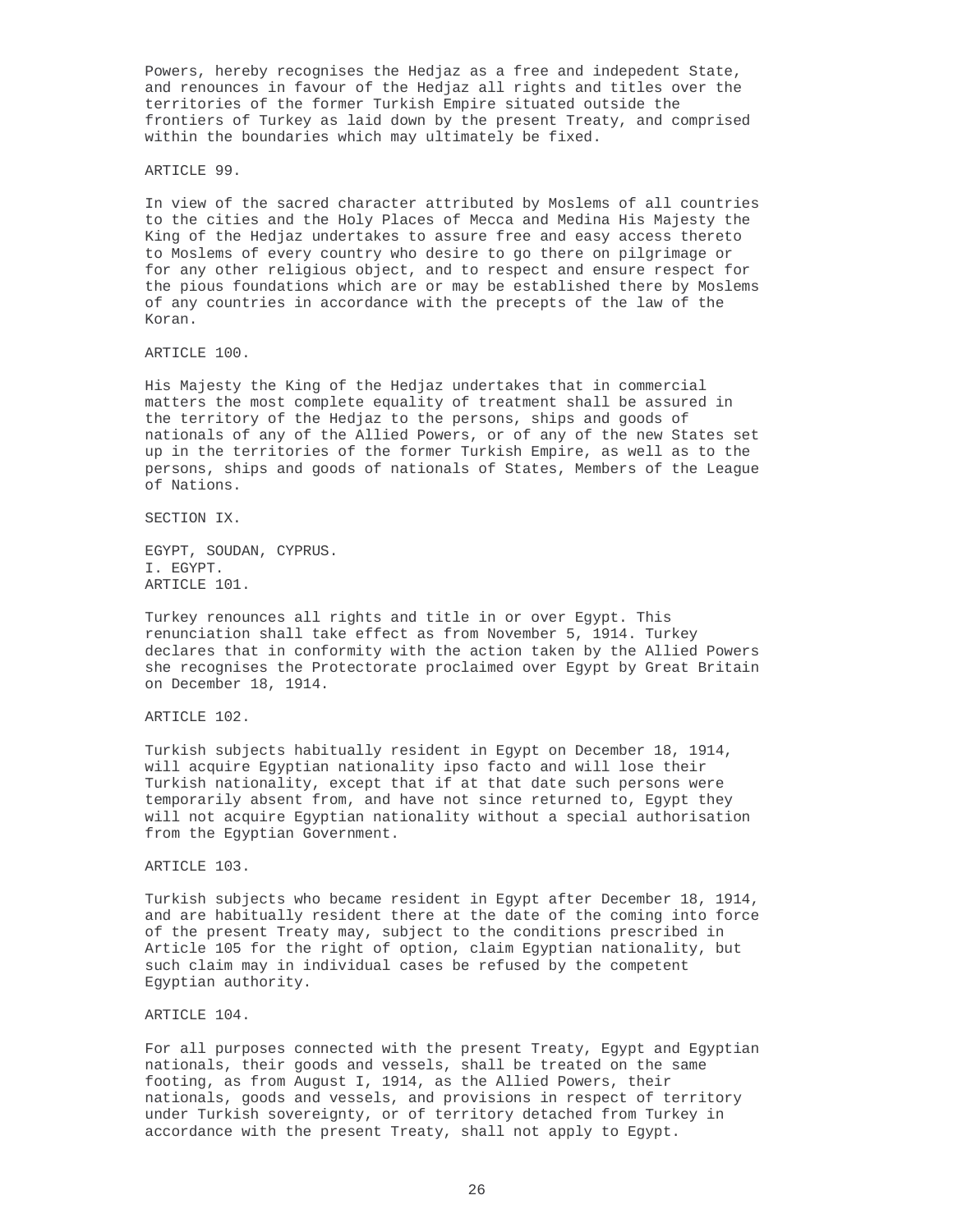ARTICLE I05.

Within a period of one year after the coming into force of the present Treaty persons over eighteen years of age acquiring Egyptian nationality under the provisions of Article 102 will be entitled to opt for Turkish nationality. In case such persons, or those who under Article 103 are entitled to claim Egyptian nationality, differ in race from the majority of the population of Egypt, they will within the same period be entitled to opt for the nationality of any State in favour of which territory is detached from Turkey, if the majority of the population of that State is of the same race as the person exercising the right to opt.

Option by a husband covers a wife and option by parents covers their children under eighteen years of age.

Persons who have exercised the above right to opt must, except where authorised to continue to reside in Egypt, transfer within the ensuing twelve months their place of residence to the State for which they have opted. They will be entitled to retain their immovable property in Egypt, and may carry with them their movable property of every description. No export or import duties or charges may be imposed upon them in connection with the removal of such property.

ARTICLE 106.

The Egyptian Government shall have complete liberty of action in regulating the status of Turkish subjects in Egypt and the conditions under which they may establish themselves in the territory.

ARTICLE 107.

Egyptian nationals shall be entitled, when abroad, to British diplonlatic and consular protection.

ARTICLE 108.

Egyptian goods entering Turkey shall enjoy the treatment accorded to British goods.

ARTICLE 109.

Turkey renounces in favour of Great Britain the powers conferred upon His Imperial Majesty the Sultan by the Convention signed at Constantinople on October 29, 1888, relating to the free navigation of the Suez Canal.

ARTICLE 110.

All property and possessions in Egypt belonging to the Turkish Government pass to the Egyptian Government without payment.

ARTICLE 111 .

All movable and immovable property in Egypt belonging to Turkish nationals (who do not acquire Egyptian nationality) shall be dealt with in aecordance with the provisions of Part IX (Economie Clauses) of the present Treaty.

ARTICLE 112.

Turkey renounces all claim to the tribute formerly paid by Egypt.

Great Britain undertakes to relieve Turkey of all liability in respect of the Turkish loans secured on the Egyptian tribute.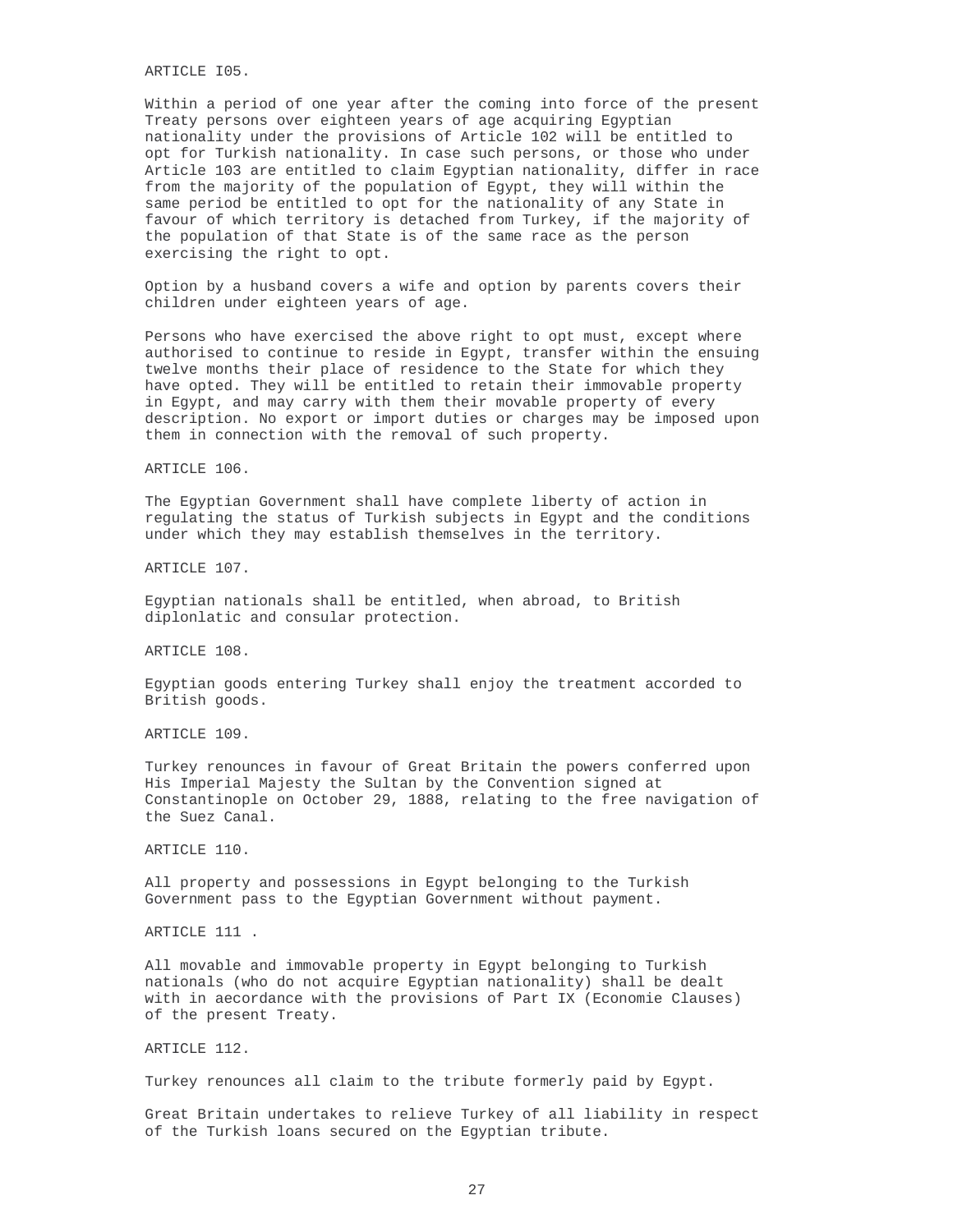These loans are:

The guaranteed loan of 1855; The loan of 1894 representing the converted loans of 1854 and 1871; The loan of 1891 representing the converted loan of 1877.

The sums which the Khedives of Egypt have from time to time undertaken to pay over to the houses by which these loans were issued will be applied as heretofore to the interest and the sinking funds of the loans of 1894 and 1891 until the final extinction of those loans. The Government of Egypt will also continue to apply the sum hitherto paid towards the interest on the guaranteed loan of 1855.

Upon the extinction of these loans of 1894, 1891 and 1855, all liability on the part of the Egyptian Government arising out of the tribute formerly paid by Egypt to Turkey will cease.

2. SOUDAN.

ARTICLE 113.

The High Contracting Parties declare and place on record that they have taken note of the Convention between the British Government and the Egyptian Government defining the status and regulating the administration of the Soudan, signed on January I9, I899, as amended by the supplementary Convention relating to the town of Suakin signed on July 10, 1899.

ARTICLE 114.

Soudanese shall be entitled when in foreign countries to British diplomatic and consular protection.

3. CYPRUS

ARTICLE 115.

The High Contracting Parties recognise the annexation of Cyprus proclaimed by the British Government on November 5, 1914.

ARTICLE 116.

Turkey renounces all rights and title over or relating to Cyprus, including the right to the tribute formerly paid by that island to the Sultan.

ARTICLE 117.

Turkish nationals born or habitually resident in Cyprus will acquire British nationality and lose their Turkish nationality, subject to the conditions laid down in the local law.

SECTION X.

MOROCCO, TUNIS.

ARTICLE 118.

Turkey recognises the French Protectorate in Morocco, and accepts all the consequences thereof. This recognition shall take effect as from March 30, 1912.

ARTICLE 119.

Moroccan goods entering Turkey shall be subject to the same treatment as French goods.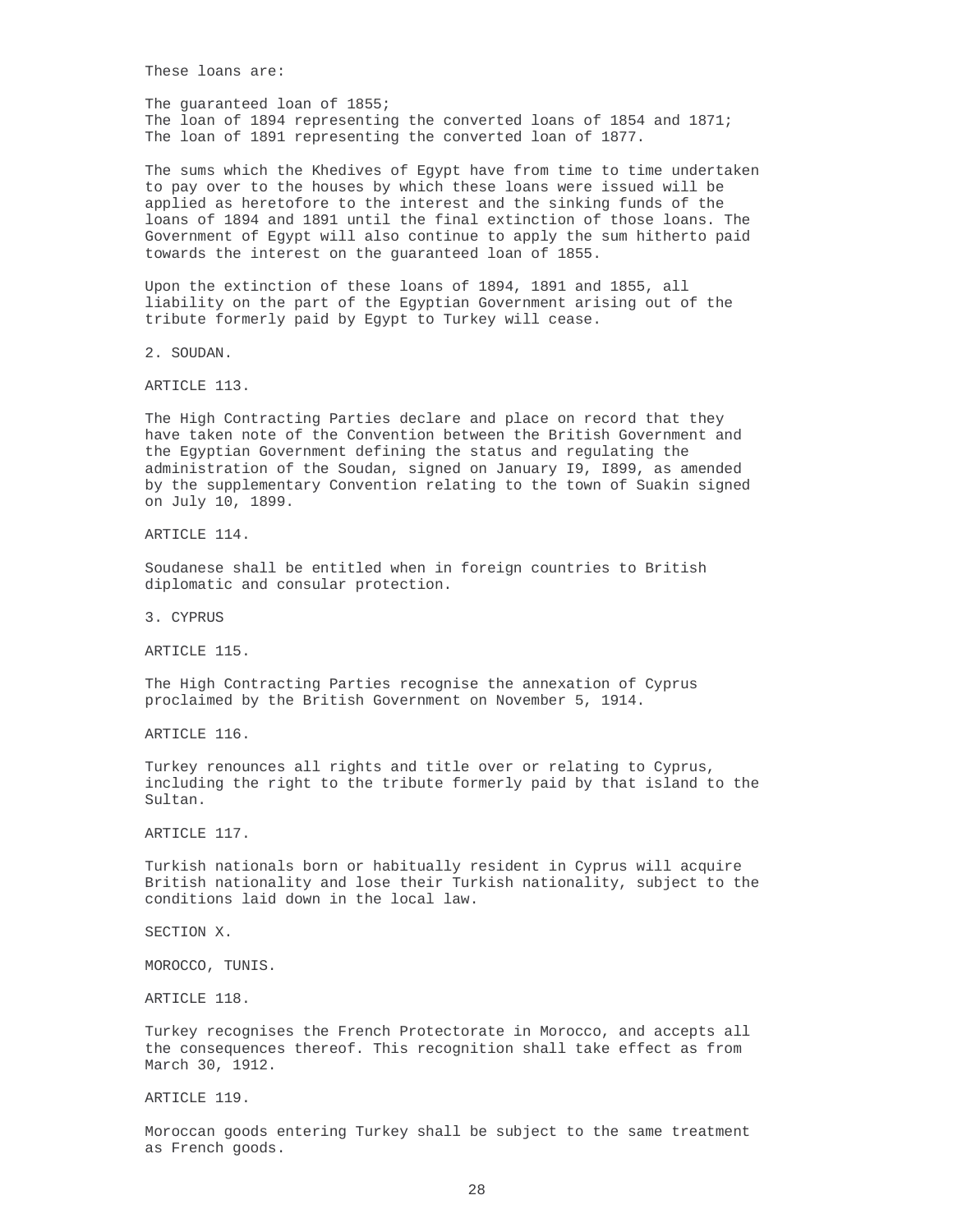ARTICLE 120.

Turkey recognises the French Protectorate over Tunis and accepts all the consequences thereof. This recognition shall take effect as from May 12, 1881.

Tunisian goods entering Turkey shall be subject to the same treatment as French goods.

SECTION XI.

LIBYA, AEGEAN ISLANDS.

ARTICLE 121.

Turkey definitely renounces all rights and privileges which under the Treaty of Lausanne of October 18, 1912, were left to the Sultan in Libya.

ARTICLE 122.

Turkey renounces in favour of Italy all rights and title over the following islands of the Aegean Sea; Stampalia (Astropalia), Rhodes (Rhodos), Calki (Kharki), Scarpanto, Casos (Casso) Pscopis (Tilos), Misiros (Nisyros), Calymnos (Kalymnos) Leros, Patmos, Lipsos (Lipso), Sini (Symi), and Cos (Kos), which are now occupied by Italy, and the islets dependent thereon, and also over the island of Castellorizzo.

SECTION Xll.

NATIONALITY.

ARTICLE 123.

Turkish subjects habitually resident in territory which in accordance with the provisions of the present Treaty is detached from Turkey will become ipso facto, in the conditions laid down by the local law, nationals of the State to which such territory is transferred.

ARTICLE 124.

Persons over eighteen years of age losing their Turkish nationality and obtaining ipso facto a new nationality under Article 123 shall be entitled within a period of one year from the coming into force of the present Treaty to opt for Turkish nationality.

ARTICLE 125.

Persons over eighteen years of age habitually resident in territory detached from Turkey in accordance with the present Treaty and differing in race from the majority of the population of such territory shall within one year from the coming into force of the present Treaty be entitled to opt for Armenia, Azerbaijan, Georgia, Greece, the Hedjaz, Mesopotamia, Syria, Bulgaria or Turkey, if the majority of the population of the State selected is of the same race as the person exercising the right to opt.

ARTICLE 126.

Persons who have exercised the right to opt in accordance with the provisions of Articles 124 or 125 must within the succeeding twelve months transfer their place of residence to the State for which they have opted.

They will be entitled to retain their immovable property in the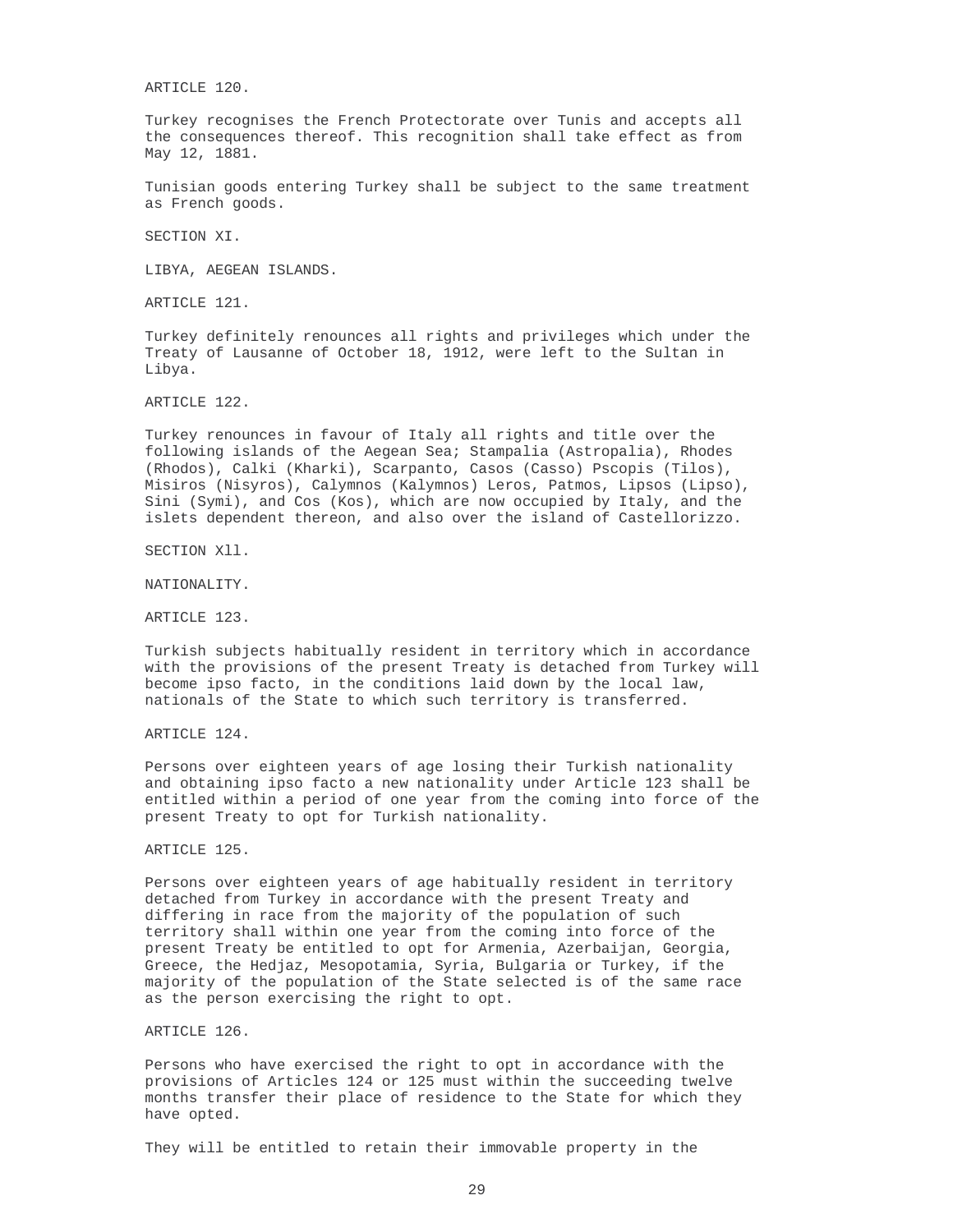territory of the other State where they had their place of residence before exercising their right to opt.

They may carry with them their movable property of every description. No export or import duties may be imposed upon them in connection with the removal of such property.

#### ARTICLE 127.

The High Contracting Parties undertake to put no hindrance in the way of the exercise of the right which the persons concerned have under the present Treaty, or under the Treaties of Peace concluded with Germany, Austria, Bulgaria or Hungary or under any treaty concluded by the Allied Powers, or any of them, with Russia, or between any of the Allied Powers themselves, to choose any other nationality which may be open to them.

In particular, Turkey undertakes to facilitate by every means in her power the voluntary emigration of persons desiring to avail themselves of the right to opt provided by Article 125, and to carry out any measures which may be prescribed with this object by the Council of the League of Nations.

# ARTICLE 128.

Turkey undertakes to recognise any new nationality which has been or may be acquired by her nationals under the laws of the Allied Powers or new States and in accordance with the decisions of the competent authorities of these Powers pursuant to naturalisation laws or under Treaty stipulations, and to regard such persons as having, in consequence of the acquisition of such new nationality, in all respects severed their allegiance to their country of origin.

In particular, persons who before the coming into force of the present Treaty have acquired the nationality of one of the Allied Powers in accordance with the law of such Power shall be recognised by the Turkish Government as nationals of such Power and as having lost their Turkish nationality, notwithstanding any provisions of Turkish law to the contrary. No confiscation of property or other penalty provided by Turkish law shall be incurred on account of the acquisition of any such nationality.

ARTICLE 129.

Jews of other than Turkish nationality who are habitually resident, on the coming into force of the present Treaty, within the boundaries of Palestine, as determined in accordance with Article 95 will ipso facto become citizens of Palestine to the exclusion of any other nationality.

#### ARTICLE 130.

For the purposes of the provisions of this Section, the status of a married woman will be governed by that of her husband and the status of children under eighteen years of age by that of their parents.

ARTICLE 131.

The provisions of this Section will apply to the city of Smyrna and the territory defined in Article 66 as from the establishment of the final status of the territory in accordance with Article 83.

SECTION XIII.

GENERAL PROVISIONS.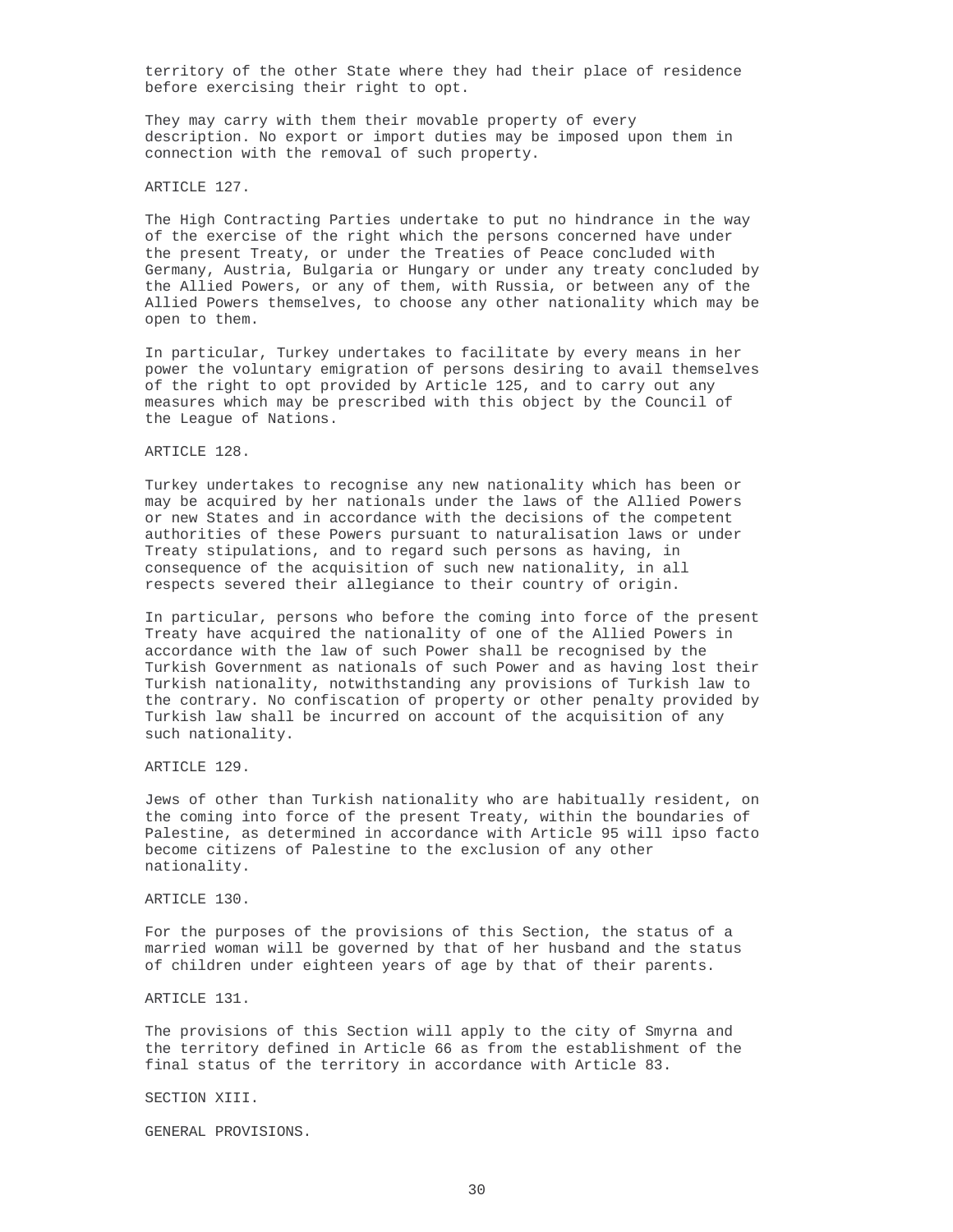ARTICLE 132.

Outside her frontiers as fixed by the present Treaty Turkey hereby renounces in favour of the Principal Allied Powers all rights and title which she could claim on any ground over or concerning any territories outside Europe which are not otherwise disposed of by the present Treaty.

Turkey undertakes to recognise and conform to the measures which may be taken now or in the future by the Principal Allied Powers, in agreement where necessary with third Powers, in order to carry the above stipulation into effect.

#### ARTICLE 133.

Turkey undertakes to recognise the full force of the Treaties of Peace and Additional Conventions concluded by the Allied Powers with the Powers who fought on the side of Turkey, and to recognise whatever dispositions have been or may be made concerning the territories of the former German Empire, of Austria, of Hungary and of Bulgaria, and to recognise the new States within their frontiers as there laid down.

# ARTICLE 134.

Turkey hereby recognises and accepts the frontiers of Germany, Austria, Bulgaria, Greece, Hungary, Poland, Roumania, the Serb-Croat-Slovene State and the Czecho-Slovak State as these frontiers may be determined by the Treaties referred to in Article 133 or by any supplementary conventions.

#### ARTICLE 135.

Turkey undertakes to recognise the full force of all treaties or agreements which may be entered into by the Allied Powers with States now existing or coming into existence in future in the whole or part of the former Empire of Russia as it existed on August 1, 1914, and to recognise the frontiers of any such States as determined therein.

Turkey acknowledges and agrees to respect as permanent and inalienable the independence of the said States.

In accordance with the provisions of Article 259, Part VIII (Financial Clauses), and Article 277, Part IX (Economic Clauses), of the present Treaty, Turkey accepts definitely the abrogation of the Brest-Litovsk Treaties and of all treaties conventions and agreements entered into by her with the Maximalist Government in Russia.

#### ARTICLE 136.

A Commission composed of four members, appointed by the British Empire, France, Italy and Japan respectively, shall be set up within three months from the coming into force of the present Treaty, to prepare, with the assistance of technical experts representing the other capitulatory Powers, Allied or neutral, who with this object will each be invited to appoint an expert, a scheme of judicial reform to replace the present capitulatory system in judicial matters in Turkey. This Commission may recommend, after consultation with the Turkish Government, the adoption of either a mixed or an unified judicial system.

The scheme prepared by the Commission will be submitted to the Governments of the Allied and neutral Powers concerned. As soon as the Principal Allied Powers have approved the scheme they will inform the Turkish Government, which hereby agrees to accept the new system.

The Principal Allied Powers reserve the right to agree among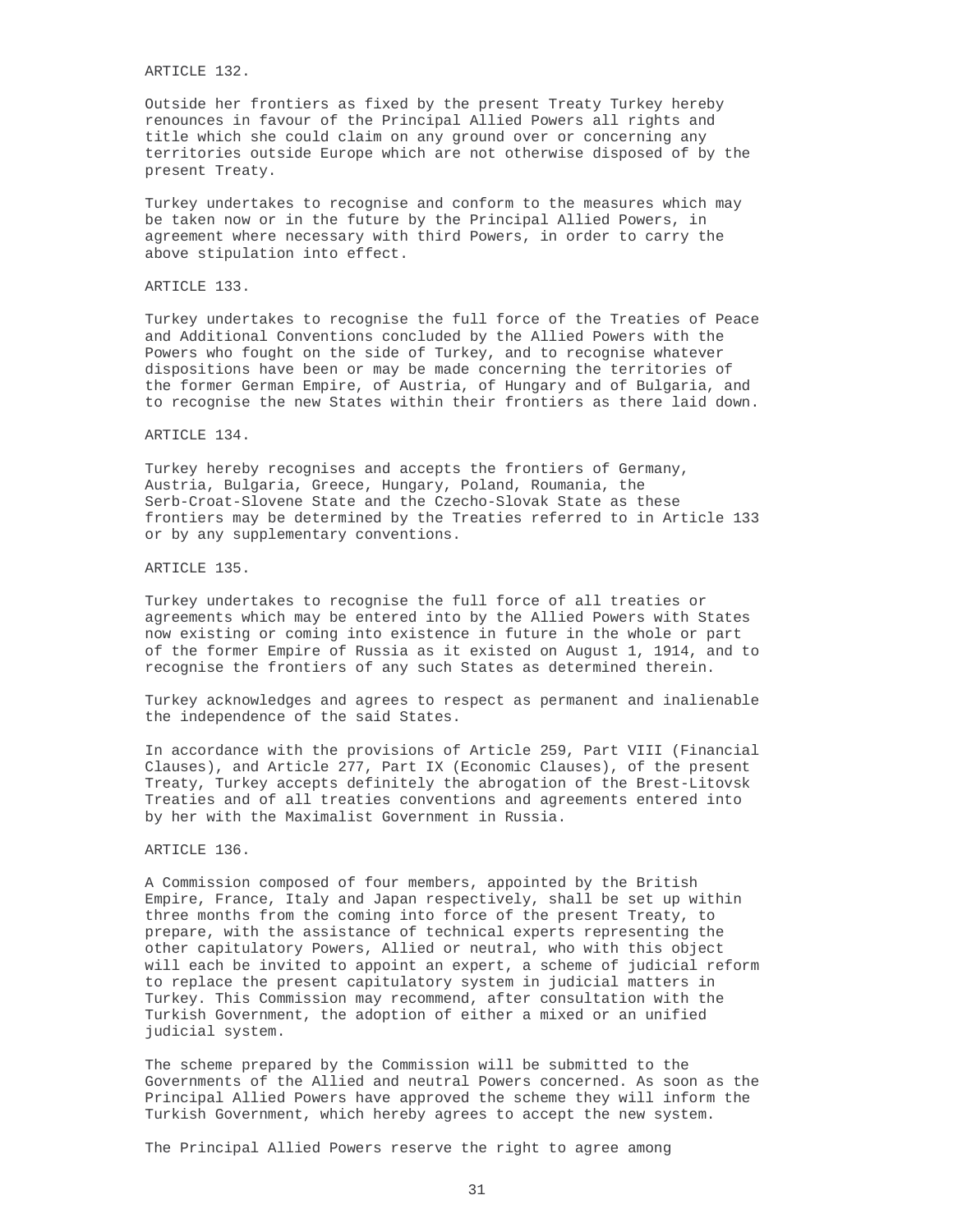themselves, and if necessary with the other Allied or neutral Powers concerned, as to the date on which the new system is to come into force.

ARTICLE 137.

Without prejudice to the provisions of Part VII (Penalties), no inhabitant of Turkey shall be disturbed or molested, under any pretext whatever, on account of any political or military action taken by him, or any assistance of any kind given by him to the Allied Powers, or their nationals, between August 1, 1914, and the coming into force of the present Treaty; all sentences pronounced against any inhabitant of Turkey for the above reasons shall be completely annulled, and any proceedings already instituted shall be arrested.

ARTICLE 138.

No inhabitant of territory detached from Turkey in accordance with the present Treaty shall be disturbed or molested on account of his political attitude after August 1, 1914, or of the determination of his nationality effected in accordance with the present Treaty.

ARTICLE 139.

Turkey renounces formally all rights of suzerainty or jurisdiction of any kind over Moslems who are subject to the sovereignty or protectorate of any other State.

No power shall be exercised directly or indirectly by any Turkish authority whatever in any territory detached from Turkey or of which the existing status under the present Treaty is recognised by Turkey.

PART IV.

PROTECTION OF MINORITIES.

ARTICLE 140.

Turkey undertakes that the stipulations contained in Articles 141, I45 and I47 shall be recognised as fundamental laws, and that no civil or military law or regulation, no Imperial Iradeh nor official action shall conflict or interfere with these stipulations, nor shall any law, regulation, Imperial Iradeh nor official action prevail over them.

ARTICLE 141.

Turkey undertakes to assure full and complete protection of life and liberty to all inhabitants of Turkey without distinction of birth, nationality, language, race or religion. All inhabitants of Turkey shall be entitled to the free exercise, whether public or private, of any creed, religion or belief.

The penalties for any interference with the free exercise of the right referred to in the preceding paragraph shall be the same whatever may be the creed concerned.

ARTICLE 142.

Whereas, in view of the terrorist regime which has existed in Turkey since November 1, 1914, conversions to Islam could not take place under normal conditions, no conversions since that date are recognised and all persons who were non-Moslems before November 1, 1914, will be considered as still remaining such, unless, after regaining their liberty, they voluntarily perform the necessary formalities for embracing the Islamic faith.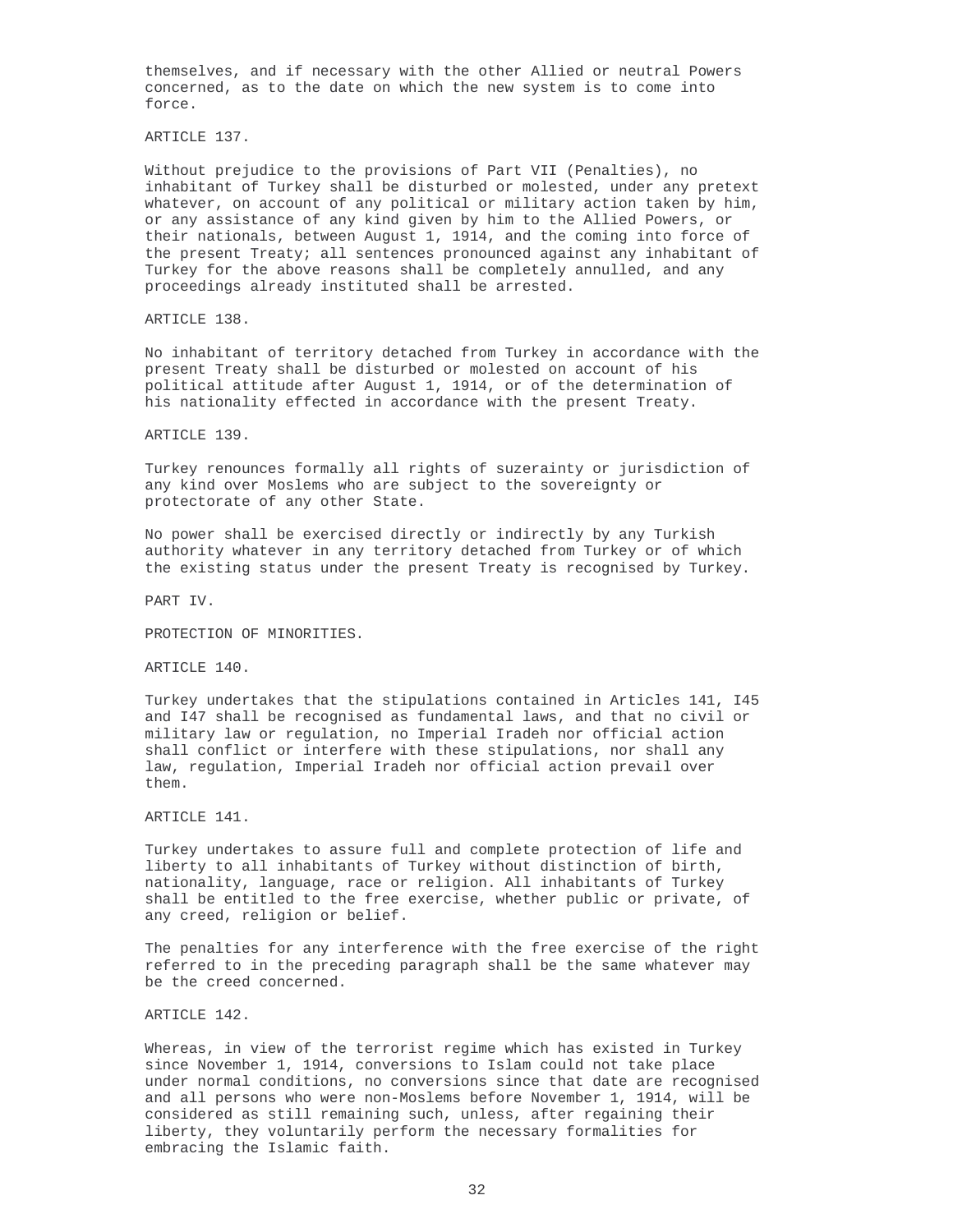In order to repair so far as possible the wrongs inflicted on individuals in the course of the massacres perpetrated in Turkey during the war, the Turkish Government undertakes to afford all the assistance in its power or in that of the Turkish authorities in the search for and deliverance of all persons, of whatever race or religion, who have disappeared, been carried off, interned or placed in captivity since November 1, 1914.

The Turkish Government undertakes to facilitate the operations of mixed commissions appointed by the Council of the League of Nations to receive the complaints of the victims themselves, their families or their relations, to make the necessary enquiries, and to order the liberation of the persons in question.

The Turkish Government undertakes to ensure the execution

of the decisions of these commissions, and to assure the security and the liberty of the persons thus restored to the full enjoyment of their rights.

#### ARTICLE 143

Turkey undertakes to recognise such provisions as the Allied Powers may consider opportune with respect to the reciprocal and voluntary emigration of persons belonging to racial minorities.

Turkey renounces any right to avail herself of the provisions of Article I6 of the Convention between Greece and Bulgaria relating to reciprocal emigration, signed at Neuilly-sur-Seine on November 27, 19l9. Within six months from the coming into force of the present Treaty, Greece and Turkey will enter into a special arrangement relating to the reciprocal and voluntary emigration of the populations of Turkish and Greek race in the territories transferred to Greece and remaining Turkish respectively.

In case agreement cannot be reached as to such arrangement, Greece and Turkey will be entitled to apply to the Council of the League of Nations, which will fix the terms of such arrangement.

ARTICLE 144.

The Turkish Government recognises the injustice of the law of 1915 relating to Abandoned Properties (Emval-i-Metroukeh), and of the supplementary provisions thereof, and declares them to be null and void, in the past as in the future.

The Turkish Government solemnly undertakes to facilitate to the greatest possible extent the return to their homes and re-establishment in their businesses of the Turkish subjects of non-Turkish race who have been forcibly driven from their homes by fear of massacre or any other form of pressure since January 1, 1914. It recognises that any immovable or movable property of the said Turkish subjects or of the communities to which they belong, which can be recovered, must be restored to them as soon as possible, in whatever hands it may be found. Such property shall be restored free of all charges or servitudes with which it may have been burdened and without compensation of any kind to the present owners or occupiers, subject to any action which they may be able to bring against the persons from whom they derived title.

The Turkish Government agrees that arbitral commissions shall be appointed by the Council of the League of Nations wherever found necessary. These commissions shall each be composed of one representative of the Turkish Government, one representative of the community which claims that it or one of its members has been injured,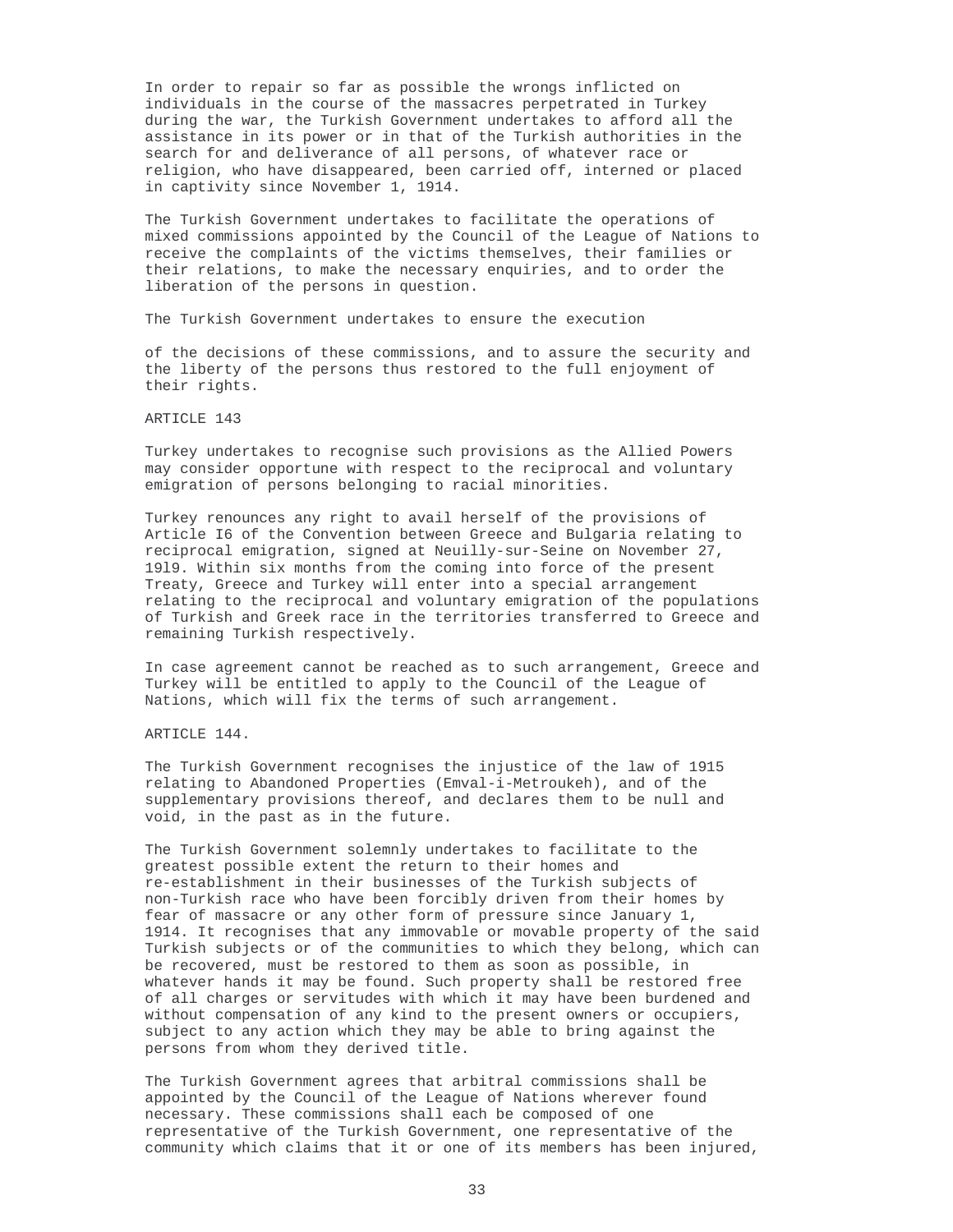and a ehairman appointed by the Council of the League of Nations. These arbitral commissions shall hear all claims covered by this Article and decide them by summary procedure.

The arbitral commissions will have power to order:

(1) The provision by the Turkish Government of labour for any work of reconstruction or restoration deemed necessary. This labour shall be recruited from the races inhabiting the territory where the arbitral commission considers the execution of the said works to be necessary

(2) The removal of any person who, after enquiry, shall be recognised as having taken an active part in massacres or deportations or as having provoked them; the measures to be taken with regard to such person's possessions will be indicated by the commission;

(3) The disposal of property belonging to members of a community who have died or disappeared since January 1, 1914, without leaving heirs; such property may be handed over to the community instead of to the State

(4) The cancellation of all acts of sale or any acts creating rights over immovable property concluded after January 1, I914. The indemnification of the holders will be a charge upon the Turkish Government, but must not serve as a pretext for delaying the restitution. The arbitral commission will, however have the power to impose equitable arrangements between the interested parties, if any sum has been paid by the present holder of such property.

The Turkish Government undertakes to facilitate in the fullest possible measure the work of the commissions and to ensure the execution of their decisions, which will be final. No decision of the Turkish judicial or administrative authorities shall prevail over such decisions.

ARTICLE 145.

All Turkish nationals shall be equal before the law and shall enjoy the same civil and political rights without distinction as to race, language or religion.

Difference of religion, creed or confession shall not prejudice any Turkish national in matters relating to the enjoyment of civil or political rights, as for instance admission to public employments, functions and honours, or the exercise of professions and industries.

Within a period of two years from the coming into force of the present Treaty the Turkish Government will submit to the Allied Powers a scheme for the organisation of an electoral system based on the principle of proportional representation of racial minorities.

No restriction shall be imposed on the free use by any Turkish national of any language in private intercourse, in commerce, religion, in the press or in publications of any kind, or at public meetings. Adequate facilities shall be given to Turkish nationals of non-Turkish speech for the use of their language, either orally or in writing, before the courts.

ARTICLE 146.

The Turkish Government undertakes to recognize the validity of diplomas granted by recognised foreign universities and schools, and to admit the holders thereof to the free exercise of the professions and industries for which such diplomas qualify.

This provision will apply equally to nationals of Allied powers who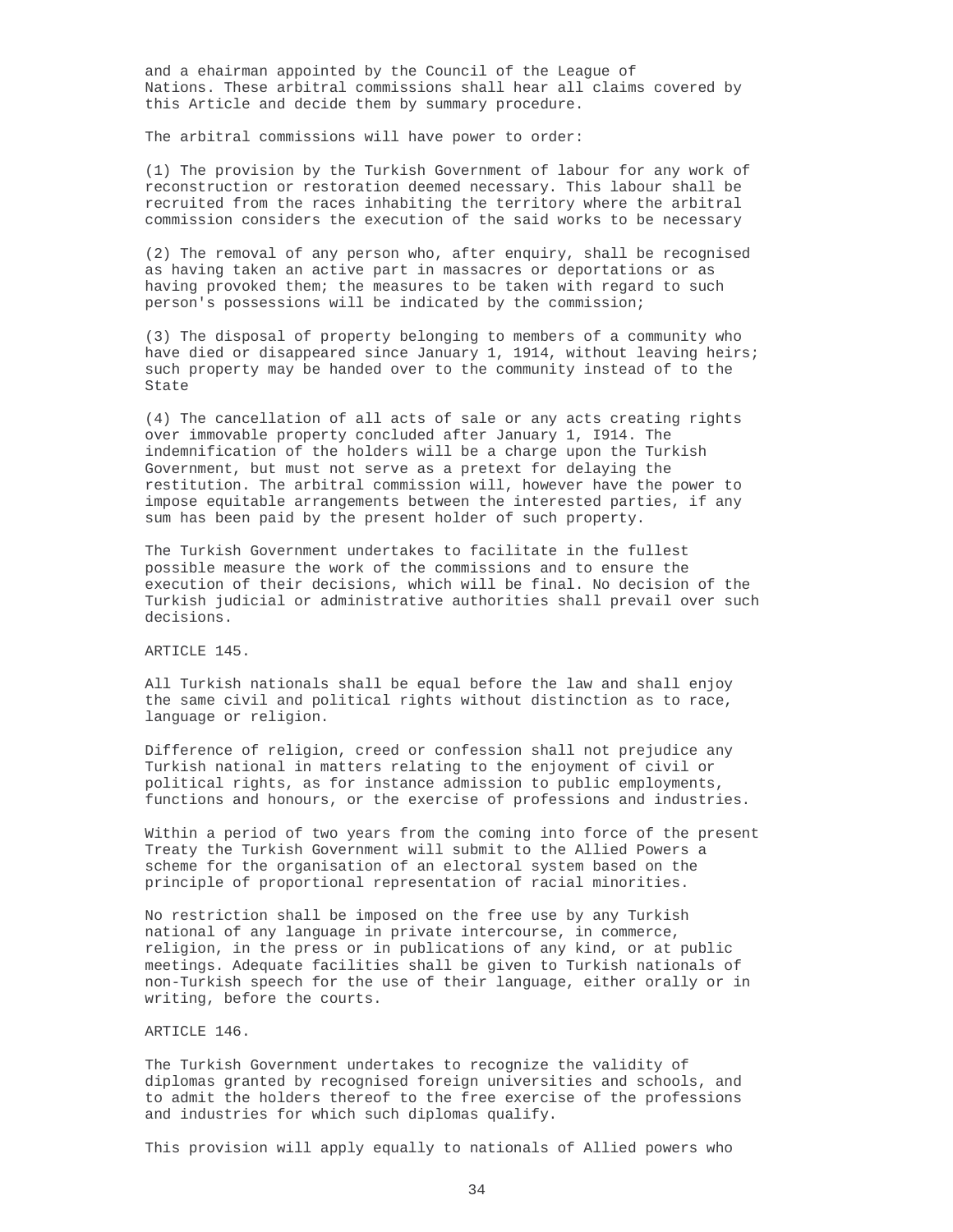are resident in Turkey.

ARTICLE 147.

Turkish nationals who belong to racial, religious or linguistic minorities shall enjoy the ame treatment and security in law and in fact as other Turkish nationals. In particular they shall have an equal right to establish, manage and control at their own expense, and independently of and without interference by the Turkish authorities, any charitable, religious and social institutions, schools for primary, secondary and higher instruction and other educational establishments, with the right to use their own language and to exercise their own religion freely therein.

ARTICLE 148.

In towns and districts where there is a considerable proportion of Turkish nationals belonging to racial, linguistic or religious minorities, these minorities shall be assured an equitable share in the enjoyment and application of the sums which may be provided out of public funds under the State, municipal or other budgets for educational or charitable purposes.

The sums in question shall be paid to the qualified representatives of the communities concerned.

ARTICLE 149.

The Turkish Government undertakes to recognise and respect the ecclesiastical and scholastic autonomy of all racial minorities in Turkey. For this purpose, and subject to any provisions to the contrary in the present Treaty, the Turkish Government confirms and will uphold in their entirety the prerogatives and immunities of an ecclesiastical, scholastic or judicial nature granted by the Sultans to non-Moslem races in virtue of special orders or imperial decrees (firmans, hattis, berats, etc.) as well as by ministerial orders or orders of the Grand Vizier.

All laws, decrees, regulations and circulars issued by the Turkish Government and containing abrogations, restrictions or amendments of such prerogatives and immunities shall be considered to such extent null and void.

Any modification of the Turkish judical system which may be introduced in accordance with the provisions of the present Treaty shall be held to override this Article, in so far as such modification may affect individuals belonging to racial minorities.

# ARTICLE 150.

In towns and districts where there is resident a considerable proportion of Turkish nationals of the Christian or Jewish religions the Turkish Government undertakes that such Turkish nationals shall not be compelled to perform any act which constitutes a violation of their faith or religious observances, and shall not be placed under any disability by reason of their refusal to attend courts of law or to perform any legal business on their weekly day of rest. This provision, however, shall not exempt such Turkish nationals (Christians or Jews) from such obligations as shall be imposed upon all other Turkish nationals for the preservation of public order.

ARTICLE 151.

The Principal Allied Powers, in consultation with the Council of the League of Nations, will decide what measures are necessary to guarantee the execution of the provisions of this Part. The Turkish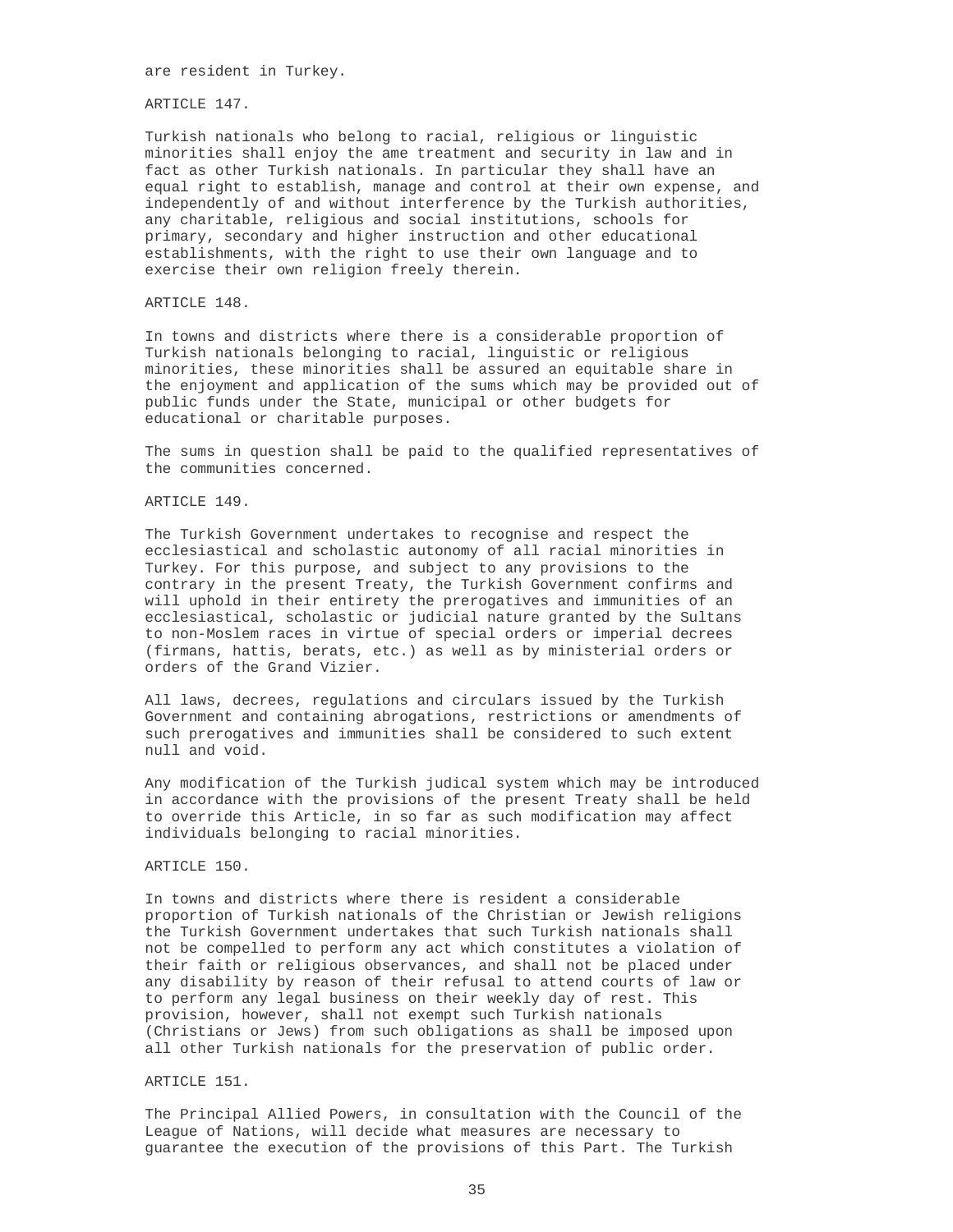Government hereby accepts all decisions which may be taken on this subject. PART V. MILITARY, NAVAL AND AIR CLAUSES. In order to render possible the initiation of a general limitation of the armaments of all nations, Turkey undertakes strictly to observe the military, naval and air clauses which follow. SECTION I. MILITARY CLAUSES. CHAPTER I. GENERAL CLAUSES. ARTICLE 152. The armed force at the disposal of Turkey shall only consist of: (I) The Sultan's bodyguard; (2) Troops of gendarmerie, intended to maintain order and security in the interior and to ensure the protection of minorities (3) Special elements intended for the reinforcement of the troops of gendarmerie in case of serious trouble, and eventually to ensure the control of the frontiers. ARTICLE 153. Within six months from the coming into force of the present Treaty, the military forces other than that provided for in Article 152 shall be demobilised and disbanded. CHAPTER II.

EFFECTIVES, ORGANISATION AND CADRES OF THE TURKISH ARMED FORCE.

ARTICLE 154.

The Sultan's bodyguard shall consist of a staff and infantry and cavalry units, the strength of which shall not exceed 700 offirers and men. This strength is not included in the total force provided for in Article 155.

The composition of this guard is given in Table 1 annexed to this Section.

ARTICLE 155.

The total strength of the forces enumerated in paragraphs (2) and (3) of Article 152 shall not exceed 50,000 men, including staffs, offficers, training personnel and depot troops.

ARTICLE 156.

The troops of gendarmerie shall be distributed over the territory of Turkey, which for this purpose will be divided into territorial areas to be delimited as provided in Article 200.

A legion of gendarmerie, composed of mounted and unmounted troops, provided with machine guns and with administrative and medical services will be organised in each territorial region, it will supply in the vilayets, sandjaks, cazas, etc., the detachments necessary for the organisation of a fixed protective service, mobile reserves being at its disposal at one or more points within the region.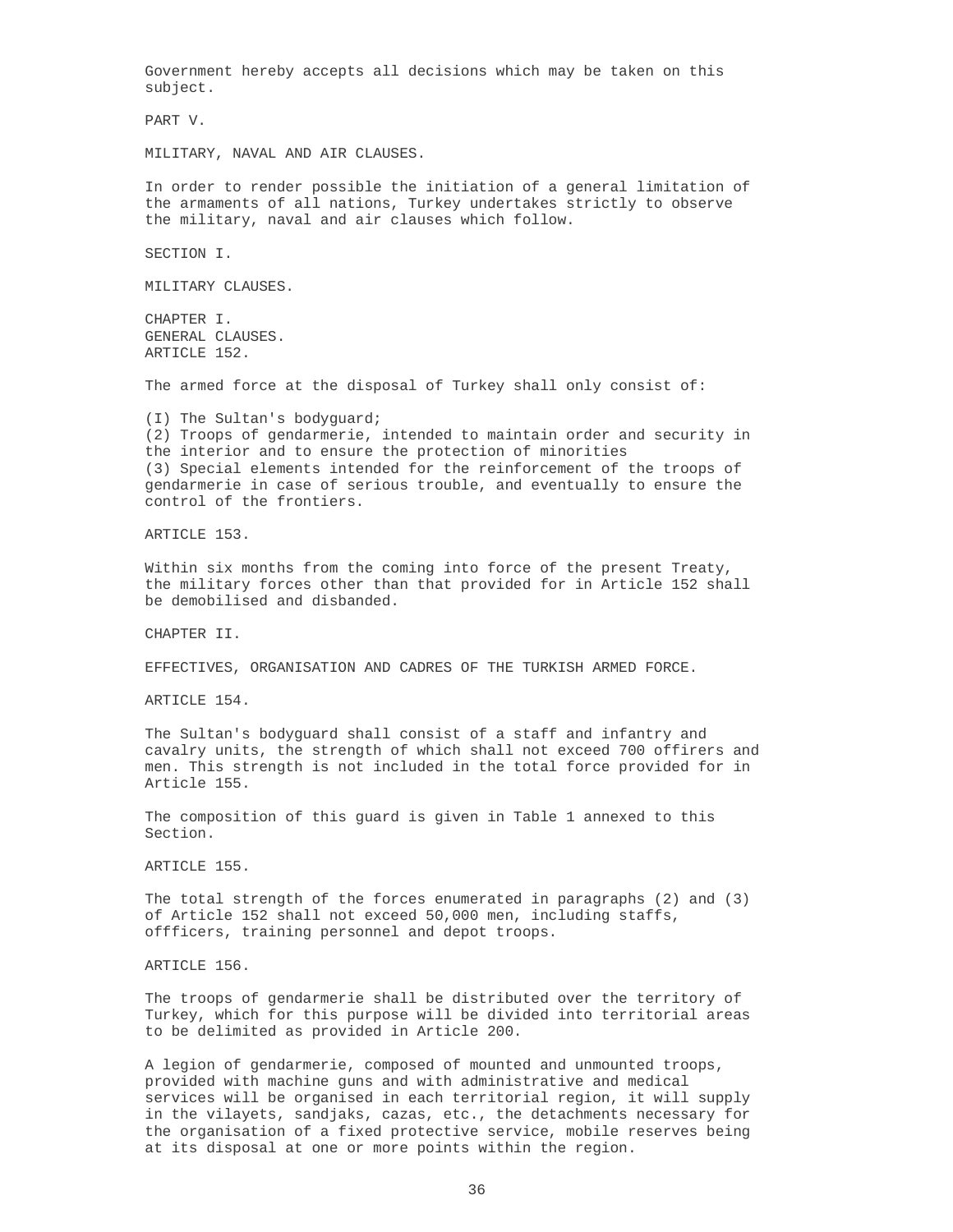On account of their special duties, the legions shall not include either artillery or technical services.

The total strength of the legions shall not exceed 35,000 men, to be included in the total strength of the armed force provided for in Article 155.

The maximum strength of any one legion shall not exceed one quarter of the total strength of the legions.

The elements of any one legion shall not be employed outside the territory of their region, except by special authorisation from the Inter-Allied Commission provided for in Article 200.

ARTICLE 157.

The special elements for reinforcements may include details of infantry, cavalry, mountain artillery, pioneers and the corresponding technical and general services; their total strength shall not exceed 15,000 men, to be included in the total strength provided for in Article 155.

The number of such reinforcements for any one legion shall not exceed one third of the whole strength of these elements without the special authority of the Inter-Allied Commission provided for in Article 200.

The proportion of the various arms and services entering into the composition of these special elements is laid down in Table II annexed to this Section.

Their quartering will be fixed as provided in Article 200.

ToTable 2

ARTICLE 158.

In the formations referred to in Articles 156 and 157, the proportion of officers, including the personnel of staffs and special services, shall not exceed one twentieth of the total effectives with the colours, and that of non-commissioned officers shall not exceed one twelfth of the total effectives with the colours.

ARTICLE 159.

Offficers supplied by the various Allied or neutral Powers shail collaborate, under the direction of the Turkish Government, in the command, the organisation and the training of the gendarmerie officers authorised by Article 158, but their number shall not exceed fifteen per cent. of that strength. Special agreements to be drawn up by the Inter-Allied Commission mentioned in Article 200 shall fix the proportion of these offficers according to nationality, and shall determine the conditions of their participation in the various missions assigned to them by this Article.

ARTICLE 160.

In any one territorial region all officers placed at the disposal of the Turkish Government under the conditions laid down in Article 159 shall in principle be of the same nationality.

ARTICLE 161.

In the zone of the Straits and islands referred to in Article 178, excluding the islands of Lemnos, Imbros, Samothrace Tenedos and Mitylene, the forces o Turkish, will be under the Inter-Allied Command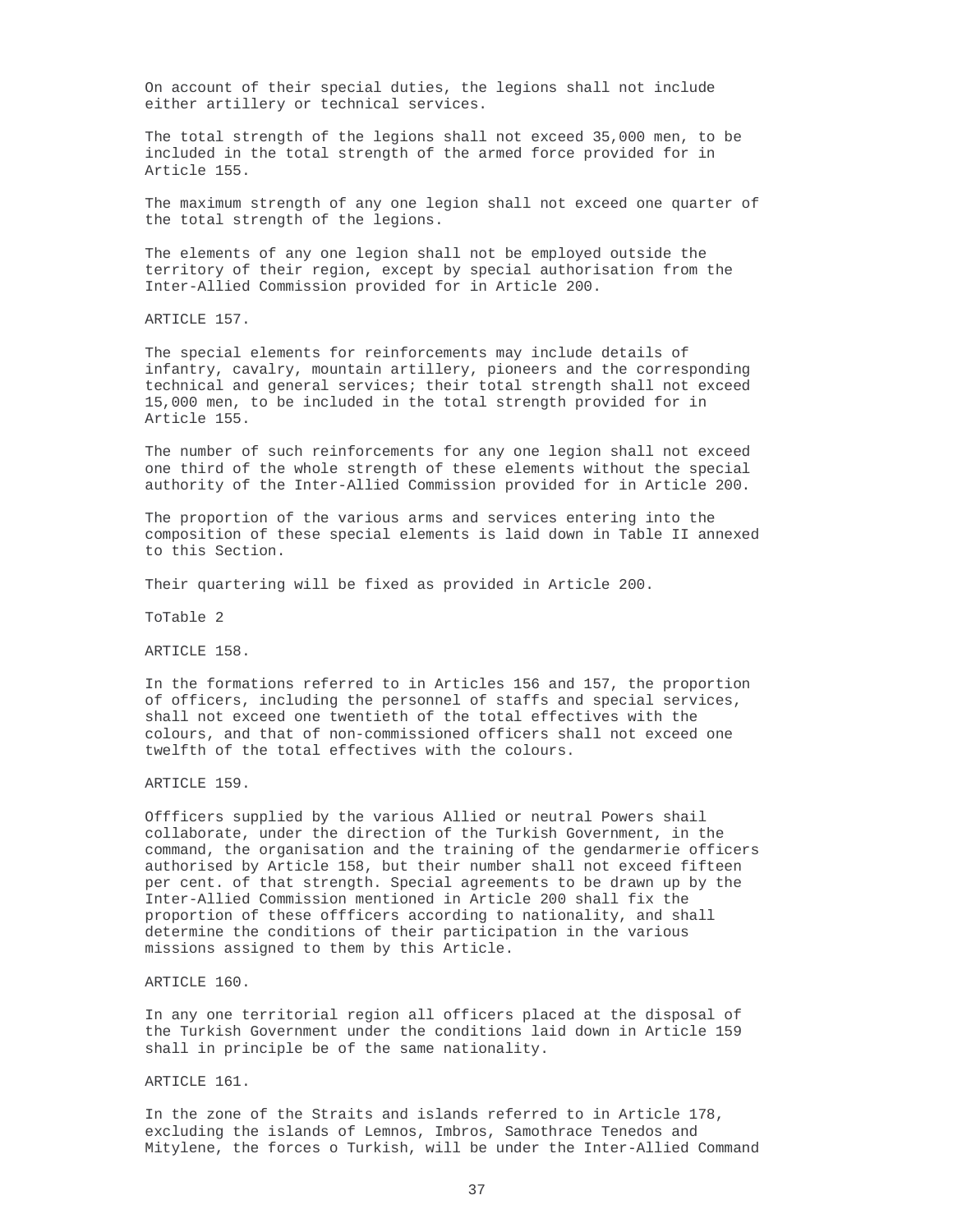of the forces in occupation of that zone.

ARTICLE 162.

All measures of mobilisation, or appertaining to mobilisation or tending to an increase of the strength or of the means of transport of any of the forces provided for in this Chapter are forbidden.

The various formations, staffs and administrative services shall not, in any case, include supplementary cadres.

ARTICLE 163.

Within the period fixed by Article 153, all existing forces of gendarmerie shall be amalgamated with the legions provided for in Article 156.

ARTICLE 164.

The formation of any body of troops not provided for in this Section is forbidden.

The suppression of existing formations which are in excess of the authorised strength of 50,000 men (not including the Sultan's bodyguard) shall be effected progressively from the date of the signature of the present Treaty, in such manner as to be completed within six months at the latest after the coming into force of the Treaty, in accordance with the provisions of Article 158.

The number of offficers, or persons in the position of offficers, in the War Ministry and the Turkish General Staff, as well as in the administrations attached to them, shail, within the same period, be reduced to the establishment considered by the Commission referred to in Article 200 as strictly necessary for the good working of the general services of the armed Turkish force, this establishment being included in the maximum figure laid down in Article 158.

CHAPTER III.

RECRUITING.

ARTICLE 165.

The Turkish armed force shall in future be constituted and recruited by voluntary enlistment only.

Enlistment shall be open to all subjects of the Turkish State equally, without distinction of race or religion.

As regards the legions referred to in Article 156, their system of recruiting shall be in principle regional, and so regulated that the Moslem and non-Moslem elements of the population of each region may be, so far as possible, represented on the strength of the corresponding legion.

The provisions of the preceding paragraphs apply to offficers as well as to men.

ARTICLE 166.

The length of engagement of non-commissioned officers and men shall be twelve consecutive years.

The annual replacement of men released from service for any reason whatever before the expiration of their term of engagement shall not exceed five per cent. of the total effectives fixed hy Article 155.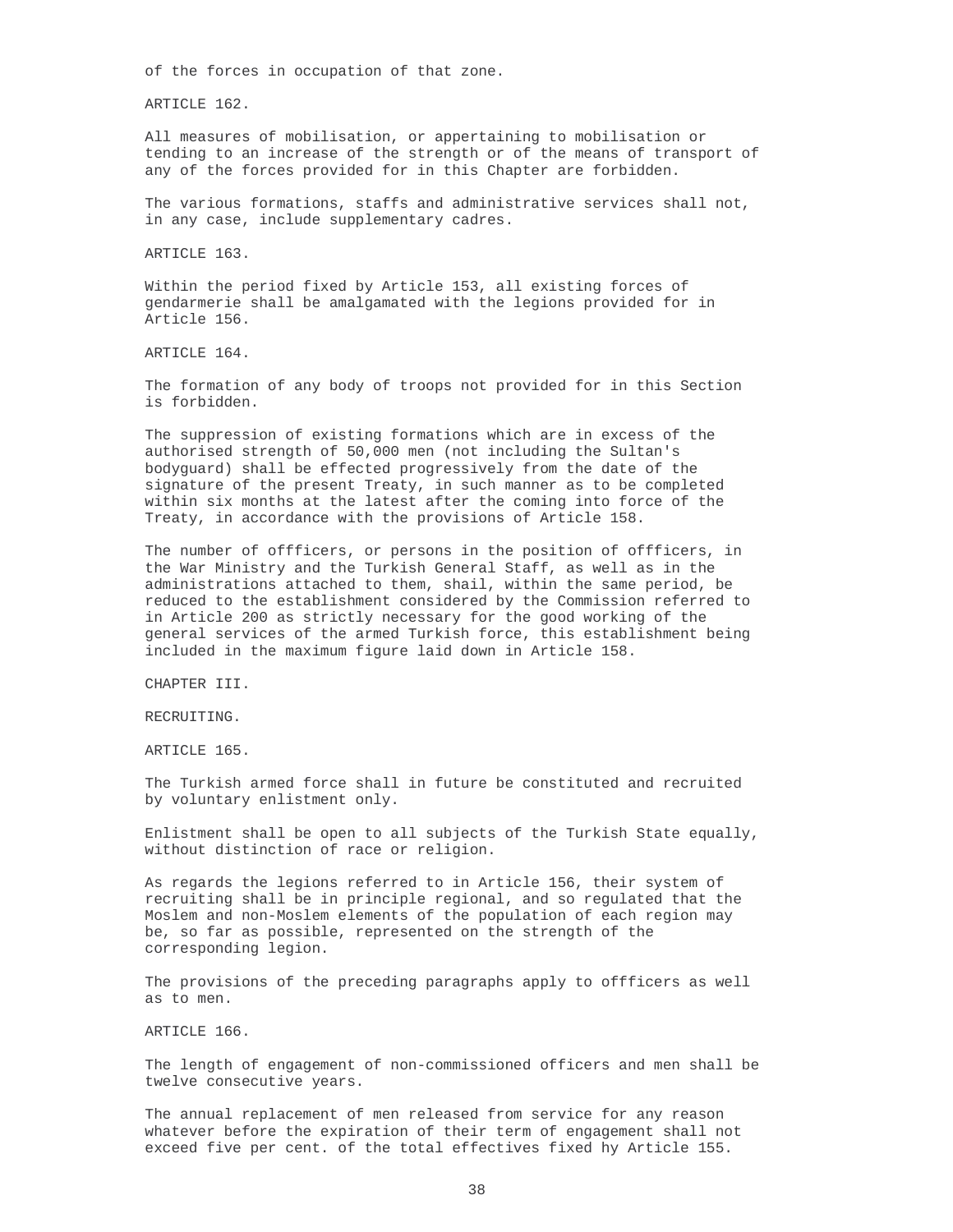ARTICLE 167.

All officers must be regulars (officers de carriere).

Officers at present serving in the army or the gendarmerie who are retained in the new armed force must undertake to serve at least up to the age of forty-five.

Offficers at present serving in the army or the gendarmerie who are not admitted to the new armed force shall be definitely released from all military obligations, and must not take part in any military exercises, theoretical or practical.

Officers newly-appointed must undertake to serve on the active list for at least twenty-five consecutive years.

The annual replacement of officers leaving the service for any cause before the expiration of their term of engagement shall not exceed five per cent. of the total effectives of officers provided by Article 158.

CHAPTER IV.

SCHOOLS, EDUCATIONAL ESTABLISHMENTS, MILITARY CLASS AND SOCIETIES

ARTICLE 168.

On the expiration of three months from the coming into force of the present Treaty there must only exist in Turkey the number of military schools which is absolutely indispensable for the recruitment of offficers and non-commissioned officers of the units allowed, i.e.:

school for officers;

1 school per territorial region for non-commissioned officers.

The number of students admitted to instruction in these schools shall be strictly in proportion to the vacancies to be filled in the cadres of officers and non-commissioned officers.

ARTICLE 169.

Educational establishments, other than those referred to in Article 168, as well as all sporting or other societies, must not occupy themselves with any military matters.

CHAPTER V.

CUSTOMS OFFICIALS, LOCAL URBAN AND RURAL POLICE, FOREST GUARDS.

ARTICLE 170.

Without prejudice to the provisions of Article 48, Part III (Political Clauses), the number of customs officials, local urban or rural police, forest guards or other like officials shall not exceed the number of men employed in a similar capacity in 1913 within the territorial limits of Turkey as fixed by the present Treaty.

The number of these officials may only be increased in the future in proportion to the increase of population in the localities or municipalities which employ them.

These employees and officials, as well as those employed in the railway service, must not be assembled for the purpose of taking part in any military exercises.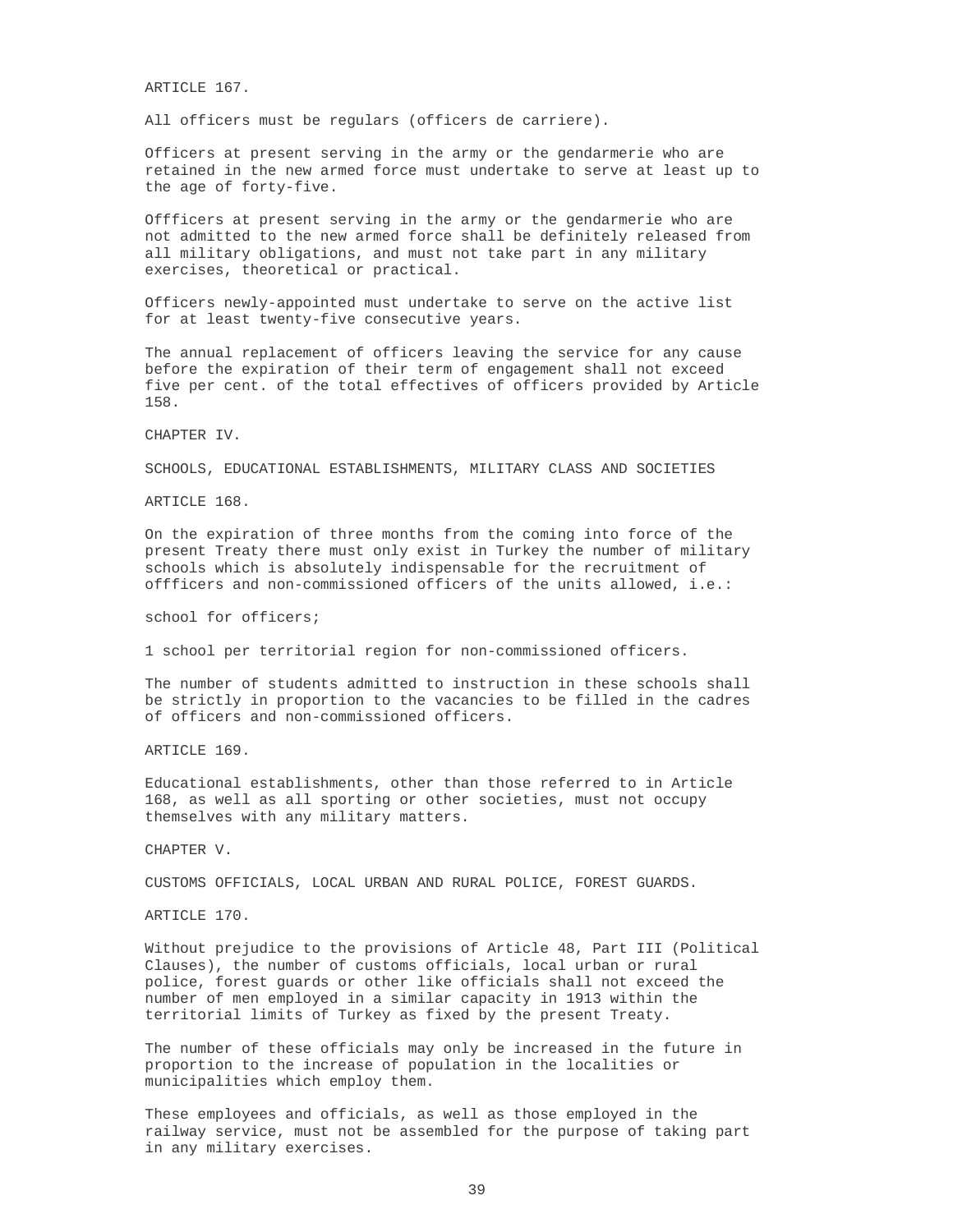In each administrative district the local urban and rural police and forest guards shall be recruited and officered according to the principles laid down in the case of the gendarmerie by Article 165.

In the Turkish police, which, as forming part of the civil administration of Turkey, will remain distinct from the Turkish armed force, officers or officials supplied by the various Allied or neutral Powers shall collaborate, under the direction of the Turkish Government, in the organisation the command and the training of the said police. The number of these officers or officials shall not exceed fifteen per cent. of the strength of similar Turkish officers or officials.

CHAPTER VI.

ARMAMENT, MUNITIONS AND MATERIAL

ARTICLE 171 .

On the expiration of six months from the coming into force of the present Treaty, the armament which may be in use or held in reserve for replacement in the various formations of the Turkish armed force shall not exceed the figures fixed per thousand men in Table III annexed to this Section.

ARTICLE 172

The stock of munitions at the disposal of Turkey shall not exceed the amounts fixed in Table III annexed to this Section.

ARTICLE 173.

Within six months from the coming into force of the present Treaty all existing arms, munitions of the various categories and war material in excess of the quantities authorised shall be handed over to the Military Inter-Allied Commission of Control provided for in Article 200 in such places as shall be appointed by this Commission.

The Principal Allied Powers will decide what is to be done with this material.

ARTICLE 174.

The manufacture of arms, munitions and war material, including aircraft and parts of aircraft of every description, shall take place only in the factories or establishments authorised by the Inter-Allied Commission referred to in Article 200.

Within six months from the coming into force of the present Treaty all other establishments for the manufacture, preparation, storage or design of arms, munitions or any war material shall be abolished or converted to purely commercial uses.

The same will apply to all arsenals other than those utilised as depots for the authorised stocks of munitions.

The plant of establishments or arsenals in excess of that required for the authorised manufacture shall be rendered useless or converted to purely commercial uses, in accordance with the decisions of the Military Inter-Allied Commission of Control referred to in Article 200.

ARTICLE 175

The importation into Turkey of arms, munitions and war materials,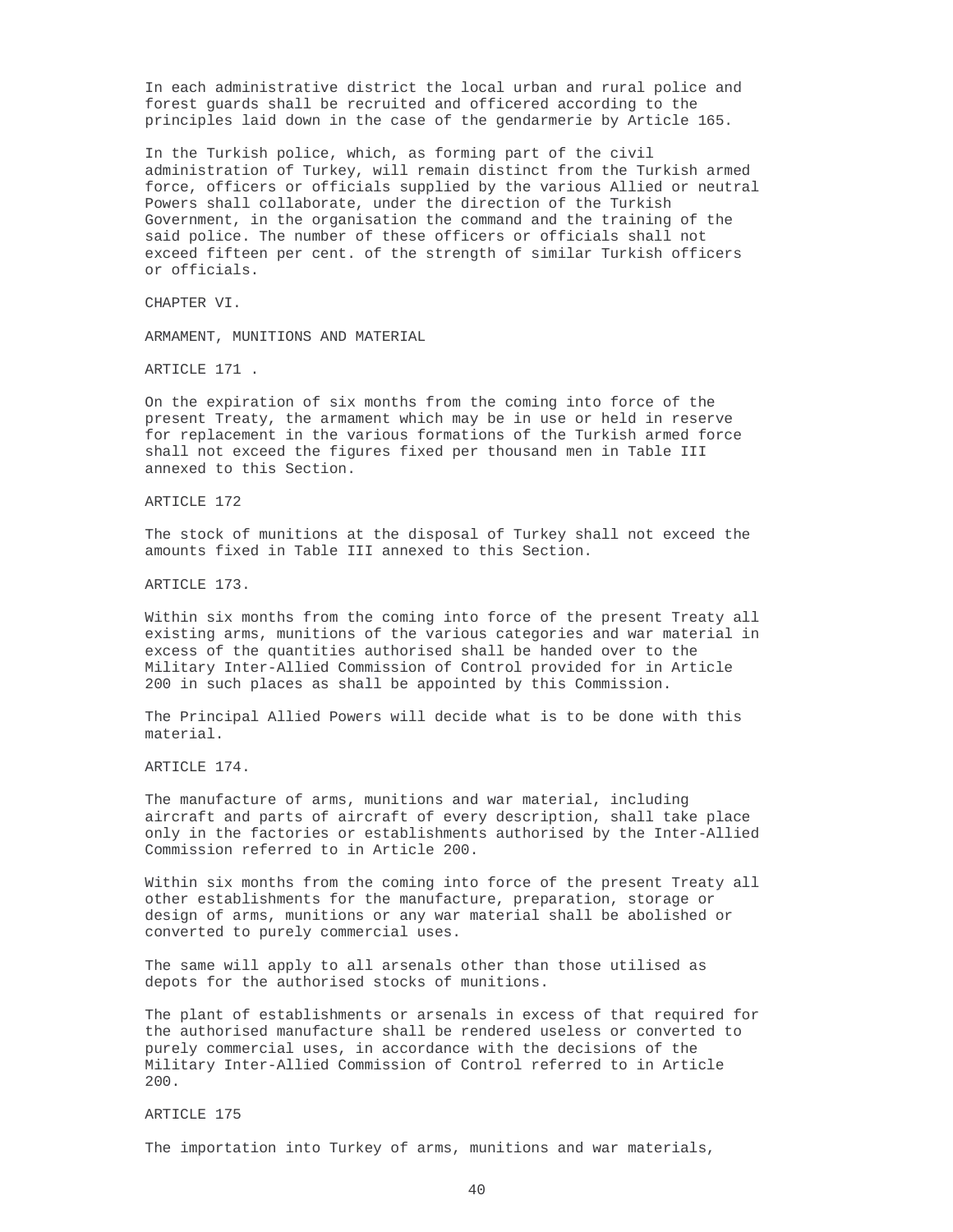including aircraft and parts of aircraft of every description, is strictly forbidden, except with the special authority of the Inter-Allied Commission referred to in Article 200.

The manufacture for foreign countries and the exportation of arms, munitions and war material of any description is also forbidden.

ARTICLE 176.

The use of flame-throwers, asphyxiating, poisonous or other gases and all similar liquids, materials or processes being forbidden, their manufacture and importation are strictly forbidden in Turkey.

Material specially intended for the manufacture, storage or use of the said products or processes is equally forbidden.

The manufacture and importation into Turkey of armoured cars, tanks or any other similar machines suitable for use in war are equally forbidden.

CHAPTER VII.

FORTIFICATIONS

ARTICLE 177.

In the zone of the Straits and islands referred to in Article 178 the fortifications will be disarmed and demolished as provided in that Article.

Outside this zone, and subject to the provisions of Article 89, the existing fortified works may be preserved in their present condition, but will be disarmed within the same period of three months.

CHAPTER VIII.

MAINTENANCE OF THE FREEDOM OF THE STRAITS

ARTICLE 178.

For the purpose of guaranteeing the freedom of the Straits, the High Contracting Parties agree to the following provisions:

(I) Within three months from the coming into force of the present Treaty, all works, fortifications and batteries within the zone defined in Article 179 and comprising the coast and islands of the Sea of Marmora and the coast of the Straits, also those in the Islands of Lemnos, Imbros, Samothrace, Tenedos and Mitylene, shall be disarmed and demolished.

The reconstruction of these works and the construction of similar works are forbidden in the above zone and islands. France, Great Britain and Italy shall have the right to prepare for demolition any existing roads and railways in the said zone and in the islands of Lemnos, Imbros, Samothrace, and Tenedos which allow of the rapid transport of mobile batteries, the construction there of such roads and railways remaining forbidden.

In the islands of Lemnos, Imbros, Samothrace and Tenedos the construction of new roads or railways must not be undertaken except with the authority of the three Powers mentioned above.

(2) The measures prescribed in the first paragraph of (I) shall be executed by and at the expense of Greece and Turkey as regards their respective territories, and under control as provided in Article 203.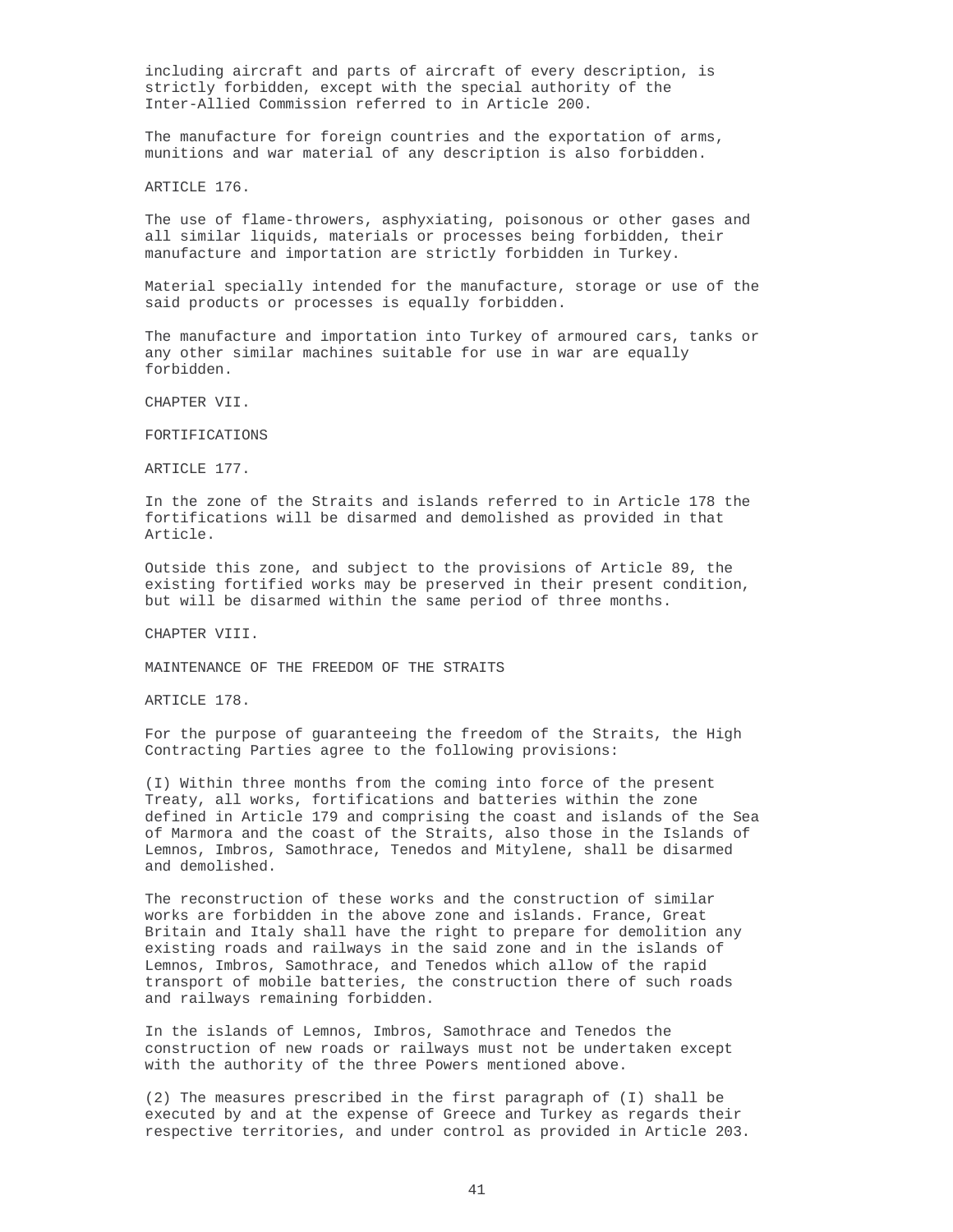(3) The territories of the zone and the islands of Lemnos, Imbros, Samothrace, Tenedos, and Mitylene shall not be used for military purposes, except by the three Allied Powers referred to above, acting in concert. This provision does not exclude the employment in the said zone and islands of forces of Greek and Turkish gendarmerie, who will be under the Inter-Allied command of the forces of occupation, in accordance with the provisions of Article 161, nor the maintenance of a garrison of Greek troops in the island of Mitylene, nor the presence of the Sultan's bodyguard referred to in Article 152.

(4) The said Powers, acting in concert, shall have the right to maintain in the said territories and islands such military and air forces as they may consider necessary to prevent any action being taken or prepared which might directly or indirectly prejudice the freedom of the Straits.

This supervision will be carried out in naval matters by a guard-ship belonging to each of the said Allied Powers.

The forces of occupation referred to above may, in case of necessity, exercise on land the right of requisition, subject to the same conditions as those laid down in the Regulations annexed to the Fourth Hague Convention, 1907, or any other Convention replacing it to which all the said Powers are parties. Requisitions shall, however, only be made against payment on the spot.

ARTICLE 179.

The zone referred to in Article 178 is defined as follows:

(I) In Europe:

From Karachali on the Gulf of Xeros north-eastwards, a line reaching and then following the southern boundary of the basin of the Beylik Dere to the crest of the Kuru Dagh; then following that crest line, then a straight line passing north of Emerli, and south of Derelar, then curving north-north-eastwards and cutting the road from Rodosto to Malgara 3 kilometres west of Ainarjik and then passing 6 kilometres south-east of Ortaja Keui, then curving north-eastwards and cutting the road from Rodosto to Hairobolu 18 kilometres northwest of Rodosto, then to a point on the road from Muradli to Rodosto about kilometre south of Muradli, a straight line; thence east-north-eastwards to.Yeni Keui, a straight line, modified, however, so as to pass at a minimum distance of 2 kilometres north of the railway from Chorlu to Chatalja; thence north-north-eastwards to a point west of Istranja, situated on the frontier of Turkey in Europe as defined in Article 27, 1 (2), a straight line leaving the village of Yeni Keui within the zone; thence to the Black Sea, the frontier of Turkey in Europe as defined in Article 27, 1 (2). (2) In Asia: From a point to be determined by the Principal Allied Powers between Cape Dahlina and Kemer Iskele on the gulf of Adramid east-north-eastwards, a line passing south of Kemer Iskele and Kemer together with the road joining these places; then to a point immediately south of the point where the Decauville railway from Osmanlar to Urchanlar crosses the Diermen Dere, a straight line;

thence north-eastwards to Manias Geul,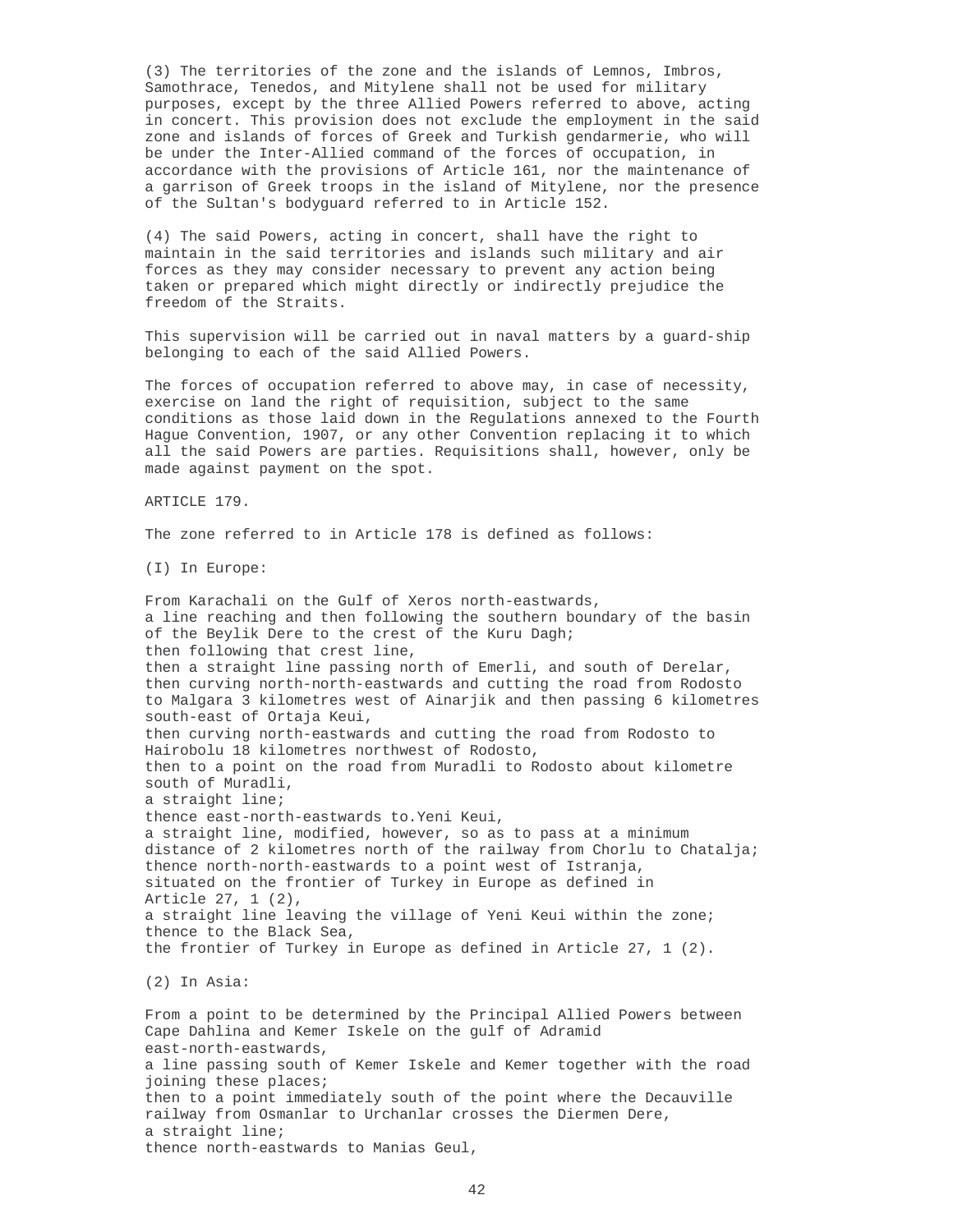a line following the right bank of the Diermen Dere, and Kara Dere Suyu; thence eastwards, the southern shore of Manias Geul; then to the point where it is crossed by the railway from Panderma to Susighirli, the course of the Kara Dere upstream; thence eastwards to a point on the Adranos Chai about kilometres from its mouth near Kara Oghlan, a straight line; thence eastwards, the course of this river downstream then the southern shore of Abulliont Geul; then to the point where the railway from Mudania to Brusa crosses the Ulfer Chai, about 5 kilometres northwest of Brusa, a straight line; thence north-eastwards to the confluence of the rivers about 6 kilometres north of Brusa, the course of the Ulfer Chai downstream; thence eastwards to the southernmost point of Iznik Geul, a straight line; thence to a point 2 kilometres north of Iznik, the southern and eastern shores of this lake; thence north-eastwards to the westernmost point of Sbanaja Geul, a line following the crest line Chirchir Chesme, Sira Dagh, Elmali Dagh, Kalpak Dagh, Ayu Tepe, Hekim Tepe; thence northwards to a point on the road from Ismid to Armasha, 8 kilometres southwest of Armasha, a line following as far as possible the eastern boundary of the basin of the Chojali Dere; thence to a point on the Black Sea, 2 kilometres east of the mouth of the Akabad R, a straight line.

ARTICLE 180.

A Commission shall be constituted within fifteen days from the coming into force of the present Treaty to trace on the spot the boundaries of the zone referred to in Article 178, except in so far as these boundaries coincide with the frontier line described in Article 27,1(2). This Commission shall be composed of three members nominated by the military authorities of France, Great Britain and Italy respectively, with, for the portion of the zone placed under Greek sovereignty, one member nominated by the Greek Government, and, for the portion of the zone remaining under Turkish sovereignty, one member nominated by the Turkish Government. The decisions of the Commission, which will be taken by a majority, shall be binding on the parties concerned. The expenses of this Commission will be included in the expenses of the occupation of the said zone.

SECTION II.

NAVAL CLAUSES.

ARTICLE 181.

From the coming into force of the present Treaty all warships interned in Turkish ports in accordance with the Armistice of October 30, 1918, are declared to be finally surrendered to the Principal Allied Powers.

Turkey will, however, retain the right to maintain along her coasts for police and fishery duties a number of vessels which shall not exceed:

7 sloops,

6 torpedo boats.

These vessels will constitute the Turkish Marine, and will be chosen by the Naval Inter-Allied Commission of Control referred to in Article 201 from amongst the following vessels: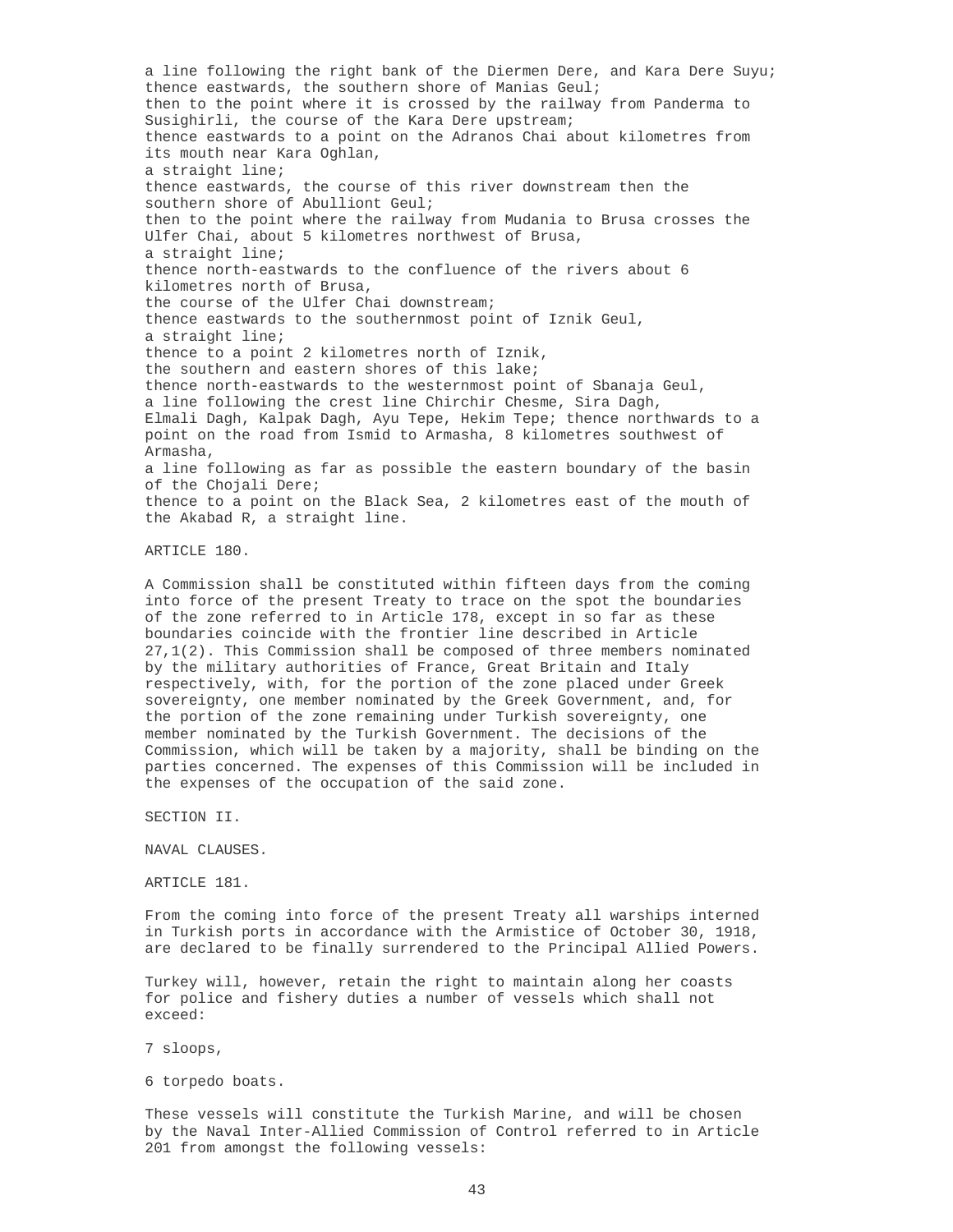SLOOPS

Aidan Reis.Hizir Reis. Burock Reis.Kemal Reis. Sakis.Issa Reis. Prevesah.

TORPEDO-BOATS

| Sisri Hissar.  | Moussoul.   |
|----------------|-------------|
| Sultan Hissor. | Ack Hissar. |
| Drach.         | Younnous.   |

The authority established for the control of customs will be entitled to appeal to the three Allied Powers referred to in Article 178 in order to obtain a more considerable force, if such an increase is considered indispensable for the satisfactory working of the services concerned.

Sloops may carry a light armament of two guns inferior to 77 m /m. and two machine guns. Torpedo-boats (or patrol launches) may carry a light armament of one gun inferior to 77 m/m. All the torpedoes and torpedo-tubes on board will be removed.

ARTICLE 182.

Turkey is forbidden to construct or acquire any warships other than those intended to replace the units referred to in Article 181. Torpedo-boats shall be replaced by patrol launches.

The vessels intended for replacement purposes shall not exceed: 600 tons in the case of sloops;

l00 tons in the case of patrol launches.

Except where a ship has been lost, sloops and torpedo-boats shall only be replaced after a period of twenty years, counting from the launching of the ship.

ARTICLE 183.

The Turkish armed transports and fleet auxiliaries enumerated below shall be disarmed and treated as merchant ships:

Rechid Pasha (late Port Antonio). Tir-i-Mujghion (late Pembroke Castle). Kiresund (late Warwick Castle). Millet (late Seagull). Akdeniz. Bosphorus ferry-boats Nos. 60, 61, 63 and 70.

ARTICLE 184.

All warships, including submarines, now under construction in Turkey shall be broken up, with the exception of such surface vessels as can be completed for commercial purposes.

The work of breaking up these vessels shall be commenced on the coming into force of the present Treaty.

ARTICLE 185.

Articles, machinery and material arising from the breaking up of Turkish warships of all kinds, whether surface vessels or submarines, may not be used except for purely industrial or commercial purposes. They may not be sold or disposed of to foreign countries.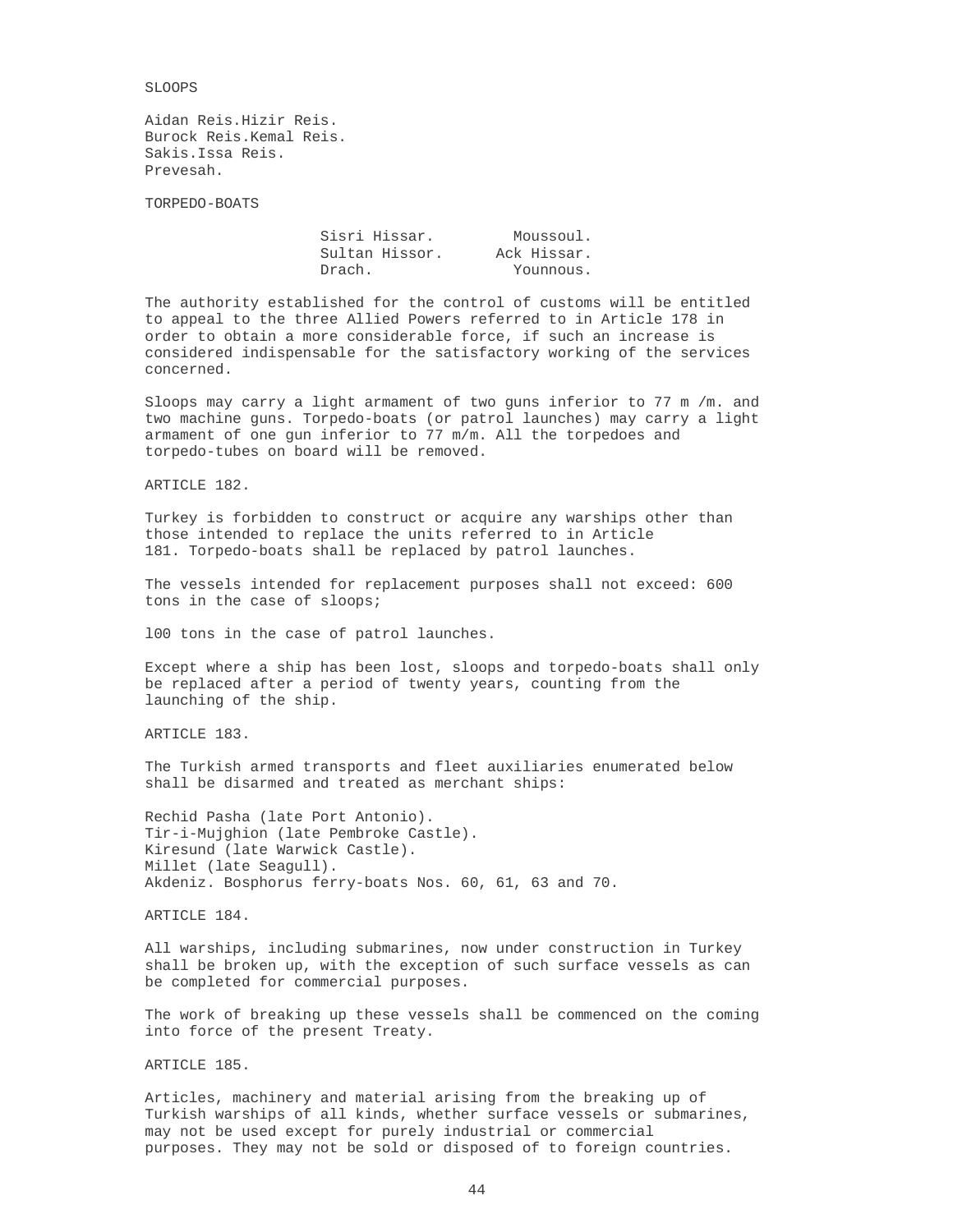ARTICLE 186.

The construction or acquisition of any submarine, even for commercial purposes, shall be forbidden in Turkey.

ARTICLE 187.

The vessels of the Turkish Marine enumerated in Article 181 must have on board or in reserve only the allowance of war material and armaments fixed by the Naval Inter-Allied Commission of Control referred to in Article 201. Within a month from the time when the above quantities are fixed all armaments rmunitions or other naval war material including mines and torpedoes, belonging to Turkey at the time of the signing of the Armistice of October 30, 1918, must be definitely surrendered to the Principal Allied Powers.

The manufacture of these articles in Turkish territory for, and their export to, foreign countries shall be forbidden.

All other stocks, depots or reserves of arms, munitions or naval war material of all kinds are forbidden.

ARTICLE 188.

The Naval Inter-Allied Commission of Control will fix the number of officers and men of all grades and corps to be admitted in accordance with the provisions of Article 189, into the Turkish Marine. This number will include the personnel for manning the ships left to Turkey in accordance with Article 181, and the administrative personnel of the police and fisheries protection services and of the semaphore stations.

Within two months from the time when the above number is fixed, the personnel of the former Turkish Navy in excess of this number shall be demobilised.

No naval or military corps or reserve force in connection with the Turkish Marine may be organised in Turkey without being included in the above strength.

ARTICLE 189.

The personnel of the Turkish Marine shall be recuited entirely by voluntary engagements entered into for a minimum period of twenty-five consecutive years for officers, and twelve consecutive years for petty officers and men.

The number engaged to replace those discharged for any reason other than the expiration of their term of service must not exceed five per cent. per annum of the total personnel fixed by the Naval Inter-Allied Commission of Control.

The personnel discharged from the former Turkish Navy must not receive any kind of naval or military training.

Officers belonging to the former Turkish Navy and not demobilised must undertake to serve till the age of forty-five, unless discharged for sufficient reason.

Officers and men belonging to the Turkish mercantile marine must not receive any kind of naval or military training.

ARTICLE 190.

On the coming into force of the present Treaty all the wireless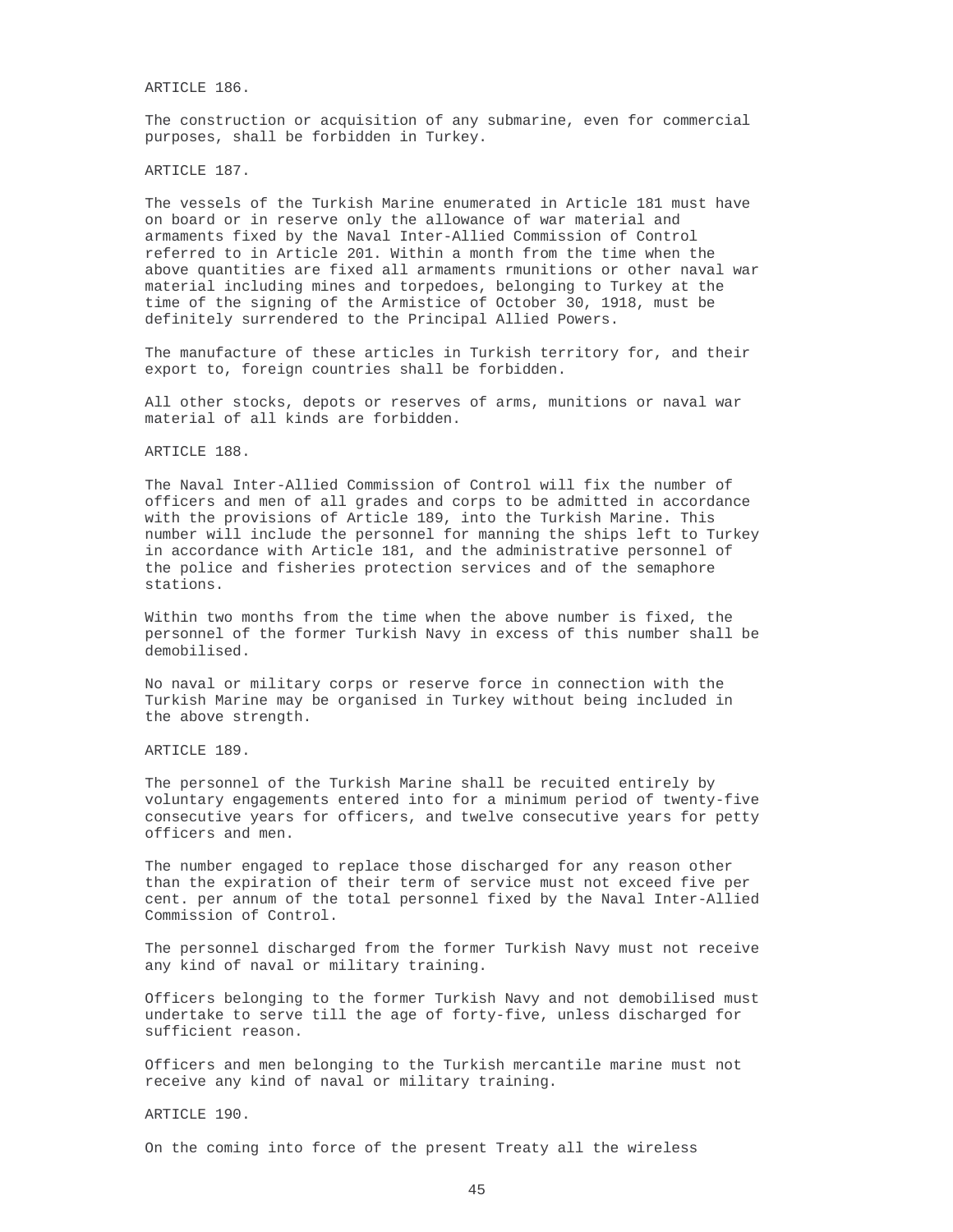stations in the zone referred to in Article 178 shall be handed over to the Principal Allied Powers. Greece and Turkey shall not construct any wireless stations in the said zone.

SECTION III.

AIR CLAUSES.

ARTICLE 19l.

The Turkish armed forces must not include any military or naval air forces.

No dirigible shall be kept.

ARTICLE 192.

Within two months from the coming into force of the present Treaty the personnel of the air forces on the rolls of the Turkish land and sea forces shall be demobilised.

ARTICLE 193.

Until the complete evacuation of Turkish territory by the Allied troops, the aircraft of the Allied Powers shall have throughout Turkish territory freedom of passage through the air, freedom of transit and of landing.

ARTICLE 194.

During the six months following the coming into force of the present Treaty the manufacture, importation and exportation of aircraft of every kind, parts of aircraft, engines for aircraft and parts of engines for aircraft shall be forbidden in all Turkish territory.

ARTICLE 195.

On the coming into force of the present Treaty all military and naval aeronautical material must be delivered by Turkey, at her own expense, to the Principal Allied Powers.

Delivery must be completed within six months and must be effected at such places as may be appointed by the Aeronautical Inter-Allied Commission of Control. The Governments of the Principal Allied Powers will decide as to the disposal of this material.

In particular, this material will include all items under the following heads which are or have been in use or were designed for warlike purposes.

Complete aeroplanes and seaplanes, as well as those being manufactured, repaired or assembled.

Dirigibles able to take the air, being manufactured, repaired or assembled.

Plant for the manufacture of hydrogen.

Dirigible sheds and shelters of every kind for aircraft.

Pending their delivery, dirigibles will, at the expense of Turkey be maintained inflated with hydrogen; the plant for the manufacture of hydrogen, as well as the sheds for dirigibles, may, at the discretion of the said Powers, be left to Turkey until the dirigibles are handed over.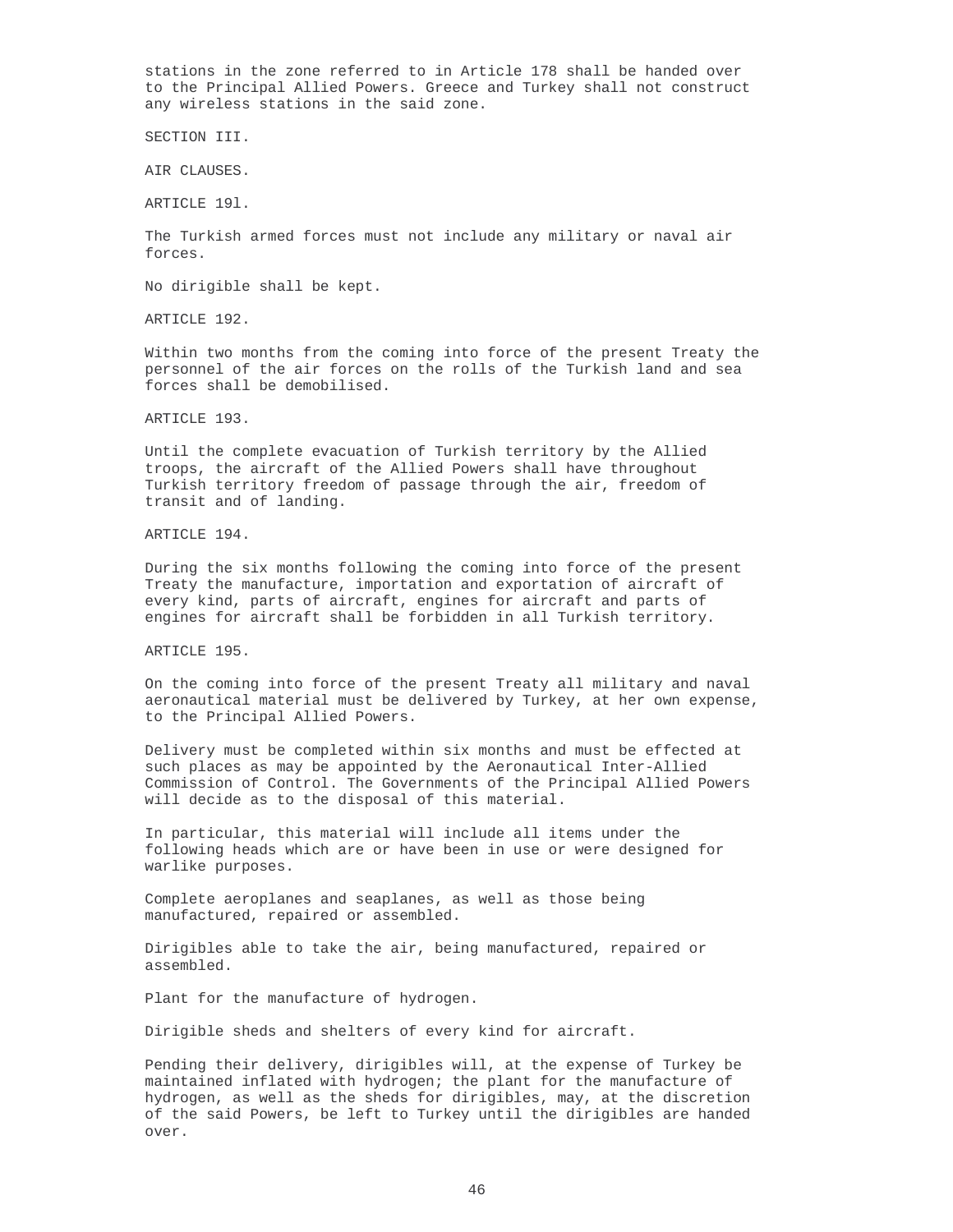Engines for aircraft.

Nacelles and fuselages.

Armament (guns, machine-guns, light machine-guns, bombdropping apparatus, torpedo-dropping apparatus, synchronising apparatus, aiming apparatus).

Munitions (cartridges, shells, bombs loaded or unloaded, stocks of explosives or of material for their manufacture).

Instruments for use on aircraft.

Wireless apparatus and photographic and cinematographic apparatus for use on aircraft.

Component parts of any of the items under the preceding heads.

All aeronautical material of whatsoever description in Turkey shall be considered primdfocie as war material, and as such may not be exported, transferred, lent, used or destroyed, but must remain on the spot until such time as the Aeronautical Inter-Allied Commission of Control referred to in Article 202 has given a decision as to its nature; this Commission will be exclusively entitled to decide all such points.

SECTION IV.

INTER-ALLIED COMMISSIONS OF CONTROL AND ORGANISATION.

ARTICLE 196.

Subject to any special provisions in this Part, the military, naval and air clauses contained in the present Treaty shall be executed by Turkey and at her expense under the control of Inter-Allied Commissions appointed for this purpose by the Principal Allied Powers.

The above-mentioned Commissions will represent the Principal Allied Powers in dealing with the Turkish Government in all matters relating to the execution of the military, naval or air clauses. They will communicate to the Turkish authorities the decisions which the Principal Allied Powers have reserved the right to take, or which the execution of the said clauses may necessitate.

ARTICLE 197.

The Inter-Allied Commissions of Control and Organisation may establish their organisations at Constantinople, and will be entitled, as often as they think desirable, to proceed to any point whatever in Turkish territory, or to send sub-commissions, or to authorise one or more of their members to go, to any such point.

ARTICLE 198.

The Turkish Government must furnish to the Inter-Allied Commissions of Control and Organisation all such information and documents as the latter may deem necessary for the accomplishment of their mission, and must supply at its own expense all labour and material which the said Commissions may require in order to ensure the complete execution of the military, naval or air clauses.

The Turkish Government shall attach a qualified representative to each Commission for the purpose of receiving all communications which the Commission may have to address to the Turkish Government, and of supplying or procuring for the Commission all information or documents which may be required.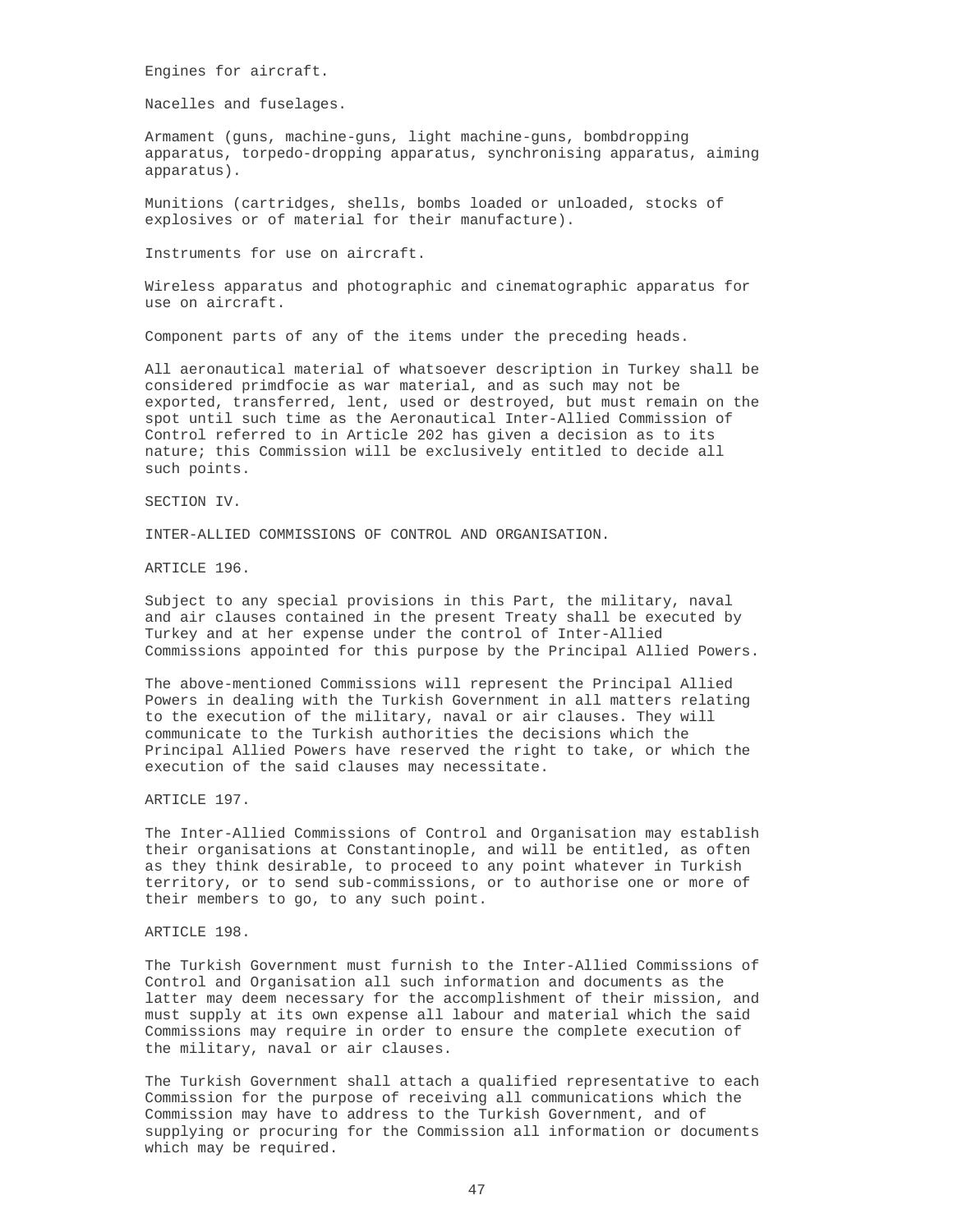ARTICLE 199.

The upkeep and cost of the Inter-Allied Commissions of Control and Organisation and the expenses incurred by their work shall be borne by Turkey.

ARTICLE 200.

The Military Inter-Allied Commission of Control and Organisation will be entrusted on the one hand with the supervision of the execution of tbe military clauses relating to the reduction of the Turkish forces within the authorised limits, the delivery of arms and war material prescribed in Chapter VI of Section I and the disarmament of the fortified regions prescribed in Chapters VII and VIII of that Section, and on the other hand with the organisation and the control of the employment of the new Turkish armed force.

(l) As the Military Inter-Allied Commission of Control it will be its special duty:

(a) To fix the number of customs officials, local urban and rural police, forest guards and other like officials which Turkey will be authorised to maintain in accordance with Article 170.

(b) To receive from the Turkish Government the notifications relating to the location of the stocks and depots of munitions, the armament of the fortified works, fortresses and forts, the situation of the works or factories for the production of arms, munitions and war material and their operations.

(c) To take delivery of the arms, munitions, war material and plant intended for manufacture of the same, to select the points where such delivery is to be effected, and to supervise the works of rendering things useless and of conversion provided for by the present Treaty.

(2) As the Military Inter-Allied Commission of Organisation it will be its special duty:

(a) To proceed, in collaboration with the Turkish Government, with the organisation of the Turkish armed force upon the basis laid down in Chapters I to IV, Section I of this Part, with the delimitation of the territorial regions provided for in Article 156, and with the distribution of the troops of gendarmerie and the special elements for reinforcement between the different territorial regions;

(b) To control the conditions for the employment, as laid down in Articles 156 and I57, of these troops of gendarmerie and these elements, and to decide what effect shall be given to requests of the Turkish Government for the provisional modification of the normal distribution of these forces determined in conformity with the said Articles;

(c) To determine the proportion by nationality of the Allied and neutral officers to be engaged to serve in the Turkish gendarmerie under the conditions laid down in Article 159, and to lay down the conditions under which they are to participate in the different duties provided for them in the said Article.

ARTICLE 201.

It will be the special duty of the Naval Inter-Allied Commission of Control to visit the building yards and to supervise the breaking-up of the ships, to take delivery of the arms, munitions and naval war material and to supervise their destruction and breaking up.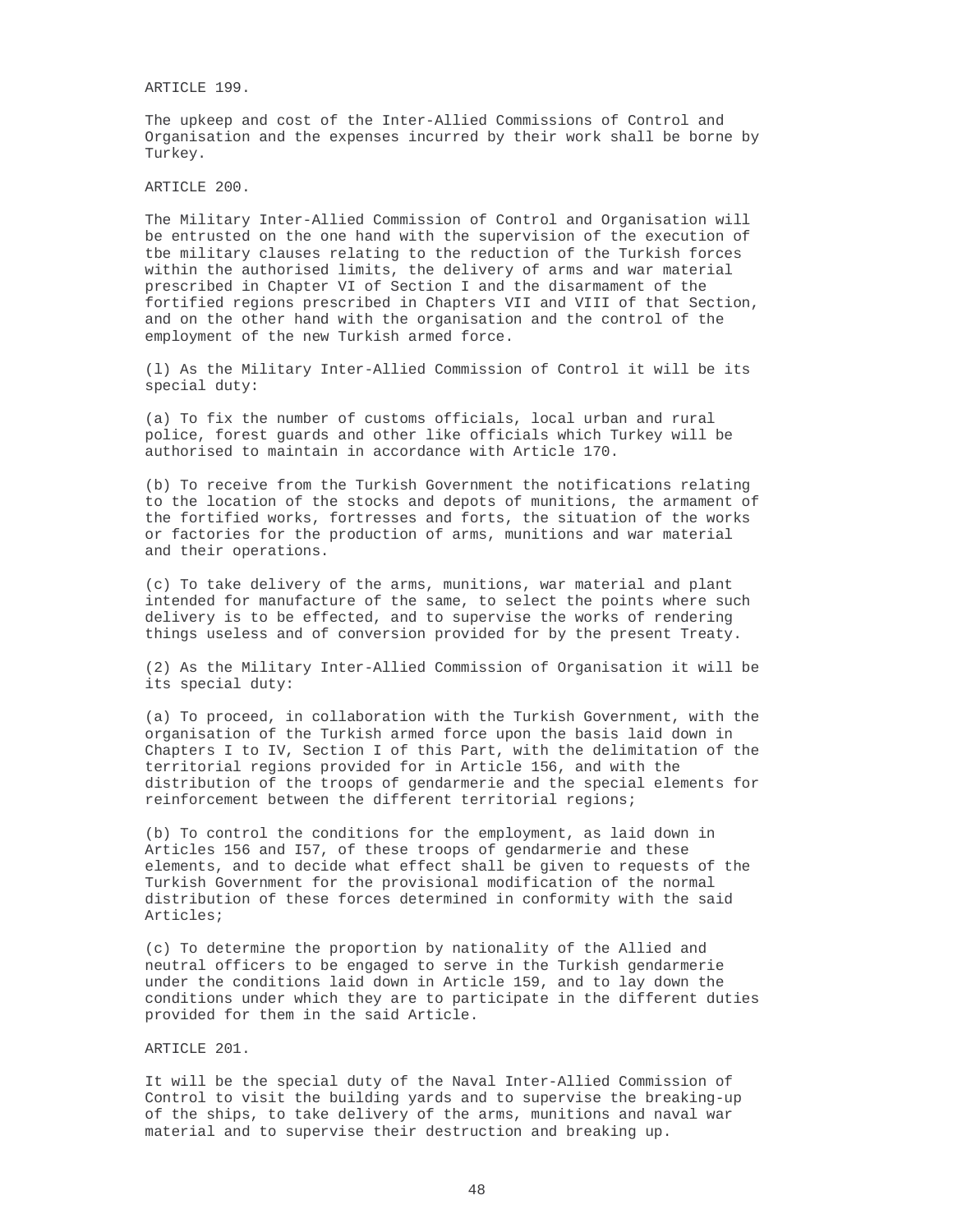The Turkish Government must furnish to the Naval Inter-Allied Commission of Control all such information and documents as the latter may deem necessary to ensure the complete execution of the naval clauses, in particular the designs of the warships, the composition of their armaments, the details and models of the guns, munitions, torpedoes, mines, explosives, wireless telegraphic apparatus and in general everything relating to naval war material, as well as all legislative or administrative documents and regulations.

ARTICLE 202.

It will be the special duty of the Aeronautical Inter-Allied Commission of Control to make an inventory of the aeronautical material now in the hands of the Turkish Government, to inspect aeroplane, balloon and motor manufactories and factories producing arms, munitions and explosives capable of being used by aircraft, to visit all aerodromes, sheds, landing grounds, parks and depots on Turkish territory, to arrange, if necessary, for the removal of material and to take delivery of such material.

The Turkish Government must furnish to the Aeronautical Inter-Allied Commission of Control all such information and legislative, administrative or other documents as the Commission may consider necessary to ensure the complete execution of the air clauses, and in particular a list of the personnel belonging to all the Turkish air services and of the existing material as well as of that in process of manufacture or on order, and a complete list of all establishments working for aviation, of their positions, and of all sheds and landing grounds.

ARTICLE 203.

The Military, Naval and Aeronautical Inter-Allied Commissions of Control will appoint representatives who will be jointly responsible for controlling the execution of the operations provided for in paragraphs (1) and (2) of Article 178.

ARTICLE 204.

Pending the definitive settlement of the political status of the territories referred to in Article 89, the decisions of the Inter-Allied Commissions of Control and Organisation will be subject to any modifications which the said Commissions may consider necessary in consequence of such settlement.

ARTICLE 205.

The Naval and Aeronautical Inter-Allied Commissions of Control will cease to operate on the completion of the tasks assigned to them respectively by Articles 201 and 202.

The same will apply to the section of the Military Inter-Allied Commission entrusted with the functions of control prescribed in Article 200 (1).

The section of the said Commission entrusted with the organisation of the new Turkish armed force as provided in Article 200 (2) will operate for five years from the coming into force of the present Treaty. The Principal Allied Powers reserve the right to decide, at the end of this period, whether it is desirable to maintain or suppress this section of the said Commission.

SECTION V.

GENERAL PROVISIONS.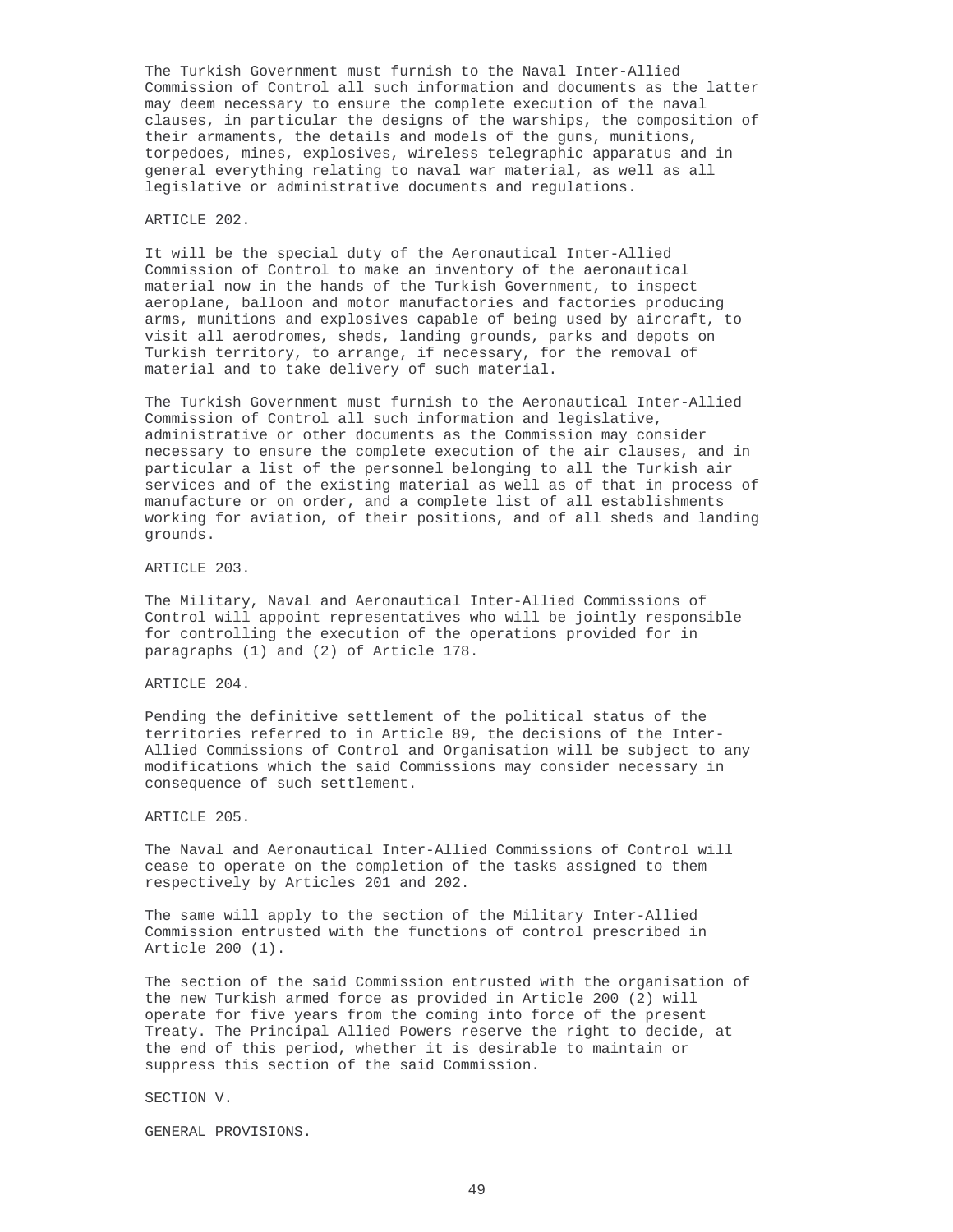ARTICLE 206.

The following portions of the Armistice of October 30, 1918: Articles 7, 10, 12, 13 and 24 remain in force so far as they are not inconsistent with the provisions of the present Treaty.

ARTICLE 207.

Turkey undertakes from the coming into force of the present Treaty not to accredit to any foreign country any military, naval or air mission, and not to send or allow the departure of such mission; she undertakes, moreover, to take the necessary steps to prevent Turkish nationals from leaving her territory in order to enlist in the army, fleet or air service of any foreign Power, or to be attached thereto with the purpose of helping in its training, or generally to give any assistance to the military, naval or air instruction in a foreign country.

The Allied Powers undertake on their part that from the coming into force of the present Treaty they will neither enlist in their armies, fleets or air services nor attach to them any Turkish national with the object of helping in military training, or in general employ any Turkish national as a military, naval or air instructor.

The present provision does not, however, affect the right of France to recruit for the Foreign Legion in accordance with French military laws and regulations.

PART VI.

PRISONERS OF WAR AND GRAVES.

SECTION I.

PRISONERS OF WAR.

ARTICLE 208.

The repatriation of Turkish prisoners of war and interned civilians who have not already been repatriated shall continue as quickly as possible after the coming into force of the present Treaty.

ARTICLE 209.

From the time of their delivery into the hands of the Turkish authorities, the prisoners of war and interned civilians are to be returned without delay to their homes by the said authorities.

Those among them who, before the war, were habitually resident in territory occupied by the troops of the Allied Powers are likewise to be sent to their homes, subject to the consent and control of the military authorities of the Allied armies of occupation.

ARTICLE 210.

The whole cost of repatriation from October 30, 1918, shall be borne by the Turkish Government.

ARTICLE 211.

Prisoners of war and interned civilians awaiting disposal or undergoing sentence for offences against discipline shall be repatriated irrespective of the completion of their sentence or of the proceedings pending against them.

This stipulation shall not apply to prisoners of war and interned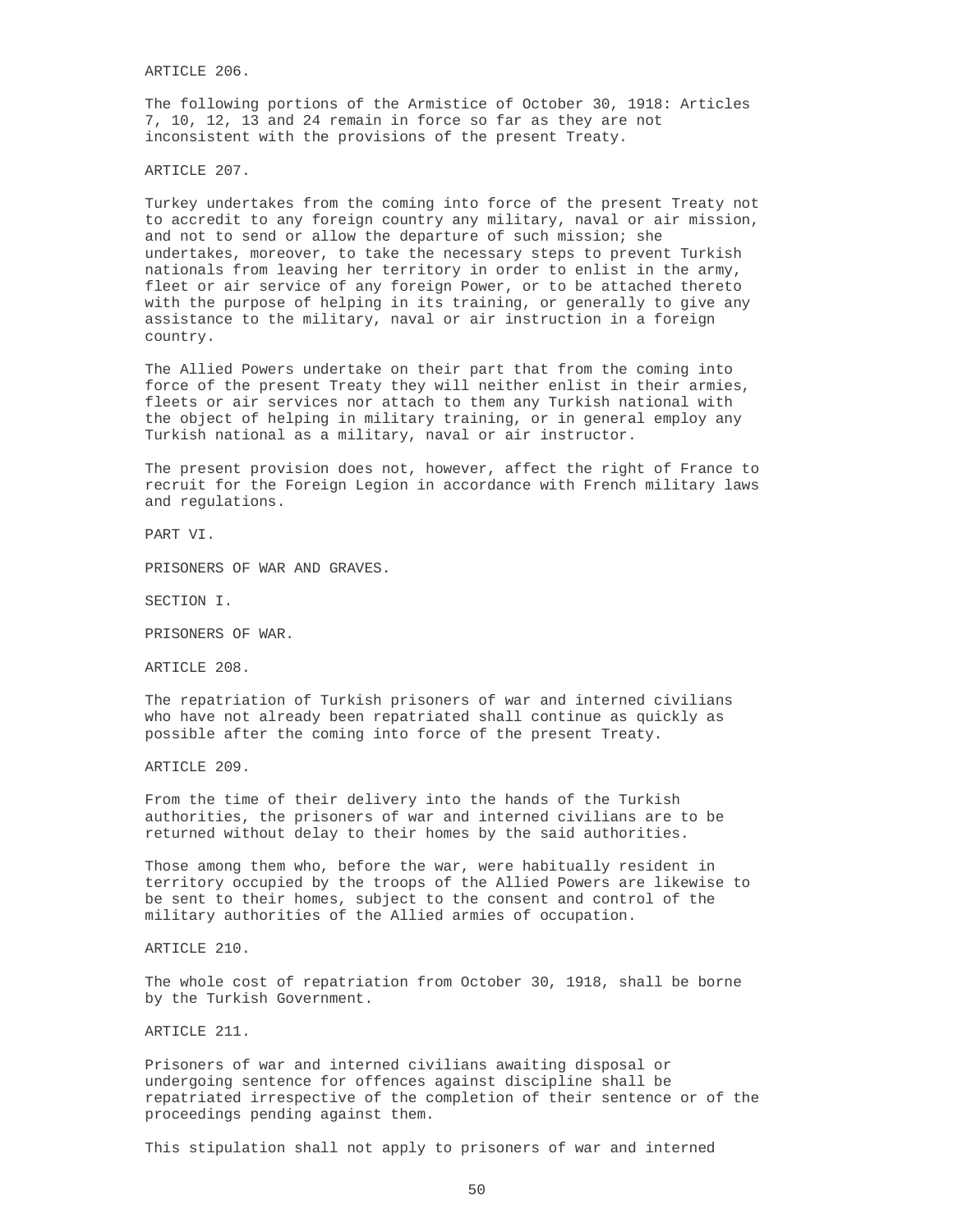civilians punished for offences committed subsequent to June 15, 1920.

During the period pending their repatriation, all prisoners of war and interned civilians shall remain subject to the existing regulations, more especially as regards work and discipline.

ARTICLE 212.

Prisoners of war and interned civilians who are awaiting trial or undergoing sentence for offences other than those against discipline may be detained.

ARTICLE 213.

The Turkish Government undertakes to admit to its territory without distinction all persons liable to repatriation.

Prisoners of war or Turkish nationals who do not desire to be repatriated may be excluded from repatriation; but the Allied Governments reserve to themselves the right either to repatriate them or to take them to a neutral country or to allow them to reside in their own territories.

The Turkish Government undertakes not to institute any exceptional proceedings against these persons or their families nor to take any repressive or vexatious measures of any kind whatsoever against them on this account.

ARTICLE 214.

The Allied Governments reserve the right to make the repatriation of Turkish prisoners of war or Turkish nationals in their hands conditional upon the immediate notification and release by the Turkish Government of any prisoners of war and other nationals of the Allied Powers who are still held in Turkey against their will.

ARTICLE 2I5.

The Turkish Government undertakes:

(I) To give every facility to Commissions entrusted by the Allied Powers with the search for the missing or the identification of Allied nationals who have expressed their desire to remain in Turkish territory; to furnish such Commissions with all necessary means of transport; to allow them access to camps, prisons, hospitals and all other places; and to place at their disposal all documents whether public or private which would facilitate their enquiries;

(2) To impose penalties upon any Turkish officials or private persons who have concealed the presence of any nationals of any of the Allied Powers, or who have neglected to reveal the presence of any such after it had come to their knowledge;

(3) To facilitate the establishing of criminal acts punishable by the penalties referred to in Part VII (Penalties) of the present Treaty and committed by Turks against the persons of prisoners of war or Allied nationals during the war.

ARTICLE 216.

The Turkish Govermnent undertakes to restore without delay from the date of the coming into force of the present Treaty all articles, equipment, arms, money, securities, documents and personal effects of every description which have belonged to officers, soldiers or sailors or other nationals of the Allied Powers and which have been retained by the Turkish authorities.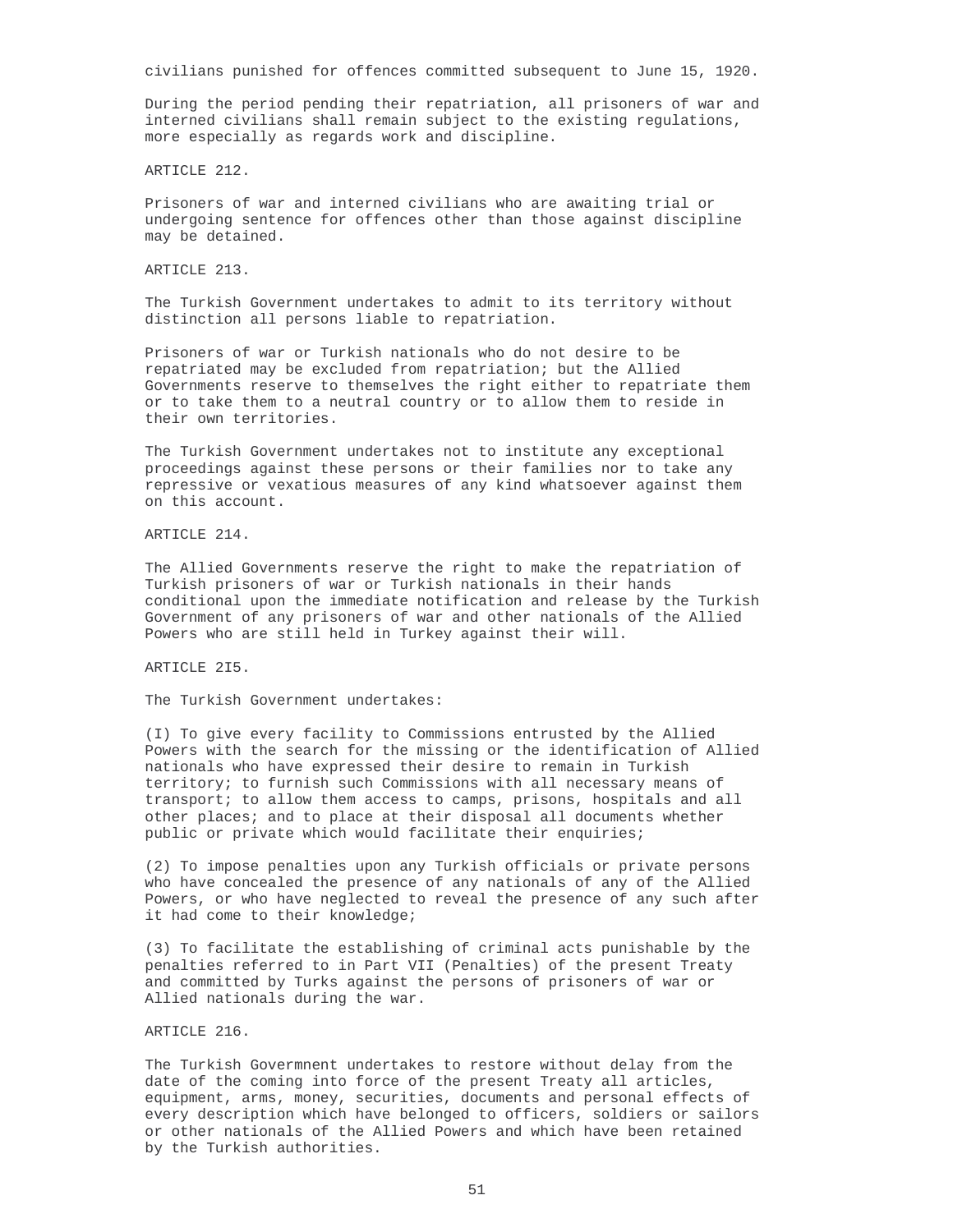ARTICLE 217.

The High Contracting Parties waive reciprocally all repayment of sums due for the maintenance of prisoners of war in their respective territories.

SECTION II.

GRAVES.

ARTICLE 218.

The Turkish Government shall transfer to the British, French and Italian Governments respectively full and exclusive rights of ownership over the land within the boundaries of Turkey as fixed by the present Treaty in which are situated the graves of their soldiers and sailors who fell in action or died from wounds, accident or disease, as well as over the land required for laying out cemeteries or erecting memorials to these soldiers and sailors, or providing means of access to such cemeteries or memorials.

The Greek Government undertakes to fulfil the same obligation so far as concerns the portion of the zone of the Straits and the islands placed under its sovereignty.

#### ARTICLE 219.

Within six months from the coming into force of the present Treaty the British, French and Italian Governments will respectively notify to the Turkish Government and the Greek Government the land of which the ownership is to be transferred to them in accordance with Article 218. The British, French and Italian Governments will each have the right to appoint a Commission, which shall be exclusively entitled to examine the areas where burials have or may have taken place, and to make suggestions with regard to the re-grouping of graves and the sites where cemeteries are eventually to be established. The Turkish Government and the Greek Government may be represented on these Commissions, and shall give them all assistance in carrying out their mission.

The said land will include in particular the land in the Gallipoli Peninsula shown on map No. 3 [see Introduction]; the limits of this land will be notified to the Greek Government as provided in the preceding paragraph. The Government in whose favour the transfer is made undertakes not to employ the land, nor to allow it to be employed, for any purpose other than that to which it is dedicated. The shore may not be employed for any military, marine or commercial purpose.

## ARTICLE 220.

Any necessary legislative or administrative measures for the transfer to the British, French and Italian Governments respectively of full and exclusive rights of ownership over the land notified in accordance with Article 219 shall be taken by the Turkish Government and the Greek Government respectively within six months from the date of such notification. If any compulsory acquisition of the land is necessary it will be effected by, and at the cost of, the Turkish Government or the Greek Government, as the case may be.

# ARTICLE 221.

The British, French and Italian Governments may respectively entrust f gendarmerie, Greek and Turkish, will be under the I deem fit the establishment, arrangement, maintenance and care of the cemeteries,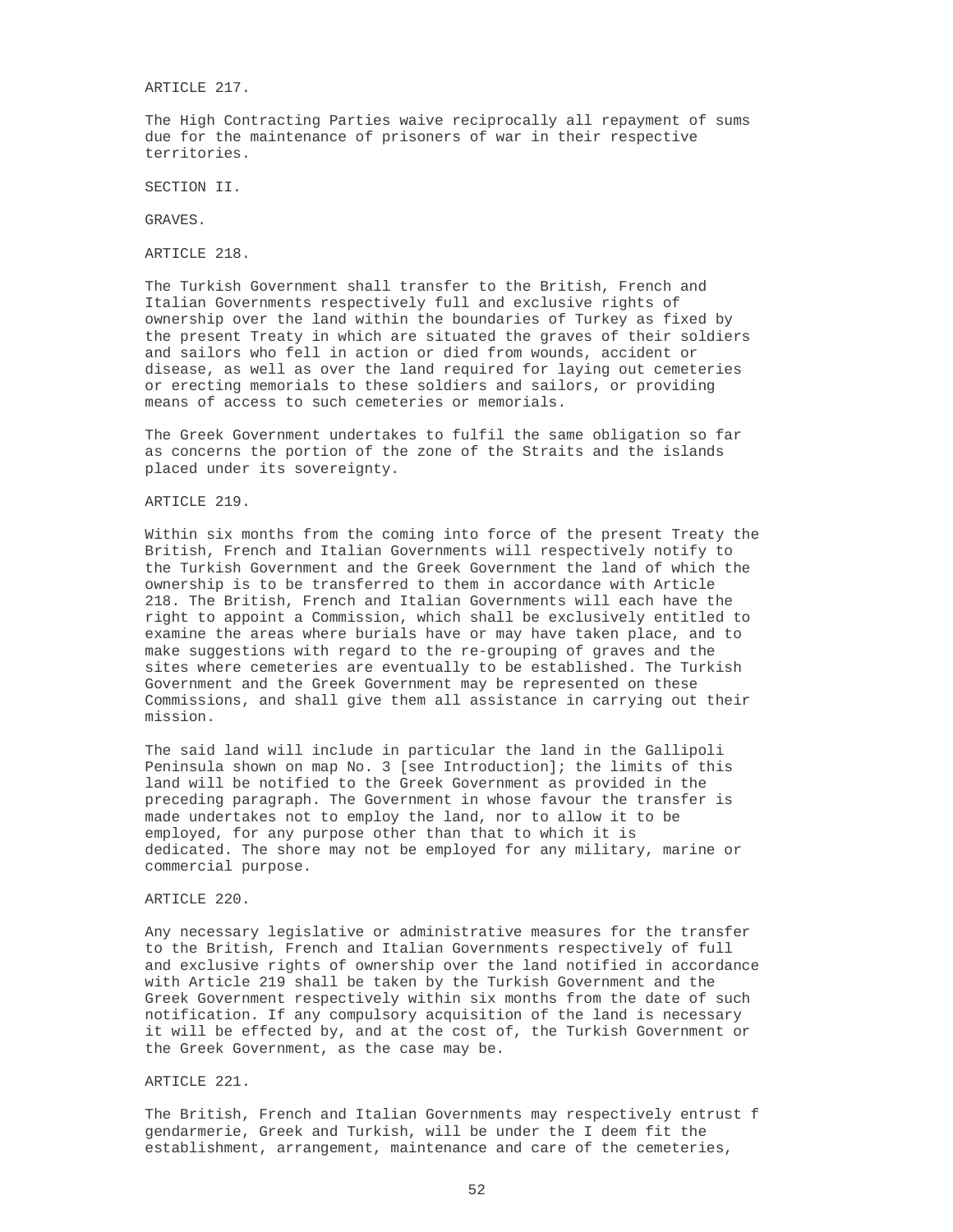memorials and graves situated in the land referred to in Article 218.

These Commissions or organisations shall be officially recognised by the Turkish Government and the Greek Government respectively. They shall have the right to undertake any exhumations or removal of bodies which they may consider necessary in order to concentrate the graves and establish cemeteries; the remains of soldiers or sailors may not be exhumed, on any pretext whatever, without the authority of the Commission or organisation of the Government concerned.

#### ARTICLE 222.

The land referred to in this Section shall not be subjected by Turkey or the Turkish authorities, or by Greece or the Greek authorities, as the case may be, to any form of taxation. Representatives of the British, French or Italian Governments, as well as persons desirous of visiting the cemeteries, memorials and graves, shall at all times have free access thereto. The Turkish Government and the Greek Government respectively undertake to maintain in perpetuity the roads leading to the said land.

The Turkish Government and the Greek Government respectively undertake to afford to the British, French and Italian Governments all necessary facilities for obtaining a sufficient water supply for the requirements of the staff engaged in the maintenance or protection of the said cemeteries or memorials, and for the irrigation of the land.

# ARTICLE 223.

The provisions of this Section do not affect the Turkish or Greek sovereignty, as the case may be, over the land transferred. The Turkish Government and the Greek Government respectively shall take all the necessary measures to ensure the punishment of persons subject to their jurisdiction who may be guilty of any violation of the rights conferred on the Allied Governments, or of any desecration of the cemeteries, memorials or graves.

## ARTICLE 224.

Without prejudice to the other provisions of this Section, the Allied Governments and the Turkish Government will cause to be respected and maintained the graves of soldiers and sailors buried in their respective territories, including any territories for which they may hold a mandate in conformity with the Covenant of the League of Nations.

#### ARTICLE 225.

The graves of prisoners of war and interned civilians who are nationals of the different belligerent States and have died in captivity shall be properly maintained in accordance with Article 224.

The Allied Governments on the one hand and the Turkish Government on the other reciprocally undertake also to furnish to each other:

(1) A complete list of those who have died, together with all information useful for identification

(2) All information as to the number and position of the graves of all those who have been buried without identification.

PART VII.

PENALTIES.

ARTICLE 226.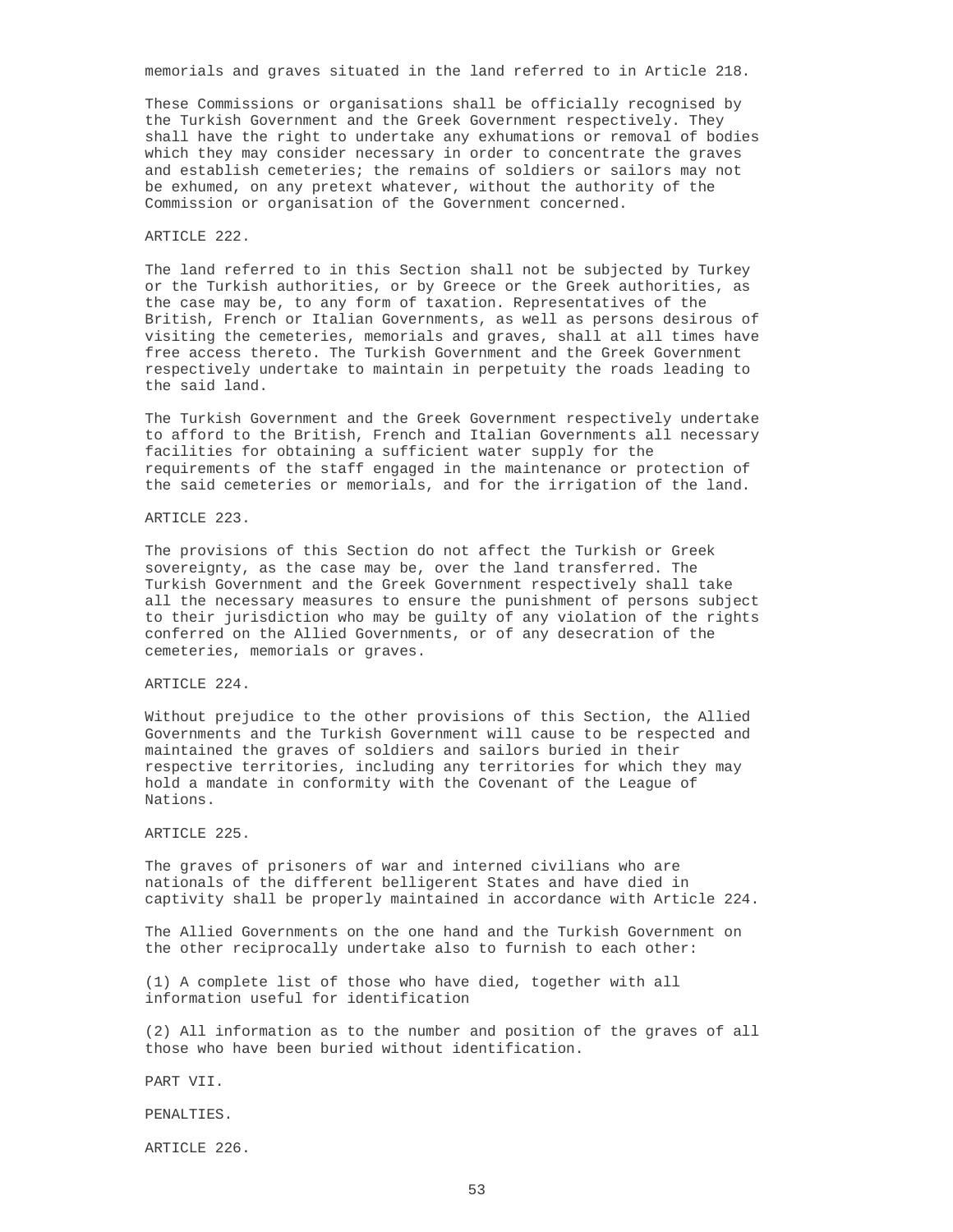The Turkish Government recognises the right of the Allied Powers to bring before military tribunals persons accused of having committed acts in violation of the laws and customs of war. Such persons shall, if found guilty, be sentenced to punishments laid down by law. This provision will apply notwithstanding any proceedings or prosecution before a tribunal in Turkey. or in the territory of her allies.

The Turkish Government shall hand over to the Allied Powers or to such one of them as shall so request all persons accused of having committed an act in violation of the laws and customs of war, who are specified either by name or by the rank, office or employment which they held under the Turkish authorities.

ARTICLE 227.

Persons guilty of criminal acts against the nationals of one of the Allied Powers shall be brought before the military tribunals of that Power.

Persons guilty of criminal acts against the nationals of more than one of the Allied Powers shall be brought before military tribunals composed of members of the military tribunals of the Powers concerned.

In every case the accused shall be entitled to name his own counsel.

ARTICLE 228.

The Turkish Government undertakes to furnish all documents and information of every kind, the production of which may be considered necessary to ensure the full knowledge of the incriminating acts, the prosecution of offenders and the just appreciation of responsibility.

ARTICLE 229.

The provisions of Articles 226 to 228 apply similarly to the Governments of the States to which territory belonging to the former Turkish Empire has been or may be assigned, in so far as concerns persons accused of having committed acts contrary to the laws and customs of war who are in the territory or at the disposal of such States.

If the persons in question have acquired the nationality of one of the said States, the Government of such State undertakes to take, at the request of the Power concerned and in agreement with it, or upon the joint request of all the Allied Powers, all the measures necessary to ensure the prosecution and punishment of such persons.

ARTICLE 230.

The Turkish Government undertakes to hand over to the Allied Powers the persons whose surrender may be required by the latter as being responsible for the massacres committed during the continuance of the state of war on territory which formed part of the Turkish Empire on August 1, 1914.

The Allied Powers reserve to themselves the right to designate the tribunal which shall try the persons so accused, and the Turkish Government undertakes to recognise such tribunal.

In the event of the League of Nations having created in sufficient time a tribunal competent to deal with the said massacres, the Allied Powers reserve to themselves the right to bring the accused persons mentioned above before such tribunal, and the Turkish Government undertakes equally to recognise such tribunal.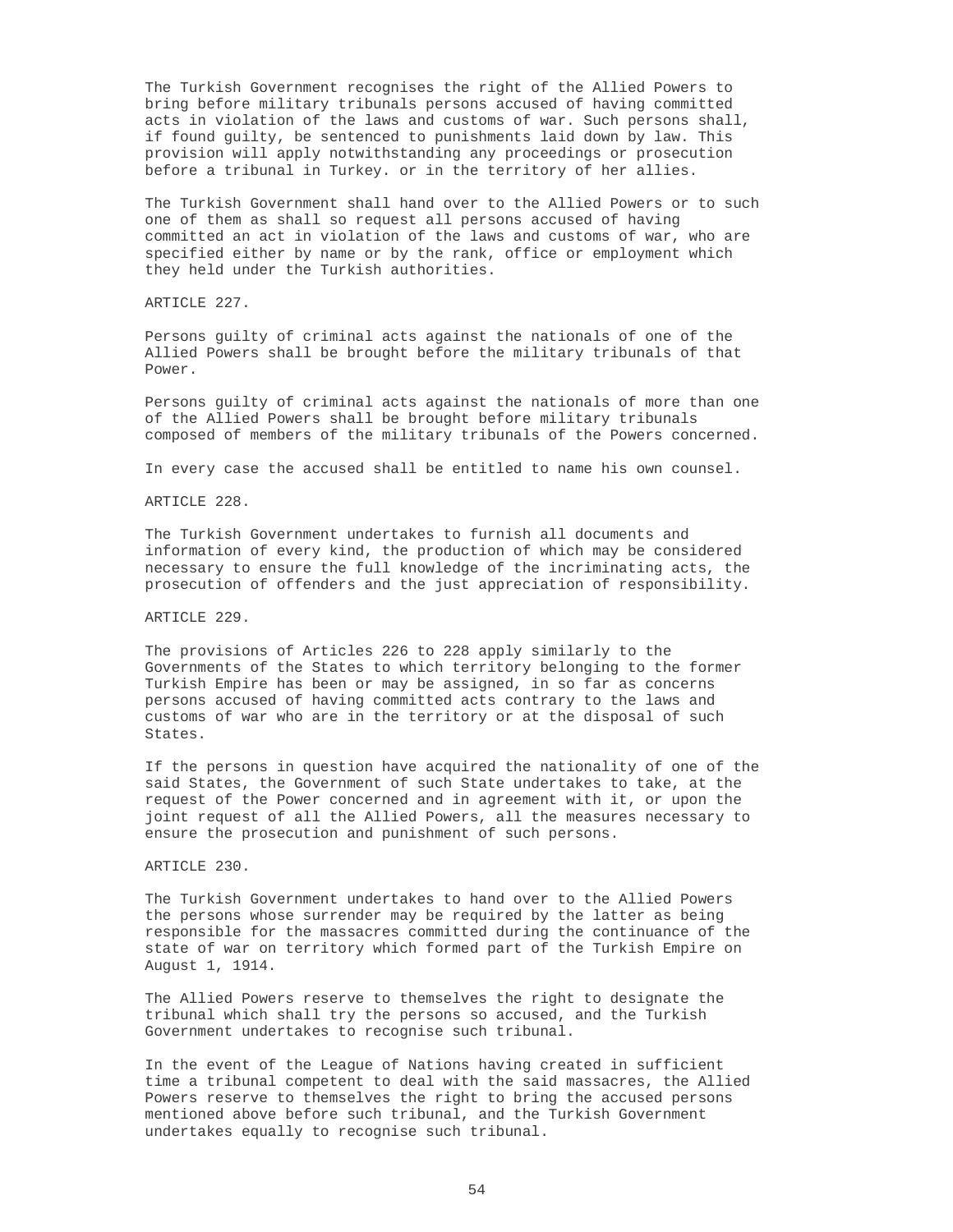The provisions of Article 228 apply to the cases dealt with in this Article.

PART VIII.

FINANCIAL CLAUSES.

ARTICLE 231.

Turkey recognises that by joining in the war of aggression which Germany and Austria-Hungary waged against the Allied Powers she has caused to the latter losses and sacrifices of all kinds for which she ought to make complete reparation.

On the other hand, the Allied Powers recognise that the resources of Turkey are not sufficient to enable her to make complete reparation.

In these circumstances, and inasmuch as the territorial rearrangements resulting from the present Treaty will leave to Turkey only a portion of the revenues of the former Turkish Empire, all claims against the Turkish Government for reparation are waived by the Allied Powers, subject only to the provisions of this Part and of Part IX (Economic Clauses) of the present Treaty.

The Allied Powers, desiring to afford some measure of relief and assistance to Turkey, agree with the Turkish Government that a Financial Commission shall be appointed consisting of one representative of each of the following Allied Powers who are specially interested, France, the British Empire and Italy, with whom there shall be associated a Turkish Commissioner in a consultative capacity. The powers and duties of this Commission are set forth in the following Articles.

ARTICLE 232.

The Financial Commission shall take such steps as in its judgment are best adapted to conserve and increase the resources of Turkey.

The Budget to be presented annually by the Minister of Finance to the Turkish Parliament shall be submitted, in the first instance, to the Financial Commission, and shall be presented to Parliament in the form approved by that Commission. No modification introduced by Parliament shall be operative without the approval of the Financial Commission.

The Financial Commission shall supervise the execution of the Budget and the financial laws and regulations of Turkey. This supervision shall be exercised through the medium of the Turkish Inspectorate of Finance, which shall be placed under the direct orders of the Financial Commission, and whose members will only be appointed with the approval of the Commission.

The Turkish Government undertakes to furnish to this Inspectorate all facilities necessary for the fulfilment of its task, and to take such action against unsuitable officials in the Financial Departments of the Government as the Financial Commission may suggest.

ARTICLE 233.

The Financial Commission shall, in addition, in agreement with the Council of the Ottoman Public Debt and the Imperial Ottoman Bank, undertake by such means as may be recognised to be opportune and equitable the regulation and improvement of the Turkish currency.

## ARTICLE 234.

The Turkish Government undertakes not to contract any internal or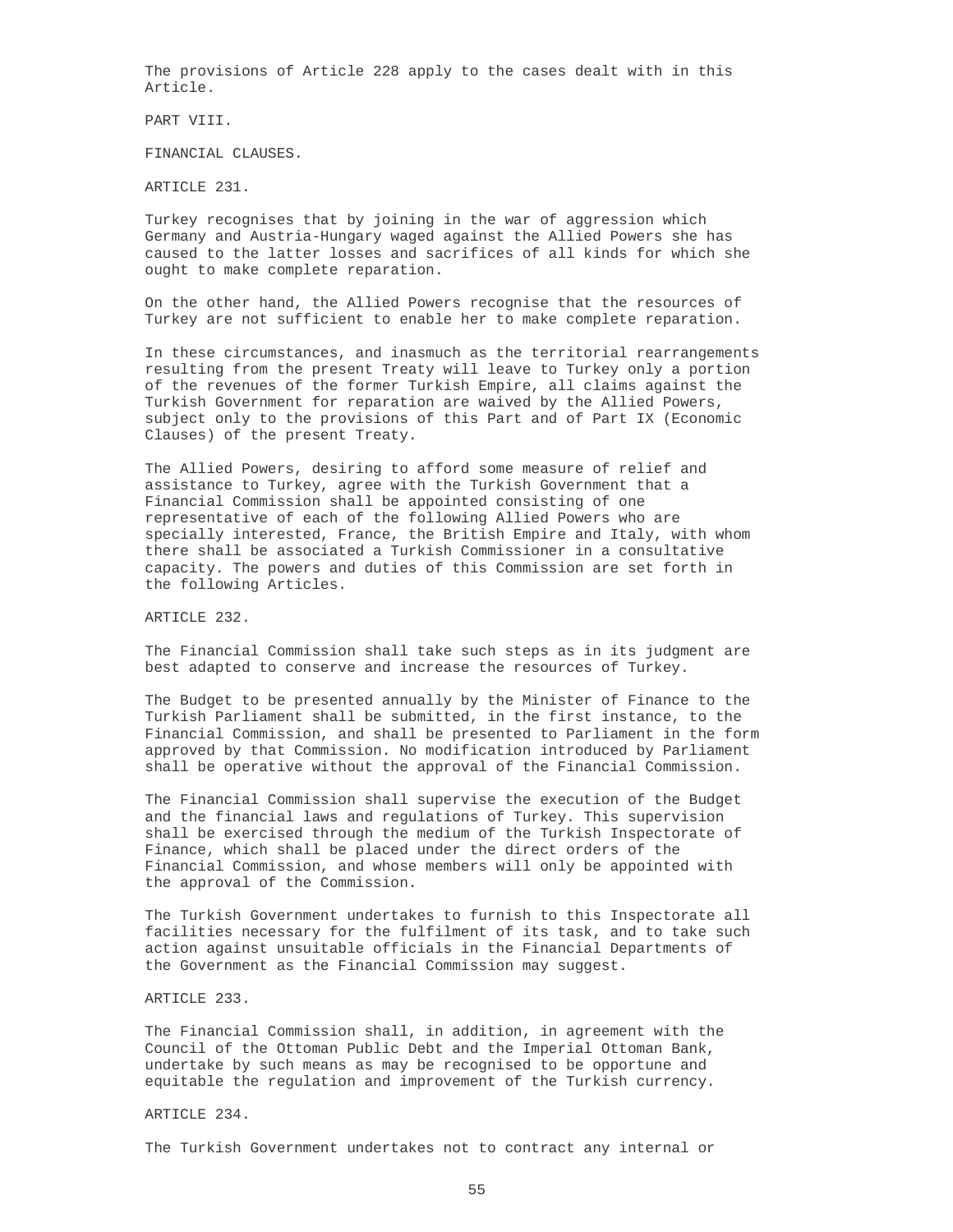external loan without the consent of the Financial Commission.

ARTICLE 235.

The Turkish Government engages to pay, in accordance with the provisions of the present Treaty, for all loss or damage, as defined in Article 236, suffered by civilian nationals of the Allied Powers, in respect of their persons or property, through the action or negligence of the Turkish authorities during the war and up to the coming into force of the present Treaty.

The Turkish Government will be bound to make to the European Commission of the Danube such restitutions, reparations and indemnities as may be fixed by the Financial Commission in respect of damages inHicted on the said European Commission of the Danube during the war.

ARTICLE 236.

All the resources of Turkey, except revenues conceded or hypothecated to the service of the Ottoman Public Debt (see Annex 1), shall be placed at the disposal of the Financial Commission, which shall employ them, as need arises, in the following manner:

(i) The first charge (after payment of the salaries and current expenses of the Financial Commission, and of the ordinary expenses of such Allied forces of occupation as may be maintained after the coming into force of the present Treaty in territories remaining Turkish) shall be the expenses of the Allied forces of occupation since October 30, 1918, in territory remaining Turkish, and the expenses of Allied forces of occupation in territories detached from Turkey in favour of a Power other than the Power which has borne the expenses of occupation.

The amount of these expenses and of the annuities by which they shall be discharged will be determined by the Financial Commission, which will so arrange the annuities as to enable Turkey to meet any deficiency that may arise in the sums required to pay that part of the interest on the Ottoman Public Debt for which Turkey remains responsible in accordance with this Part.

(ii) The second charge shall be the indemnity which the Turkish Government is to pay, in accordance with Article 235, on account of the claims of the Allied Powers for loss or damage suffered in respect of their persons or property by their nationals, (other than those who were Turkish nationals on August 1, 1914) as defined in Article 317, Part IX (Economic Clauses), through the action or negligence of the Turkish authorities during the war, due regard being had to the financial condition of Turkey and the necessity for providing for the essential expenses of its administration. The Financial Commission shall adjudicate on and provide for payment of all claims in respect of personal damage. The claims in respect to property shall be investigated, determined and paid in accordance with Article 287, Part IX (Economic Clauses). The Financial Commission shall fix the annuity to be applied to the settlement of claims in respect of persons as well as in respect of property, should the funds at the disposal of the Allied Powers in accordance with the said Article 287, be insufficient to meet this charge, and shall determine the currency in which the annuity shall be paid.

## ARTICLE 237

Any hypothecation of Turkish revenues effected during the war in respect of obligations (including the internal debt) contracted by the Turkish Government during the war is hereby annulled.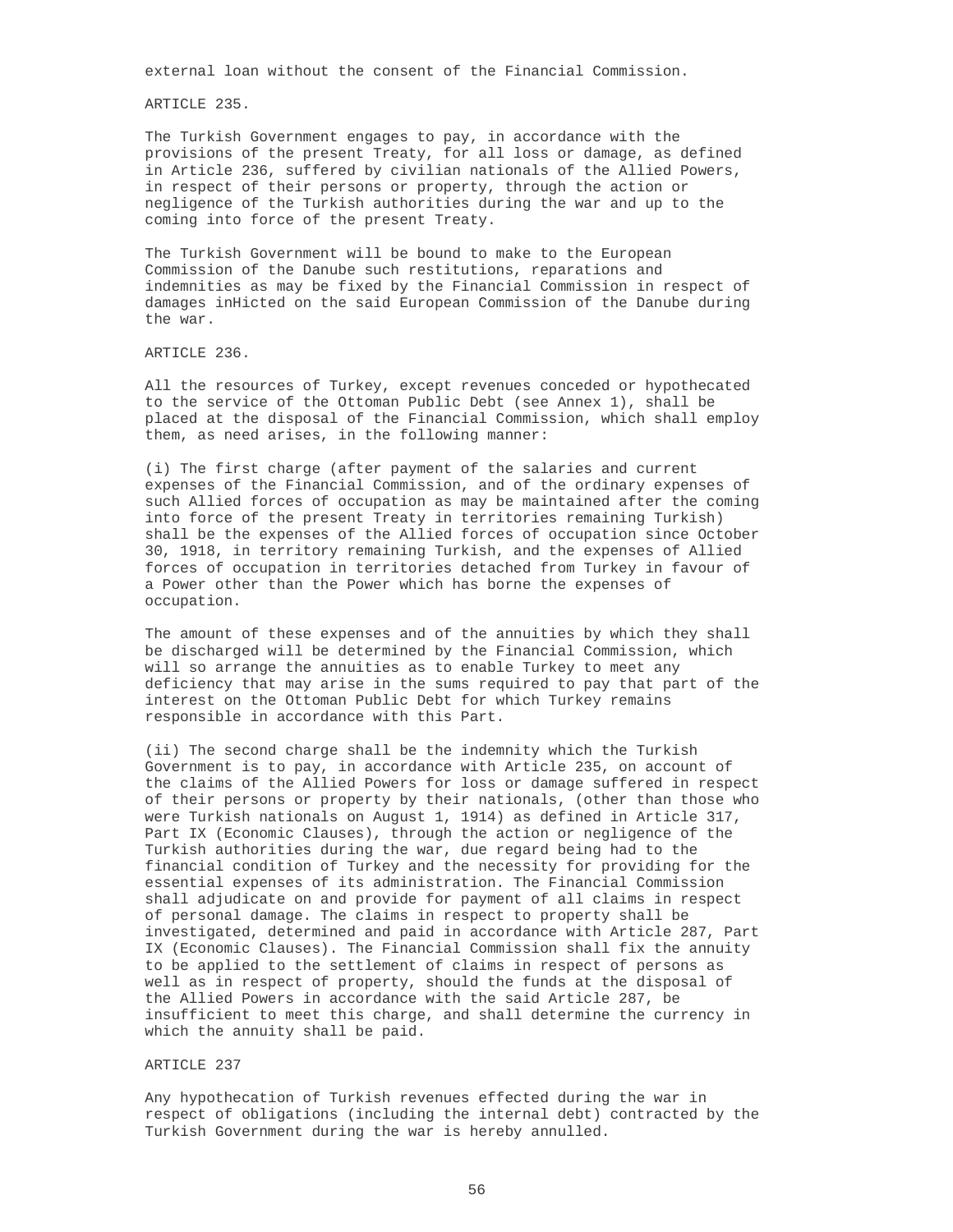### ARTICLE 238.

Turkey recognises the transfer to the Allied Powers of any claims to payment or repayment which Germany, Austria, Bulgaria or Hungary may have against her, in accordance with Article 261 of the Treaty of Peace concluded at Versailles on June 28, 19l9, with Germany, and the corresponding Articles of the Treaties of Peace with Austria, Bulgaria and Hungary. The Allied Powers agree not to require from Turkey any pay ment in respect of claims so transferred.

### ARTICLE 239.

No new concession shall be granted by the Turkish Government either to a Turkish subject or otherwise without the consent of the Financial Commission.

ARTICLE 240.

States in whose favour territory is detached from Turkey shall acquire without payment all property and possessions situated therein registered in the name of the Turkish Empire or of the Civil List.

## ARTICLE 241.

States in whose favour territory has been detached from Turkey, either as a result of the Balkan Wars in 1913, or under the present Treaty, shall participate in the annual charge for the service of the Ottoman Public Debt contracted before November 1, 1914.

The Governments of the States of the Balkan Peninsula and the newly-created States in Asia in favour of whom such territory has been or is detached from Turkey shall give adequate guarantees for the payment of the share of the above annual charge allotted to them respectively.

ARTICLE 242.

For the purposes of this Part, the Ottoman Public Debt shall be deemed to consist of the Debt heretofore governed by the Decree of Mouharrem, together with such other loans as are enumerated in Annex I to this Part.

Loans contracted before November 1, 1914, will be taken into account in the distribution of the Ottoman Public Debt between Turkey, the States of the Balkan Peninsula and the new States set up in Asia.

This distribution shall be effected in the following manner:

(I) Annuities arising from loans prior to October 17, 19l2 (Balkan Wars), shall be distributed between Turkey and the Balkan States, including Albania, which receive or have received any Turkish territory.

(2) The residue of the annuities for which Turkey remains liable after this distribution, together with those arising from loans contracted by Turkey between October 17, 19l2, and November 1, 1914, shall be distributed between Turkey and the States in whose favour territory is detached from Turkey under the present Treaty.

## ARTICLE 243

The general principle to be adopted in determining the amount of the annuity to be paid by each State will be as follows:

The amount shall bear the same ratio to the total required for the service of the Debt as the average revenue of the transferred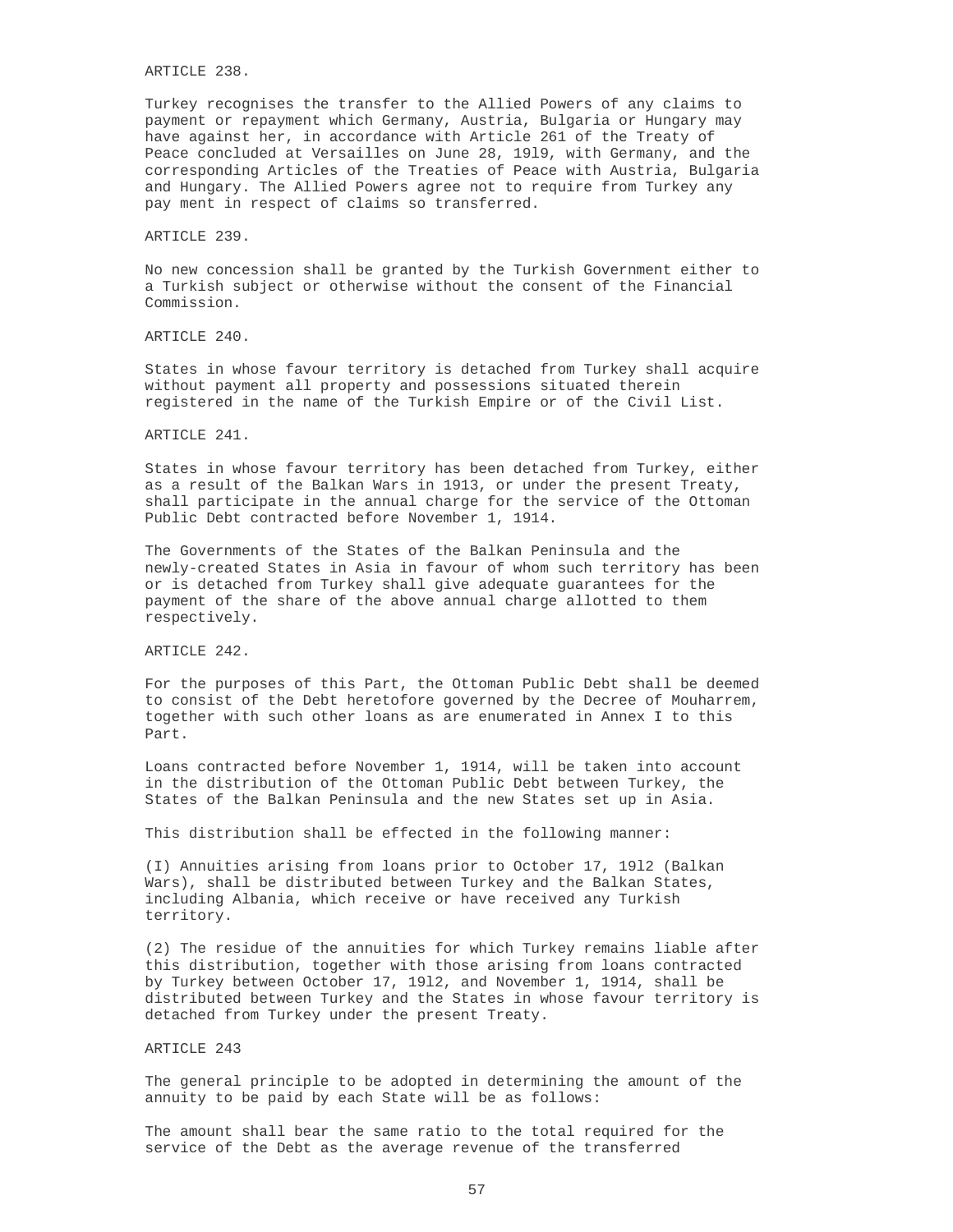territory bore to the average revenue of the whole of Turkey (including in each case the yield of the Customs surtax imposed in the year 1907) over the three financial years 1909-10, 1910-11, and 1911-12.

# ARTICLE 244

The Financial Commission shall, as soon as possible after the coming into force of the present Treaty, determine in accordance with the principle laid down in Article 243 the amount of the annuities referred to in that Article, and communicate its decisions in this respect to the High Contracting Parties.

The Financial Commission shall fulfil the functions provided for in Article 134 of the Treaty of Peace concluded with Bulgaria on November 27, 19l9.

ARTICLE 245.

The annuities assessed in the manner above provided will be payable as from the date of the coming into force of the Treaties by which the respective territories were detached from Turkey, and, in the case of territories detached under the present Treaty from March 1, 1920; they shall continue to be payable (except as provided by Article 252) until the final liquidation of the Debt. They shall, however, be proportionately reduced as the loans constituting the Debt are successively extinguished.

ARTICLE 246.

The Turkish Government transfers to the Financial Commission all its rights under the provisions of the Decree of Mouharrem and subsequent Decrees.

The Council of the Ottoman Public Debt shall consist of the British, French and Italian delegates, and of the representative of the Imperial Ottoman Bank, and shall continue to operate as heretofore. It shall administer and levy all revenues conceded to it under the Decree of Mouharrem and all other revenues the management of which has been entrusted to it in accordance with any other loan contracts previous to November 1, 1914.

The Allied Powers authorise the Council to give administrative assistance to the Turkish Ministry of Finance, under such conditions as may be determined by the Financial Commission with the object of realising as far as possible the following programme:

The system of direct levy of certain revenues by the existing Administration of the Ottoman Public Debt shall, within limits to be prescribed by the Financial Commission, be extended as widely as possible and applied throughout the provinces remaining Turkish. On each new creation of revenue or of indirect taxes approved by the Financial Commission, the Commission shal consider thepossibility of entrusting the administration thereof to the Council of the Debt for the account of the Turkish Government.

The administration of the Customs shall be under a Director-General appointed by and revocable by the Financial Commission and answerable to it. No change in the schedule of the Customs charges shall be made except with the approval of the Financial Commission.

The Governments of France, Great Britain and Italy will decide, by a majority and after consulting the bondholders whether the Council should be maintained or replaced by the Financial Commission or the expiry of the present term of the Council. The decision of the Governments shall be taken at least six months before the date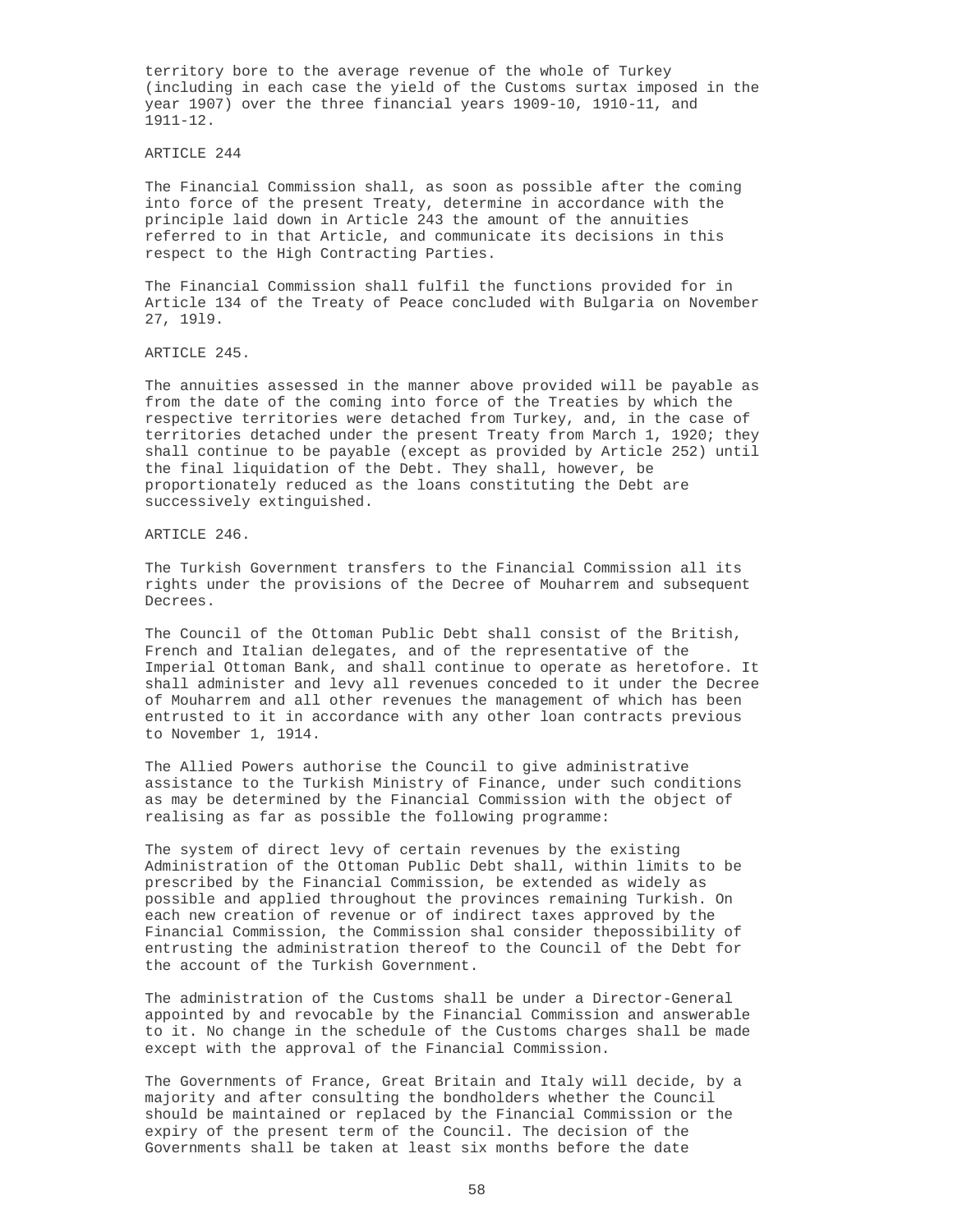corresponding to the expiry of this period.

ARTICLE 247.

The Commission has authority to propose, at a later date, the substitution for the pledges at present granted to bondholders, in accordance with their contracts or existing decrees, of other adequate pledges, or of a charge on the general revenues of Turkey. The Allied Governments undertake to consider any proposals the Financial Commission might then have to make on this subject.

#### ARTICLE 248.

All property, movable and immovable, belonging to the Administration of the Ottoman Public Debt, wherever situate, shall remain integrally at the disposal of that body.

The Council of the Debt shall have power to apply the value of any realised property for the purpose of extraordinary amortisation either of the Unified Debt or of the Lots Turcs.

ARTICLE 249.

The Turkish Government agrees to transfer to the Financial Commission all its rights in the Reserve Funds and the Tripoli Indemnity Fund.

#### ARTICLE 250.

A sum equal to the arrears of any revenues heretofore affected to the service of the Ottoman Public Debt within the territories remaining Turkish, which should have been but have not been paid to the Council of the Debt, shall (except where such territories have been in the military occupation of Allied forces and for the time of such occupation) be paid to the Council of the Debt by the Turkish Government as soon as in the opinion of the Financial Commission the financial condition of Turkey shall permit.

## ARTICLE 251.

The Council of the Debt shall review all the transactions of the Council which have taken place during the war. Any disbursements made by the Council which were not in accordance with its powers and duties, as defined by the Decree of Mouharrem or otherwise before the war, shall be reimbursed to the Council of the Debt by the Turkish Government so soon as in the opinion of the Financial Commission such payment is possible. The Council shall have power to review any action on the part of the Council during the war, and to annul any obligation which in its opinion is prejudicial to the interests of the bondholders, and which was not in accordance with the powers of the Council of the Debt.

## ARTICLE 252.

Any of the States which under the present Treaty are to contribute to the annual charge for the service of the Ottoman Public Debt may, upon giving six months' notice to the Council of the Debt, redeem such obligation by payment of a sum representing the value of such annuity capitalised at such rate of interest as may be agreed between the State concerned and the Council of the Debt. The Council of the Debt shall not have power to require such redemption.

# ARTICLE 253.

The sums in gold to be transferred by Germany and Austria under the provisions of Article 259 (1), (2), (4) and (7) of the Treaty of Peace with Germany, and under Article 210 (1) of the Treaty of Peace with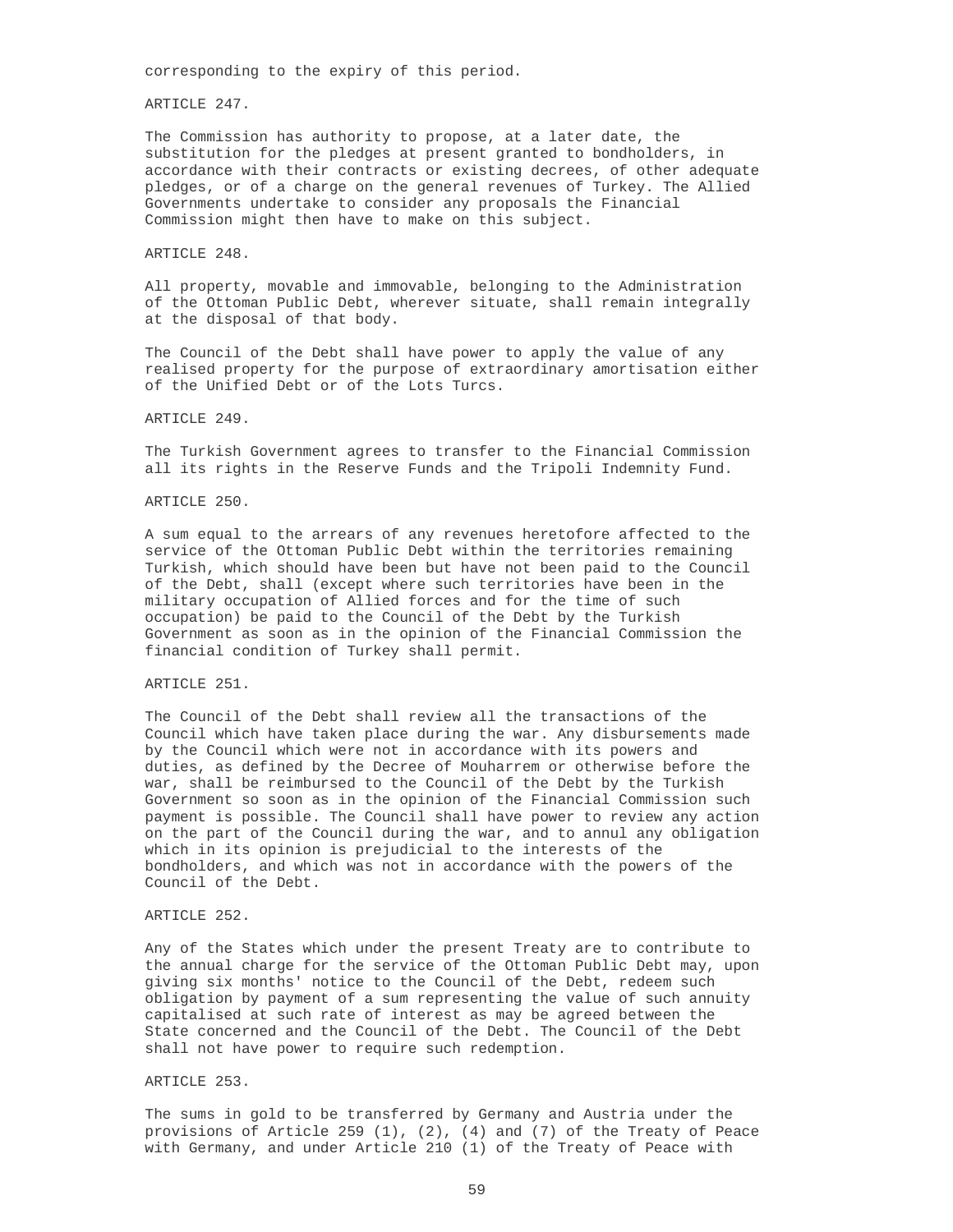Austria, shall be placed at the disposal of the Financial Commission.

ARTICLE 254.

The sums to be transferred by Germany in accordance with Article 259 (3) of the Treaty of Peace with Germany shall be placed forthwith at the disposal of the Council of the Debt.

ARTICLE 255.

The Turkish Government undertakes to accept any decision that may be taken by the Allied Powers, in agreement when necessary with other Powers, regarding the funds of the Ottoman Sanitary Administration and the former Superior Council of Health, and in respect of the claim of the Superior Council of Health against the Turkish Government, as well as regarding the funds of the Lifeboat Service of the Black Sea and Bosphorus.

The Allied Powers hereby give authority to the Financial Commission to represent them in this matter.

ARTICLE 256.

The Turkish Government, in agreement with the Allied Powers, hereby releases the German Government from the obligation incurred by it during the war to accept Turkish Government currency notes at a specified rate of exchange in payment for goods to be exported to Turkey from Germany after the war.

ARTICLE 257.

As soon as the claims of the Allied Powers against the Turkish Government as laid down in this Part have been satisfied, and Ottoman pre-war Public Debt has been liquidated, the Financial Commission shall determine. The Turkish Government shall then consider in consultation with the Council of the League of Nations whether any further administrative advice and assistance should in the interests of Turkey be provided for the Turkish Government by the Powers, Members of the League of Nations, and, if so, in what form such advice and assistance shall be given.

ARTICLE 258.

(1) Turkey will deliver, in a seaworthy condition and in such ports of the Allied Powers as the Governments of the said Powers may determine all German ships transferred to the Turkish flag since August I, I9I4; these ships will be handed over to the Reparation Commission referred to in Article 233 of the Treaty of Peace with Germany, any transfer to a neutral flag during the war being regarded in this respect as void so far as concerns the Allied Powers.

(2) The Turkish Government will hand over at the same time as the ships referred to in paragraph (1) all papers and documents which the Reparation Commission referred to in the said paragraph may think necessary in order to ensure the complete transfer of the property in the vessels, free and quit of all liens, mortgages, encumbrances, charges or claims, whatever their nature.

The Turkish Government will effect any re-purchase or indemnisation which may be necessary. It will be the party responsible in the event of any proceedings for the recovery of, or in any claims against, the vessel to be handed over whatever their nature, the Turkish Government being bound in every case to guarantee the Reparation Commission referred to in paragraph (1) against any ejectment or proceedings upon any ground whatever arising under this head.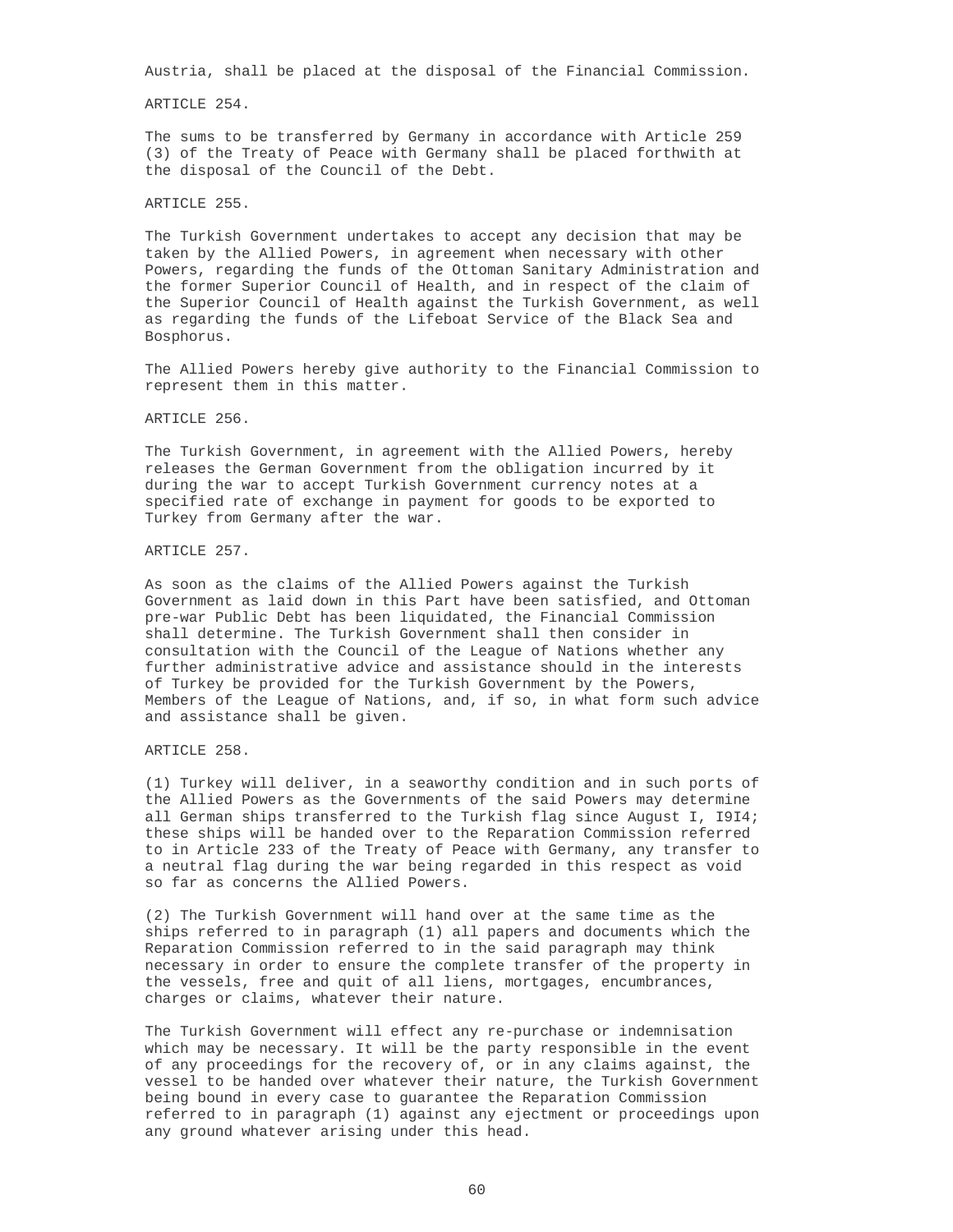ARTICLE 259.

Without prejudice to Article 277, Part IX (Economic Clauses) of the present Treaty, Turkey renounces, so far as she is concerned, the benefit of any provisons of the Treaties of Brest-Litovsk and Bucharest or of the Treaties supplementary thereto.

Turkey undertakes to transfer either to Roumania or to the Principal Allied Powers, as the case may be, all monetary instruments, specie, securities and negotiable instruments or goods which she has received under the aforesaid Treaties.

ARTICLE 260.

The legislative measures required in order to give effect to the provisions of this Part will be enacted by the Turkish Government and by the Powers concerned within a period which must not exceed six months from the signature of the present Treaty.

XXX

Section II, Annex II and Articles 261-433

------------------------------------------------------------------------

THE TREATY OF PEACE BETWEEN THE ALLIED AND ASSOCIATED POWERS AND TURKEY SIGNED AT SEVRES AUGUST 10, 1920

ANNEX I:

THE OTTOMAN PRE-WAR PUBLIC DEBT. (NOVEMBER 5, 1914)

Go to Section I, Listing of Public Debt. Go to Section II, Listing of Public Debt. Go to Section III, Listing of Public Debt.

ANNEX I I .

1. The Commission shall establish its own rules and procedure.

The Chairmanship shall be held annually by the French, British and Italian Delegates in turn.

Each member shall have the right to nominate a deputy to act for him in his absence.

Decisions shall be taken by the vote of the majority. Abstention from voting will be treated as a vote against the proposal under discussion.

The Commission shall appoint such agents and employees as it may deem necessary for its work, with such emoluments and conditions of service as it may think fit.

The costs and expenses of the Commission shall be paid by Turkey, in conformity with the provisions of Article 236 (i.).

The salaries of the members of the Commission, as well as those of its officials, shall be fixed on a reasonable scale by agreement from time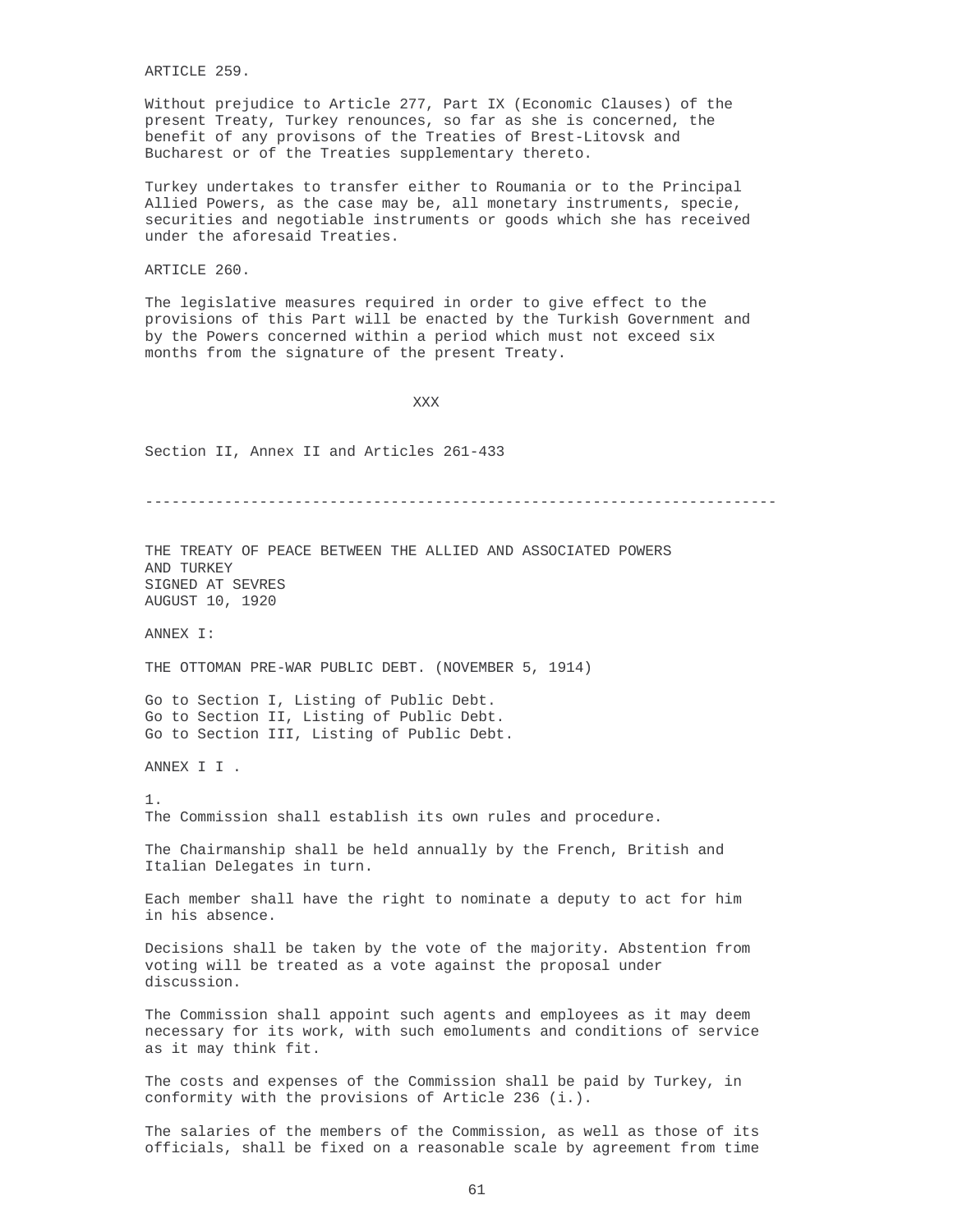The members of the Commission shall enjoy the same rights and immunities as are enjoyed in Turkey by duly accredited diplomatic agents of friendly Powers. 2. Turkey undertakes to grant to the members, officials and agents of the Commission full powers to visit and inspect at all reasonable times any place, public works, or undertakings in Turkey, and to furnish to the said Commission all records, documents and information which it may require. 3. The Commission shall be entitled to assume, in agreement with the Turkish Government and independently of any default of the latter in fulfilling its obligations, the control, management and collection of all indirect taxes. 4. No member of the Commission shall be responsible, except to the Government appointing him, for any action or omission in the performance of his duties. No one of the Allied Governments assumes any responsisility in respect of any other Government. 5. The Commission shall publish annually detailed reports on its work, its methods and its proposals for the financial reorganisation of Turkey, as well as regarding its accounts for the period. 6. The Commission shall also take over any other duties which may be assigned to it under the present Treaty or with the assent of the Turkish Government. PART IX. ECONOMIC CLAUSES. SECTION I. COMMERCIAL RELATIONS. ARTICLE 261 . The capitulatory regime resulting from treaties, conventions or usage shall be re-established in favour of the Allied Powers which directly or indirectly enjoyed the benefit thereof before August 1, 1914, and shall be extended to the Allied Powers which did not enjoy the benefit thereof on that date. ARTICLE 262. The Allied Powers who had post-offices in the former Turkish Empire before August 1, 1914, will be entitled to re-establish post-offices in Turkey. ARTICLE 263. The Convention of April 25, 1907, so far as it relates to the rate of import duties in Turkey, shall be re-established in force in favour of

to time between the Governments represented on the Commission.

Nevertheless the Financial Commission established in accordance with Article 231, Part VIII (Financial Clauses) of the present Treaty may at any time authorise a modification of these import duties, or the

all the Allied Powers.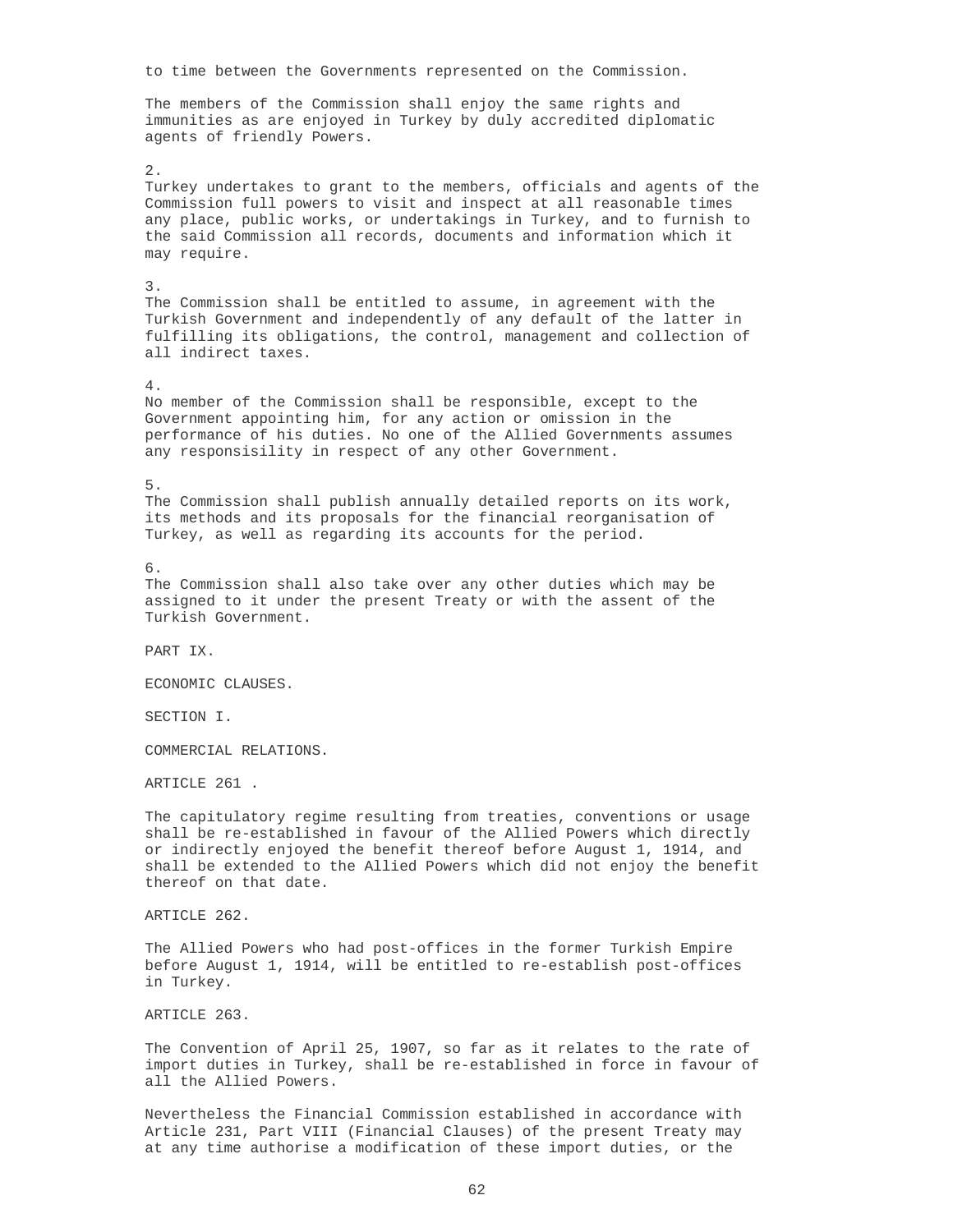imposition of consumption duties, provided that any duties so modified or imposed shall be applied equally to goods of whatever ownership or origin.

No modification of existing duties or imposition of new duties authorised by the Financial Commission by virtue of this Article shall take effect until after a period of six months from its notification to all the Allied Powers. During this period the Commission shall consider any observations relative thereto which may be formulated by any Allied Power.

### ARTICLE 264.

Subject to any rights and exemptions resulting from concession contracts made before August 1, 1914, the Financial Commission shall be entitled to authorise the application by Turkey, in the conditions of equality laid down in Article 263, to the persons or property of the nationals of the Allied Powers of any taxes or duties which shall similarly be imposed on Turkish subjects in the interests of the economic stability and good government of Turkey.

The Financial Commission shall also be entitled to authorise the application, in the same interests and in the same conditions to the nationals of the Allied Powers of any prohibitions on import or export.

No such tax, duty or prohibition shall take effect until after a period of six months from its notification to all the Allied Powers. During this period the Commission shall consider any observations relative thereto that may be formulated by any Allied Power.

## ARTICLE 265.

In the case of vessels of the Allied Powers all classes of certificates or documents relating to the vessel which were recognised as valid by Turkey before the war, or which may hereafter be recognised as valid by the principal maritime States, shall be recognised by Turkey as valid and as equivalent to the corresponding certificates issued to Turkish vessels.

A similar recognition shall be accorded to the certificates and documents issued to their vessels by the Governments of new States, whether they have a sea-coast or not, provided that such certificates and documents shall be issued in conformity with the general practice observed in the principal maritime States.

The High Contracting Parties agree to recognise the flag flown by the vessels of an Allied Power or a new State having no sea-coast which are registered at some one specified place situated in its territory; such place shall serve as the port of registry of such vessels.

### ARTICLE 266.

Turkey undertakes to adopt all the necessary legislative and administrative measures to protect goods the produce or manufacture of any one of the Allied Powers or new States from all forms of unfair competition in commercial transactions.

Turkey undertakes to prohibit and repress by seizure and by other appropriate remedies the importation, exportation, manufacture, distribution, sale or offering for sale in her territory of all goods bearing upon themselves or their usual get-up or wrappings any marks, names, devices or descriptions whatsoever which are calculated to convey directly or indirectly a false indication of the origin, type, nature or special characteristics of such goods.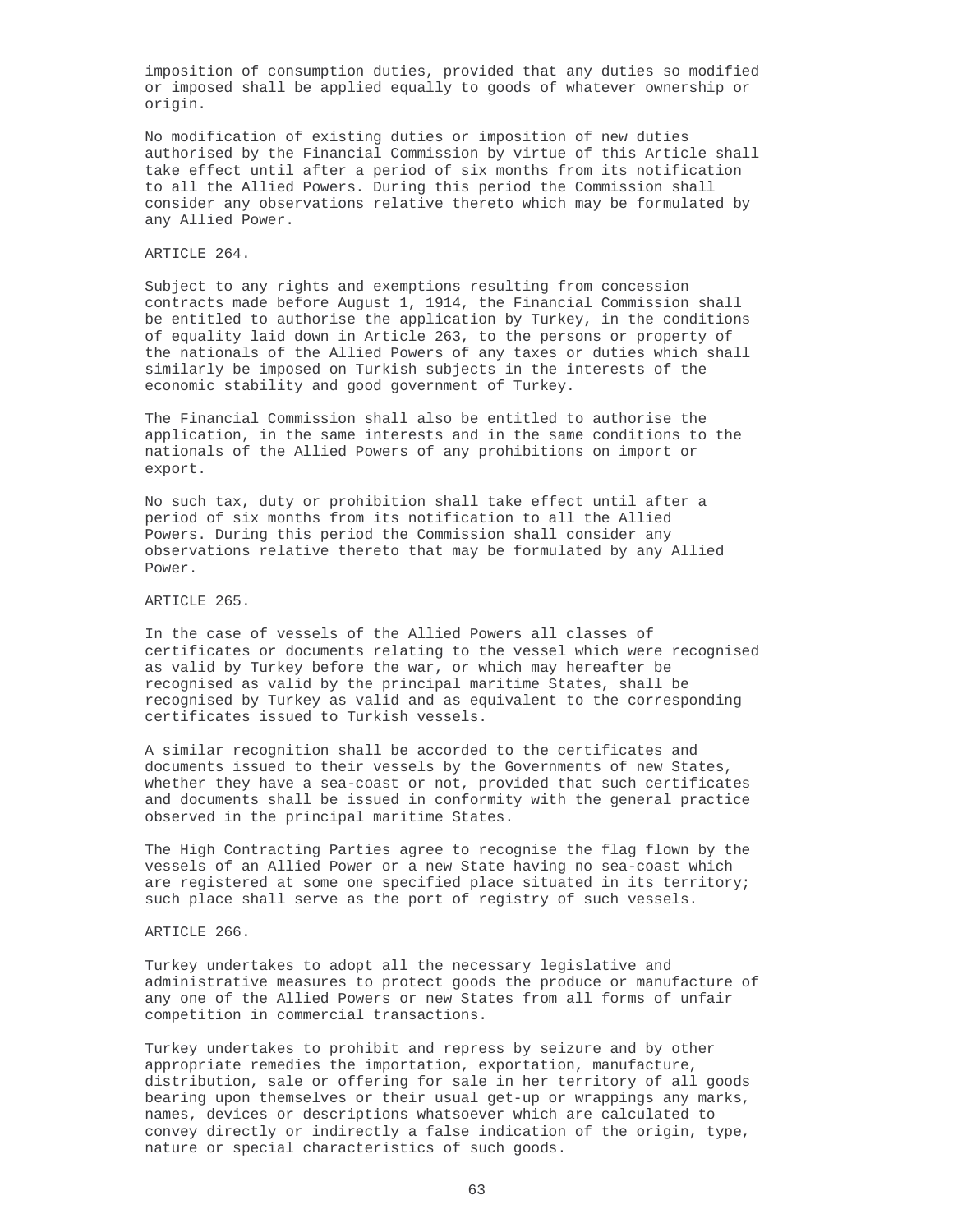### ARTICLE 267.

Turkey undertakes, on condition that reciprocity is accorded in these matters, to respect any law, or any administrative or judicial decision given in conformity with such law, in force in any Allied State or new State and duly communicated to her by the proper authorities, defining or regulating the right to any regional appellation in respect of wine or spirits produced in the State to which the region belongs, or the conditions under which the use of any such appellation may be permitted; and the importation, exportation, manufacture, distribution, sale or offering for sale of products or articles bearing regional appellations inconsistent with such law or order shall be prohibited by Turkey and repressed by the measures prescribed in Article 266.

ARTICLE 268.

If the Turkish Government engages in international trade, it shall not in respect thereof have or be deemed to have any rights, privileges or immunities of sovereignty.

SECTION II.

TREATIES.

ARTICLE 269.

From the coming into force of the present Treaty and subject to the provisions thereof the multilateral treaties, conventions and agreements of an economic or technical character enumerated below and in the subsequent Articles shall alone be applied as between Turkey and those of the Allied Powers party thereto:

(1) Conventions of March 14, 1884, of December 1, 1886, and of March 23, 1887, and Final Protocol of July 7, 1887, regarding the protection of submarine cables.

(2) Convention of July 5, 1890, regarding the publication of customs tariffs and the organisation of an International Union for the publication of customs tariffs.

(3) Arrangement of December 9, 1907, regarding the creation of an International Office of Public Hygiene at Paris.

(4) Convention of June 7, 1995, regarding the creation of an International Agricultural Institute at Rome.

(5) Convention of June 27, 1855, relating to the Turkish Loan.

(6) Convention of July I6, 1863, for the redemption of the toll dues on the Scheldt.

(7) Convention of October 29, I888, regarding the establishment of a definite arrangement guaranteeing the free use of the Suez Canal.

ARTICLE 270.

From the coming into force of the present Treaty, the High Contracting Parties shall apply the conventions and agreements hereinafter mentioned, in so far as concerns them, on condition that the special stipulations contained in this Article are fulfilled by Turkey.

Postal Conventions:

Conventions and Agreements of the Universal Postal Union concluded at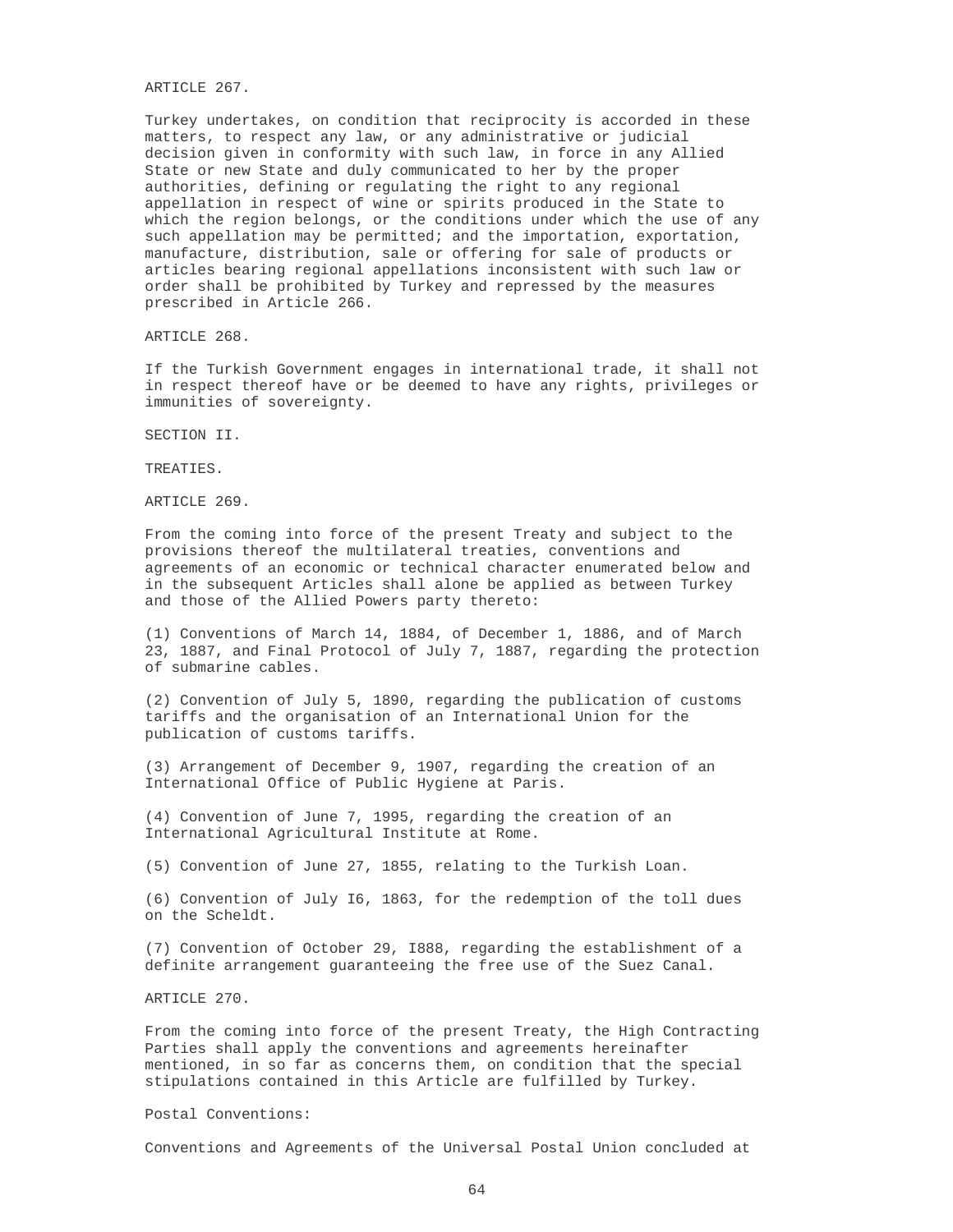Vienna on July 4, 1891.

Conventions and Agreements of the Postal Union signed at Washington on June 15, 1897.

Conventions and Agreements of the Postal Union signed at Rome on May 26, 1906.

Telegraphic Conventions:

International Telegraphic Conventions signed at St. Petersburg on July 10/22, 1875.

Regulations and Tariffs drawn up by the International Telegraphic Conference, Lisbon, June 11, 1908.

Turkey undertakes not to refuse her consent to the conclusion by new States of the special arrangements referred to in the Conventions and Agreements relating to the Universal Postal Union and to the International Telegraphic Union, to which the said new States have adhered or may adhere.

ARTICLE 271.

From the coming into force of the present Treaty the High Contracting Parties shall apply, in so far as concerns them, the International Radio-Telegraphic Convention of July 5, 1912, on condition that Turkey fulfils the provisional regulations which will be indicated to her by the Allied Powers.

If within five years after the coming into force of the present Treaty a new convention regulating international radio-telegraphic communications should have been concluded to take the place of the Convention of July 5, 1912, this new convention shall bind Turkey, even if Turkey should refuse either to take part in drawing up the convention or to subscribe thereto.

This new convention will likewise replace the provisional regulations in force.

ARTICLE 272.

Turkey undertakes:

(1) Within a period of twelve months from the coming into force of the present Treaty to adhere in the prescribed form to the International Convention of Paris of March 20, 1883, for the protection of industrial property, revised at Washington on June 2, I911, and the International Convention of Berne of September 9, 1886, for the protection of literary and artistic works, revised at Berlin on November 13, 1908, and the Additional Protocol of Berne of March 20, 1914, relating to the protection of literary and artistic works:

(2) Within the same period, to recognise and protect by effective legislation, in accordance with the principles of the said Conventions, the industrial, literary and artistic property of nationals of the Allied States or of any new State.

In addition, and independently of the obligations mentioned above, Turkey undertakes to continue to assure such recognition and such protection to all the industrial, literary and artistic property of the nationals of each of the Allied States and of any new State to an extent at least as great as upon August 1, 1914, and upon the same conditions.

ARTICLE 273.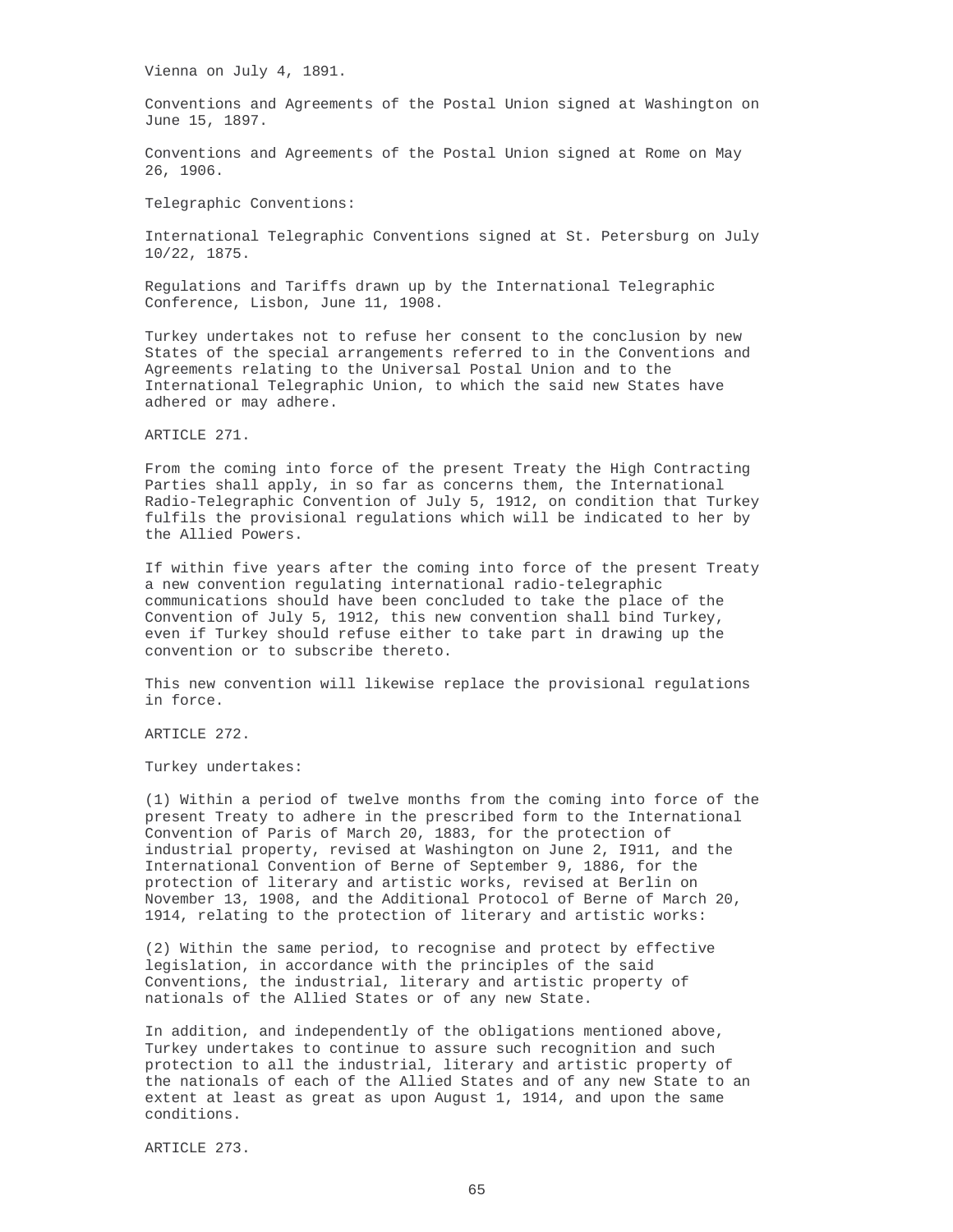Turkey undertakes to adhere to the conventions and arrangements hereinafter mentioned, or to ratify them:

(1) Convention of October 11, 1909, regarding the international circulation of motor cars.

(2) Agreement of May 15, 1886, regarding the sealing of railway trucks subject to customs inspection, and Protocol of May

(3) Convention of December 31, 1913, regarding the unification of commercial statistics.

(4) Convention of September 23, 1910, respecting the unification of certain regulations regarding collisions and salvage at sea.

(5) Convention of December 21, 1904, regarding the exemption of hospital ships from dues and charges in ports.

(6) Conventions of May 18, 1904, and of May 4, 1910, regarding the suppression of the White Slave Traffic.

(7) Convention of May 4, 1910, regarding the suppression of obscene publications.

(8) Sanitary Conventions of January 30, 1892, April 15, 1893, April 3, 1894, March 19, 1897, and December 3, 1903.

(9) Convention of November 29, 1906, regarding the unification of pharmacopseial formulae for potent drugs.

(10) Conventions of November 3, 1881, and April 15, 1889, regarding precautionary measures against phylloxera.

(11) Convention of March 19, 1902, regarding the protection of birds useful to agriculture.

ARTICLE 274.

Each of the Allied Powers, being guided by the general principles or special provisions of the present Treaty, shall notify to Turkey the bilateral treaties or conventions which such Allied Power wishes to revive with Turkey.

The notification referred to in this Article shall be made either directly or through the intermediary of another Power. Receipt thereof shall be acknowledged in writing by Turkey. The date of the revival shall be that of the notification.

The Allied Powers undertake among themselves not to revive with Turkey any conventions or treaties which are not in accordance with the terms of the present Treaty.

The notification shall mention any provisions of the said conventions and treaties which, not being in accordance with the terms of the present Treaty, shall not be considered as revived.

In case of any difference of opinion, the League of Nations will be called on to decide.

A period of six months from the coming into force of the present Treaty is allowed to the Allied Powers within which to make the notification.

Only those bilateral treaties and conventions which have been the subject of such a notification shall be revived between the Allied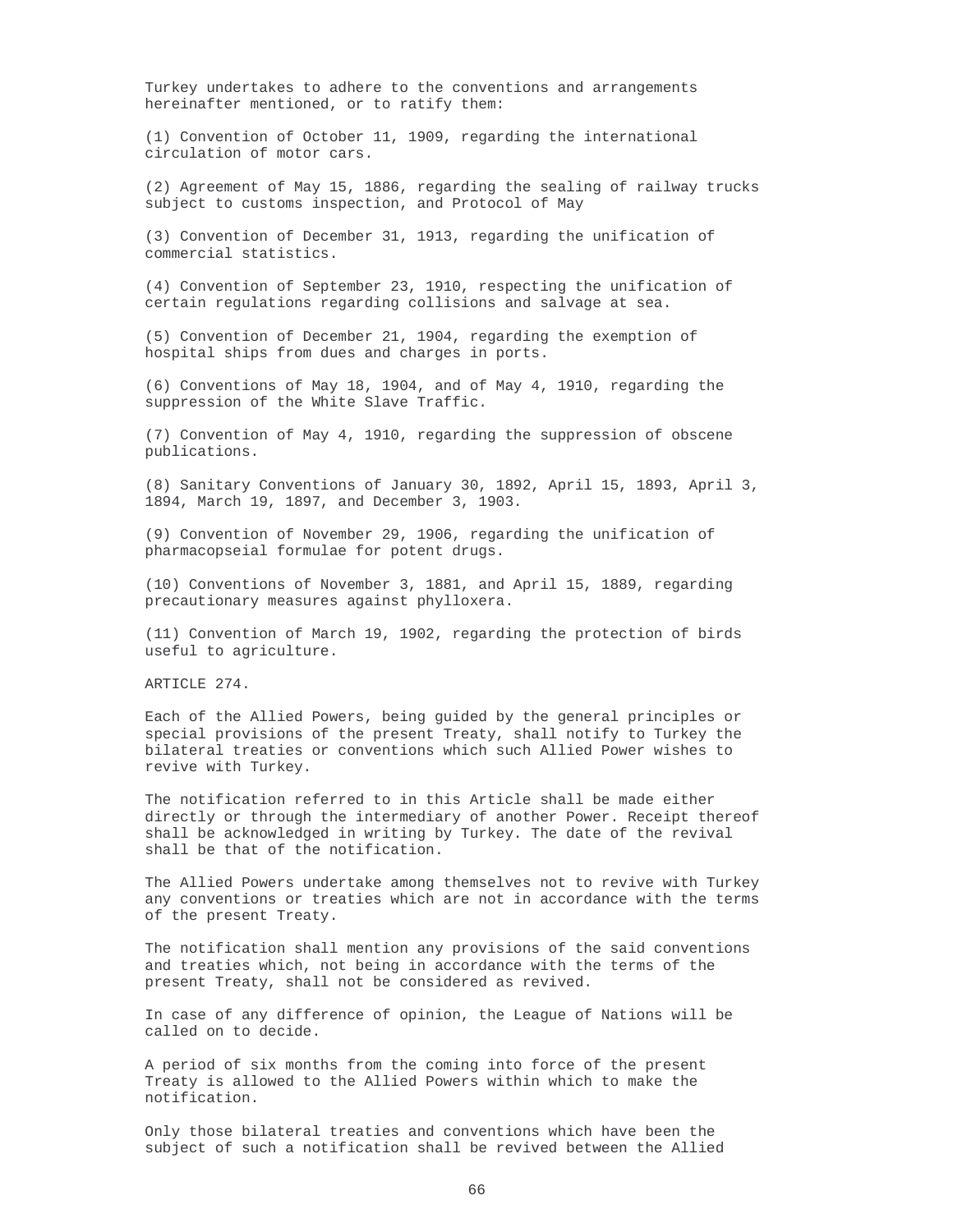Powers and Turkey; all the others are and shall remain abrogated.

The above regulations apply to all bilateral treaties or conventions existing between all the Allied Powers and Turkey, even if the said Allied Powers have not been in a state of war with Turkey.

The provisions of this Article do not prejudice the stipulations of Article 261.

ARTICLE 275.

Turkey recognises that all the treaties, conventions or agreements which she has concluded with Germany, Austria, Bulgaria or Hungary since August 1, 1914, until the coming into force of the present Treaty are and remain abrogated by the present Treaty.

ARTICLE 276.

Turkey undertakes to secure to the Allied Powers, and to the officials and nationals of the said Powers, the enjoyment of all the rights and advantages of any kind which she may have granted to Germany, Austria, Bulgaria or Hungary, or to the officials and nationals of these States by treaties, conventions or arrangements concluded before August 1, 1914, so long as those treaties, conventions or arrangements remain in force.

The Allied Powers reserve the right to accept or not the enjoyment of these rights and advantages.

ARTICLE 277.

Turkey recognises that all treaties, conventions or arrangements which she concluded with Russia, or with any State or Government of which the territory previously formed a part of Russia, before August 1, 1914, or after that date until the coming into force of the present Treaty, or with Roumania after August 15, 1916, until the coming into force of the present Treaty, are and remain abrogated.

## ARTICLE 278.

Should an Allied Power, Russia, or a State or Government of which the territory formerly constituted a part of Russia, have been forced since August 1, 1914, by reason of military occupation or by any other means or for any other cause, to grant or to allow to be granted by the act of any public authority, concessions, privileges and favours of any kind to Turkey or to a Turkish national, such concessions, privileges and favours are ipso facto annulled by the present Treaty.

No claims or indemnities which may result from this annulment shall be charged against the Allied Powers or the Powers, States, governments or public authorities which are released from their engagements by this Article.

# ARTICLE 279.

From the coming into force of the present Treaty, Turkey undertakes to give the Allied Powers and their nationals the benefit ipso facto of the rights and advantages of any kind which she has granted by treaties, conventions or arrangements to non-belligerent States or their nationals since August 1, 1914, until the coming into force of the present Treaty, so long as those treaties, conventions or arrangements remain in force.

# ARTICLE 280.

Those of the High Contracting Parties who have not yet signed, or who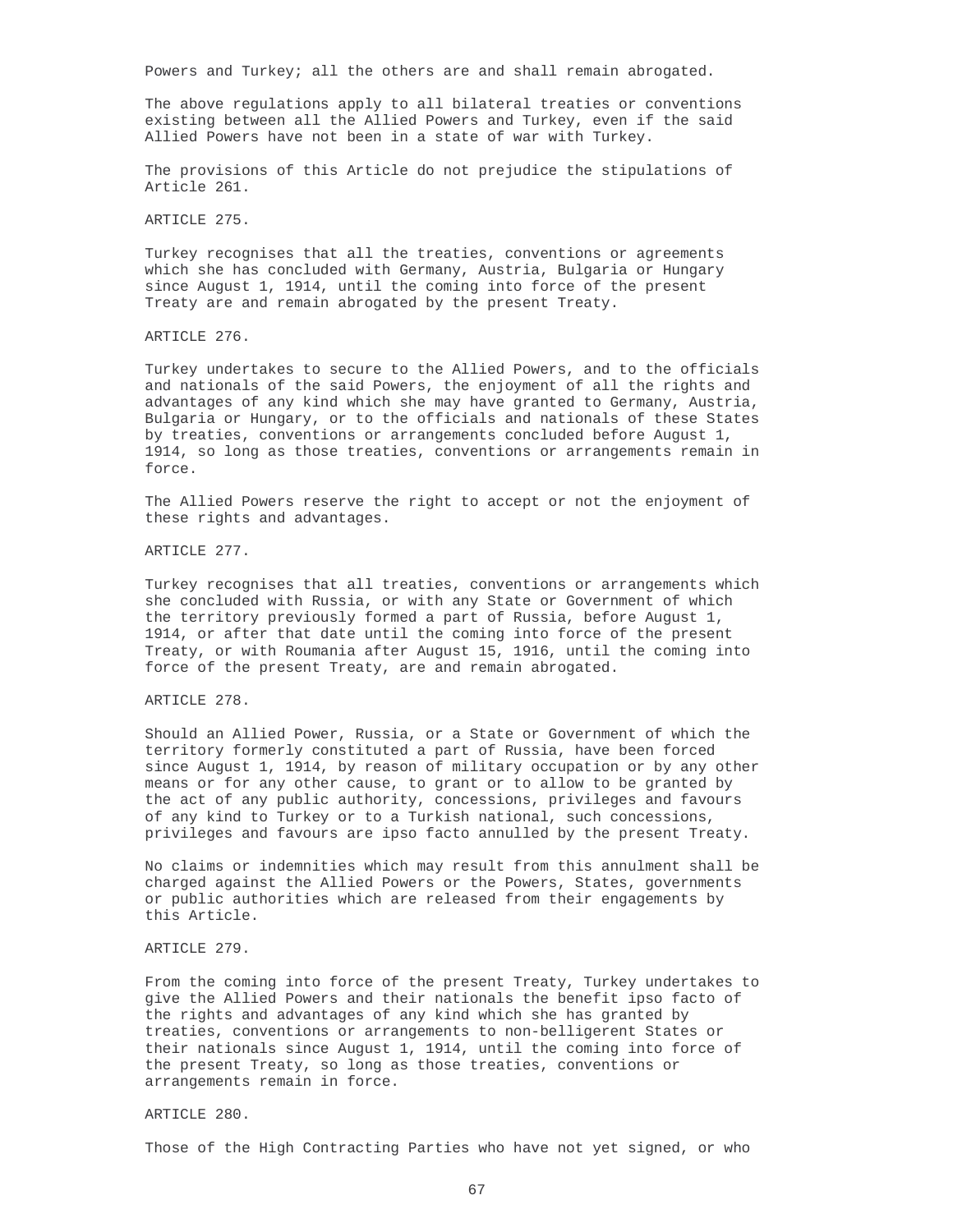have signed but not yet ratified, the Opium Convention signed at the Hague on January 23, I9I2, agree to bring the said Convention into force, and for this purpose to enact the necessary legislation without delay and in any case within a period of twelve months from the coming into force of the present Treaty.

Furthermore, they agree that ratification of the present Treaty should in the case of Powers which have not yet ratified the Opium Convention be deemed in all respects equivalent to the ratification of that Convention and to the signature of the Special Protocol which was opened at The Hague in accordance with the resolutions adopted by the Third Opium Conference in 1914 for bringing the said Convention into force.

For this purpose the Government of the French Republic will communicate to the Government of the Netherlands a certified copy of the Protocol of the deposit of ratifications of the present Treaty, and will invite the Government of the Netherlands to accept and deposit the said certified copy as if it were a deposit of ratifications of the Opium Convention and a signature of the Additional Protocol of 1914.

SECTION III .

INDUSTRIAL PROPERTY.

ARTICLE 2 81.

Subject to the stipulations of the present Treaty, rights of industrial, literary and artistic property, as such property is defined by the International Conventions of Paris and of Berne mentioned in Article 272, shall be re-established or restored, as from the coming into force of the present Treaty, in the territories of the High Contracting Parties, in favour of the persons entitled to the benefit of them at the moment when the state of war commenced, or their legal representatives. Equally, rights which, except for the war, would have been acquired during the war in consequence of an application made for the protection of industrial property, or the publication of a literary or artistic work, shall be recognised and established in favour of those persons who would have been entitled thereto, from the coming into force of the present Treaty.

Nevertheless, all acts done by virtue of the special measures taken during the war under legislative, executive or administrative authority of any Allied Power in regard to the rights of Turkish nationals in industrial, literary or artistic property shall remain in force and shall continue to maintain their full effect.

No claim shall be made or action brought by Turkey or Turkish nationals in respect of the use during the war by the Government of any Allied Power, or by any person acting on behalf or with the assent of such Government, of any rights in industrial, literary or artistic property, nor in respect of the sale, offering for sale or use of any products, articles or apparatus whatsoever to which such rights applied.

Unless the legislation of any one of the Allied Powers in force at the moment of the signature of the present Treaty otherwise directs, sums due or paid in virtue of any act or operation resulting from the execution of the special measures mentioned in the second paragraph of this Article shall be dealt with in the same way as other sums due to Turkish nationals are directed to be dealt with by the present Treaty; and sums produced by any special measures taken by the Turkish Government in respect of rights in industrial, literary or artistic property belonging to the nationals of the Allied Powers shall be considered and treated in the same way as other debts due from Turkish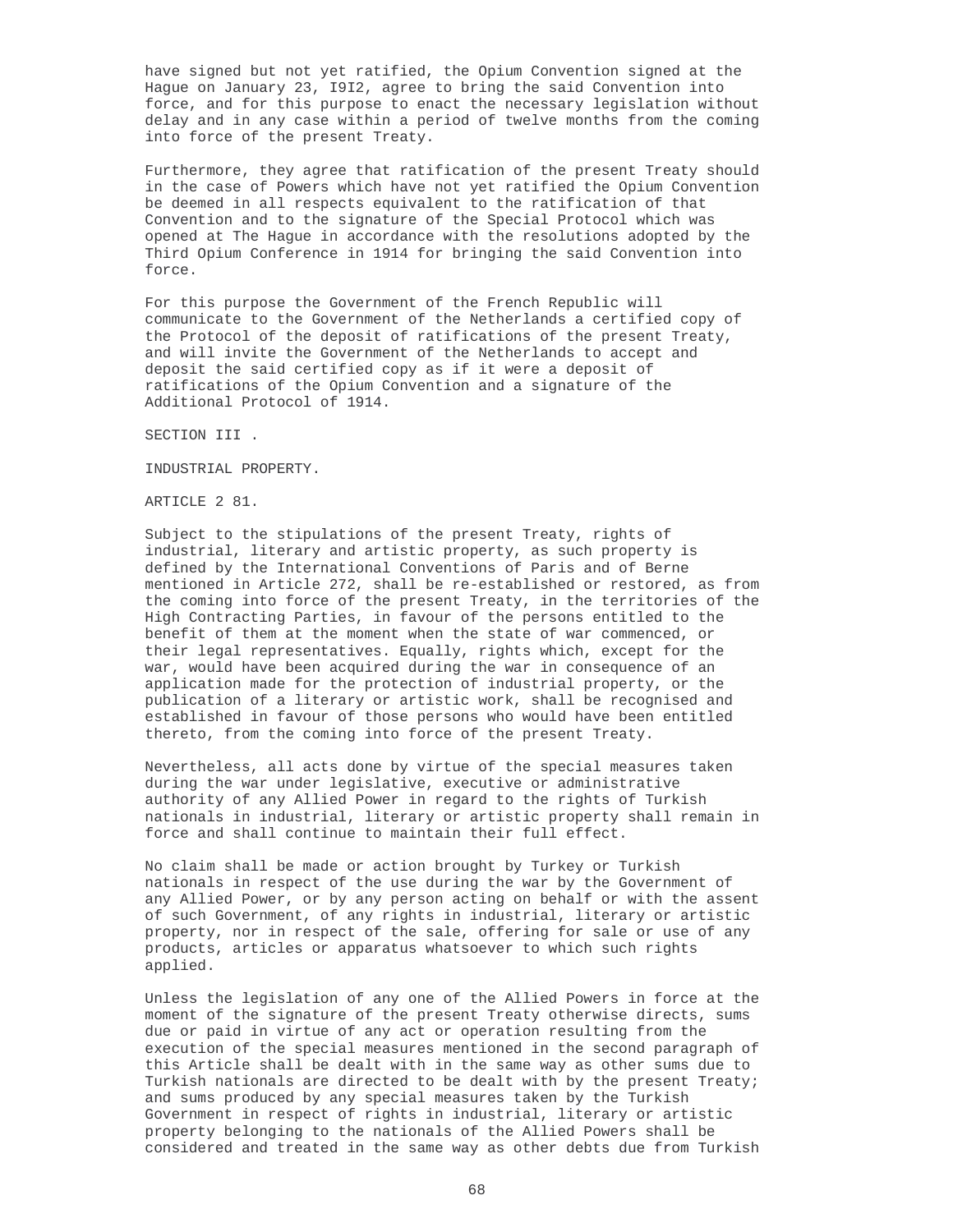nationals.

Each of the Allied Powers reserves to itself the right to impose such limitations, conditions or restrictions on rights of industrial literary or artistic property (with the exception of trade-marks) acquired before or during the war, or which may be subsequently acquired in accordance with its legislation, by Turkish nationals whether by granting licences, or by the working, or by preserving control over their exploitation, or in any other way, as may be considered necessary for national defence, or in the public interest or for assuring the fair treatment by Turkey of the rights of industrial, literary and artistic property held in Turkish territory by its nationals, or for securing the due fulfilment of all the obligations undertaken by Turkey in the present Treaty. As regards rights of industrial, literary and artistic property acquired after the coming into force of the present Treaty, the right so reserved by the Allied Powers shall only be exercised in cases where these limitations, conditions or restrictions may be considered necessary for national defence or in the public interest.

In the event of the application of the provisions of the preceding paragraph by any Allied Power, there shall be paid reasonable indemnities or royalties, which shall be dealt with in the same way as other sums due to Turkish nationals are directed to be dealt with by the present Treaty.

Each of the Allied Powers reserves the right to treat as void and of no effect any transfer in whole or in part of or other dealing with rights of or in respect of industrial, literary or artistic property effected after August 1, 19l4, or in the future, which would have the result of defeating the objects of the provisions of this Article.

The provisions of this Article shall not apply to rights in industrial, literary or artistic property which have been dealt with in the liquidation of businesses or companies under war legislation by the Allied Powers, or which may be so dealt with by virtue of Article 289.

### ARTICLE 282

A minimum of one year after the coming into force of the present Treaty shall be accorded to the nationals of the High Contracting Parties, without extension fees or other penalty, in order to enable such persons to accomplish any act, fulfil any formality, pay any fees, and generally satisfy any obligation prescribed by the laws or regulations of the respective States relating to the obtaining, preserving or opposing rights to, or in respect of, industrial property either acquired before August 1, 1914, or which, except for the war, might have been acquired since that date as a result of an application made before the war or during its continuance.

All rights in, or in respect of, such property which may have lapsed by reason of any failure to accomplish any act, fulfil any formality, or make any payment shall revive, but subject in the case of patents and designs to the imposition of such conditions as each Allied Power may deem reasonably necessary for the protection of persons who have manufactured or made use of the subject-matter of such property while the rights had lapsed. Furhter, where rights to patents or designs belonging to Turkish nationals are revived under this Article, they shall be sub]ect in respect of the grant of licences to the same provisions as would have been applicable to them during the war, as well as to all the provisions of the present Treaty.

The period from August 1, 1914, until the coming into force of the present Treaty shall be excluded in considering the time within which a patent should be worked or a trade-mark or design used, and it is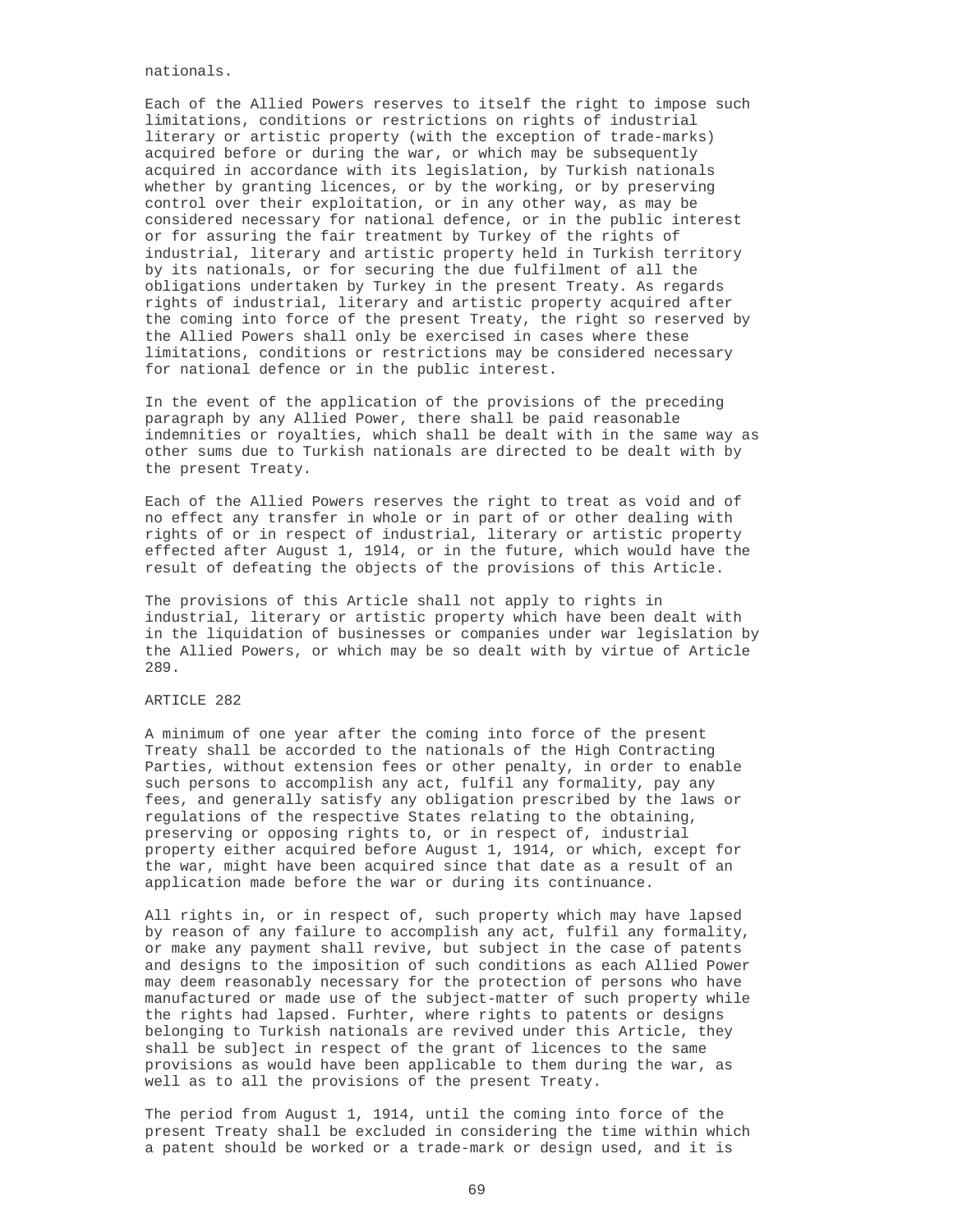further agreed that no patent, registered trade-mark or design in force on August 1, 1914, shall be subject to revocation or cancellation by reason only of the failure to work such patent or use such trade-mark or design for two years after the coming into force of the present Treaty.

ARTICLE 283.

No action shall be brought and no claim made by persons residing or carrying on business within the territories of Turkey on the one part and of the Allied Powers on the other, or persons who are nationals of such Powers respectively, or by any one deriving title during the war from such persons, by reason of any action which has taken place within the territory of the other party between the date of the existence of a state of war and that of the coming into force of the present Treaty, which might constitute an infringement of the rights of industrial property or rights of literary and artistic property, either existing at any time during the war or revived under the provisions of Article 282.

Equally, no action for infringement of industrial, literary or artistic property rights by such persons shall at any time be permissible in respect of the sale or offering for sale for a period of one year after the signature of the present Treaty in the territories of the Allied Powers on the one hand, or Turkey on the other, of products or articles manufactured, or of literary or artistic works published, during the period between the existence of a state of war and the signature of the present Treaty, or against those who have acquired and continue to use them. It is understood, nevertheless, that this provision shall not apply when the possessor of the rights was domiciled or had an industrial or commercial establishment in the districts occupied by Turkey during the war.

ARTICLE 284.

Licences in respect of industrial, literary or artistic property concluded before the war between nationals of the Allied Powers or persons residing in their territory or carrying on business therein on the one part, and Turkish nationals on the other part shall be considered as cancelled as from the date of the existence of a state of war between Turkey and the Allied Power. But in any case the former beneficiary of a contract of this kind shall have the right, within a period of six months after the coming into force of the present Treaty, to demand from the proprietor of the rights the grant of a new licence, the conditions of which in default of agreement between the parties, shall be fixed by the duly qualified tribunal in the country under whose legislation the rights had been acquired, except in the case of licences held in respect of rights acquired under Turkish law. In such cases the conditions shall be fixed by the Arbitral Commission referred to in Article 287. The tribunal or the Commission may, if necessary, fix also the amount which it may deem just should be paid by reason of the use of the rights during the war.

No licence in respect of industrial, literary or artistic property granted under the special war legislation of any Allied Power shall be affected by the continued existence of any licence entered into before the war, but shall remain valid and of full effect, and a licence so granted to the former beneficiary of a licence entered into before the war shall be considered as substituted for such licence.

Where sums have been paid during the war by virtue of a licence or agreement concluded before the war in respect of rights of industrial property or for the reproduction or the representation of literary, dramatic or artistic works, these sums shall be dealt with in the same manner as other debts or credits of Turkish nationals as provided by the present Treaty.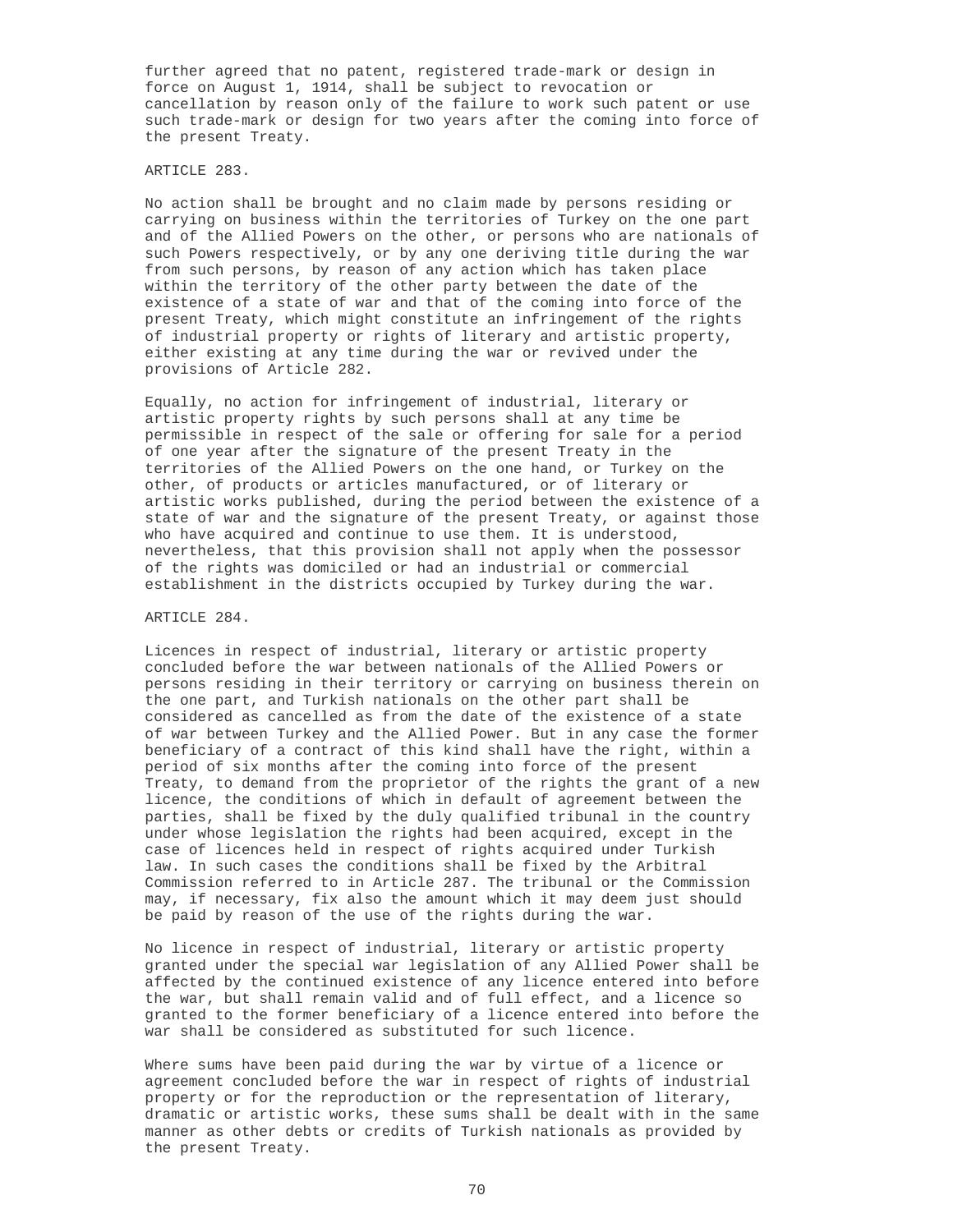ARTICLE 285.

The inhabitants of territories detached from Turkey under the present Treaty shall, notwithstanding this transfer and the change of nationality consequent thereon, continue to enjoy in Turkey all the rights in industrial, literary and artistic property to which they were entitled under Turkish legislation at the time of the transfer.

Rights of industrial, literary and artistic property which are in force in the territories detached from Turkey under the present Treaty at the moment of the transfer, or which will be re-established or restored in accordance with the provisions of Article 281, shall be recognised by the State to which the said territory is transferred, and shall remain in force in that territory for the same period of time given them under the Turkish law.

ARTICLE 286.

A special convention shall determine all questions relative to the records, registers and copies in connection with the protection of industrial, literary or artistic property, and fix their eventual transmission or communication by the Turkish offices to the offices of the States in favour of which territory is detached from Turkey.

SECTION IV.

PROPERTY, RIGHTS AND INTERESTS.

ARTICLE 287.

The property, rights and interests situated in territory which was under Turkish sovereignty on August 1, 1914, and belonging to nationals of Allied Powers who were not during the war Turkish nationals, or of companies controlled by them, shall be immediately restored to their owners free of all taxes levied by or under the authority of the Turkish Government or authorities, except such as would have been leviable in accordance with the capitulations. Where property has been confiscated during the war or sequestrated in such a way that its owners enjoyed no benefit therefrom, it shall be restored free of all taxes whatever.

The Turkish Government shall take such steps as may be within its power to restore the owner to the possession of his property free from all encumbrances or burdens with which it may have been charged without his assent. It shall indemnify all third parties injured by the restitution.

If the restitution provided for in this Article cannot be effected, or if the property, rights or interests have been damaged or injured, whether they have been seized or not, the owner shall be entitled to compensation. Claims made in this respect by the nationals of Allied Powers or by companies controlled by them shall be investigated and the total of the compensation shall be determined by an Arbitral Commission to be appointed by the Council of the League of Nations. This compensation shall be borne by the Turkish Government and may be charged upon the property of Turkish nationals within the territory or under the control of the claimant's State. So far as it is not met from this source it shall be satisfied out of the annuity referred to in Article 236 (ii), Part VIII. (Financial Clauses) of the present Treaty.

The above provision shall not impose any obligation on the Turkish Government to pay compensation for damage to property, rights and interests effected since October 30, 1918, in territory in the effective occupation of the Allied Powers and detached from Turkey by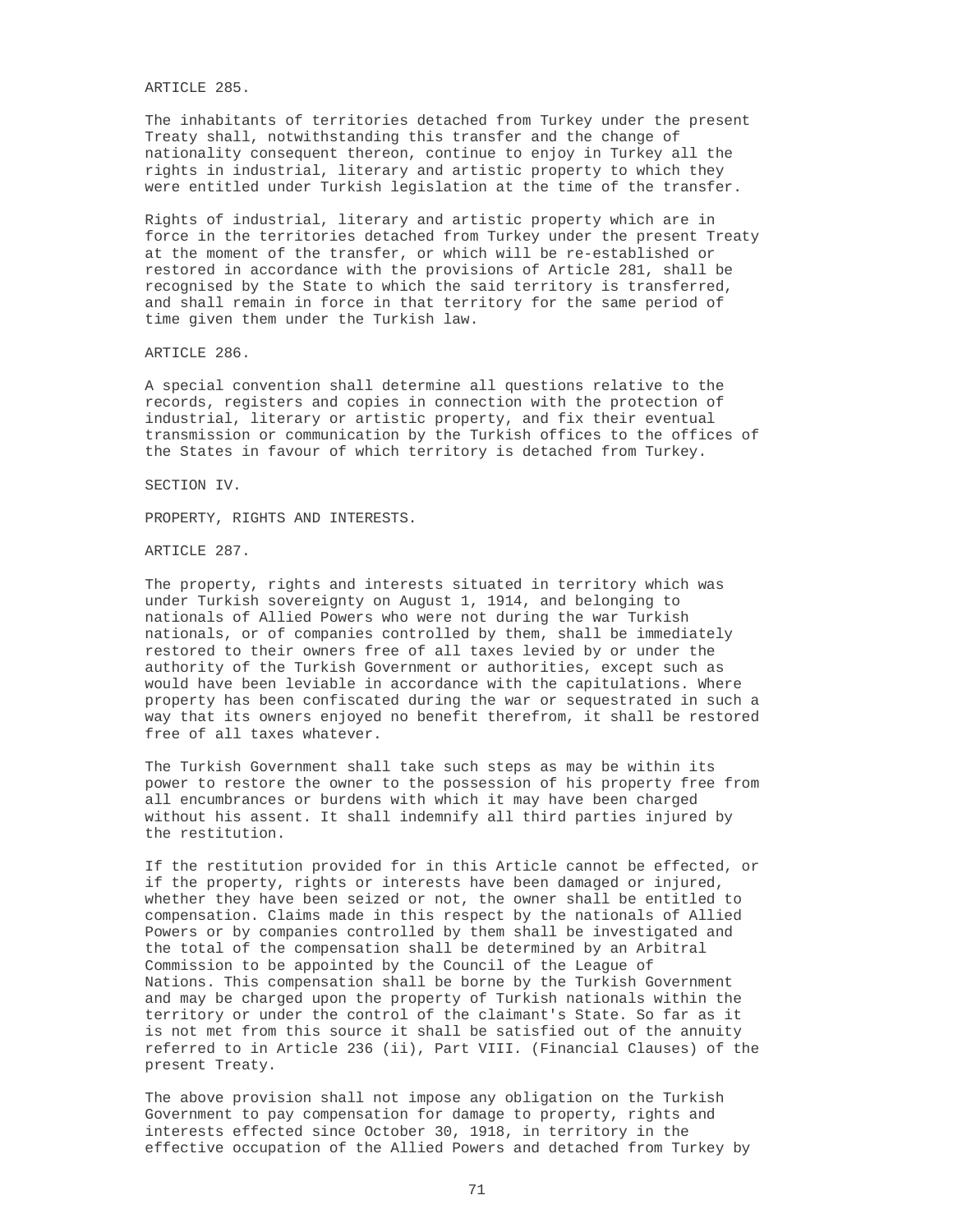the present Treaty. Compensation for any actual damage to such property, rights and interests inflicted by the occupying authorities since the above date shall be a charge on the Allied authorities responsible.

ARTICLE 288.

The property, rights and interests in Turkey of former Turkish nationals who acquire ipso facto the nationality of an Allied Power or of a new State in accordance with the provisions of the present Treaty, or any further Treaty regulating the disposal of territories detached from Turkey, shall be restored to them in their actual condition.

#### ARTICLE 289.

Subject to any contrary stipulations which may be provided in the present Treaty, the Allied Powers reserve the right to retain and liquidate all property, rights and interests of Turkish nationals, or companies controlled by them, within their territories, colonies, possessions and protectorates, excluding any territory under Turkish sovereignty on October 17, 19l2.

The liquidation shall be carried out in accordance with the laws of the Allied Power concerned, and the Turkish owner shall not be able to dispose of such property, rights, or interests, or to subject them to any charge, without the consent of that Power.

ARTICLE 290.

Turkish nationals who acquire ipso facto the nationality of an Allied Power or of a new State in accordance with the provisions of the present Treaty, or any further Treaty regulating the disposal of territories detached from Turkey, will not be considered as Turkish nationals within the meaning of the fifth paragraph of Article 281, Articles 282, 284, the third paragraph of Article 287, Articles 289, 29I, 292, 293, 30I, 302, and 308.

## ARTICLE 291.

All property, rights and interests of Turkish nationals within the territory of any Allied Power, excluding any territory under Turkish sovereignty on October 17, 1912, and the net proceeds of their sale, liquidation or other dealing therewith may be charged by that Allied Power with payment of amounts due in respect of claims by the nationals of that Allied Power under Article 287 or in respect of debts owing to them by Turkish nationals.

The proceeds of the liquidation of such property, rights and interests not used as provided in Article 289 and the first paragraph of this Article shall be paid to the Financial Commission to be employed in accordance with the provisions of Article 236 (ii), Part VIII (Financial Clauses) of the present Treaty.

# ARTICLE 292.

The Turkish Government undertakes to compensate its nationals in respect of the sale or retention of their property, rights or interests in Allied countries.

# ARTICLE 293

The Governments of an Allied Power or new State exercising authority in territory detached from Turkey in accordance with the present Treaty or any other Treaty concluded since October 17, 1912, may liquidate the property, rights and interests of Turkish companies or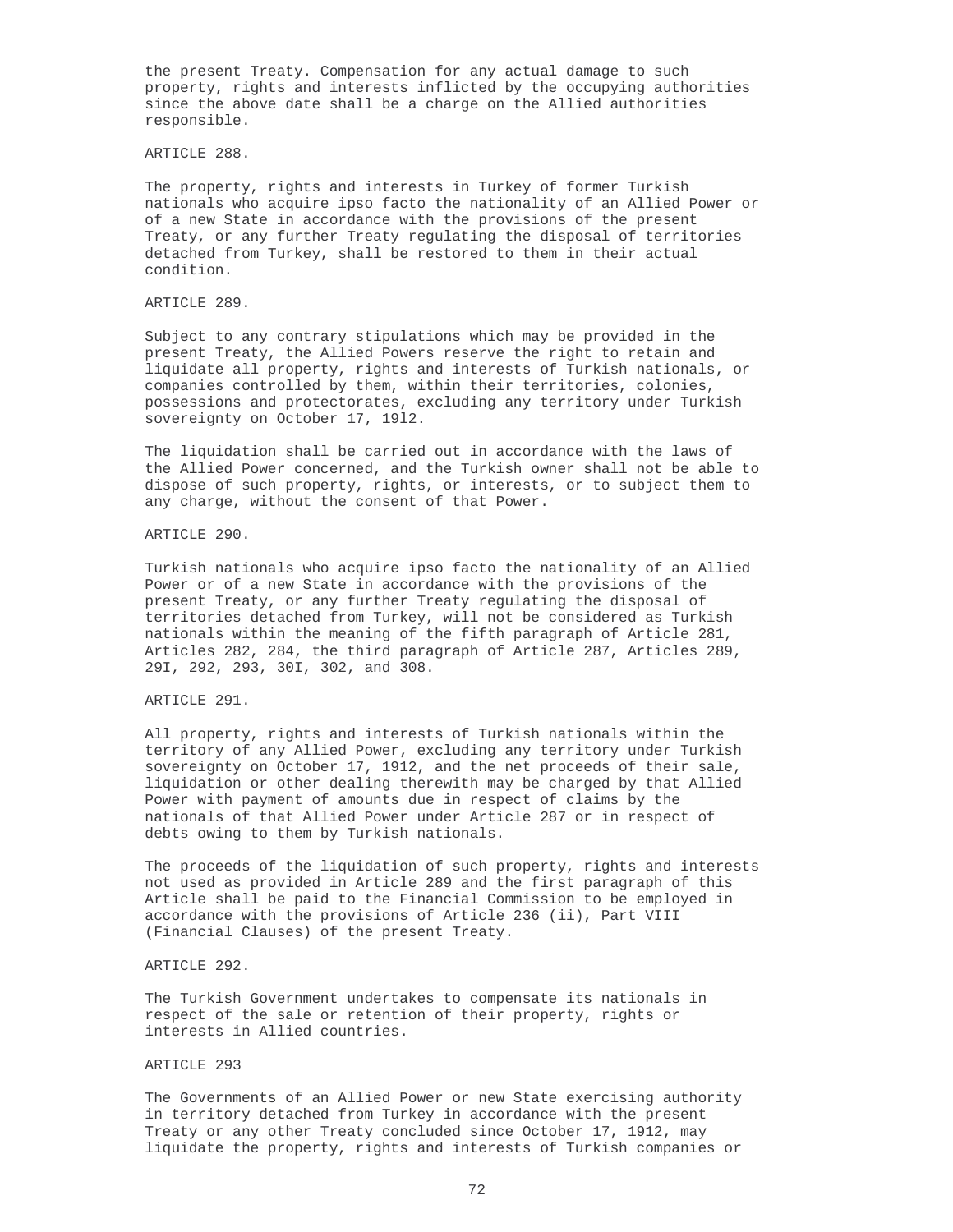companies controlled by Turkish nationals in such territory; the proceeds of the liquidation shall be paid direct to the company.

This Article shall not apply to companies in which Allied nationals, including those of the territories placed under mandate, had on August 1, 1914, a preponderant interest.

The provisions of the first paragraph of this Article relating to the payment of the proceeds of liquidation do not apply in the case of railway undertakings where the owner is a Turkish company in which the majority of the capital or the control is held by German, Austrian, Hungarian or Bulgarian nationals either directly or through their interests in a company controlled by them, or was so held on August 1, 1914. In such case the proceeds of the liquidation shall be paid to the Financial Commission.

#### ARTICLE 294.

The Turkish Government shall, on the demand of the Principal Allied Powers, take over the undertaking, property, rights and interests of any Turkish company holding a railway concession in Turkish territory as it results from the present Treaty, and shall transfer in accordance with the advice of the Financial Commission the said undertaking, property, rights and interests, together with any interest which it may hold in the line or in the undertaking, at a price to be fixed by an arbitrator nominated by the Council of the League of Nations. The amount of this price shall be paid to the Financial Commission and shall be distributed by it, together with any amount received in accordance with Article 293, among the persons directly or indirectly interested in the company, the proportion attributable to the interests of nationals of Germany, Austria, Hungary or Bulgaria being paid to the Reparation Commission established under the Treaties of Peace with Germany, Austria, Hungary and Bulgaria respectively; the proportion of the price attributable to the Turkish Government shall be retained by the Financial Commission for the purposes referred to in Article 236, Part Vlll (Financial Clauses) of the present Treaty.

#### ARTICLE 295.

Until the expiration of a period of six months from the coming into force of the present Treaty, the Turkish Government will effectively prohibit all dealings with the property, rights and interests within its territory which belong, at the date of the coming into force of the present Treaty, to Germany, Austria, Hungary, Bulgaria or their nationals, except in so far as may be necessary for the carrying into effect of the provisions of Article 260 of the Treaty of Peace with Germany or any corresponding provisions in the Treaties of Peace with Austria, Hungary or Bulgaria.

Subject to any special stipulations in the present Treaty affecting property of the said States, the Turkish Government will proceed to liquidate any of the property, rights or interests above referred to which may be notified to it within the said period of six months by the Principal Allied Powers. The said liquidation shall be effected under the direction of the said Powers and in the manner indicated by them. The prohibition of dealings with such property shall be maintained until the liquidation is completed.

The proceeds of liquidation shall be paid direct to the owners, except where the property so liquidated belongs to the German, Austrian, Hungarian or Bulgarian States, in which event the proceeds shall be handed over to the Reparation Commission established under the Treaty of Peace with the State to which the property belonged.

ARTICLE 296.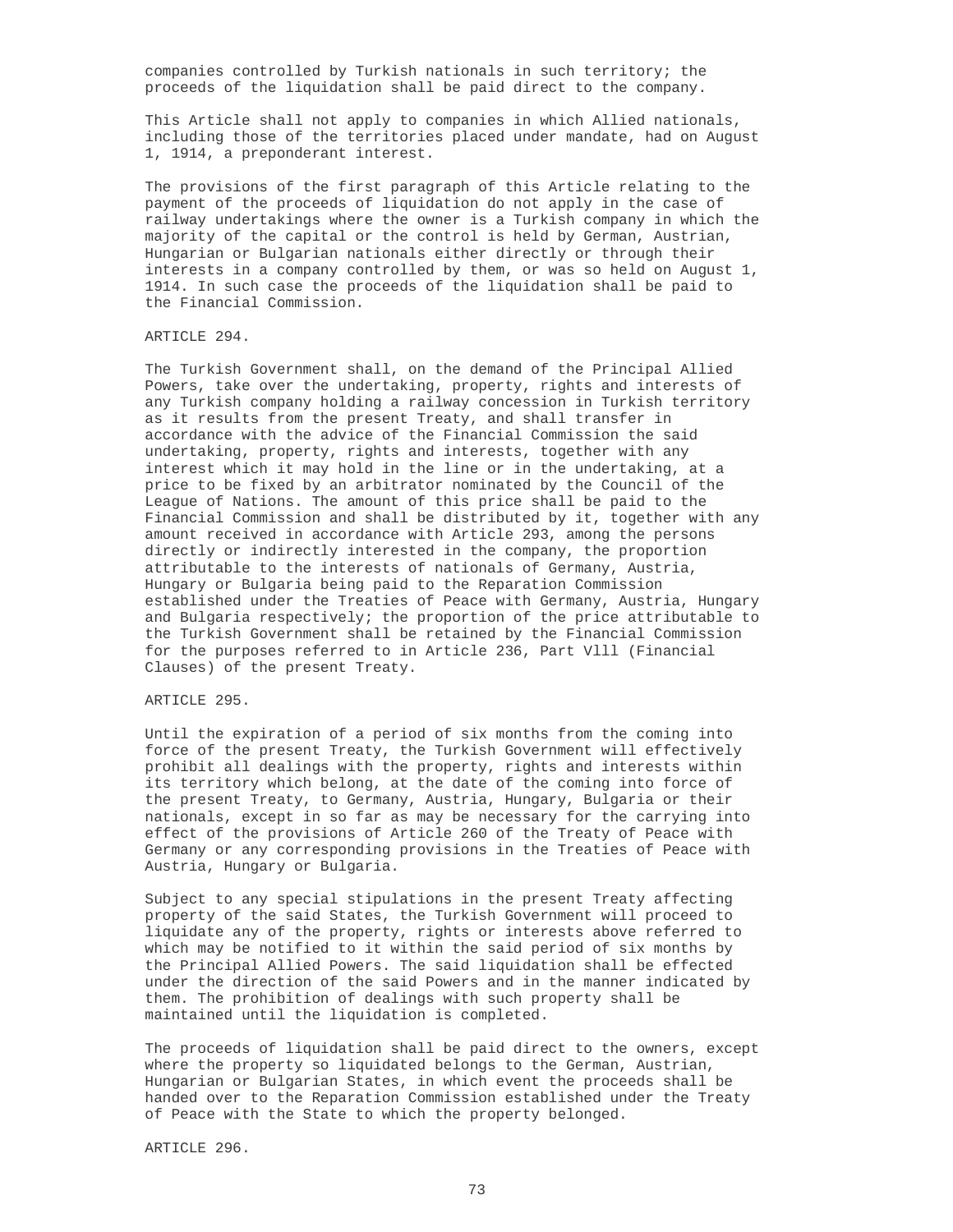The Governments exercising authority in territory detached from Turkey in accordance with the present Treaty may liquidate any property, rights and interests within such territory which belong at the date of the coming into force of the present Treaty to Germany, Austria, Hungary, Bulgaria or their nationals, unless they have been dealt with under the provisions of Article 260 of the Treaty of Peace with Germany or any corresponding provisions in the Treaties of Peace with Austria, Hungary or Bulgaria.

The proceeds of liquidation shall be disposed of in the manner provided in Article 295.

#### ARTICLE 297.

If on the application of the owner the Arbitral Commission provided for in Article 287 is satisfied that the conditions of sale of any property liquidated in virtue of Articles 293, 295 or 296, or measures taken outside its general legislation by the Government exercising authority in the territory in which the property was situated, were unfairly prejudicial to the price obtained, the Commission shall have discretion to award to the owner equitable compensation to be paid by that Government.

### ARTICLE 298.

The validity of vesting orders and of orders for the winding-up of businesses or companies and of any other orders, directions decisions or instructions of any court or any department of the Government of any of the Allied Powers made or given, or purporting to be made or given, in pursuance of war legislation with regard to enemy property, rights and interests in their territories is confirmed.

The interests of all persons shall be regarded as having been effectively dealt with by any order, direction, decision or instruction dealing with such property in which they may be interested, whether or not such interests are specifically mentioned in the order, direction, decision or instruction

No question shall be raised as to the regularity of a transfer of any property, rights or interests dealt with in pursuance of any such order, direction, decision or instruction.

Every action taken with regard to any property, business or comapny in the territories of the Allied Powers, whether as regards its investigation, sequestration, compulsory administration, use, requisition, supervision or winding-up, the sale or management of property, rights or interests, the collection or discharge of debts, the payment of costs, charges or expenses, or any other matter whatsoever in pursuance of orders, directions, decisions or instructions of any court or of any department of the Government of any of the Allied Powers, made or given, or purporting to be made or given, in pursuance of war legislation with regard to enemy property, rights or interests, is confirmed.

#### ARTICLE 299.

The validity of any measures taken between October 30, 1918, and the coming into force of the present Treaty by or under the authority of one or more of the Allied Powers in regard to the property, rights and interests in Turkish territory of Germany, Austria, Hungary or Bulgaria or their nationals is confirmed.

Any balance remaining under the control of the Allied Powers as the result of such measures shall be disposed of in the manner provided in the last paragraph of Article 295.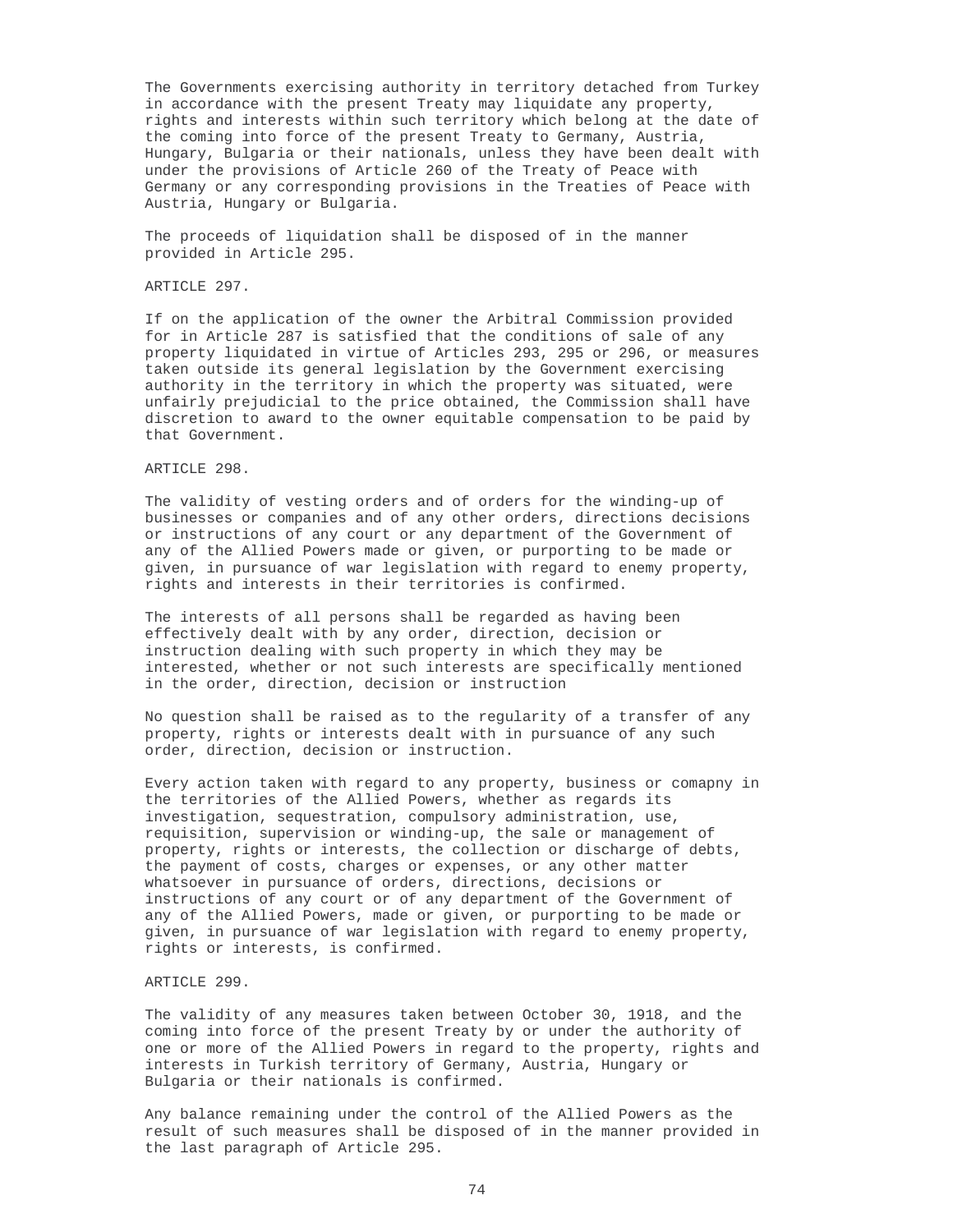### ARTICLE 300.

No claim or action shall be made or brought against any Allied Power or against any person acting on behalf of or under the direction of any legal authority or department of the Government of such a Power by Turkey or by or on behalf of any person wherever resident who on August 1, 19l4, was a Turkish national, or who became such after that date, in respect of any act or omission with regard to the property, rights or interests of Turkish nationals during the war or in preparation for the war.

Similarly, no claim or action shall be made or brought against any person in respect of any act or omission under or in accordance with the exceptional war measures, laws or regulations of any Allied Power.

ARTICLE 301.

The Turkish Government, if required, will, within six months from the coming into force of the present Treaty, deliver to each Allied Power any securities, certificates, deeds or documents of title held by its nationals and relating to property, rights or interests which are subject to liquidation in accordance with the provisions of the present Treaty, including any shares, stock, debentures, debenture stock or other obligations of any company incorporated in accordance with the laws of that Power.

The Turkish Government will, at any time on demand of any Allied Power concerned, furnish such information as may be required with regard to such property, rights and interests, or with regard to any transactions concerning such property, rights or interests since July 1, 1914.

### ARTICLE 302.

Debts, other than the Ottoman Public Debt provided for in Article 236 and Annex I, Part VIII (Financial Clauses) of the present Treaty, between the Turkish Government or its nationals resident in Turkish territory on the coming into force of the present Treaty (with the exception of Turkish companies controlled by Allied groups or nationals) on the one hand, and the Governments of the Allied Powers or their nationals who were not on August 1, 19l4, Turkish nationals or (except in the case of foreign officials in the Turkish service, in regard to their salaries, pensions or official remuneration) resident or carrying on business in Turkish territory, on the other hand, which were payable before the war, or became payable during the war and arose out of transactions or contracts of which the total or partial execution was suspended on account of the war, shall be paid or credited in the currency of such one of the Allied Powers, their colonies or protectorates, or the British Dominions or India, as may be concerned. If a debt was payable in some other currency the conversion shall be effected at the pre-war rate of exchange.

For the purpose of this provision the pre-war rate of exchange shall be defined as the average cable transfer rate prevailing in the Allied country concerned during the month immediately preceding the outbreak of war between the said country and Turkey.

If a contract provides for a fixed rate of exchange governing the conversion of the currency in which the debt is stated into the currency of the Allied Power concerned, then the above provisions concerning the rate of exchange shall not apply.

The proceeds of liquidation of enemy property, rights and interests and the cash assets of enemies, referred to in this Section, shall also be accounted for in the currency and at the rate of exchange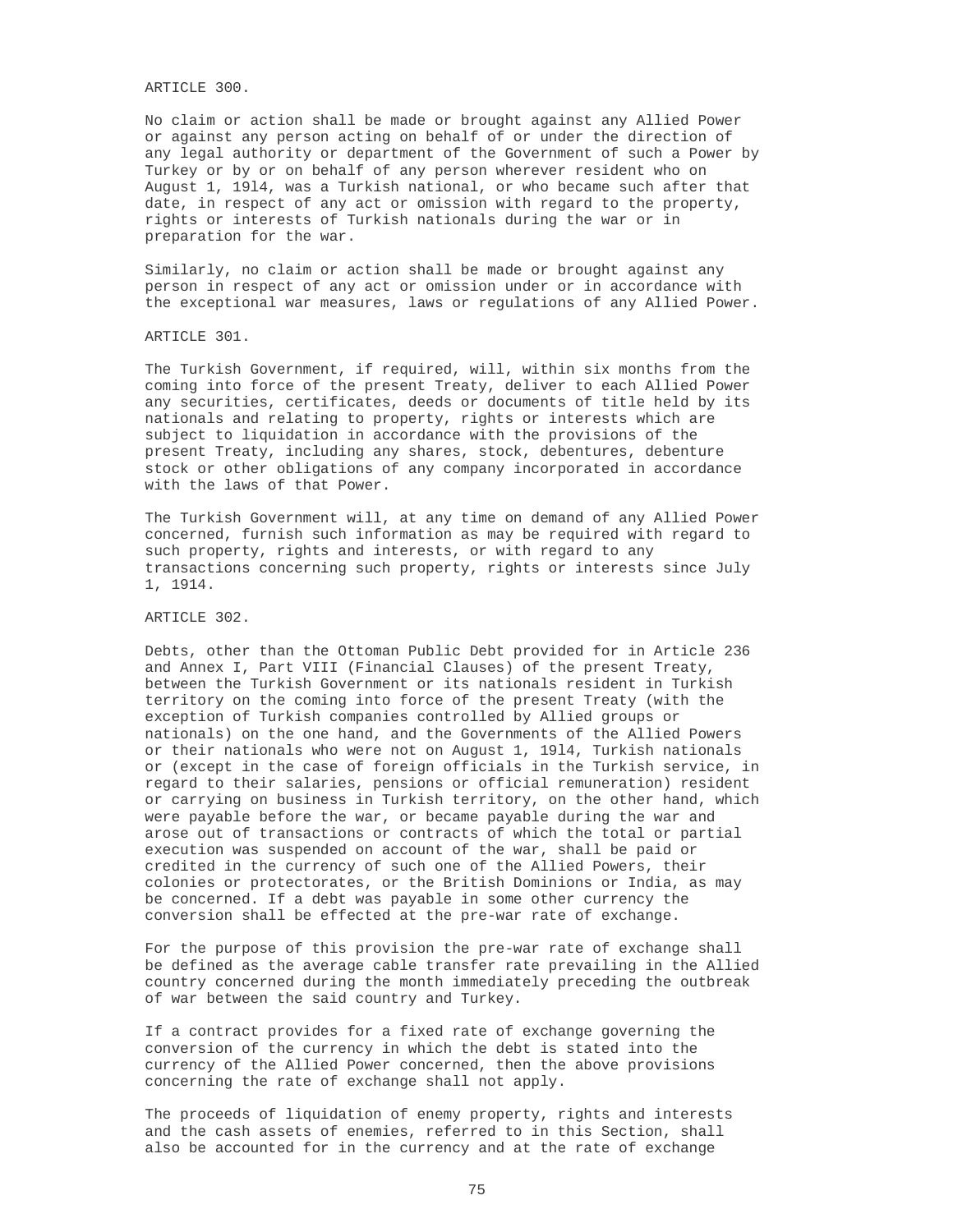provided for above.

The provisions of this Article regarding the rate of exchange shall not affect debts due to or from persons resident in territories detached from Turkey in accordance with the present Treaty.

ARTICLE 303.

The provisions of Articles 287 to 302 apply to industrial literary and artistic property which has been or may be dealt with in the liquidation of property, rights, interests, companies or businesses under war legislation by the Allied Powers, or in accordance with the stipulations of the present Treaty.

SECTION V.

CONTRACTS, PRESCRIPTIONS, JUDGMENTS.

ARTICLE 304.

Subject to the exceptions and special rules with regard to particular contracts or classes of contracts contained in the Annex hereto, any contract concluded between enemies will be maintained or dissolved according to the law of the Allied Power of which the party who was not a Turkish subject on August 1, 1914, is a national, and on the conditions prescribed by that law.

ARTICLE 305.

All periods of prescription or limitation of right of action, whether they began to run before or after the outbreak of war, shall be treated in the territory of the High Contracting Parties, so far as regards relations between enemies, as having been suspended from October 29, 19l4, till the coming into force of the present Treaty. They shall begin to run again at earliest three months after the coming into force of the present Treaty. This provision shall apply to the period prescribed for the presentation of interest or dividend coupons or for the presentation for repayment of securities drawn for repayment or repayable on any other ground.

Having regard to the provisions of the law of Japan, neither the present Article nor Article 304 nor the Annex hereto shall apply to contracts made between Japanese nationals and Turkish nationals.

ARTICLE 306.

As between enemies no negotiable instrument made before the war shall be deemed to have become invalid by reason only of failure within the required time to present the instrument for acceptance or payment, or to give notice of non-acceptance or non-payment to drawers or endorsers, or to protest the instrument, nor by reason of failure to complete any formality during the war.

Where the period within which a negotiable instrument should have been presented for acceptance or for payment, or within which notice of non-acceptance or non-payment should have been given to the drawer or endorser, or within which the instrument should have been protested, has elapsed during the war, and the party who should have presented or protested the instrument or have given notice of non-acceptance or non-payment has failed to do so during the war, a period of not less than three months from the coming into force of the present Treaty shall be allowed within which presentation, notice of non-acceptance or non-payment or protest may be made.

ARTICLE 307.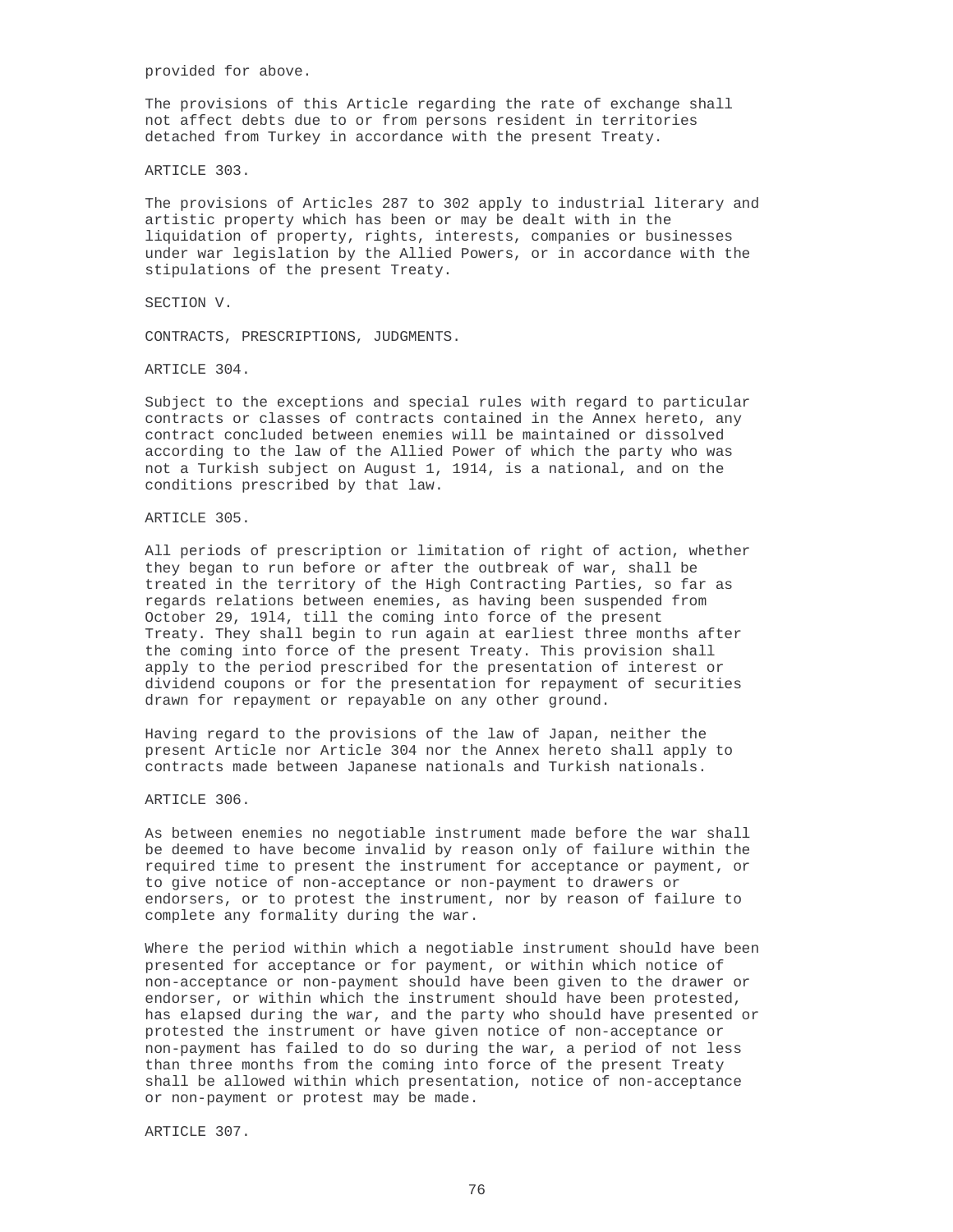Judgments given or measures of execution ordered during the war by any Turkish judicial or administrative authority against or prejudicially affecting the interests of a person who was at the time a national of an Allied Power or against or affecting the interests of a company in which such an Allied national was interested shall be subject to revision, on the application of that national, by the Arbitral Commission provided for in Article 287. Where such a course is equitable and possible the parties shall be replaced in the situation which they occupied before the judgment was given or the measure of execution ordered by the Turkish authority. Where that is not possible, the national of an allied power who has suffered prejudice by the judgment or measure of execution shall be entitled to recover such compensation as the Arbitral Commission may consider equitable, such compensation to be paid by the Turkish Government.

Where a contract has been dissolved by reason either of failure on the part of either party to carry out its provisions or of the exercise of a right stipulated in the contract itself the party prejudiced may apply to the Arbitral Commission. This Commission may grant compensation to the prejudiced party, or may order the restoration of any rights in Turkey which have been prejudiced by the dissolution wherever, having regard to the circumstances of the case, such restoration is equitable and possible.

Turkey shall compensate any third party who may be prejudiced by any restitution or restoration effected in accordance with the provisions of this Article.

ARTICLE 308.

All questions relating to contracts concluded before the coming into force of the present Treaty between persons who were or have become nationals of the Allied Powers or of the new States whose territory is detached from Turkey and Turkish nationals shall be decided by the national Courts or the consular Courts of the Allied Power or new State of which one of the parties to the contract is a national, to the exclusion of the Turkish Courts.

#### ARTICLE 309.

Judgments given by the national or consular Courts of an Allied Power or new State whose territory is detached from Turkey, or orders made by the Arbitral Commission provided for in Article 287, in all cases which, under the present Treaty, they are competent to decide, shall be recognised in Turkey as final, and shall be enforced without it being necessary to have them declared executory

ANNEX

I. General Provisions.

I.

Within the meaning of Articles 304 to 306 and of the provisions of this Annex, the parties to a contract shall be regarded as enemies when trading between them became hnpossible in fact, or was prohibited by or otherwise became unlawful under laws, orders or regulations to which one of those parties was subject. They shall be deemed to have become enemies from the date when such trading became impossible in fact or was prohibited or otherwise became unlawful.

2. The following classes of contracts remain in force subject to the application of domestic laws, orders or regulations made during the war by the Allied Powers and subject to the terms of the contracts:

(a) Contracts having for their object the transfer of estates or of real or personal property, where the property therein had passed or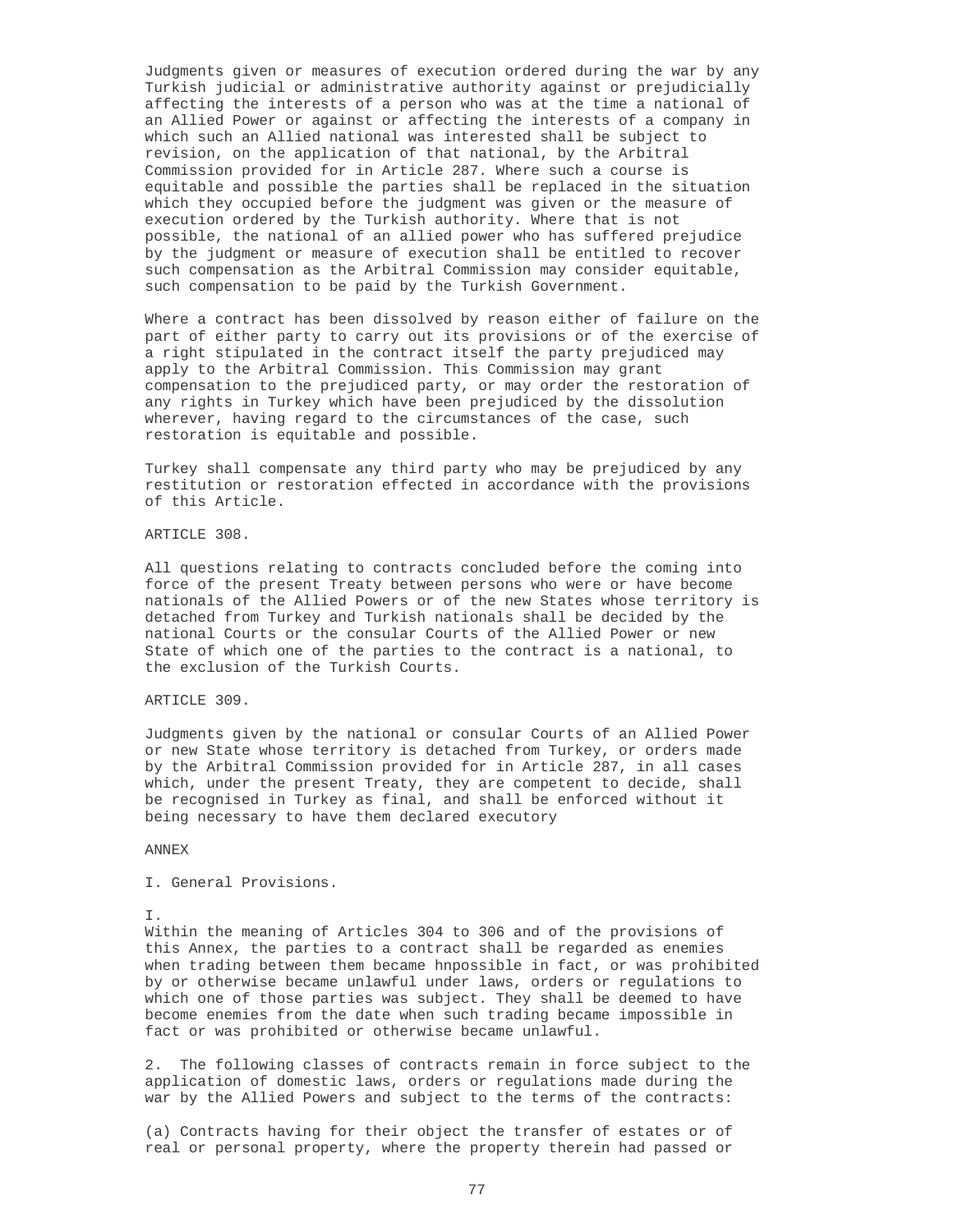the object had been delivered before the parties became enemies;

(b) Leases and agreements for leases of land and houses;

(c) Contracts of mortgage, pledge, or lien;

(d) Contracts between individuals or companies and the State, provinces, municipalities, or other similar juridical persons charged with administrative functions, and concessions granted by the State, provinces, municipalities, or other similar juridical persons charged with administrative functions, subject however to any special provisions relating to concessions laid down in the present Treaty.

When the execution of the contracts thus kept alive would, owing to the alteration of economic conditions, cause one of the parties substantial prejudice, the Arbitral Commission provided for in Article 287 shall be empowered, on the request of the prejudiced party, to grant to him equitable compensation by way of reparation.

II. Provisions Relating to Certain Classes of Contracts.

Stock Exchange and Commercial Exchange Contracts.

3 (a) Rules made during the war by any recognised Exchange or Commercial Association providing for the closure of contracts entered into before the war by an enemy are confirmed by the High Contracting Parties, as also any action taken thereunder provided:

(1) That the contract was expressed to be made subject to the rules of the Exchange or Association in question;

(2) That the rules applied to all persons concerned;

(3) That the conditions attaching to the closure were fair and reasonable.

(b) The closure of contracts relating to cotton futures which were closed as on July 31, 1914, under the decision of the Liverpool Cotton Association, is also confirmed.

Security.

4

The sale of a security held for an unpaid debt owing by an enemy shall be deemed to have been valid irrespective of notice to the owner if the creditor acted in good faith and with reasonable care and prudence, and no claim by the debtor on the ground of such sale shall be admitted.

Negotiable Instruments.

5

If a person has either before or during the war become liable upon a negotiable instrument in accordance with an undertaking given to him by a person who has subsequently become an enemy, the latter shall remain liable to indemnify the former in respect of his liability, notwithstanding the outbreak of war.

III. Contracts of Insurance. 6.

The provisions of the following paragraphs shall apply only to insurance and reinsurance contracts between Turkish nationals and nationals of the Allied Powers in the case of which trading with Turkey has been prohibited. These provisions shall not apply to contracts between Turkish nationals and companies or individuals, even if nationals of the Allied Powers, established in territory detached from Turkey under the present Treaty.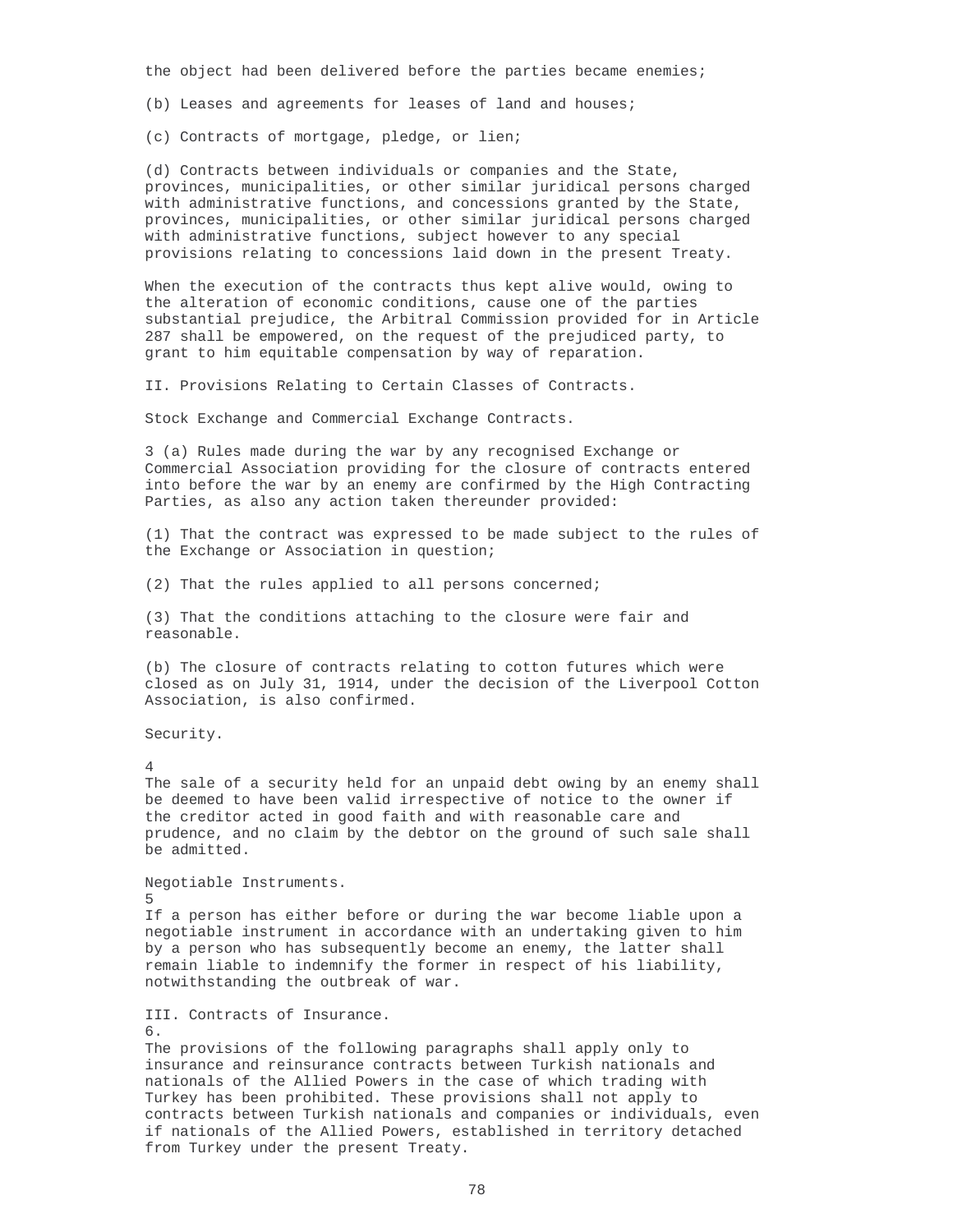In cases where the provisions of the following paragraphs do not apply, contracts of insurance and reinsurance shall be subject to the provisions of Article 304.

Fire Insurance.  $\mathcal{L}$ 

Contracts for the insurance of property against fire entered into by a person interested in such property with another person who subsequently became an enemy shall not be deemed to have been dissolved by the outbreak of war, or by the fact of the person becoming an enemy, or on account of the failure during the war and for a period of three months thereafter to perform his obligations under the contract, but they shall be dissolved at the date when the annual premium becomes payable for the first time after the expiration of a period of three months after the coming into force of the present Treaty.

A settlement shall be effected of unpaid premiums which became due during the war, or of claims for losses which occurred during the war.

#### 8.

Where by administrative or legislative action an insurance against fire effected before the war has been transferred during the war from the original to another insurer, the transfer will be recognised and the liability of the original insurer will be deemed to have ceased as from the date of the transfer. The original insurer will, however, be entitled to receive on demand full information as to the terms of the transfer, and if it should appear that these terms were not equitable, they shall be amended so far as may be necessary to render them equitable.

Furthermore, the insured shall, subject to the concurrence of the original insurer, be entitled to retransfer the contract to the original insurer as from the date of the demand.

# Life Insurance.

 $\Omega$ 

Contracts of life insurance entered into between an insurer and a person who subsequently became an enemy shall not be deemed to have been dissolved by the outbreak of war or by the fact of the person becoming an enemy.

Any sum which during the war became due upon a contract deemed not to have been dissolved under the preceding provision shall be recoverable after the war with the addition of interest at 5 per cent. per annum from the date of its becoming due up to the day of payment.

Where the contract has lapsed during the war owing to non-payment of premiums, or has become void from breach of the conditions of the contract the assured or his representatives or the persons entitled shall have the right at any time within twelve months of the coming into force of the present Treaty to claim from the insurer the surrender value of the policy at the date of its lapse or avoidance.

### 10.

Where contracts of life insurance have been entered into by a local branch of an insurance company established in a country which subsequently became an enemy country, the contract shall, in the absence of any stipulation to the contrary in the contract itself, be governed by the local law, but the insurer shall be entitled to demand from the insured or his representatives the refund of sums paid or claims made or enforced under measures taken during the war, if the making or enforcement of such claims was not in accordance with the terms of the contract itself or was not consistent with the laws or treaties existing at the time when it was entered into.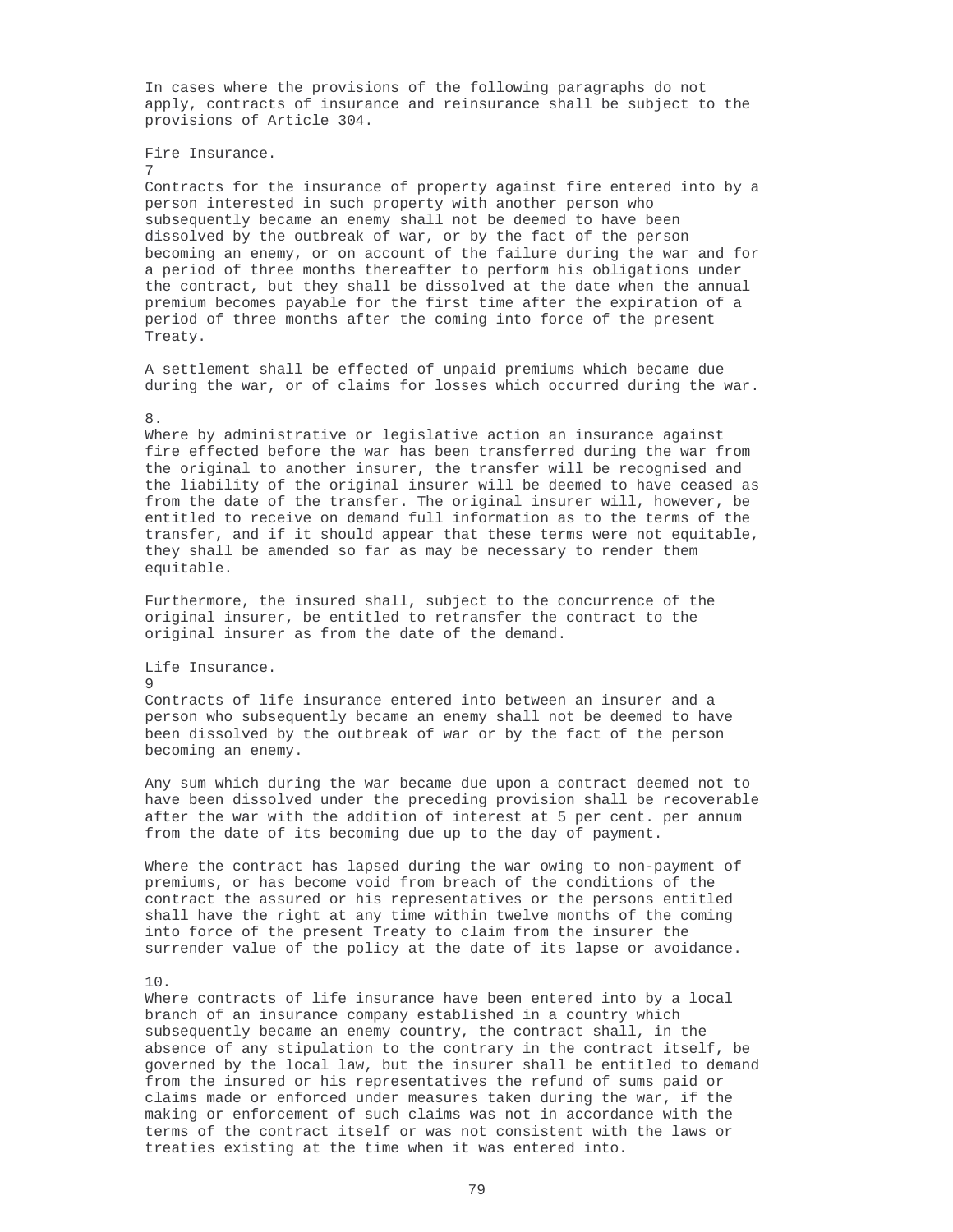In any case where by the law applicable to the contract the insurer remains bound by the contract, notwithstanding the non-payment of premiums, until notice is given to the insured of the termination of the contract, he shall be entitled where the giving of such notice was prevented by the war to recover the unpaid premiums with interest at 5 per cent. per annum from the insured.

#### 12.

11.

Insurance contracts shall be considered as contracts of life assurance for the purpose of paragraphs 9 to 11 when they depend on the probabilities of human life combined with the rate of interest for the calculation of the reciprocal engagements between the two parties.

Marine Insurance.

13.

Contracts of marine insurance, including time policies and voyage policies, entered into between an insurer and a person who subsequently became an enemy, shall be deemed to have been dissolved on his becoming an enemy, except in cases where the risk undertaken in the contract had attached before he became an enemy.

Where the risk had not attached, money paid by way of premium or otherwise shall be recoverable from the insurer.

Where the risk had attached, effect shall be given to the contract, notwithstanding the party becoming an enemy, and sums due under the contract either by way of premiums or in respect of losses shall be recoverable after the coming into force of the present Treaty.

In the event of any agreement being come to for the payment, of interest on sums due before the war to or by the nationals of States which have been at war and recovered after the war, such interest shall in the case of losses recoverable under contracts of marine insurance run from the expiration of a period of one year from the date of the loss.

#### 14.

No contract of marine insurance with an insured person who subsequently became an enemy shall be deemed to cover losses due to belligerent action by the Power of which the insurer was a national or by the allies of such Power.

#### 15.

Where it is shown that a person who had before the war entered into a contract of marine insurance with an insurer who subsequently became an enemy entered after the outbreak of war into a new contract covering the same risk with an insurer who was not an enemy, the new contract shall be deemed to be subtituted for theoriginal contract as from the date when it was entered into, and the premiums payable shall be adjusted on the basis of the original insurer having remained liable on the contract only up till the time when the new contract was entered into.

Other Insuronces.

16

Contracts of insurance entered before the war between an insurer and a person who subsequently became an enemy, other than contracts dealt with in paragraph 7 to 15, shall be treated in all respects on the same footing as contracts of fire insurance between the same persons would be dealt with under the said paragraphs.

Reinsurance. 17. All treatise of reinsurance with a person who became an enemy shall be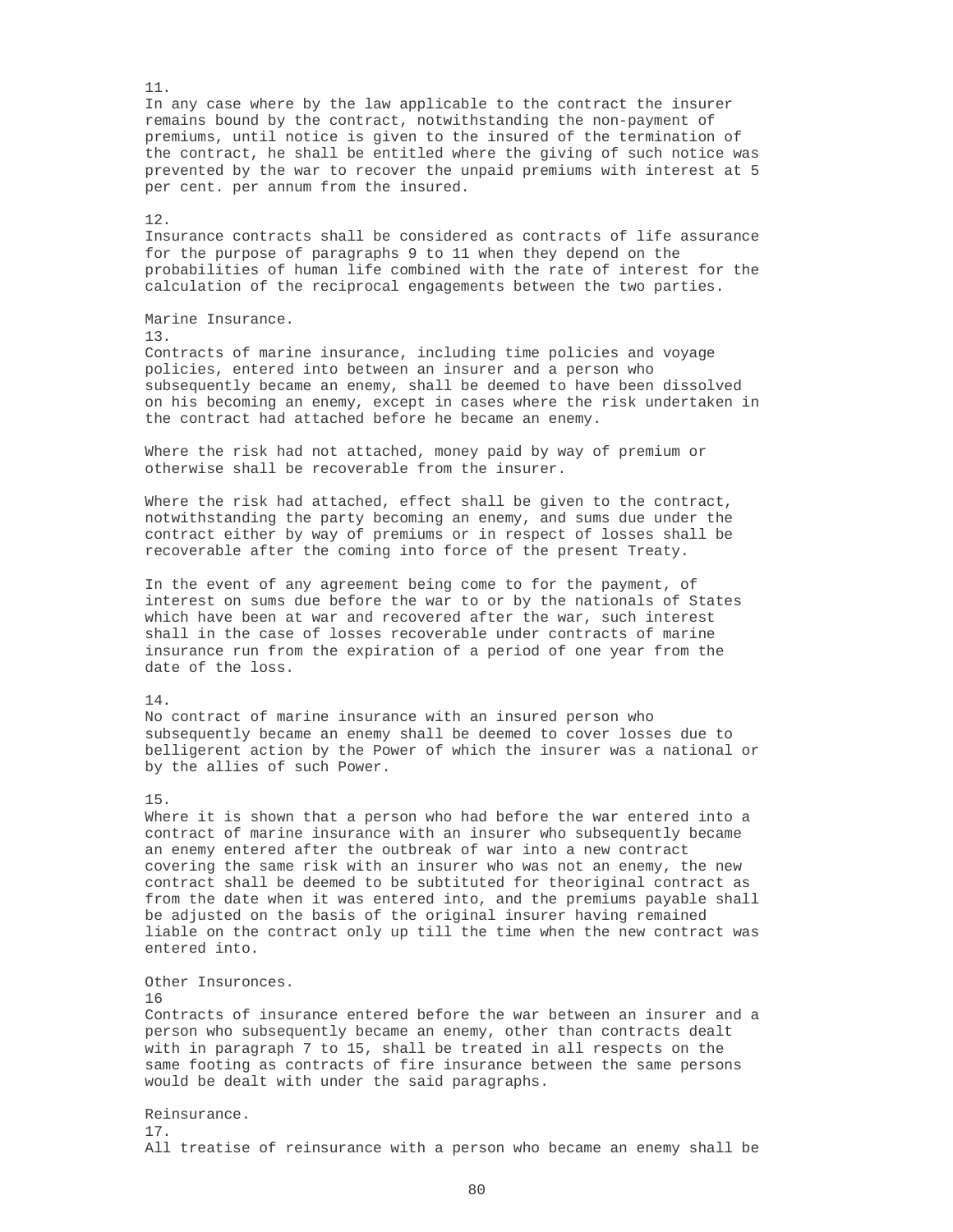regarded as having been abrogated by the person becoming an enemy, but without prejudice in the case of life or marine risks which had attached before the war to the right to recover payment after the war for sums due in respect of such risks.

Nevertheless, if, owing to invasion, it has been impossible for the reinsured to find another reinsurer, the treaty shall remain in force until three months after the coming into force of the present Treaty.

When a reinsurance treaty becomes void under this paragraph there shall be an adjustment of accounts between the parties in respect both of premiums paid and payable and of liabilities for losses in respect of life or marine risk which had attached before the war. In the case of risks other than those mentioned in paragraphs 9 to 15, the adjustment of accounts shall be made as at the date of the parties becoming enemies, without regard to claims for losses which may have occurred since that date.

18.

The provisions of paragraph 17 will extend equally to reinsura.nces existing at the date of the parties becoming enemies of particular risks undertaken by the insurer in a contract of insurance against any risk other than life or marine risks.

19.

Reinsurance of life risks effected by particular contracts and not under any general treaty remain in force.

20.

In case of a reinsurance effected before the war of a contract of marine insurance, the cession of a risk which had been ceded to the reinsurer shall, if it had attached before the outbreak of war, remain valid and effect be given to the contract, notwithstanding the outbreak of war; sums due under the contract of reinsurance in respect either of premiums or of losses shall be recoverable after the war.

21.

The provisions of paragraphs 14 and 15 and the last part of paragraph 13 shall apply to contracts for the reinsurance of marine risks.

SECTION VI.

COMPANIES AND CONCESSIONS.

ARTICLE 310.

In application of the provisions of Article 287, Allied nationals and companies controlled by Allied groups or nationals holding concessions granted before October 29, 1914, by the Turkish government or by any Turkish local authority in territory remaining Turkish under the present Treaty, or holding concessions which may be assigned to them by the Financial Commission in virtue of Article 294, shall be replaced by such Government or authorities in complete possession of the rights resulting from the original concession contract and any subsequent agreements prior to October 29, 1914. The Turkish Government undertakes to adapt such contracts or agreements to the new economic conditions, and to extend them for a period equal to the interval between October 29, 1914, and the coming into force of the present Treaty. In cases of dispute with the Turkish Government the matter shall be submitted to the Arbitral Commission referred to in Article 287.

All legislative or other provisions, all concessions and all agreements subsequent to October 29, 1914, and prejudicial to the rights referred to in the preceding paragraph shall be declared null and void by the Turkish Government.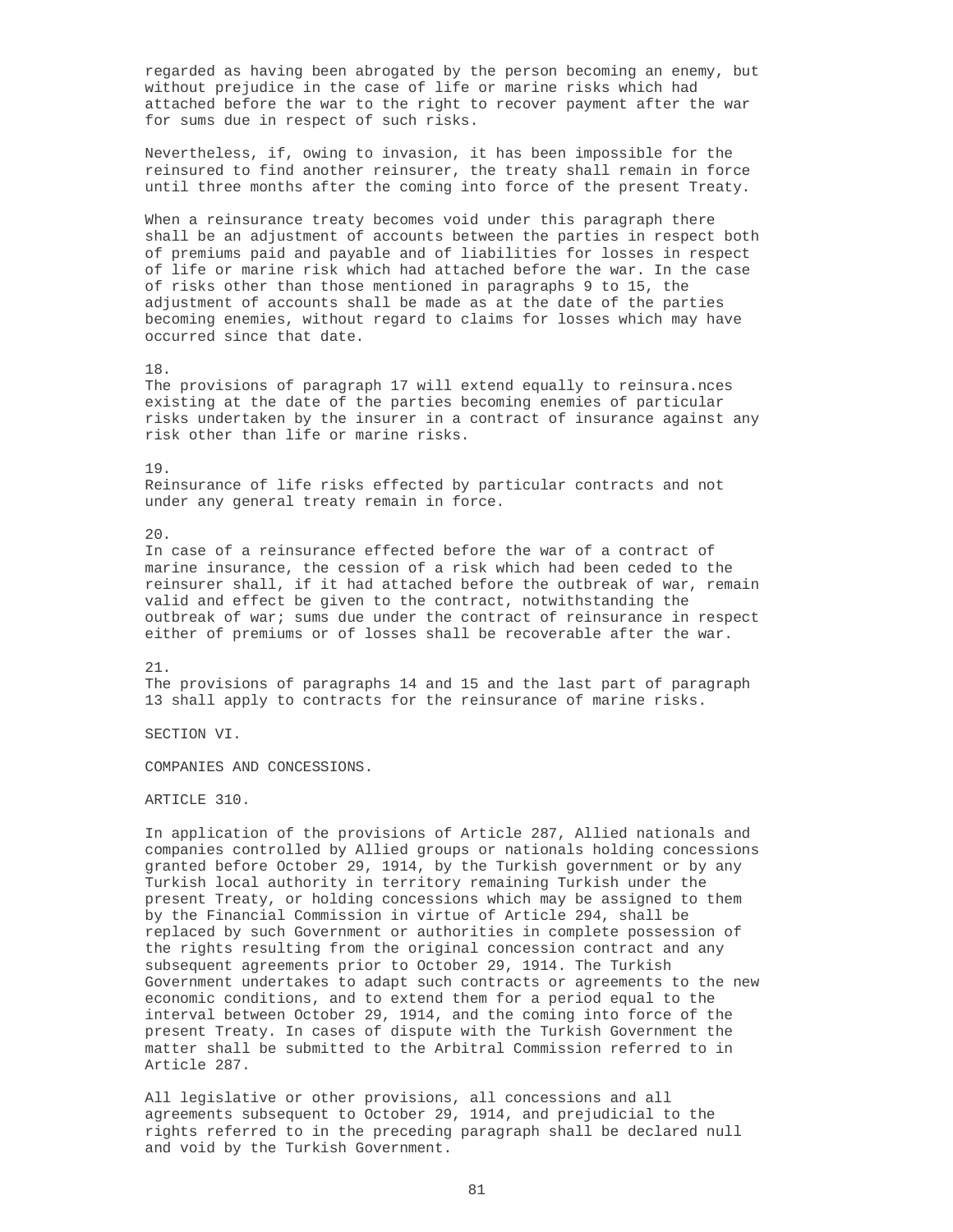The concessionnaires referred to in thls Article may, if the Financial Commission approves, abandon the whole or part of the compensation accorded to them by the Arbitral Commission under the conditions laid down in Article 287 for damage or loss suffered during the war, in exchange for contractual compensation.

ARTICLE 311 .

In territories detached from Turkey to be placed under the authority or tutelage of one of the Principal Allied Powers, Allied nationals and companies controlled by Allied groups or nationals holding concessions granted before October 29, 1914, by the Turkish Government or by any Turkish local authority shall continue in complete enjoyment of their duly acquired rights and the Power concerned shall maintain the guarantees granted or shall assign equivalent ones.

Nevertheless, any such Power, if it considers that the maintenance of any of these concessions would be contrary to the public interest, shall be entitled, within a period of six months from the date on which the territory is placed under its authority or tutelage, to buy out such concession or to propose modifications therein; in that event it shall be bound to pay to the concessionnaire equitable compensation in accordance with the following provisions.

If the parties cannot agree on the amount of such compensation, it will be determined by Arbitral Tribunals composed of three members, one designated by the State of which the concessionnaire or the holders of the majority of the capital in the case of a company is or are nationals, one by the Government exerising authority in the territory in question, and the third designated, failing agreement between the parties, by the Council of the League of Nations.

The Tribunal shall take into account, from both the legal and equitable standpoints, all relevant matters, on the basis of the maintenance of the contract adapted as indicated in the following paragraph.

The holder of a concession which is maintained in force shall have the right, within a period of six months after the expiration of the period specified in the second paragraph of this Article, to demand the adaptation of his contract to the new economic conditions, and in the absence of agreement direct with the Governrnent concerned the decision shall be referred to the Arbitral Commission provided for above.

#### ARTICLE 312.

In all territories detached from Turkey, either as a result of the Balkan Wars in 1913, or under the present Treaty, other than those referred to in Article 311, the State which definitively acquires the territory shall ipso facto succeed to the duties and charges of Turkey towards concessionnaires and holders of contracts, referred to in the first paragraph of Article 311, and shall maintain the guarantees granted or assign equivalent ones.

This succession shall take effect, in the case of each acquiring State, as from the coming into force of the Treaty under which the cession was effected. Such State shall take all necessary steps to ensure that the concessions may be worked and the carrying out of the contracts proceeded with without interruption.

Nevertheless, as from the coming into force of the present Treaty, negotiations may be entered into between the acquiring States and the holders of contracts or concessions, with a view to a mutual agreement for bringing such concessions and contracts into conformity with the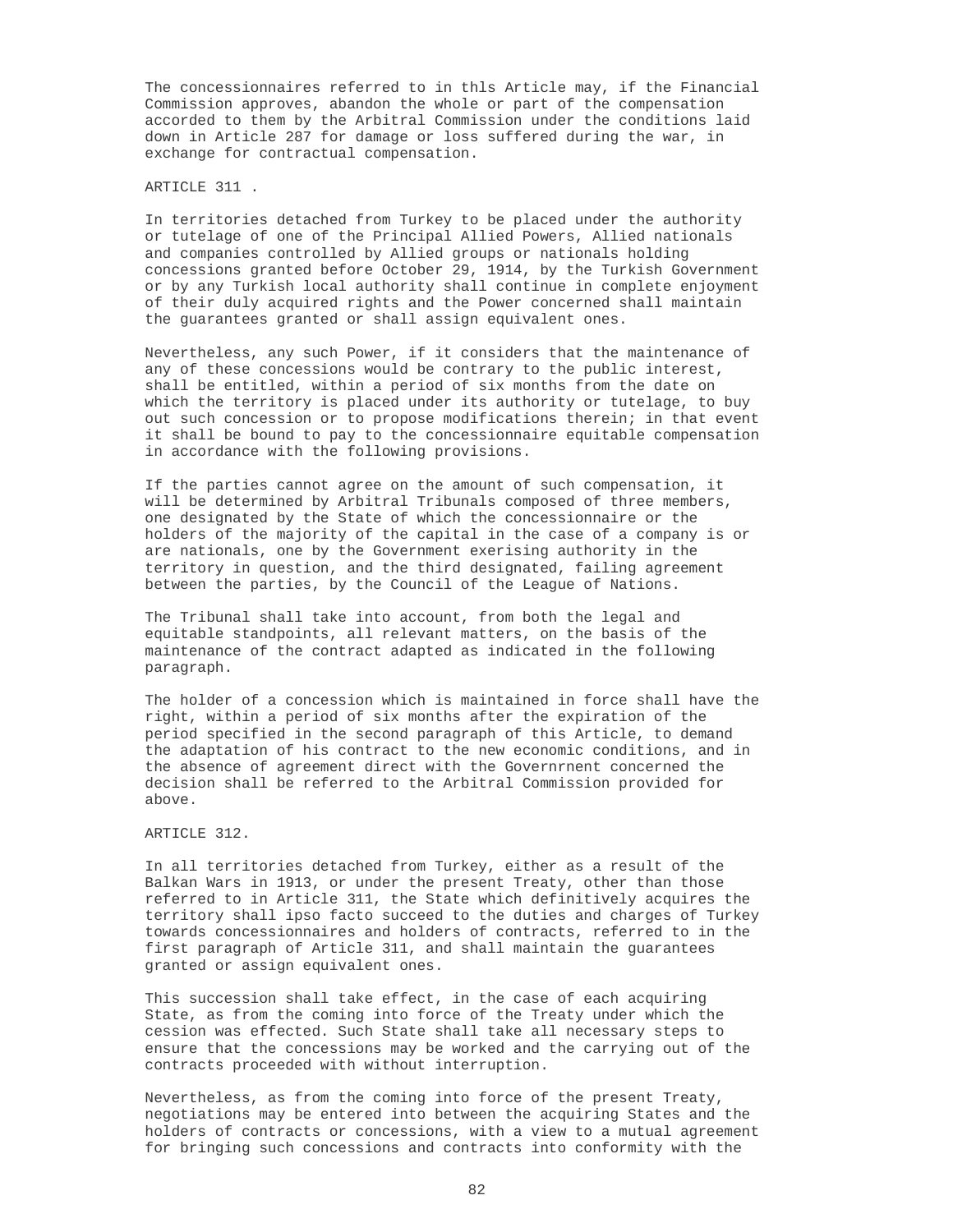legislation of such States and the new economic conditions. Should agreement not have been reached within six months, the State or the holders of the concessions or contracts may submit the dispute to an Arbitral Tribunal constituted as provided in Article 311.

ARTICLE 313.

The application of Articles 311 and 312 shall not give rise to any award of compensation in respect of the right to issue paper money.

ARTICLE 314.

The Allied Powers shall not be bound to recognise in territory detached from Turkey the validity of the grant of any concession granted by the Turkish Government or by Turkish local authorities after October 29, 1914, nor the validity of the transfer of any concession effected after that date. Any such concessions and transfers may be declared null and void, and their cancellation shall give rise to no compensation.

ARTICLE 315.

All concessions or rights in concessions granted by the Turkish Government since October 30, 1918, and all such concessions or rights granted since August 1, 1914, in favour of German, Austrian, Hungarian, Bulgarian or Turkish nationals or companies controlled by them, until the date of the coming into force of the present Treaty, are hereby annulled.

ARTICLE 316.

(a) Any company incorporated in accordance with Turkish law and operating in Turkey which is now or shall hereafter be controlled by Allied nationals shall have the right, within five years from the coming into force of the present Treaty, to transfer its property, rights and interests to another company incorporated in accordance with the law of one of the Allied Powers whose nationals control it; and the company to which the property, rights and interests are transferred shall continue to enjoy the same rights and privileges as the other company enjoyed under the laws of Turkey and the terms of the present Treaty, subject to meeting obligations previously incurred.

The Turkish Government undertakes to modify its legislation so as to allow companies of Allied nationality to hold concessions or contracts in Turkey.

(b) Any company incorporated in accordance with Turkish law and operating in territory detached from Turkey, which is now or hereafter shall be controlled by Allied nationals, shall, in the same way and within the same period, have the right to transfer its property, rights and interests to another company incorporated in accordance with the law either of the State exercising authority in the territory in question or of one of the Allied Powers whose nationals control it. The company to which the property, rights and interests are transferred shall continue to enjoy the same rights and privileges as the other company enjoyed, including those conferred on it by the present Treaty.

(c) In Turkey companies of Allied nationality to which the property, rights and interests of Turkish companies shall have been transferred in virtue of paragraph (a) of this Article, and, in territories detached from Turkey, companies of Turkish nationality controlled by Allied groups or nationals and companies of nationality other than that of the State exercising authority in the territory in question to which the property, rights and interests of Turkish companies shall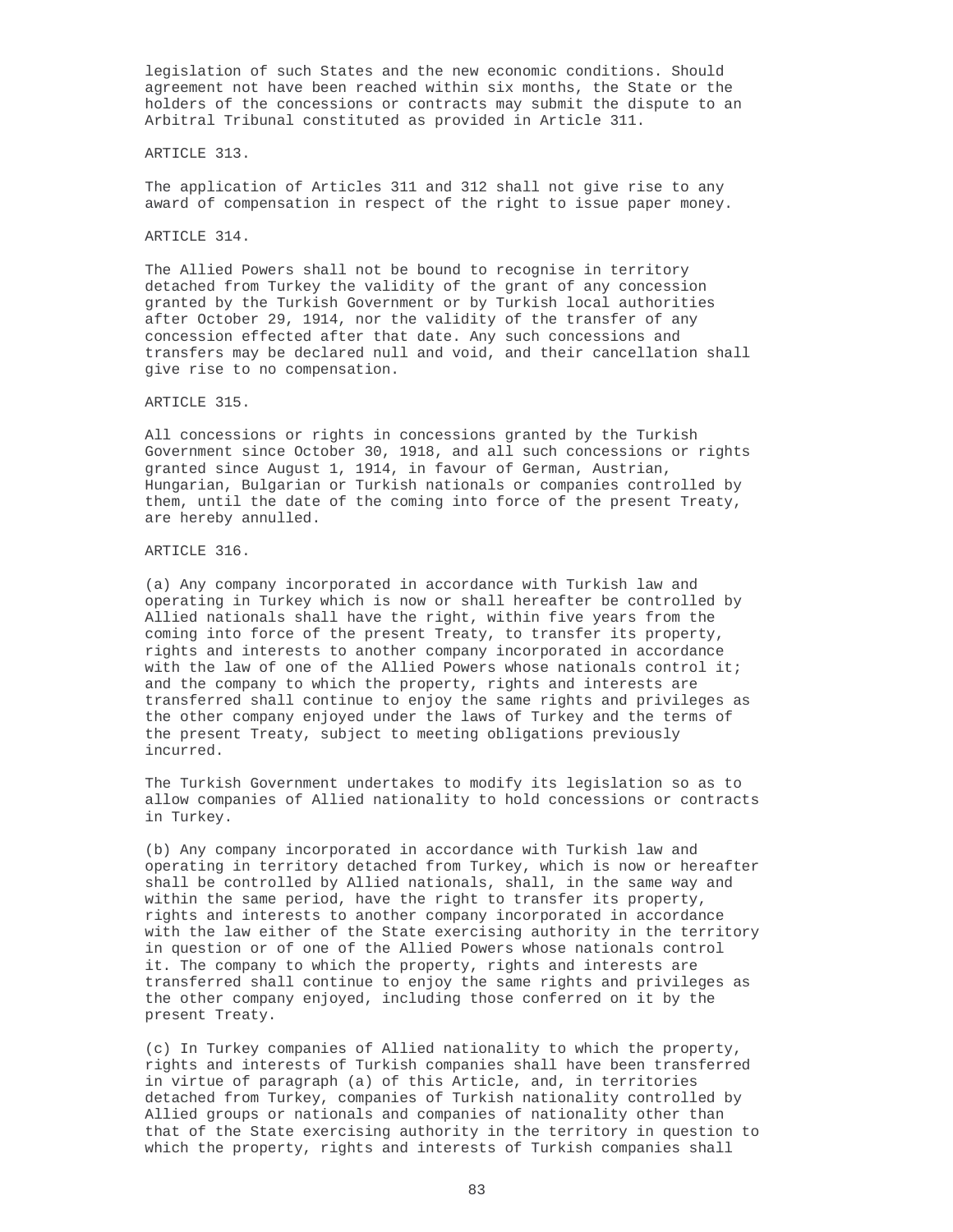have been transferred in virtue of paragraph (b) of this Article, shall not be subjected to legislative or other provisions or to taxes, imposts or charges more onerous than those applied in Turkey to similar companies possessing Turkish nationality, and in territory detached from Turkey to those possessing the nationality of the State exercising authority therein.

(d) The companies to which the property, rights and interests of Turkish companies are transferred in virtue of paragraphs (a) and (b) of this Article shall not be subjected to any special tax on account of this transfer.

SECTION VII.

GENERAL PROVISION.

ARTICLE 317.

The term "nationals of the Allied Powers," wherever used in this Part or in Part VIII (Financial Clauses), covers:

(I) All nationals, including companies and associations, of an Allied Power or of a State or territory under the protectorate of an Allied Power;

(2) The protected persons of the Allied Powers whose certificate of protection was granted before August 1, 1914;

(3) Turkish financial, industrial and commercial companies controlled by Allied groups or nationals, or in which such groups or nationals possessed the preponderant interest on August 1, 1914

(4) Religious or charitable institutions and scholastic establishments in which nationals or protected persons of the Allied Powers are interested.

The Allied Powers will communicate to the Financial Comission, within one year from the coming into force of the present Treaty, the list of eompanies, institutions and establishments in which they consider that their nationals possess a preponderant interest or are interested.

PART X.

AERIAL NAVIGATION.

ARTICLE 318

The aircraft of the Allied Powers shall have full liberty of passage and landing over and in the territory and territorial waters of Turkey, and shall enjoy the same privileges as Turkish aircraft, particularly in case of distress by land or sea.

ARTICLE 319.

The aircraft of the Allied Powers shall, while in transit to any foreign country whatever, enjoy the right of flying over the territory and territorial waters of Turkey without landing, subject always to any regulations which may be made by Turkey with the assent of the Principal Allied Powers, and which shall be applicable equally to the aircraft of Turkey and to those of the Allied countries.

ARTICLE 320.

Al. aerodromes in Turkey open to national public traffic shall be open for the aircraft of the Allied Powers, and in any such aerodrome such aircraft shall be treated on a footing of equality with Turkish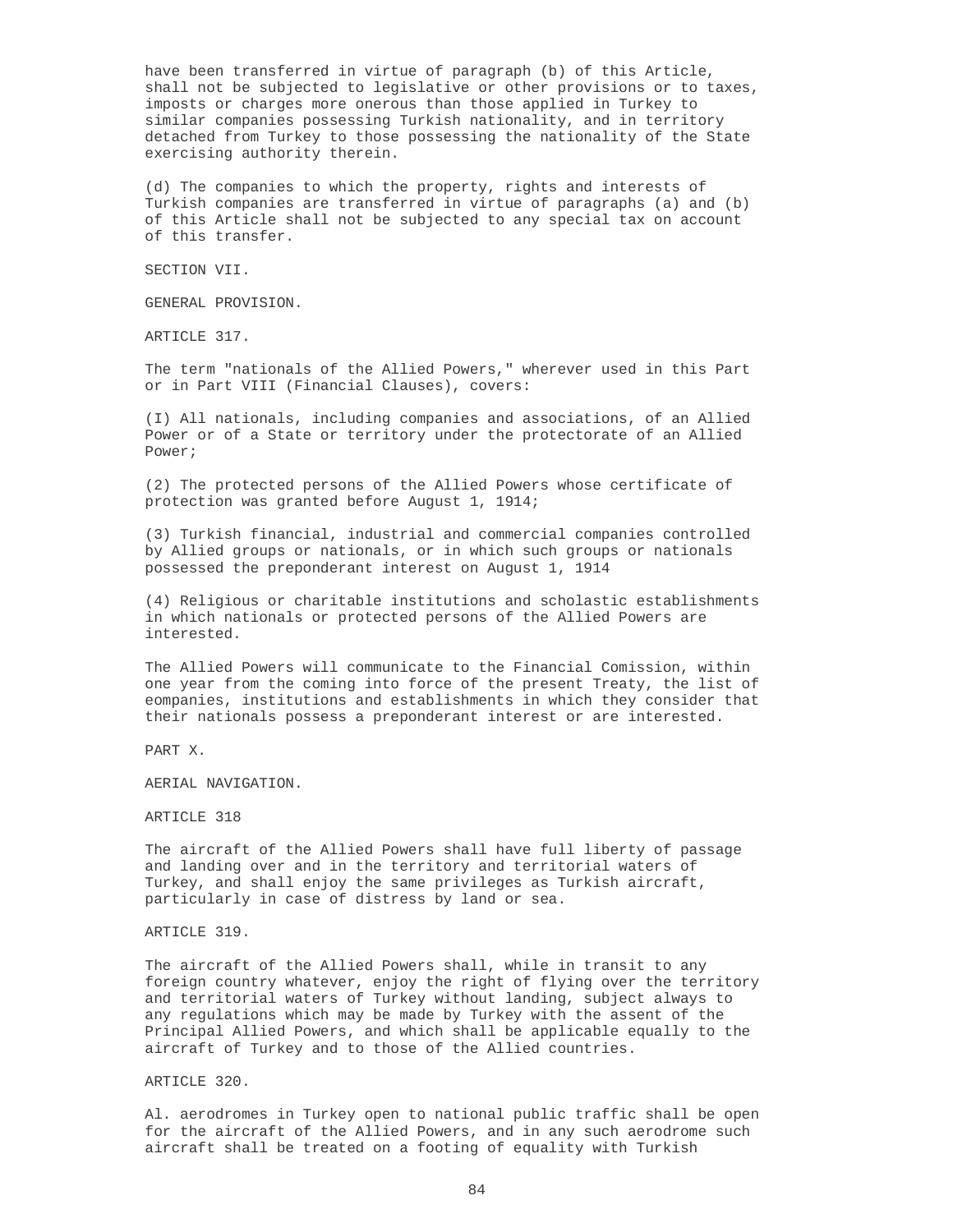aircraft as regards charges of every description, including charges for landing and accommodation.

In addition to the above-mentioned aerodromes, Turkey undertakes to establish aerodromes in such localities as may be designated by the Allied Powers within one year from the coming into force of the present Treaty. The provisions of this Article will apply to such aerodromes.

The Allied Powers reserve the right, in the event of the provisions of this Article not being carried out, to take all necessary measures to permit of international aerial navigation over the territory and territorial waters of Turkey.

#### ARTICLE 321.

Subject to the present provisions, the rights of passage, transit and landing provided for in Articles 318, 319 and 320 are subject to the observance of such regulations as Turkey may consider it necessary to enact, but such regulations must be approved by the Principal Allied Powers and shall be applied without distinction to Turkish aircraft and to those of the Allied countries.

# ARTICLE 322.

Certificates of nationality, air-worthiness or competency and licences, issued or recognised as valid by any of the Allied Powers, shall be recognised in Turkey as valid and as equivalent to the certificates and licences issued by Turkey.

#### ARTICLE 323.

As regards internal commercial air traffic the aircraft of the Allied Powers shall enjoy in Turkey most-favoured-nation treatment.

# ARTICLE 324.

The benefit of the provisions of Articles 318 and 319 shall not, without the consent of the Allied Powers, be extended by Turkey to States which fought on her side in the war of 19l4-l919 so long as such States have not become Members of the League of Nations or been admitted to adhere to the Convention concluded at Paris on October 13, 1919, relating to Aerial Navigation.

#### ARTICLE 325.

No concession or rights in a concession relating to civil aerial navigation shall be granted by Turkey, without the consent of the Allied Powers, to nationals of States which fought on her side in the war of 1914-1919 so long as such States have not become Members of the League of Nations or been admitted to adhere to the Convention concluded at Paris on October 13, 1919, relating to Aerial Navigation.

### ARTICLE 326.

Turkey undertakes to enforce the necessary measures to ensure that all Turkish aircraft flying over her territory shall comply with the rules as to lights and signals, rules of the air and rules for air traffic on and in the neighbourhood of aerodromes, which have been laid down in the Convention concluded at Paris on October 13, 19l9, relating to Aerial Navigation.

#### ARTICLE 327.

The obligations imposed by the provisions of this Part shall remain in force until Turkey shall have been admitted into the League of Nations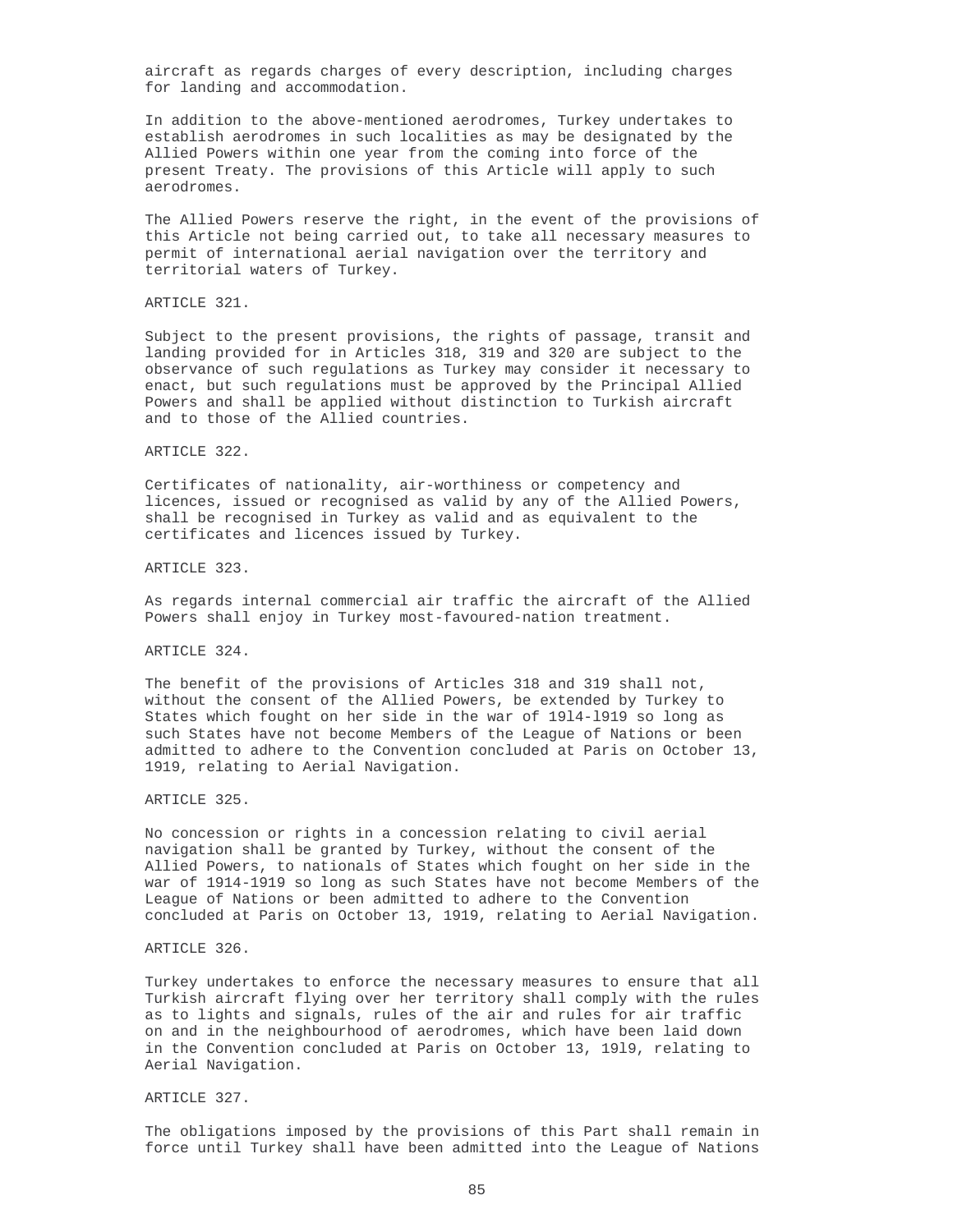or shall have been authorised, in accordance with the provisions of the Convention relating to Aerial Navigation concluded at Paris on October 13, 1919, to adhere to that Convention.

PART XI.

PORTS, WATERWAYS AND RAILWAYS.

SECTION I.

GENERAL PROVISIONS.

ARTICLE 328.

Turkey undertakes to grant freedom of transit through her territories on the routes most convenient for international transit, either by rail, navigable waterway or canal, to persons, goods, vessels, carriages, wagons and mails coming from or going to the territories of any of the Allied Powers, whether contiguous or not; for this purpose the crossing of territorial waters shall be allowed. Such persons, goods, vessels, carriages, wagons and mails shall not be subjected to any transit duty or to any undue delays or restrictions, and shall be entitled in Turkey to national treatment as regards charges, facilities and all other matters.

Goods in transit shall be exempt from all customs or other similar duties.

All charges imposed on transport in transit shall be reasonable having regard to the conditions of the traffic. No charge, facility or restriction shall depend directly or indirectly on the ownership or the nationality of the ship or other means of transport on which any part of the through journey has been, or is to be, accomplished.

ARTICLE 329.

Turkey undertakes neither to impose nor to maintain any control over transmigration traffic through her territories beyond measures necessary to ensure that passengers are bona fide in transit; nor to allow any shipping company or any other private body, corporation or person interested in the traffic to take any part whatever in, or to exercise any direct or indirect infiuence over, any administrative service that may be necessary for this purpose.

ARTICLE 330.

Turkey undertakes to make no discrimination or preference, direct or indirect, in the duties, charges and prohibitions relating to importations into or exportations from her territories, or, subject to any special provisions in the present Treaty, in the charges and conditions of transport of goods or persons entering or leaving her territories, based on the frontier crossed, or on the kind, ownership or fiag of the means of transport (including aircraft) employed, or on the original or immediate place of departure of the vessel, wagon or aircraft or other means of transport employed, or its ultimate or intennediate destination, or on the route of or places of trans-shipment on the journey, or on whether any port through which the goods are imported or exported is a Turkish port or a port belonging to any foreign country, or en whether the goods are imported or exported by sea, by land or by air.

Turkey particularly undertakes not to establish against the ports and vessels of any of the Allied Powers any surtax or any direct or indirect bounty for export or import by Turkish ports or vessels, or by those of another Power, for example, by means of combined tariffs. She further undertakes that persons or goods passing through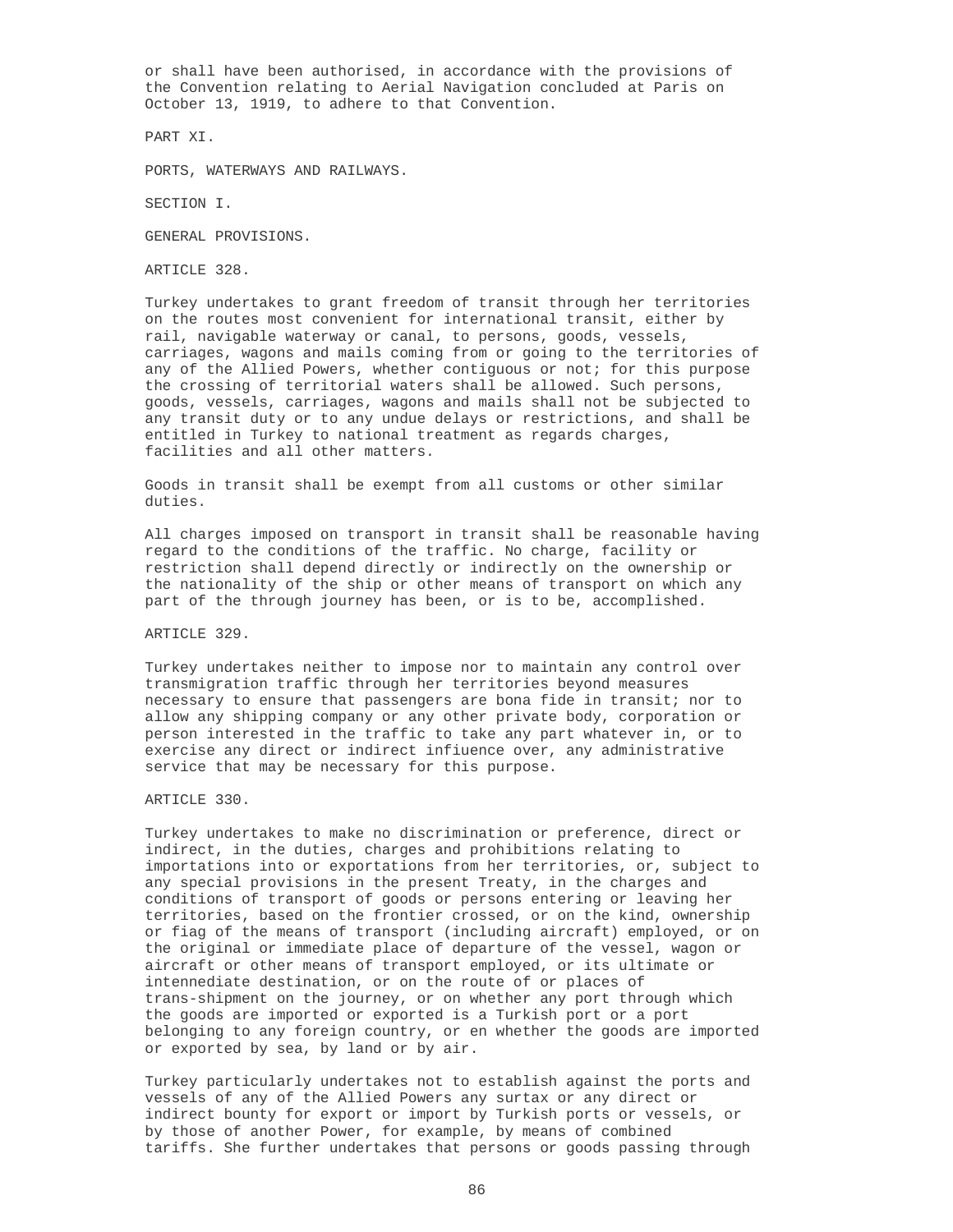a port or using a vessel of any of the Allied Powers shall not be subjected to any formality or delay whatever to which such persons or goods would not be subjected if they passed through a Turkish port or a port of any other Power, or used a Turkish vessel or a vessel of any other Power.

ARTICLE 331.

All necessary administrative and technical measures shall be taken to expedite, as much as possible, the transmission of goods across the Turkish frontiers and to ensure their forwarding and transport from such frontiers irrespective of whether such goods are coming from or going to the territories of the Allied Powers or are in transit from or to those territories, under the same material conditions in such matters as rapidity of carriage and care ent route as are enjoyed by other goods of the sarme kind carried on Turkish territory under similar conditions of transport .

In particular, the transport of perishable goods shall be promptly and regularly carried out, and the customs formalities shall be effected in such a way as to allow the goods to be carried straight through by trains which make connection.

ARTICLE 332.

The seaports of the Allied Powers are entitled to all favours and to all reduced tariffs granted on Turkish railways or navigable waterways for the benefit of Turkish ports (without prejudice to the rights of concessionaires) or of any port of another Power.

ARTICLE 333

Subject to the rights of concessionaires, Turkey may not refuse to participate in the tariffs or combinations of tariffs intended to secure for ports of any of the Allied Powers advantages similar to those granted by Turkey to her own ports or the ports of any other Power.

SECTION II.

NAVIGATION.

CHAPTER 1.

FREEDOM OF NAVIGATION.

ARTICLE 334.

The nationals of any of the Allied Powers as well as their vessels and property shall enjoy in all Turkish ports and on the inland navigation routes of Turkey at least the same treatment in all respects as Turkish nationals, vessels and property.

In particular, the vessels of any one of the Allied Powers shall be entitled to transport goods of any description and passengers to or from any ports or places in Turkish territory to which Turkish vessels may have access, under conditions which shall not be more onerous than those applied in the case of national vessels, they shall be treated on a footing of equality with national vessels as regards port and harbour facilities and charges of every description, including facilities for stationing, loading and unloading, tonnage duties and charges, harbour, pilotage, lighthouse, quarantine and all analogous duties and charges of whatsoever nature levied in the name of or for the profit of the Government, public functionaries, private individuals, corporations or establishments of any kind.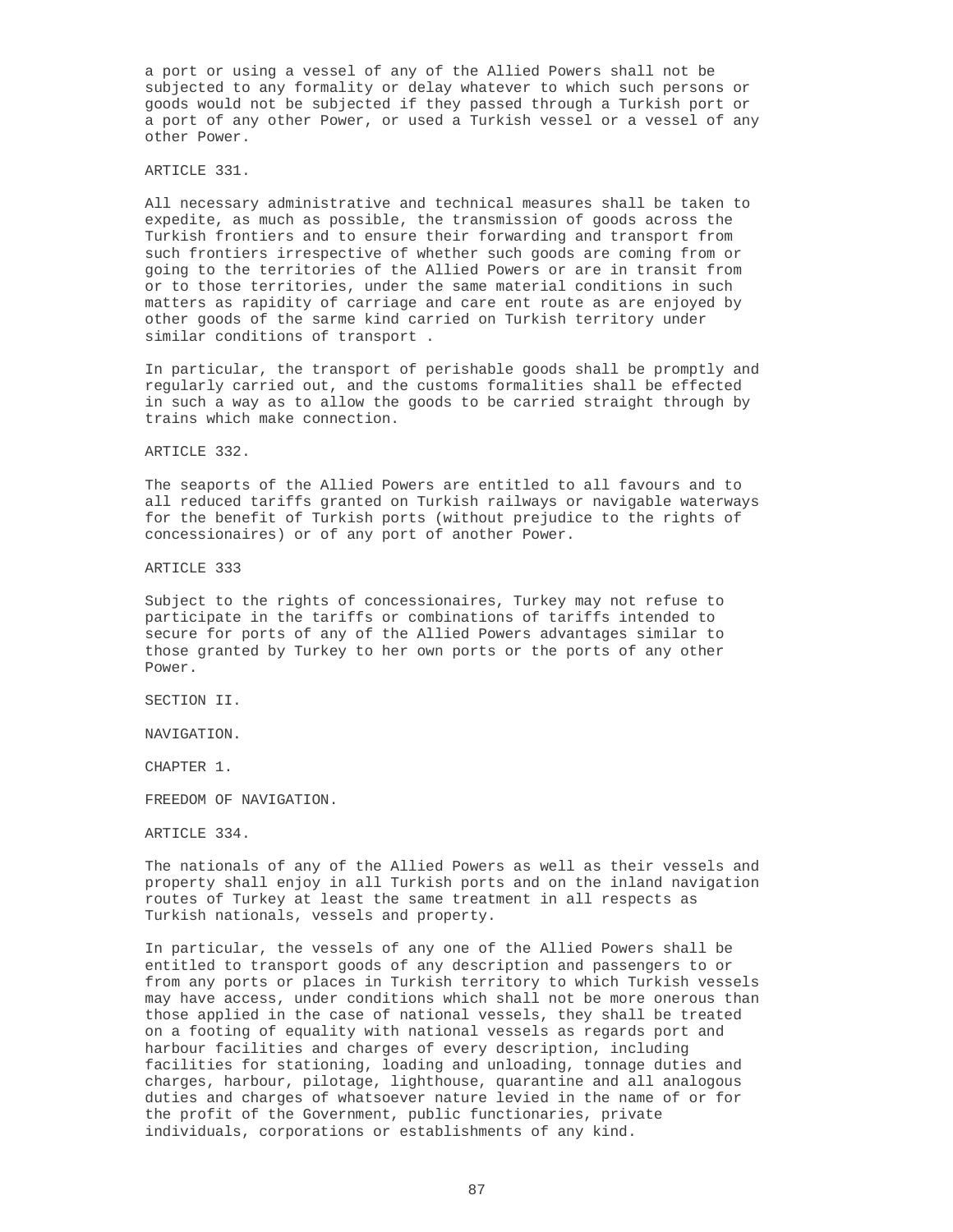In the event of Turkey granting a preferential regime to any of the Allied Powers or to any other foreign Power, this regime shall be extended immediately and unconditionally to all the Allied Powers.

There shall be no restrictions on the movement of persons or vessels other than those arising from prescriptions concerning customs, police, public health, emigration, and immigration and those relating to the import and export of prohibited goods. Such regulations must be reasonable and uniform and must not impede traffic unnecessarily.

CHAPTER II.

PORTS OF INTERNATIONAL CONCERN

ARTICLE 335.

The following Eastern ports are declared ports of international concern and placed under the regime defined in the following Articles of this section;

Constantinople, from St. Stefano to Dolma Bagtchi;

Haidar Pasha;

Smyrna;

Alexandretta;

Haifa;

Basra;

Trebizond (in the conditions laid down in Article 352);

Batum (subject to conditions to be subsequently fixed).

Free zones shall be provided in these ports.

Subject to any provisions to the contrary in the present Treaty, the regime laid down for the above ports shall not prejudice the territorial sovereignty.

(1) Navigation.

ARTICLE 336

In the ports declared of international concern the nationals goods and flags of all States Members of the League of Nations shall enjoy complete freedom in the use of the port. In this connection and in all respects they shall be treated on a footing of perfect equality, particularly as regards all port and quay facilities and charges, including facilities for berthing, loading and discharging, tonnage dues and charges, quay, pilotage, lighthouse, quarantine and all similar dues and charges of whatsoever nature, levied in the name of or for the profit of the Government, public functionaries, private individuals, corporations or establishments of every kind, no distinction being made between the nationals, goods and flags of the different States and those of the State under whose sovereignty or authority the port is placed.

There shall be no restrictions on the movement of persons or vessels other than those arising from regulations concerning customs, police, public health, emigration and immigration and those relating to the import and export of prohibited goods. Such regulations must be reasonable and uniform and must not impede traffic unnecessarily.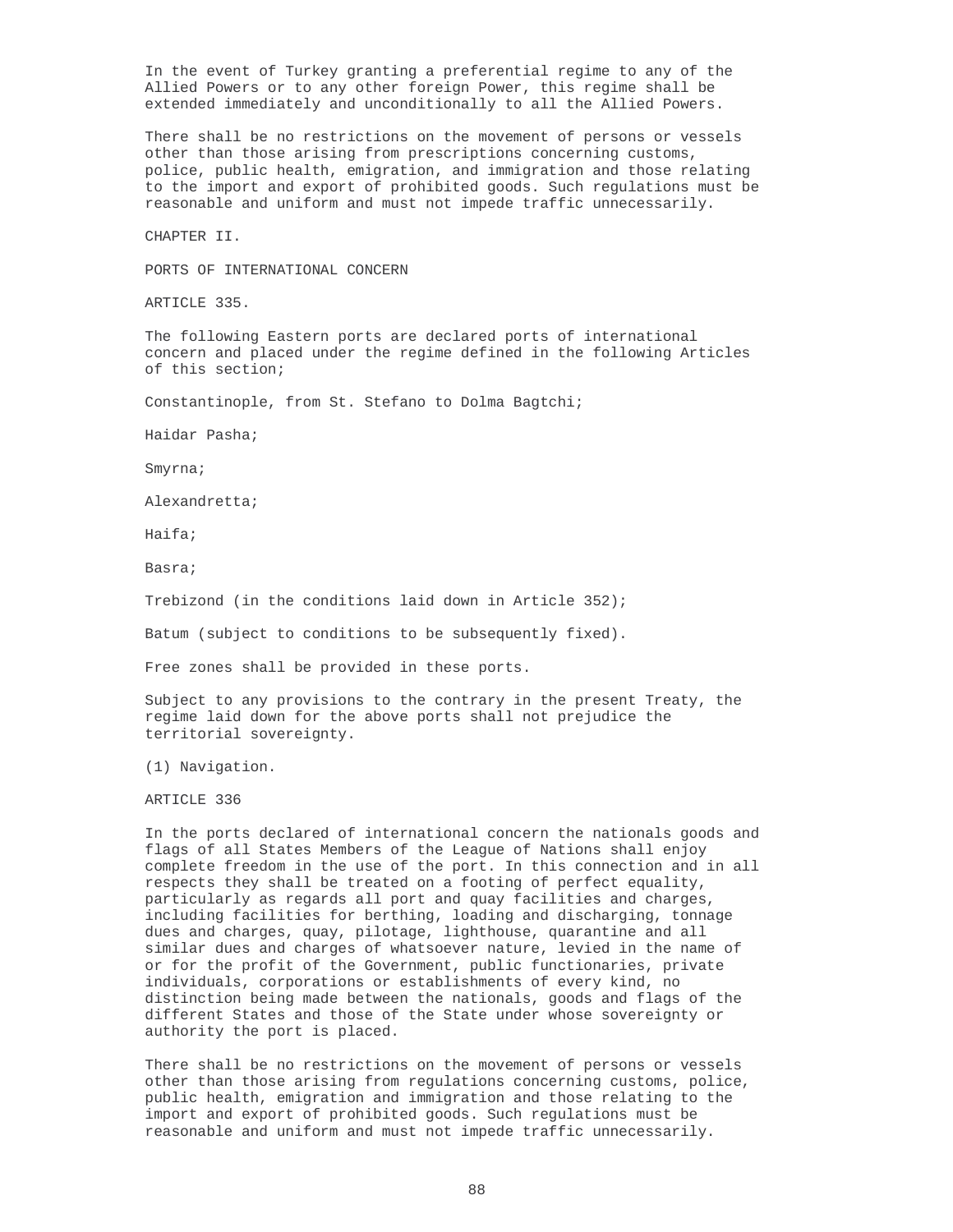(2) Dues and Charges.

ARTICLE 337.

All dues and charges for the use of the port or of its approaches, or for the use of facilities provided in the port, shall be levied under the conditions of equality prescribed in Article 336, and shall be reasonable both as regards their amount and their application, having regard to the expenses incurred by the port authority in the administration, upkeep and improvement of the port and of the approaches thereto, or in the interests of navigation.

Subject to the provisions of Article 54, Part III (Political Clauses) of the present Treaty all dues and charges other than those provided for in the present Article or in Articles 338, 342, or 343 are forbidden.

ARTICLE 338.

All customs, local octroi or consumption dues, duly authorised, levied on goods imported or exported through a port subject to the international regime shall be the same, whether the flag of the vessel which effected or is to effect the transport be the flag of the State exercising sovereignty or authority over the port or any other flag. In the absence of special circumstances justifying an exception on account of economic needs, such dues must be fixed on the same basis and at the same tariffs as similar duties levied on the other customs frontiers of the State concerned. All facilities which may be accorded by such State over other land or water routes or at other ports for the import or export of goods shall be equally granted to imports and exports through the port subject to the international regime. (3) Works.

ARTICLE 339.

In the absence of any special arrangement relative to the execution of works for maintaining and improving the port, it shall be the duty of the State under whose sovereignty or authority the port is placed to take suitable measures to remove any obstacle or danger to navigation and to secure facilities for the movements of ships in the port.

ARTICLE 340.

The State under whose sovereignty or authority the port is placed must not undertake any works liable to prejudice the facilities for the use of the port or of its approaches.

(4) Free Zones

ARTICLE 341.

The facilities granted in a free zone for the erection or use of warehouses and for packing and unpacking goods shall be in accordance with trade requirements for the time being. All goods allowed to be consumed in the free zone shall be exempt from customs, excise and all other duties of any description whatsoever apart from the statistical duty provided for in Article 342. Unless otherwise provided in the present Treaty, it shall be within the discretion of the State under whose sovereignty or authority the port is placed to permit or to prohibit manufacture within the free zone. There shall be no discrimination in regard to any of the provisions of this Article either between persons belonging to different nationalities or between goods of different origin or destination.

ARTICLE 342.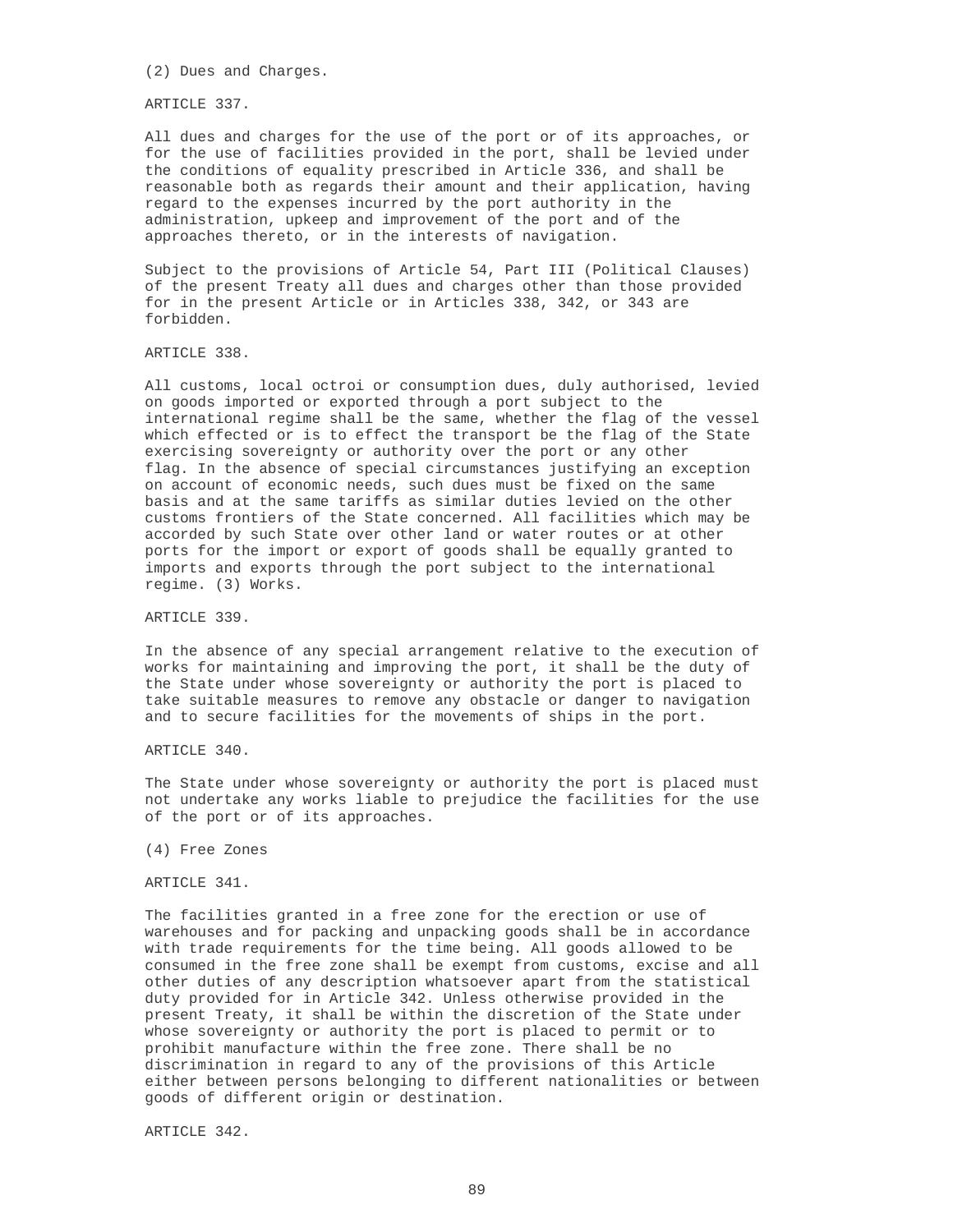No duties or charges, other than those provided for in Article 336, shall be levied on goods arriving in the free zone or departing therefrom, from whatever foreign country they come or for whatever foreign country they are destined, other than a statistical duty which shall not exceed 1 per mille ad valorem. The proceeds of this statistical duty shall be devoted exclusively to the maintenance of the service dealing with the statistics relating to the traffic of the free zone.

ARTICLE 343.

Subject to the provisions of Article 344, the duties referred to in Article 338 may be levied under the conditions laid down in that Article on goods coming from or going to the free zone on their importation into the territory of the State under whose sovereignty or authority the port is placed or on their exportation from such territory respectively.

ARTICLE 344.

Persons, goods, postal services, ships, vessels, carriages, wagons and other means of transport coming from or going to the free zone, and crossing the territory of the State under whose sovereignty or authority the port is placed, shall be deemed to be in transit across that State if they are going to or coming from the territory of any other State whatsoever.

(5) Dispute

ARTICLE 345.

Subject to the provisions contained in Article 61, Part III (Political Clauses), differences which may arise between interested States with regard to the interpretation or to the application of the dispositions contained in Articles 335 to 344, as well as, in general, any differences between interested States with regard to the use of the ports, shall be settled in accordance vvith the conditions laid down by the League of Nations.

Differences with regard to the execution of works liable to prejudice the facilities for the use of the port or of its approaches shall be dealt with by an accelerated procedure, and may be the object of an expression of opinion, or of a provisional decision which may prescribe the suspension or the immediate suppression of the said works, without prejudice to the ultimate opinion or decision in the case.

CHAPTER III.

CLAUSES RELATING TO THE MARITSA AND THE DANUBE

ARTICLE 346.

On a request being made by one of the riparian States to the Council of the League of Nations, the Maritsa shall be declared an international river, and shall be subject to the regime of international rivers laid down in Articles 332 to 338 of the Treaty of Peace concluded with Germany on June 28, 1919.

ARTICLE 347

On a request being made to the Council of the League of Nations by any riparian State, the Maritsa shall be placed under the administration of an International Commission, which shall comprise one representative of each riparian State and one representative of Great Britain, one of France and one of Italy.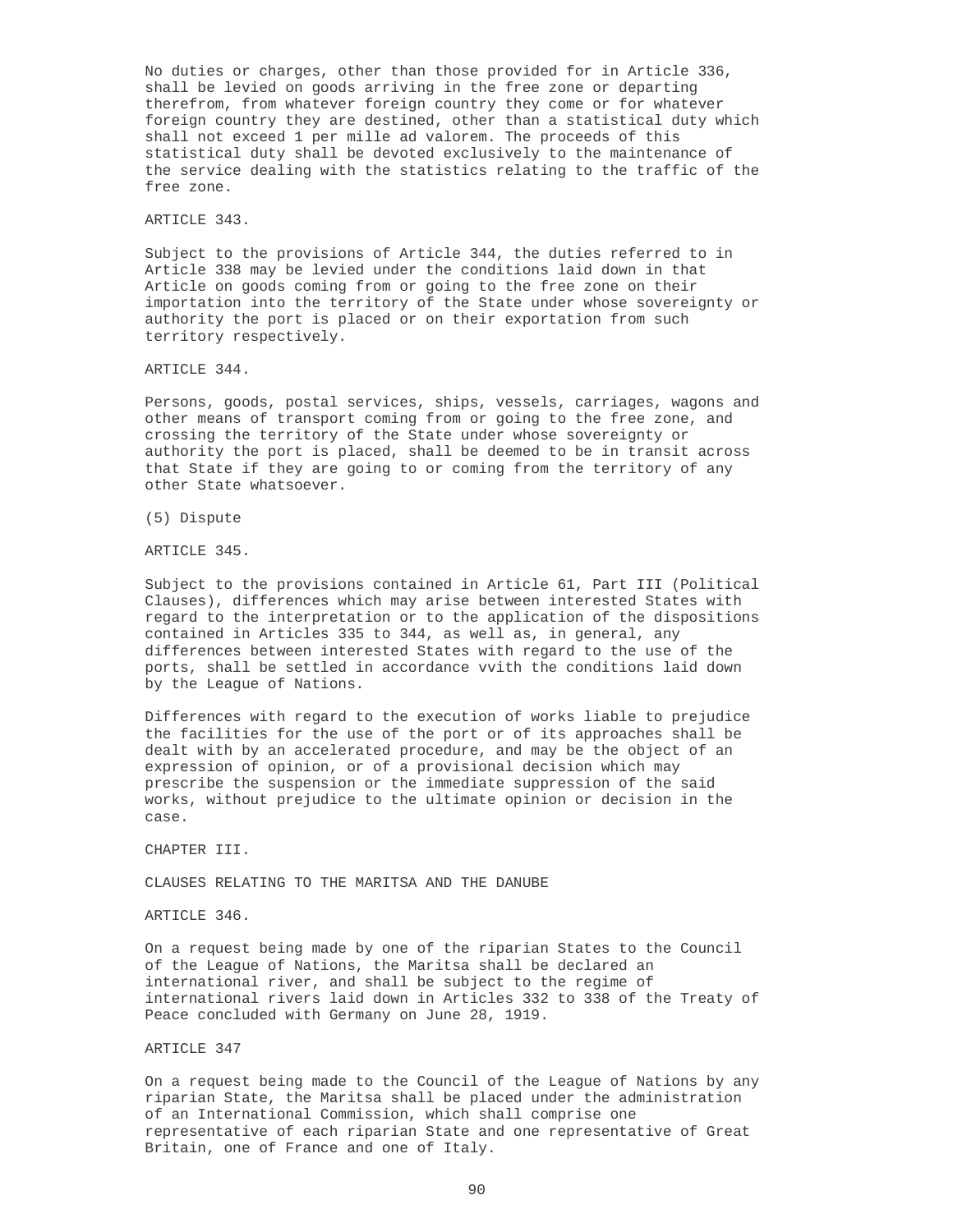ARTICLE 348.

Without prejudice to the provisions of Article 133, Part III (Political Clauses), Turkey hereby recognises and accepts all the dispositions relating to the Danube inserted in the Treaties of Peace concluded with Germany, Austria, Hungary and Bulgaria and the regime for that river resulting therefrom.

CHAPTER IV.

CLAUSES GIVING TO CERTAIN STATES THE USE OF CERTAIN PORTS.

ARTICLE 349

In order to ensure to Turkey free access to the Mediterranean and Agean Seas, freedom of transit is accorded to Turkey over the territories and in the ports detached from Turkey.

Freedom of transit is the freedom defined in Article 328, until such time as a General Convention on the subject shall have been concluded, whereupon the dispositions of the new Convention shall be substituted therefor.

Special conventions between the States or Administrations concerned will lay down, as regards Turkey with the assent of the Financial Commission, the conditions of the exercise of the right accorded above, and will settle in particular the method of using the ports and the free zones existing in them, the establishment of international (joint) services and tariffs, including through tickets and way-bills, and the application of the Convention of Berne of October 14, 1890, and its supplementary provisions, until its replacement by a new Convention.

Freedom of transit will extend to postal, telegraphic and telephonic services.

ARTICLE 350.

In the port of Smyrna Turkey will be accorded a lease in perpetuity, subject to determination by the League of Nations, of an area which shall be placed under the general regime of free zones laid down in Articles 341 to 344, and shall be used for the direct transit of goods coming from or going to that State.

The delimitation of the area referred to in the preceding paragraph, its connection with existing railways, its equipment and exploitation, and in general all the conditions of its utilisation, including the amount of the rental, shall be decided by a Commission consisting of one delegate of Turkey, one delegate of Greece, and one delegate appointed by the League of Nations. These conditions shall be susceptible of revision every ten years in the same manner.

ARTICLE 351.

Free access to the Black Sea by the port of Batum is accorded to Georgia, Azerbaijan and Persia, as well as to Armenia. This right of access will be exercised in the conditions laid down in Article 349.

ARTICLE 352.

Subject to the decision provided for in Article 89, Part III (Political Clauses), free access to the Black Sea by the port of Trebizond is accorded to Armenia. This right of access will be exercised in the conditions laid down in Article 349.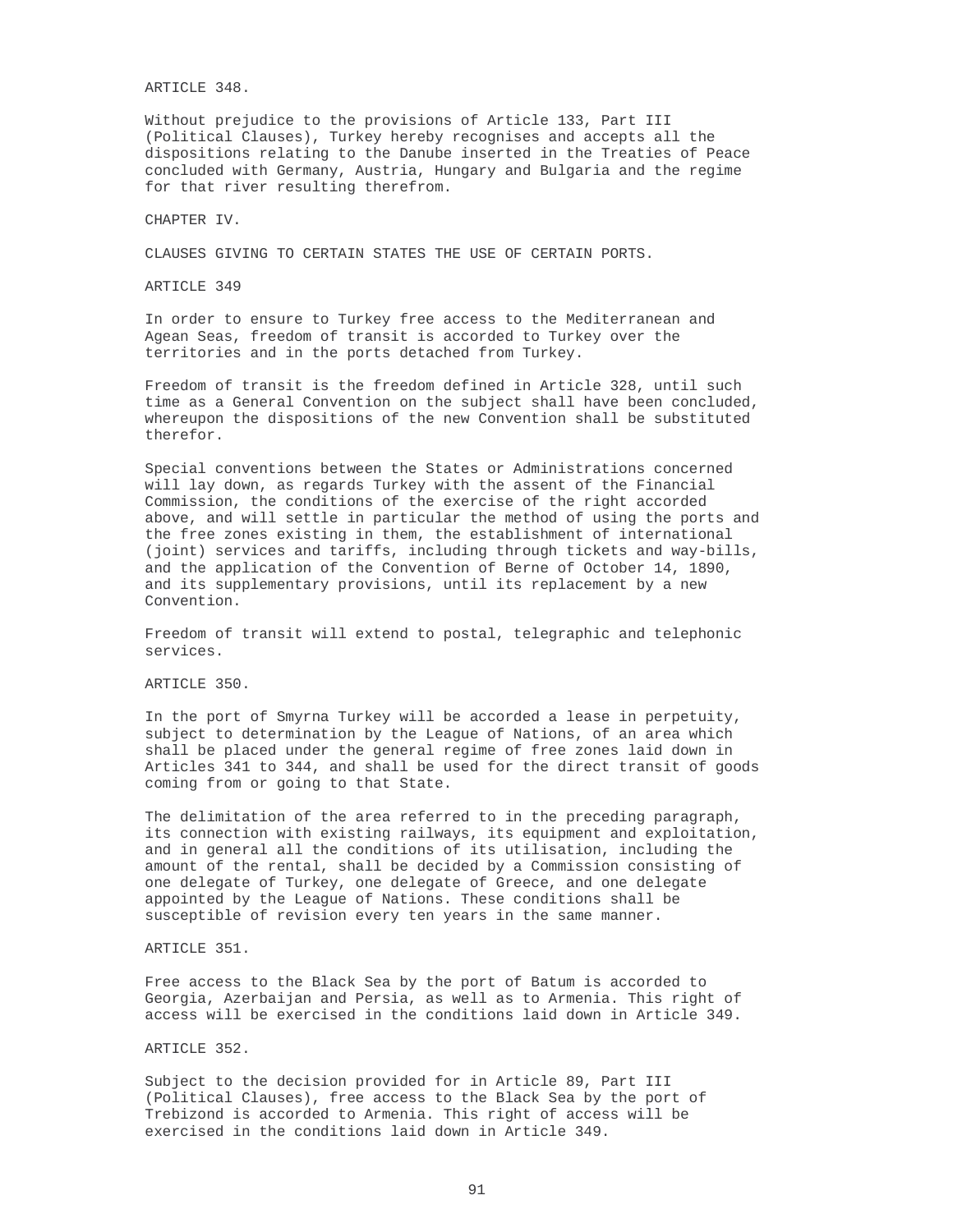In that event Armenia will be accorded a lease in perpetuity, subject to determination by the League of Nations, of an area in the said port which shall be placed under the general regime of free zones laid down in Articles 34x to 344, and shall be used for the direct transit of goods coming from or going to that State.

The delimitation of the area referred to in the preceding paragraph, its connection with existing railways, its equipment and exploitation, and in general all the conditions of its utilisation, including the amount of the rental, shall be decided by a Commission consisting of one delegate of Armenia, one delegate of Turkey, and one delegate appointed by the League of Nations. These conditions shall be susceptible of revision every ten years in the same manner.

SECTION III .

RAILWAYS.

CHAPTER 1.

CLAUSES RELATING TO INTERNATIONAL TRANSPORT

ARTICLE 353.

Subject to the rights of concessionaire companies, goods coming from the territories of the Allied Powers and going to Turkey and vice versa, or in transit through Turkey from or to the territories of the Allied Powers, shall enjoy on the Turkish railways as regards charges to be collected (rebates and drawbacks being taken into account), facilities and all other matters, the most favourable treatment applied to goods of the same kind carried on any Turkish lines, either in internal trafffic or for export, import or in transit, under similar conditions of transport, for example as regards length of route.

International tariffs established in acordance with the rates referred to in the preceding paragraph and involving through way bills shall be established when one of the Allied Powers shall require it from Turkey.

### ARTICLE 354

From the coming into force of the present Treaty Turkey agrees, under the reserves indicated in the second paragraph of this Article, to subscribe to the conventions and arrangements signed at Berne on October 14, 1890, September 20, 1893, July 16, 1895, June 16, 1898, and September 19, 1906, regarding the transportation of goods by rail.

If within five years from the date of the coming into force of the present Treaty a new convention for the transportation of passengers, luggage and goods by rail shall have been concluded to replace the Berne Convention of October 14, 1890, and the subsequent additions referred to above, this new convention and the supplementary provisions for international transport by rail which may be based on it shall bind Turkey, even if she shall have refused to take part in the preparation of the convention or to subscribe to it. Until a new convention shall have been concluded, Turkey shall conform to the provisions of the Berne Convention and the subsequent additions referred to above, and to the current supplementary provisions.

### ARTICLE 355.

Subject to the rights of concessionaire companies, Turkey shall be bound to co-operate in the establishment of through-ticket services (for passengers and their luggage) which shall be required by any of the Allied Powers to ensure their communication by rail with each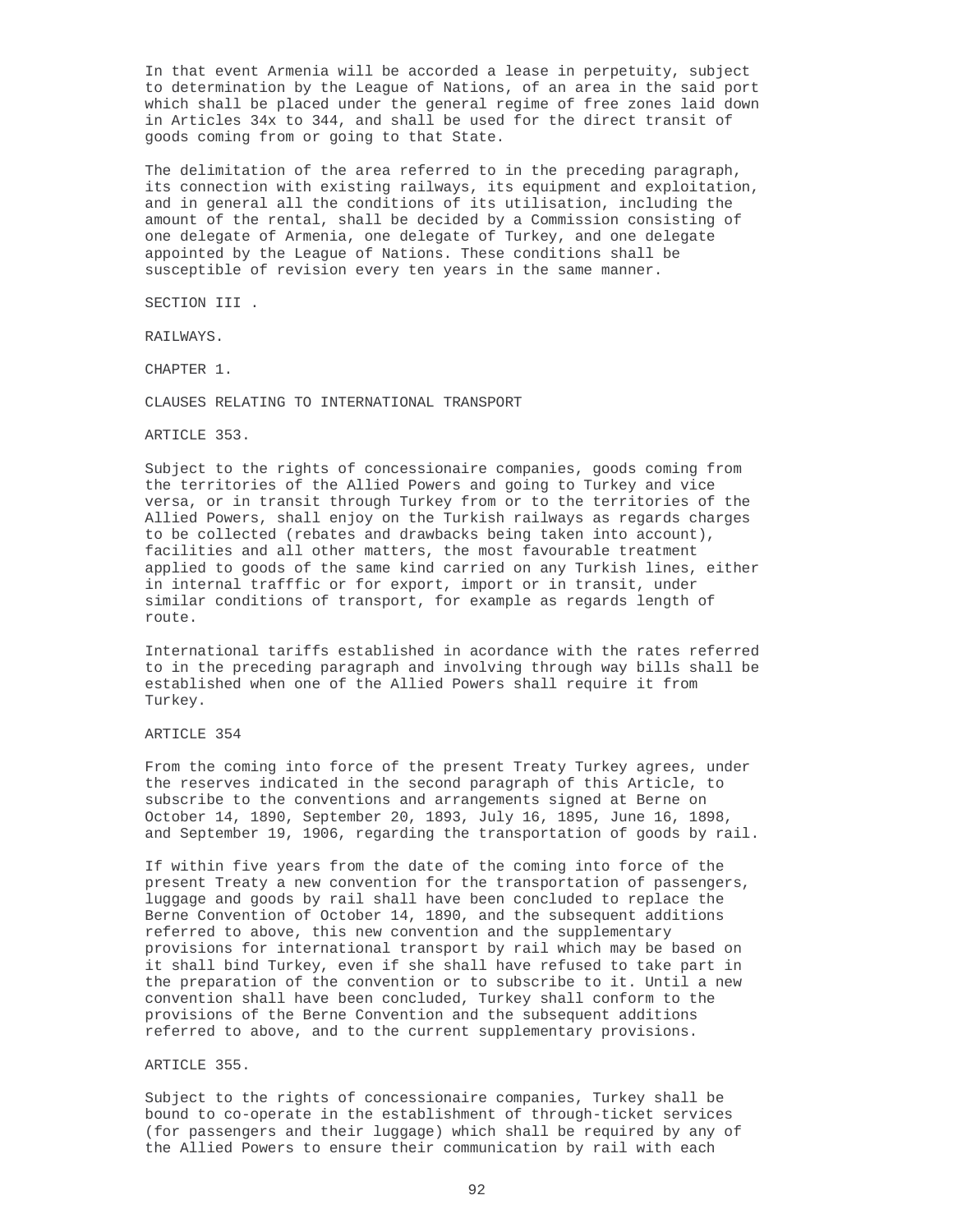other and with all other countries by transit across the territories of Turkey; in particular Turkey shall, for this purpose, accept trains and carriages coming from the territories of the Allied Powers and shall forward them with a speed at least equal to that of her best long-distance trains on the same lines. The rates applicable to such through services shall not in any case be higher than the rates collected on Turkish internal services for the same distance, under the same conditions of speed and comfort.

The tariffs applicable under the same conditions of speed and comfort to the transportation of emigrants going to or coming from ports of the Allied Powers and using the Turkish railways shall not be at a higher kilometric rate than the most favourable tariffs (drawbacks and rebates being taken into account) enjoyed on the said railways by emigrants going to or coming from any other ports.

ARTICLE 356.

Turkey shall not apply specially to such through services, or to the transportation of emigrants going to or coming from the ports of the Allied Powers, any technical, fiscal or administrative measures, such as measures of customs examination, general police, sanitary police, and control, the result of which would be to impede or delay such services.

ARTICLE 357

In case of transport partly by rail and partly by internal navigation, with or without through way-bill, the preceding Articles shall apply to the part of the journey performed by rail.

CHAPTER II.

ROLLING STOCK.

ARTICLE 358.

Turkey undertakes that Turkish wagons used for international traffic shall be fitted with apparatus allowing: (1) Of their inelusion in goods trains on the lines of such of the Allied Powers as are parties to the Berne Convention of May 15, 1886, as modified on May 18, 1907, without hampering the action of the continuous brake which may be adopted in such countries within ten years of the coming into force of the present Treaty and

(2) Of the acceptance of wagons of such countries in all goods trains on the Turkish lines.

The rolling-stock of the Allied Powers shall enjoy on the Turkish lines the same treatment as Turkish rolling stock as regards movement, upkeep and repair.

CHAPTER III.

TRANSFERS OF RAILWAY LINES.

ARTICLE 359.

Subject to any special provisions concerning the transfer of ports and railways, whether owned by the Turkish Government or private companies, situated in the territories detached from Turkey under the present Treaty, and to the financial conditions relating to the concessionaires and the pensioning of the personnel, the transfer of railways will take place under the following conditions:

(1) The works and installations of all the railroads shall be left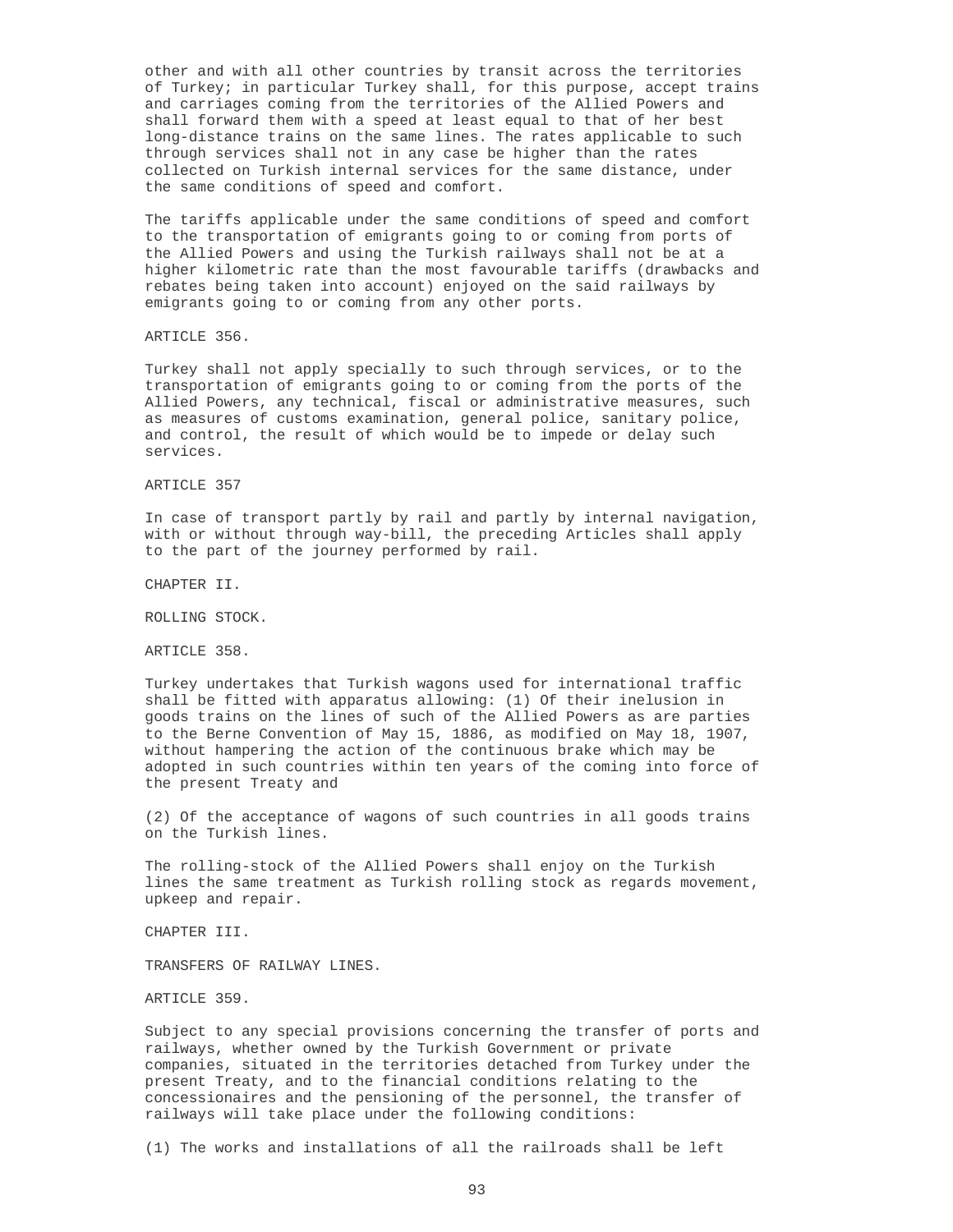complete and in as good condition as possible.

(2) When a railway system possessing its own roiling stock is situated in its entirety in transferred territory, such stock shall be left complete with the railway, in accordance with the last inventory before October 30, 1918, and in a normal state of upkeep, Turkey being responsible for any losses due to causes within her control.

(3) As regards lines, the administration of which will in virtue of the present Treaty be divided, the distribution of the rolling stock shall be made by agreement between the administrations taking over the several parts thereof. This agreement shall have regard to the amount of the material registered on those lines in the last inventory before October 30, 1918, the length of track (sidings included) and the nature and amount of the trafffic. Failing agreement the points in dispute shall be settled by an arbitrator designated by the League of Nations who shall also, if necessary, specify the locomotives, carriages and wagons to be left on each section, the conditions of their acceptance, and such provisional arrangements as he may judge necessary to ensure for a limited period the current maintenance in existing workshops of the transferred stock.

(4) Stocks of stores, fittings and plant shall be left under the same conditions as the rolling stock.

### ARTICLE 360.

The Turkish Government abandons whatever rights it possesses over the Hedjaz railway, and accepts such arrangements as shall be made for its working, and for the distribution of the property belonging to or used in connection with the railway, by the Governments concerned. In any such arrangements the special position of the railway from the religious point of view shall be fully recognised and safeguarded.

CHAPTER IV.

WORKING AGREEMENTS.

ARTICLE 361.

When, as a result of the fixing of new frontiers, a railway connection between two parts of the same country crosses another country, or a branch line from one country has its terminus in another, the conditions of working, if not specifically provided for in the present Treaty, shall be laid down in a convention between the railway administrations concerned. If the administrations cannot come to an agreement as to the terms of such convention, the points of difference shall be decided by an arbitrator appointed as provided in Article 359.

The establishment of all new frontier stations between Turkey and the contiguous Allied States or new States, as well as the working of the lines between those stations, shall be settled by agreements similarly concluded.

ARTICLE 362

A standing conference of technical representatives nominated by the Governments concerned shall be constituted with powers to agree upon the necessary joint arrangements for through traffic working, wagon exchange, through rates and tariffs and other similar matters affecting railways situated on territory forming part of the Turkish Empire on August 1, 1914.

SECTION IV.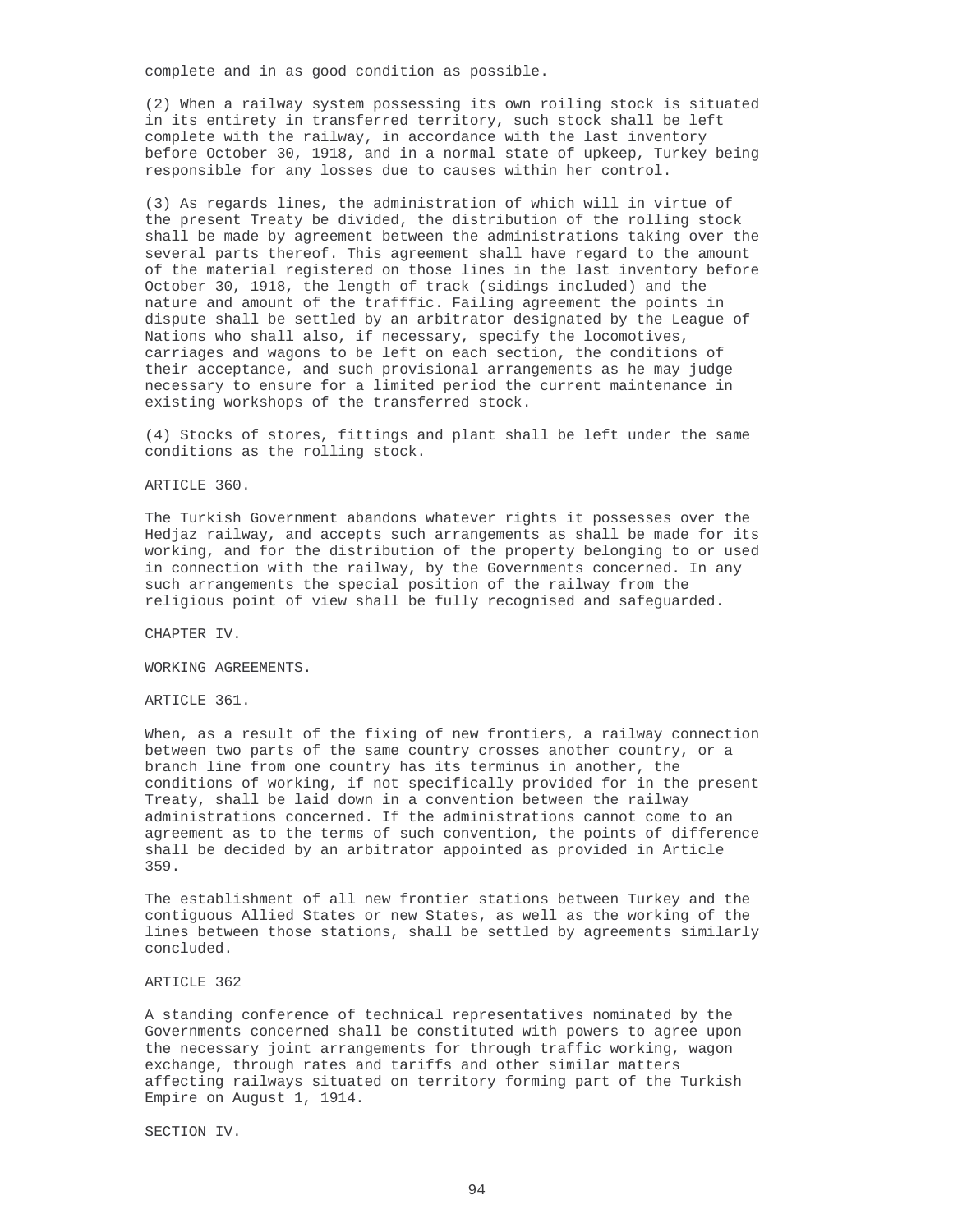MISCELLANEOUS.

CHAPTER I.

HYDRAULIC SYSTEM.

ARTICLE 363

In default of any provision to the contrary, when as the result of the fixing of a new frontier the hydraulic system (canalisation inundation, irrigation, drainage or similar matters) in a State is dependent on works executed within the territory of another State, or when use is made on the territory of a State, in virtue of pre-war usage, of water or hydraulic power the source of which is on the territory of another State, an agreement shall be made between the States concerned to safeguard the interests and rights acquired by each of them.

Failing an agreement, the matter shall be regulated by an arbitrator appointed by the Council of the League of Nations.

CHAPTER II.

TELEGRAPHS AND TELEPHONES.

ARTICLE 364

Turkey undertakes on the request of any of the Allied Powers to grant facilities for the erection and maintenance of trunk telegraph and telephone lines across her territories.

Such facilities shall comprise the grant to any telegraph or telephone company nominated by any of the Allied Powers of the right:

(a) To erect a new line of poles and wires along any line of railway or other route in Turkish territory;

(b) To have access at all times to such poles and wires or wires placed by agreement on existing poles, and to take such steps as may be necessary to ma nta n them in good working order;

(c) To utilise the services of their own staff for the purpose of working such wires.

All questions relating to the establishment of such lines, especially as regards compensation to private individuals, shall be settled in the same conditions as are applied to telegraph or telephone lines established by the Turkish Government itself.

ARTICLE 365.

Notwithstanding any contrary stipulations in existing treaties, Turkey undertakes to grant freedom of transit for telegraphic eorrespondence and telephonic communications coming from or going to any one of the Allied Powers, whether contiguous with her or not, over such lines as may be most suitable for international transit and in accordance with the tariffs in force. This correspondence and these communications shall be subjected to no unnecessary delay or restriction; they shall enjoy in Turkey national treatment in regard to every kind of facility, and especially in regard to rapidity of transmission. No payment, facility or restriction shall depend directly or indirectly on the nationality of the transmitter or the addressee.

Where, in consequence of the provisions of the present Treaty, lines previously entirely on Turkish territory traverse the territory of more than one State, pending the revision of telegraph rates by a new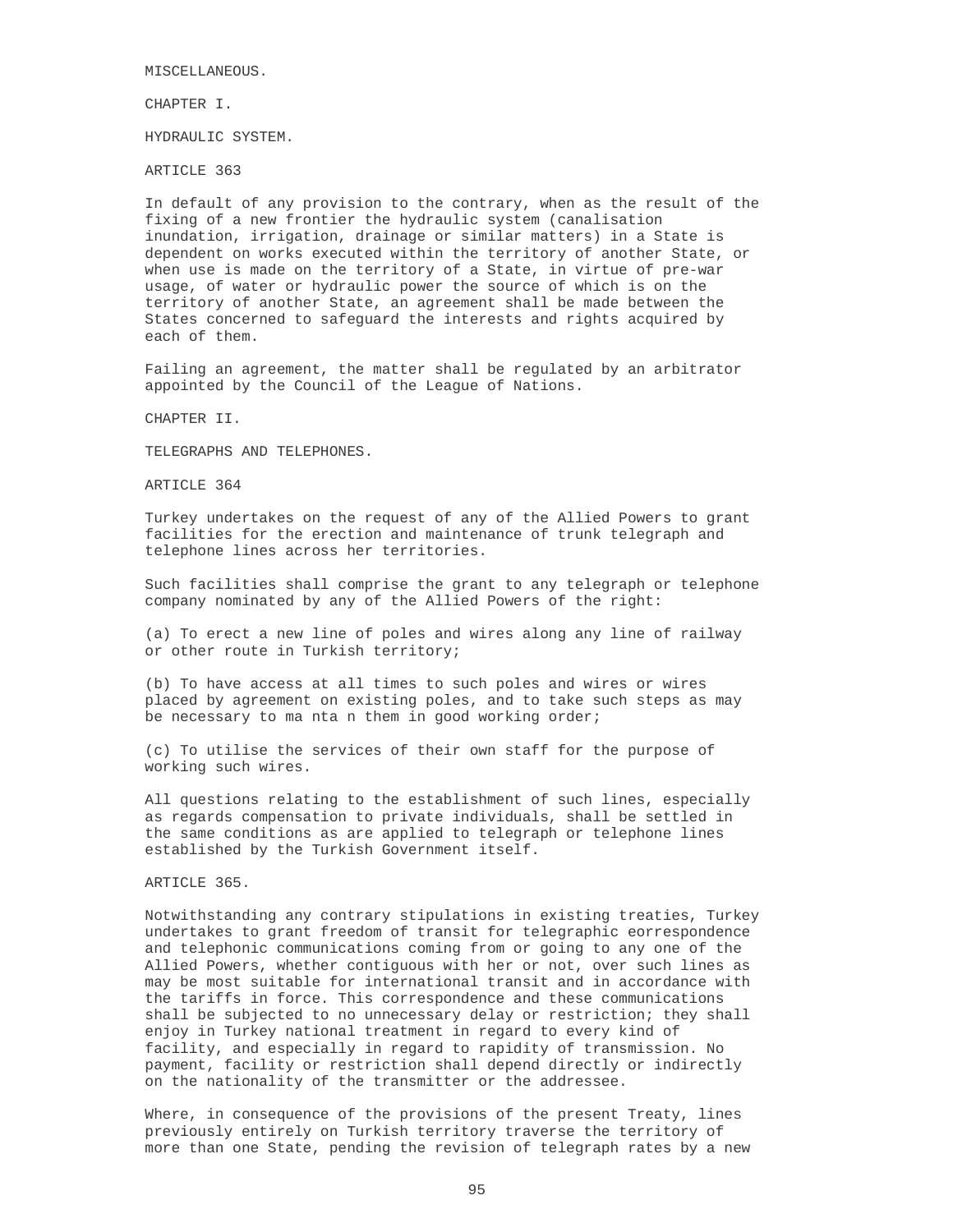international telegraphic convention, the through charges shall not be higher than they would have been if the whole of the territory traversed had remained under Turkish sovereignty, and the apportionment of the through charges between the States traversed shall be dealt with by agreement between the administrations concerned.

CHAPTER III.

SUBMARINE CABLES.

ARTICLE 366.

Turkey agrees to transfer the landing rights at Constantinople for the Constantinople-Constanza cable to any administration or company which may be designated by the Allied Powers.

ARTICLE 367.

Turkey renounces on her own behalf and on behalf of her nationals in favour of the Principal Allied Powers all rights, titles or privileges of whatever nature over the whole or part of the Jeddah-Suakin and Cyprus-Latakia submarine cables.

If the cables or portions thereof transferred under the preceding paragraph are privately owned, the value, calculated on the basis of the original cost less a suitable allowance for depreciation, shall be credited to Turkey.

CHAPTER IV.

EXECUTORY PROVISIONS.

ARTICLE 368.

Turkey shall carry out the instructions given her, in regard to transport, by an authorised body acting on behalf of the Allied Powers:

(I) For the carriage of troops under the provisions of the present Treaty, and of material, ammunition and supplies for army use;

(2) As a temporary measure, for the transportation of supplies for certain regions, as well as for the restoration, as rapidly as possible, of the normal conditions of transport, and for the organisation of postal and telegraphic services.

SECTION V.

DISPUTES AND REVISION OF PERMANENT CLAUSES.

ARTICLE 369.

Unless otherwise specifically provided for in the present Treaty, disputes which may arise between interested Powers with regard to the interpretation and application of this Part of the present Treaty shall be settled as provided by the League of Nations.

ARTICLE 370.

At any time the League of Nations may recommend the revision of such of these Articles as relate to a permanent administrative regime.

ARTICLE 371.

The stipulations of Articles 328 to 334, 353 and 355 to 357 shall be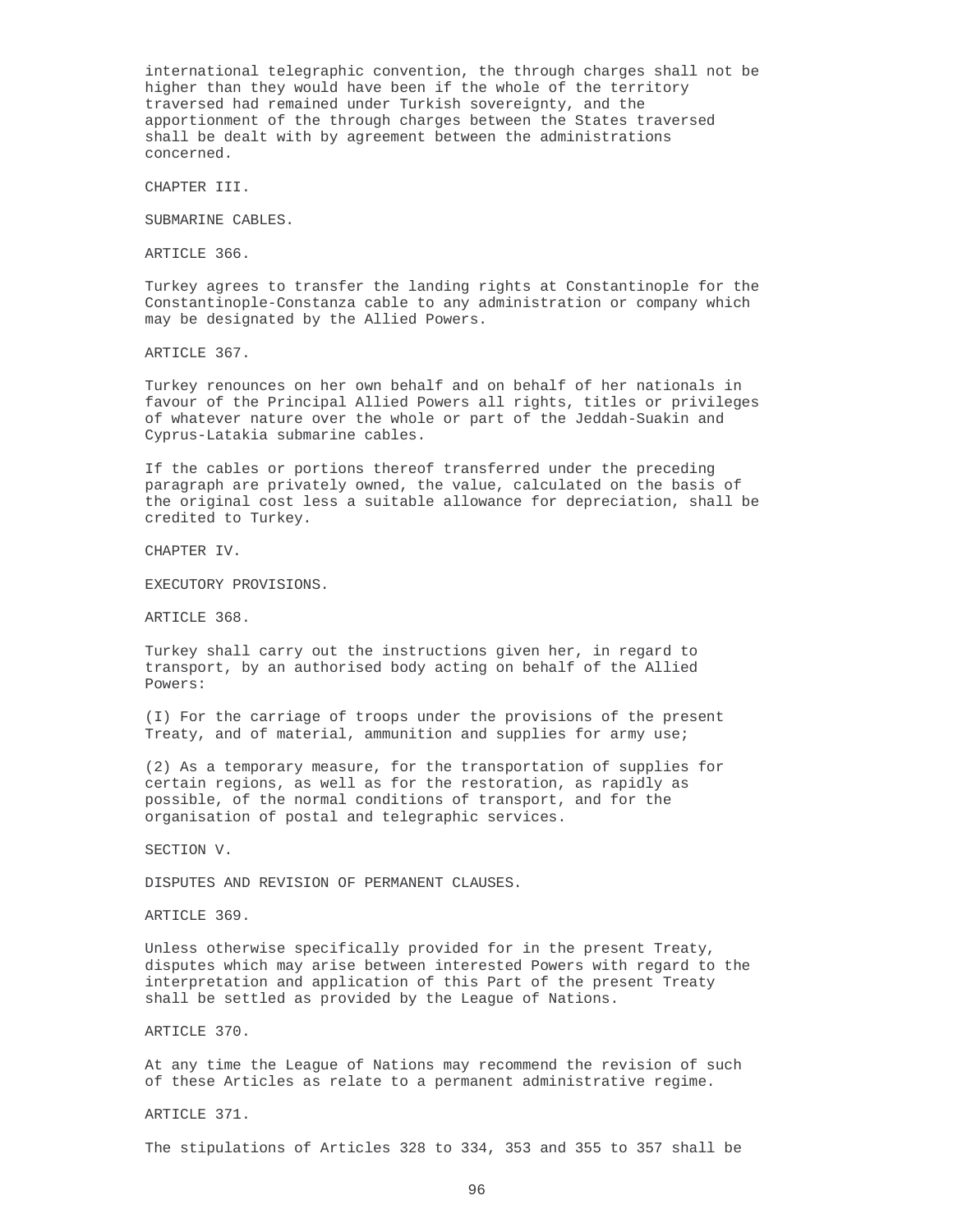subject to revision by the Council of the League of Nations at any time after three years from the coming into force of the present Treaty.

Subject to the provisions of Article 373 no Allied Power can claim the benefit of any of the stipulations of the Articles enumerated above on behalf of any portion of its territories in which reciprocity is not accorded in respect of such stipulations.

SECTION VI.

SPECIAL PROVISIONS.

ARTICLE 372.

Without prejudice to the special obligations imposed on her by the present Treaty for the benefit of the Allied Powers, Turkey undertakes to adhere to any General Conventions regarding the international regime of transit, waterways, ports or railways which may be concluded, with the approval of the League of Nations, within five years of the coming into force of the present Treaty.

ARTICLE 373.

Unless otherwise expressly provided in the present Treaty, nothing in this Part shall prejudice more extensive rights conferred on the nationals of the Allied Powers by the Capitulations or by any arrangements which may be substituted therefor.

PART XII.

LABOUR.

See Part XIII, Treaty of Versailles, Pages 238-253.

PART XIII.

MISCELLANEOUS PROVISIONS.

ARTICLE 415.

Turkey undertakes to recognise and to accept the conventions made or to be made by the Allied Powers or any of them with any other Power as to the traffic in arms and in spirituous liquors, and also as to the other subjects dealt with in the General Acts of Berlin of February 26, 1885, and of Brussels of July 2, 1890, and the conventions completing or modifying the same.

ARTICLE 416.

The High Contracting Parties declare and place on record that they have taken note of the Treaty signed by the Government of the French Republic on July 17, 1918, with His Serene Highness the Prince of Monaco,defining the relations between France and the Principality.

ARTICLE 417.

Without prejudice to the provisions of the present Treaty, Turkey undertakes not to put forward directly or indirectly against any Allied Power any pecuniary claim based on events which occurred at any time before the coming into force of the present Treaty.

The present stipulation will bar completely and finally all claims of this nature, which will be thenceforward extinguished, whoever may be the parties in interest.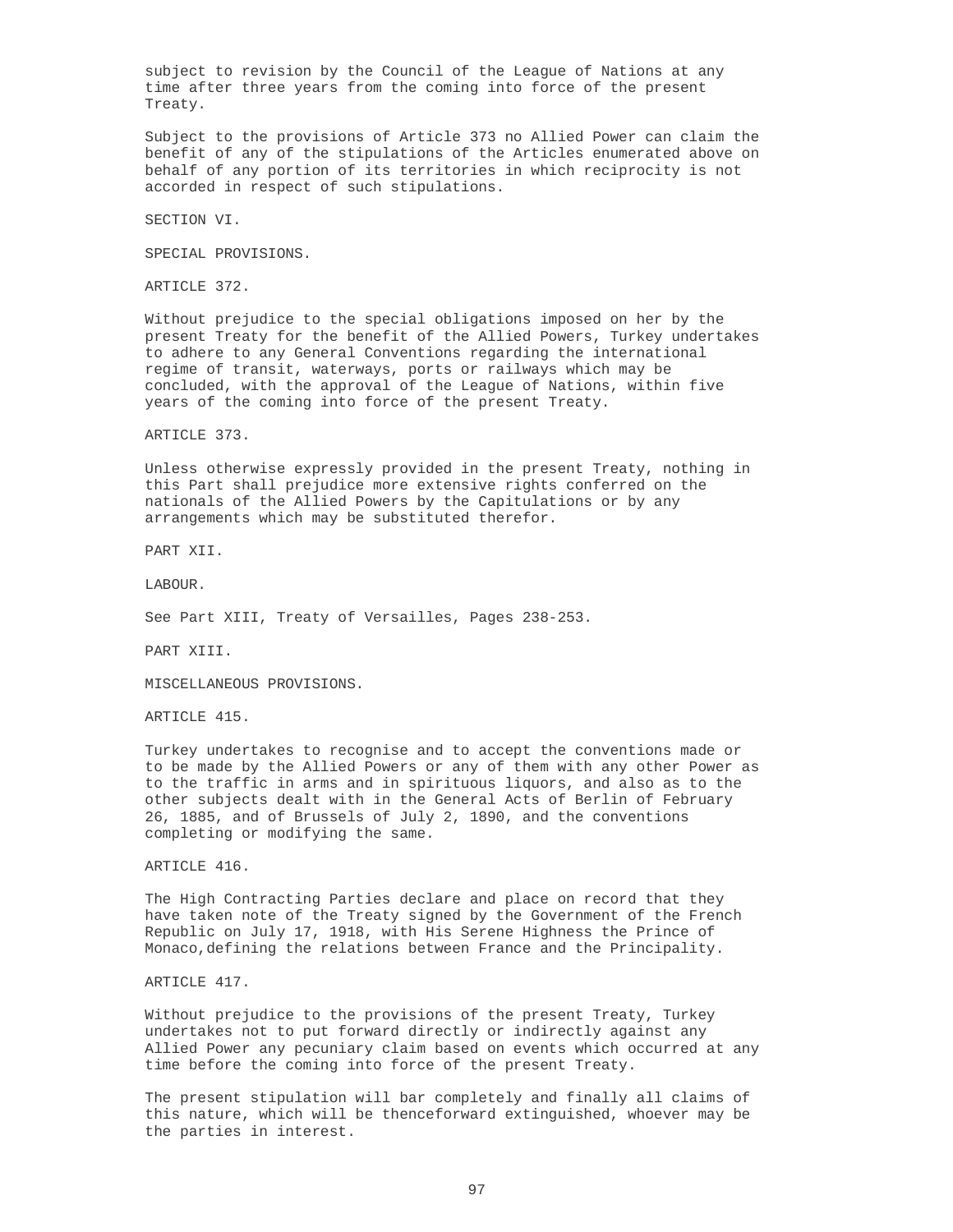ARTICLE 418.

Turkey accepts and recognises as valid and binding all decrees and orders concerning Turkish ships and goods and all orders relating to the payment of costs made by any Prize Court of any of the Allied Powers, and undertakes not to put forward any claim arising out of such decrees or orders on behalf of any Turkish national.

The Allied Powers reserve the right to examine in such manner as they may determine all decisions and orders of Turkish Prize Courts, whether affecting the property rights of nationals of those Powers or of neutral Powers. Turkey agrees to furnish copies of all the documents constituing the record of the cases, including the decisions and orders made, and to accept and give effect to the recommendations made after such examination of the cases.

ARTICLE 419.

With a view to minimising the losses arising from the sinking of ships and cargoes in the course of the war, and to facilitating the recovery of ships and cargoes which can be salved and the adjustment of the private claims arising with regard thereto, the Turkish Government undertakes to supply all the information in its power which may be of assistance to the Governments of the Allied Powers or to their nationals with regard to vessels sunk or damaged by the Turkish naval forces during the period of hostilities.

ARTICLE 420.

Within six months from the coming into force of the present Treaty the Turkish Government must restore to the Governments of the Allied Powers the trophies, archives, historical souvenirs or works of art taken from the said Powers or their nationals, including companies and associations of every description controlled by such nationals, since October 29, 1914.

The delivery of the articles will be effected in such places and conditions as may be laid down by the Governments to which they are to be restored.

ARTICLE 421. The Turkish Government will, within twelve months from the coming into force of the present Treaty, abrogate the existing law of antiquities and take the necessary steps to enact a new law of antiquities which will be based on the rules contained in the Annex hereto, and must be submitted to the Financial Commission for approval before being submitted to the Turkish Parliament. The Turkish Government undertakes to ensure the execution of this law on a basis of perfect equality between all nations.

ANNEX.

1.

 $\mathcal{D}$ 

"Antiquity" means any construction or any product of human activity earlier than the year 1700.

The law for the protection of antiquities shall proceed by encouragement rather than by threat.

Any person who, having discovered an antiquity without being furnished with the authorisation referred to in paragraph 5, reports the same to an official of the competent Turkish Department, shall be rewarded according to the value of the discovery.

3. No antiquity may be disposed of except to the competent Turkish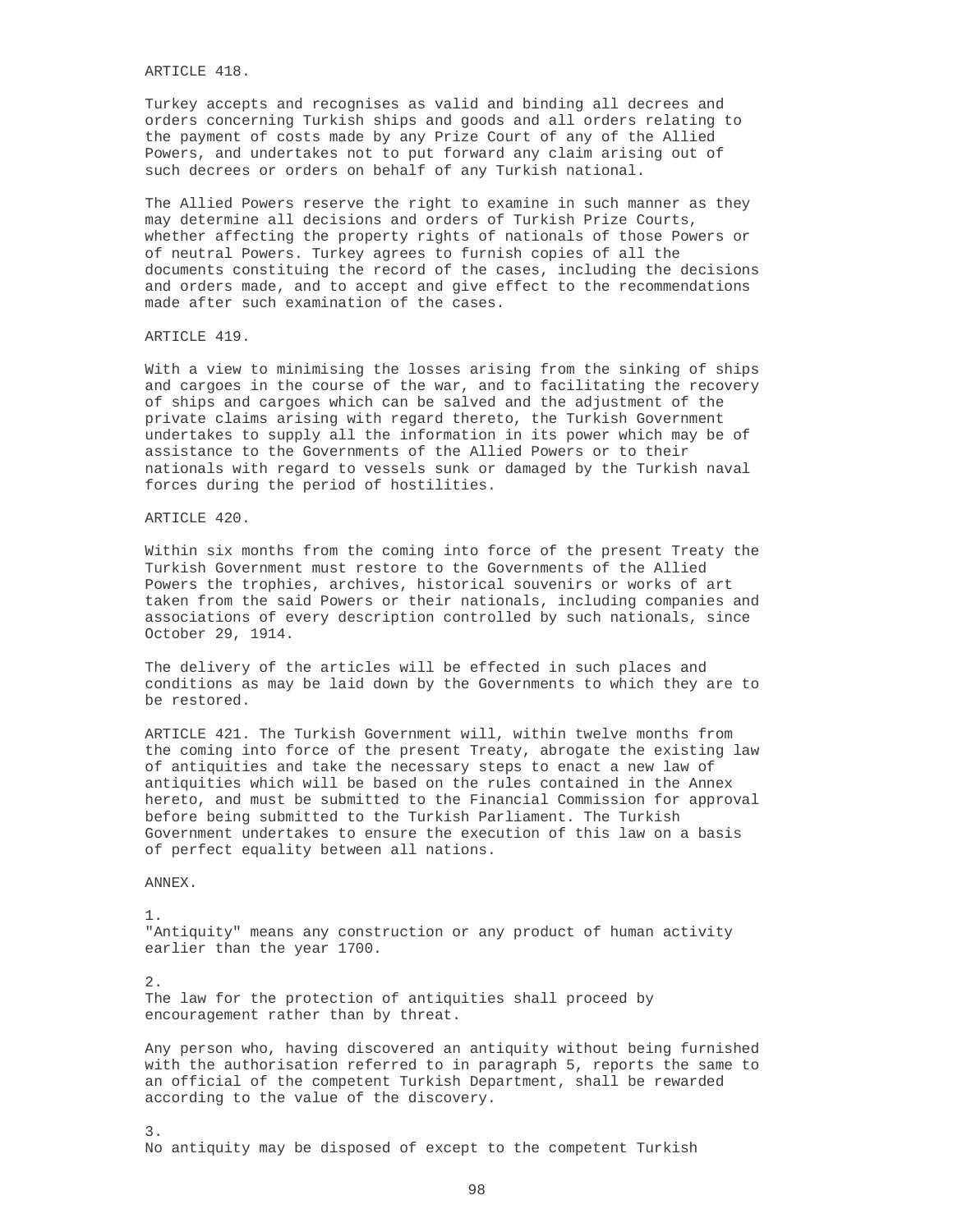Department, unless this Department renounces the acquisition of any such antiquity.

No antiquity may leave the country without an export licence from the said Department.

4.

Any person who maliciously or negligently destroys or damages an antiquity shall be liable to a penalty to be fixed.

# 5.

No clearing of ground or digging with the object of finding antiquities shall be permitted, under penalty of fine, except to persons authorised by the competent Turkish Department.

#### 6.

Equitable terms shall be fixed for expropriation, temporary or permanent, of lands which might be of historical or archeological interest.

### 7.

Authorisation to excavate shall only be granted to persons who show sufficient guarantees of archeological experience. The Turkish Government shall not, in granting these authorisations, act in such a way as to eliminate scholars of any nation without good grounds.

#### 8.

The proceeds of excavations may be divided between the excavator and the competent Turkish Department in a proportion fixed by that Department. If division seems impossible for scientific reasons, the excavator shall receive a fair indemnity in lieu of a part of the find.

# ARTICLE 422

All objects of religious, archeological, historical or artistic interest which have been removed since August 1, 1914, from any of the territories detached from Turkey will within twelve months from the coming into force of the present Treaty be restored by the Turkish Government to the Government of the territory from which such objects were removed.

If any such objects have passed into private ownership, the Turkish Government will take the necessary steps by expropriation or otherwise to enable it to fulfil its obligations under this Article.

Lists of the objects to be restored under this Article will be furnished to the Turkish Government by the Governments concerned within six months from the coming into force of the present Treaty.

# ARTICLE 423.

The Turkish Government undertakes to preserve the books, documents and manuscripts from the Library of the Russian Archeological Institute at Constantinople which are now in its possession, and to deliver them to such authority as the Allied Powers, in order to safeguard the rights of Russia, reserve the right to designate. Pending such delivery the Turkish Government must allow all persons duly authorised by any of the Allied Powers to have free access to the said books, documents and manuscripts.

# ARTICLE 424.

On the coming into force of the present Treaty, Turkey will hand over without delay to the Governments concerned archives, registers, plans, title-deeds and documents of every kind belonging to the civil,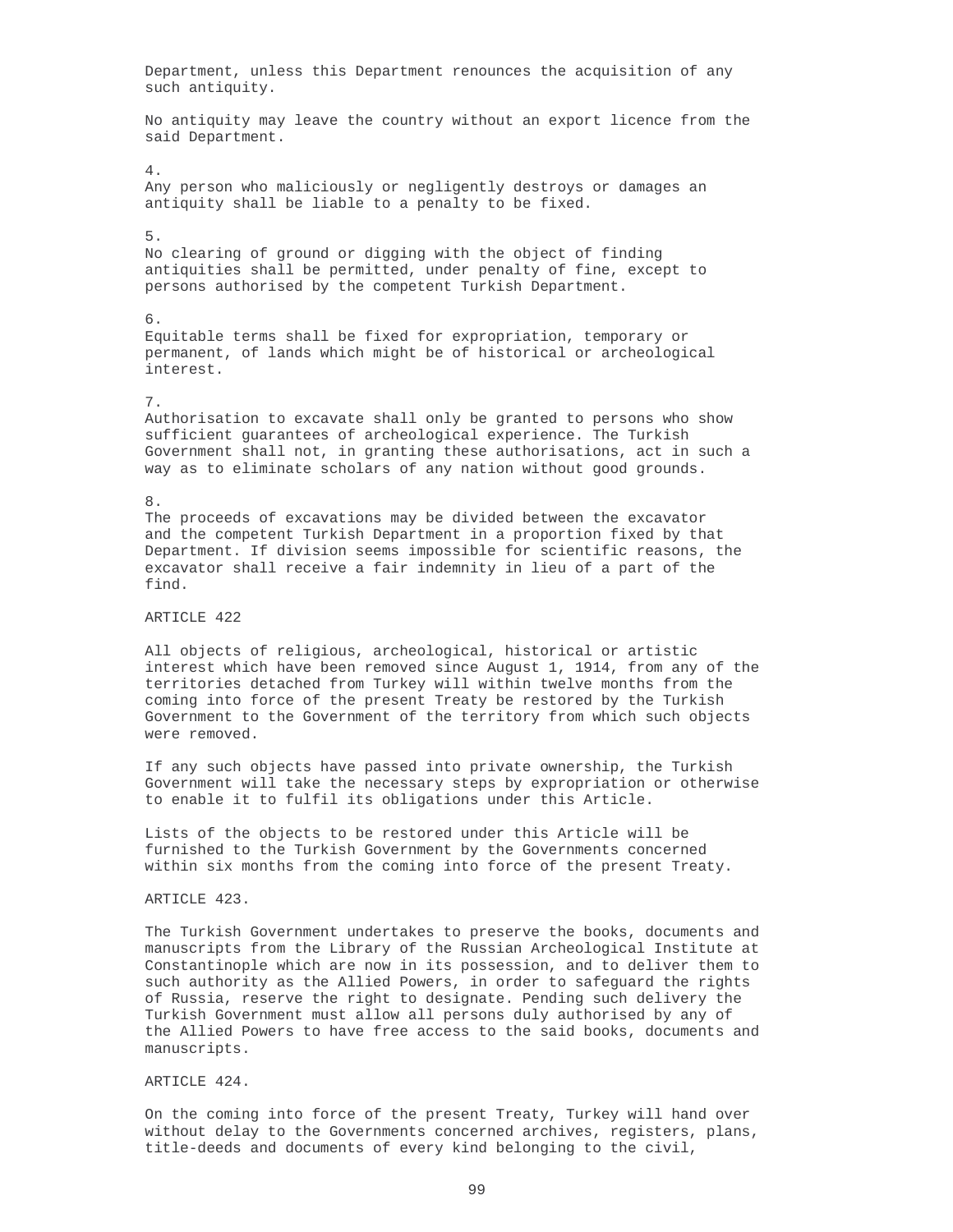military, financial, judicial or other forms of administration in the transferred territories. If any one of these documents, archives, registers, title-deeds or plans is missing, it shall be restored by Turkey upon the demand of the Government concerned.

In case the archives, registers, plans, title-deeds or documents referred to in the preceding paragraph, exclusive of those of a military character, concern equally the administrations in Turkey, and cannot therefore be handed over without inconvenience to such administrations, Turkey undertakes, subject to reciprocity, to give access thereto to the Govermllents concerned.

The Turkish Government undertakes in particular to restore to the Greek Government the local land registers or any other public registers relating to landed property in the districts of the former Turkish Empire transferred to Greece since 1912, which the Turkish authorities removed or may have removed at the time of the evacuation.

In cases where the restitution of one or more of such registers is impossible owing to their disappearance or for any other reason, and whenever necessary for purposes of verification of titles produced to the Greek authorities, the Greek Government shall be entitled to take any necessary copies of the entries in the Central Land Registry at Constantinople.

# ARTICLE 425.

Tlle Turkish Government undertakes, subject to reciprocity, to afford to the Governments exercising authority over territory detached from Turkey, or of which the existing status is recognised by Turkey under the present Treaty, access to any archives and documents of every description relating to the administration of Wakfs in such territory, or to particular Wakfs, wherever situated, in which persons or institutions established in such territory are interested.

# ARTICLE 426.

All judicial decisions given in Turkey by a judge or court of an Allied Power between October 30, 1918, and the coming into force of the new judicial system referred to in Article 136, Part III (Political Clauses) shall be recognised by the Turkish Government, which undertakes if necessary to ensure the execution of such decisions.

#### ARTICLE 427.

Subject to the provisions of Article 46, Part III (Political Clauses) Turkey hereby agrees so far as concerns her territory as delimited in Article 27 to accept and to co-operate in the execution of any decisions taken by the Allied Powers, in agreement where necessary with other Powers, in relation to any matters previously dealt with by the Constantinople Superior Council of Health and the Turkish Sanitary Administration which was directed by the said Council.

### ARTICLE 428.

As regards the territories detached from Turkey under the present Treaty, and in any territories which cease in accordance with the present Treaty to be under the suzerainty of Turkey, Turkey hereby agrees to accept any decisions in conformity with the principles enunciated below taken by the Allied Powers, in agreement where necessary with other Powers, in relation to any matters previously dealt with by the Constantinople Superior Council of Health or the Turkish Sanitary Administration which was directed by the said Council, or by the Alexandria Sanitary, Maritime and Quarantine Board.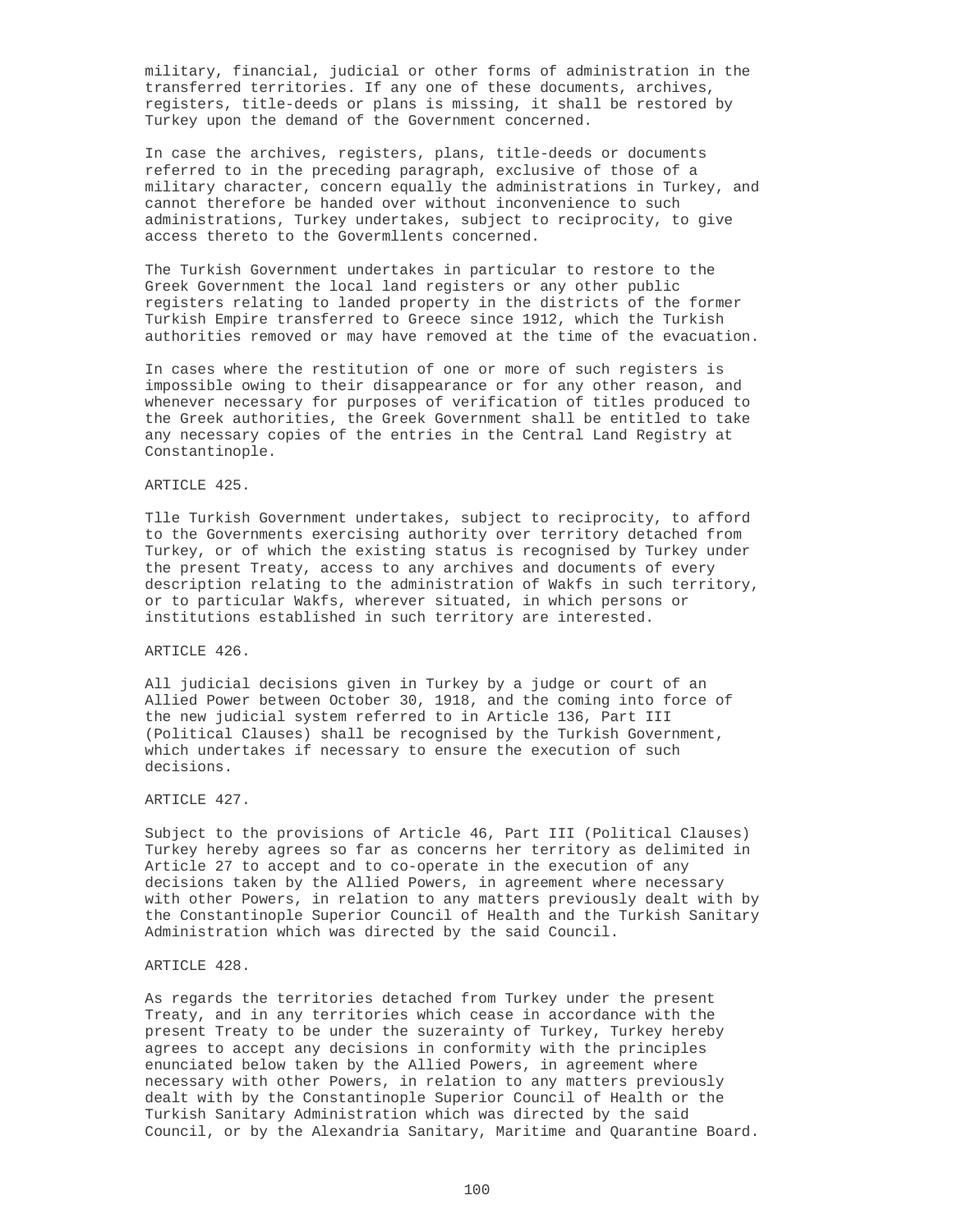The principles referred to in the preceding paragraph are as follows:

(a) Each Allied Power will be responsible for maintaining and conducting in accordance with the provisions of international sanitary conventions its own quarantine establishments in any territory detached from Turkey which is placed under its control, whether the Allied Power be in sovereign possession, or act as mandatory or protector, or be responsible for the administration, of the territory in question;

(b) Such measures for the sanitary control of the Hedjaz pilgrimage as have hitherto been carried out by, or under the direction of, the Constantinople Superior Council of Health or the Turkish Sanitary Administration, or by the Alexandria Sanitary, Maritime and Quarantine Board, will henceforth be undertaken by the Allied Powers under whose sovereignty, mandate, protection or responsibility will pass those territories in which the various quarantine stations and sanitary establishments necessary for the execution of such measures are situated. The measures will be in conformity with the provisions of international sanitary conventions, and in order to secure complete uniformity in their execution each Allied Power concerned in the sanitary control of the pilgrimage will be represented on a co-ordinating Pilgrimage Quarantine Committee placed under the supervision of the Council of the League of Nations.

ARTICLE 429.

The High Contracting Parties agree that, in the absence of a subsequent agreement to the contrary, the Chairman of any Commission established by the present Treaty shall in the event of an equality of votes be entitled to a second vote.

ARTICLE 430.

Except where otherwise provided in the present Treaty, in all cases where the Treaty provides for the settlement of a question affecting particularly certain States by means of a special Convention to be concluded between the States concerned, it is understood by the High Contracting Parties that difficulties arising in this connection shall, until Turkey is admitted to membership of the League of Nations, be settled by the Principal Allied Powers.

ARTICLE 431.

Subject to any special provisions of the present Treaty, at the expiration of a period of six months from its coming into force, the Turkish laws must have been modified and shall be maintained by the Turkish Government in conformity with the present Treaty.

Within the same period, all the administrative and other measures relating to the execution of the present Treaty must have been taken by the Turkish Government.

ARTICLE 432.

Turkey will remain bound to give every facility for any investigation which the Council of the League of Nations, acting if need be by a majority vote, may consider necessary, in any matters relating directly or indirectly to the application of the present Treaty.

# ARTICLE 433.

The High Contracting Parties agree that Russia shall be entitled, on becoming a Member of the League of Nations, to accede to the present Treaty under such conditions as may be agreed upon between the Principal Allied Powers and Russia, and without prejudice to any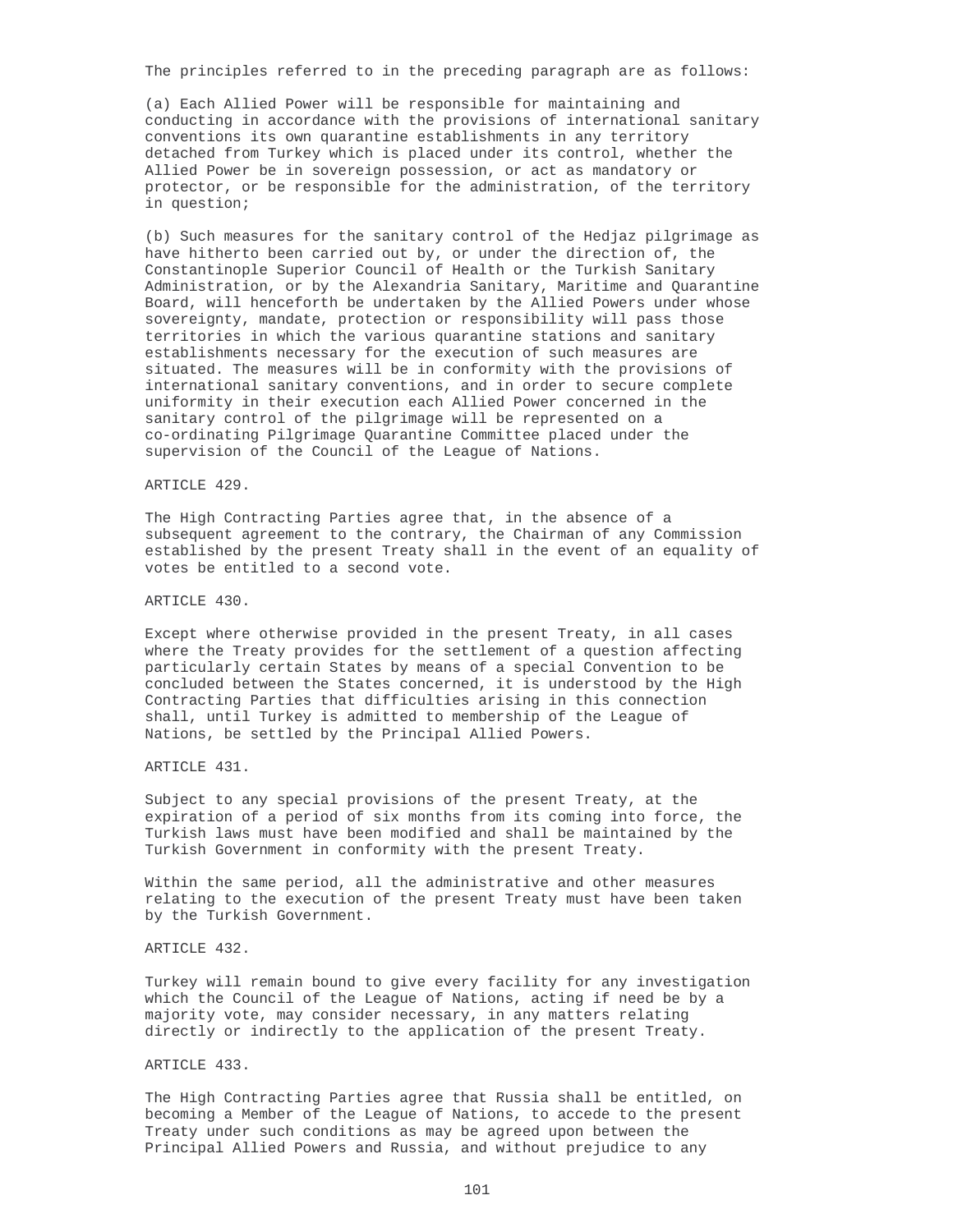rights expressly conferred upon her under the present Treaty.

The present Treaty, in French, in English, and in Italian, shall be ratified. In case of divergence the French text shall prevail, except in Parts I (Covenant of the League of Nations) and XII (Labour), where the French and English texts shall be of equal force. The deposit of ratifications shall be made at Paris as soon as possible.

Powers of which the seat of the Government is outside Europe will be entitled merely to inform the Government of the French Republic through their diplomatic representative at Paris that their ratification has been given; in that case they must transmit the instrument of ratification as soon as possible.

A first proces-verbal of the deposit of ratifications will be drawn up as soon as the Treaty has been ratified by Turkey on the one hand, and by three of the Principal Allied Powers on the other hand.

From the date of this first proces-verbal the Treaty will come into force between the High Contracting Parties who have ratified it.

For the determination of all periods of time provided for in the present Treaty this date will be the date of the coming into force of the Treaty.

In all other respects the Treaty will enter into force for each Power at the date of the deposit of its ratification.

The French Government will transmit to all the signatory Powers a certified copy of the proces-verbaux of the deposit of ratifications.

IN FAITH WHEREOF the above-named Plenipotentiaries have signed the present Treaty.

Done at Sevres, the tenth day of August one thousand nine hundred and twenty, in a single copy which will remain deposited in the archives of the French Republic, and of which authenticated copies will be transmitted to each of the Signatory Powers.

(L. S.) GEORGE GRAHAME. (L. S.) GEORGE H. PERLEY. (L. S.) ANDREW FISHER. (L. S.) GEORGE GRAHAME. (L. S.) R. A. BLANKENBERG. (L. S.) ARTHUR HIRTZEL. (L. S.) A. MILLERAND. (L. S.) F. FRANCOIS-MARSAL. (L. S.) JULES CAMBON. (L. S.) PALEOLOGUE. (L. S.) BONIN. (L. S.) MARIETTI. (L. S.) K:. MATSUI. (L. S.) A. AHARONIAN. (L. S.) J. VAN DEN HEUVEL. (L. S.) ROLIN JAEQUEMYNS, (L. S.) E. K. VENIZELOS. (L. S.) A. ROMANOS. (L. S.) MAURICE ZAMOYSKI. (L. S.) ERASME PILTZ (L. S.) AFFONSO COSTA. (L. S.) D. J. GUIKA. (L. S.) STEFAN OSUSKY.